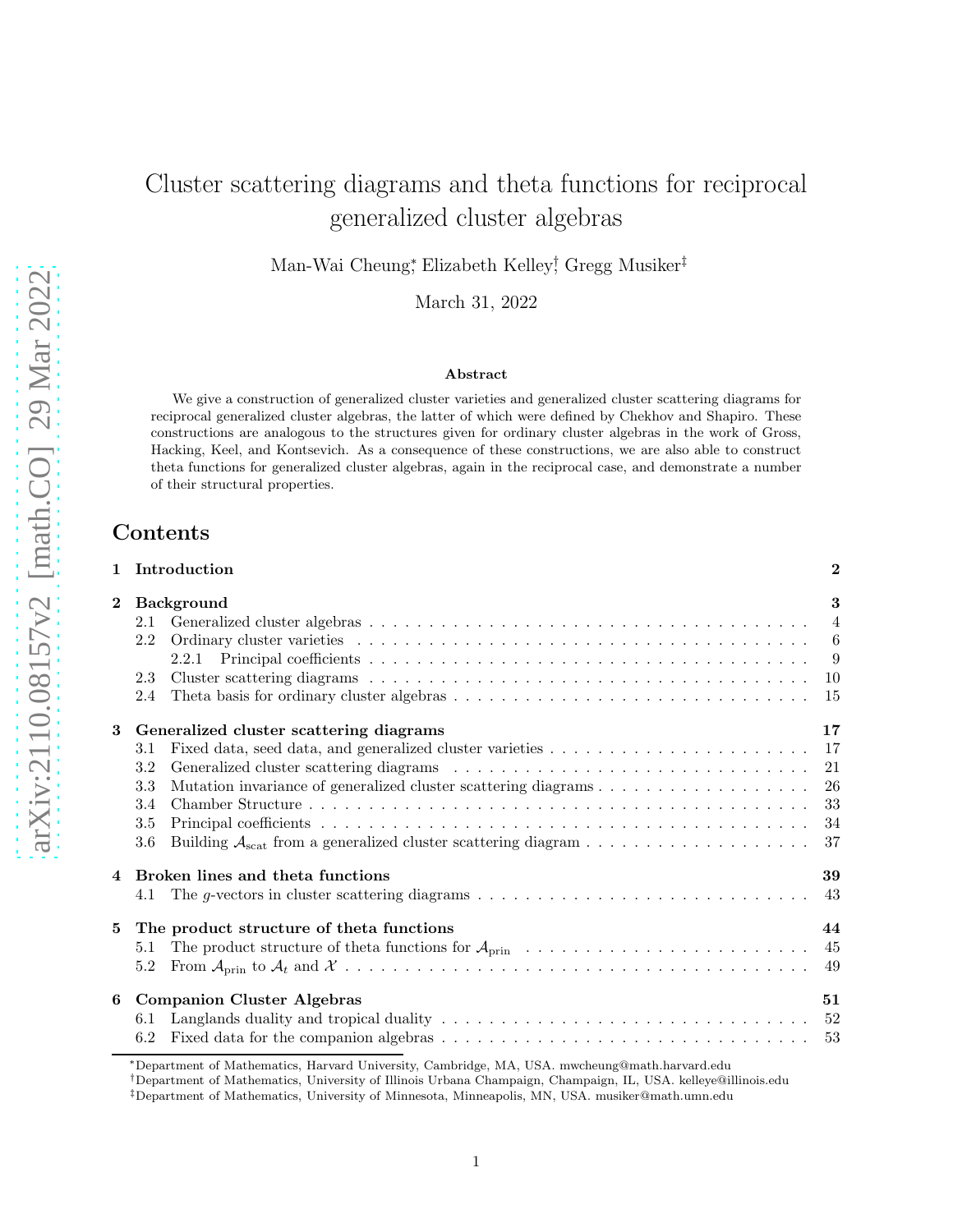# <span id="page-1-0"></span>1 Introduction

The theory of cluster algebras was originally introduced by Fomin and Zelevinsky in 2000 as a tool for studying total positivity  $\left[17\right]$ . Since their initial appearance, cluster algebra structures have also arisen in a diverse array of mathematical settings, including Poisson geometry  $[22]$ , higher Teichmüller theory [\[44,](#page-57-0) [55\]](#page-58-0), category theory [\[37,](#page-57-1) [53](#page-58-1)], discrete dynamical systems [\[36,](#page-57-2) [42\]](#page-57-3), Donaldson-Thomas theory [\[41,](#page-57-4) [48\]](#page-58-2), representation theory of quivers and finite-dimensional algebras [\[38](#page-57-5)], enumerative properties of associahedra [\[6,](#page-56-2) [7\]](#page-56-3), and various areas of mathematical physics. Two particularly celebrated structural features of cluster algebras are the Laurent phenomenon and positivity. Although the Laurent phenomenon was proved in the original work of Fomin and Zelevinsky, a proof of positivity for skew-symmetric (resp. arbitrary) cluster algebras did not appear until the work of Lee and Schiffler in 2015 [\[54\]](#page-58-3) (resp. Gross, Hacking, Keel, and Kontsevich in 2018 [\[33\]](#page-57-6)).

Generalized cluster algebras were introduced by Chekhov and Shapiro in order to study the Teichmüller spaces of Riemann surfaces with holes and orbifold points of arbitrary order [\[10,](#page-56-4) [9\]](#page-56-5). In this generalization, the hallmark binomial exchange relations of ordinary cluster algebras are replaced with polynomials with arbitrarily many terms. Consequently, to define the exchange polynomials, we need an additional finite set of coefficients, which we denote as  $\{a_{i,j}\}\$ and typically treat as formal variables. Generalized cluster algebra structures have since been discovered in the representation theory of quantum affine algebras [\[27](#page-57-7), [28\]](#page-57-8), the representation theory of quantum loop algebras [\[29](#page-57-9)], the study of exact WKB analysis [\[35](#page-57-10)], the cyclic symmetry of Grassmannians [\[19\]](#page-56-6), the study of the Drinfeld double of  $GL_n$  [\[23,](#page-56-7) [24](#page-57-11), [25,](#page-57-12) [26\]](#page-57-13), and in certain Caldero-Chapoton algebras of quivers with relations [\[43\]](#page-57-14).

Generalized cluster algebras exhibit many of the same structural properties as ordinary cluster algebras. For instance, in [\[10](#page-56-4)], Chekhov and Shapiro show that generalized cluster algebras exhibit the celebrated Laurent phenomenon and admit the same finite-type classification as ordinary cluster algebras. Further, Chekhov and Shapiro prove that generalized cluster algebras exhibit positivity when the initial cluster has size two and conjecture that positivity holds in general. This was followed by work of Nakanishi which gives structural results for the subclass of reciprocal generalized cluster algebras where the exchange polynomials are required to be palindromic and monic [\[49\]](#page-58-4). Follow-up work by Nakanishi and Rupel [\[50\]](#page-58-5) further related reciprocal generalized cluster algebras to pairs of skew-symmetrizable cluster algebras which they refer to as companion algebras.

Inspired by their proof of positivity for ordinary cluster algebras, in this paper, we describe how the methods of Gross, Hacking, Keel, and Kontsevich can be extended to the case of reciprocal generalized cluster algebras. To this end, we show that the definitions of *cluster varieties* and *cluster ensembles*, as defined by Fock and Goncharov [\[16\]](#page-56-8), may be generalized to obtain generalized cluster varieties associated to reciprocal generalized cluster algebras.

Because generalized cluster algebras exhibit many of the same structural properties as ordinary cluster algebras, another natural question is whether bases defined for ordinary cluster algebras have natural extensions in this generalized setting. Many subclasses of cluster algebras have known bases, including the cluster monomial basis for finite type, the generic basis for affine type  $[4]$ , the generic basis for acyclic type [\[20,](#page-56-10) [21\]](#page-56-11), and the bangle and band bases for cluster algebras of surface type [\[47\]](#page-58-6). In addition to their proof of positivity for cluster variables, Gross, Hacking, Keel, and Kontsevich also proved the existence of the theta basis for arbitrary cluster algebras [\[33\]](#page-57-6).

Their proofs, both of positivity and the existence of the theta basis, used scattering diagrams, a tool from algebraic geometry. Scattering diagrams were first introduced in two dimensions by Kontsevich and Soibelman in [\[40\]](#page-57-15) and then in arbitrary dimension by Gross and Siebert in [\[32](#page-57-16)] as a tool for constructing mirror spaces in mirror symmetry.

The main results of this paper parallel the work of Gross, Hacking, Keel, and Kontsevich and construct generalized cluster scattering diagrams and their theta functions in the context of reciprocal generalized cluster algebras. More precisely, we construct generalized cluster varieties whose rings of regular functions are generalized cluster algebras. Simultaneously, we develop scattering diagrams which lie in the tropicalization of the Fock-Goncharov dual of said varieties. This allows us to establish theta functions for such algebras.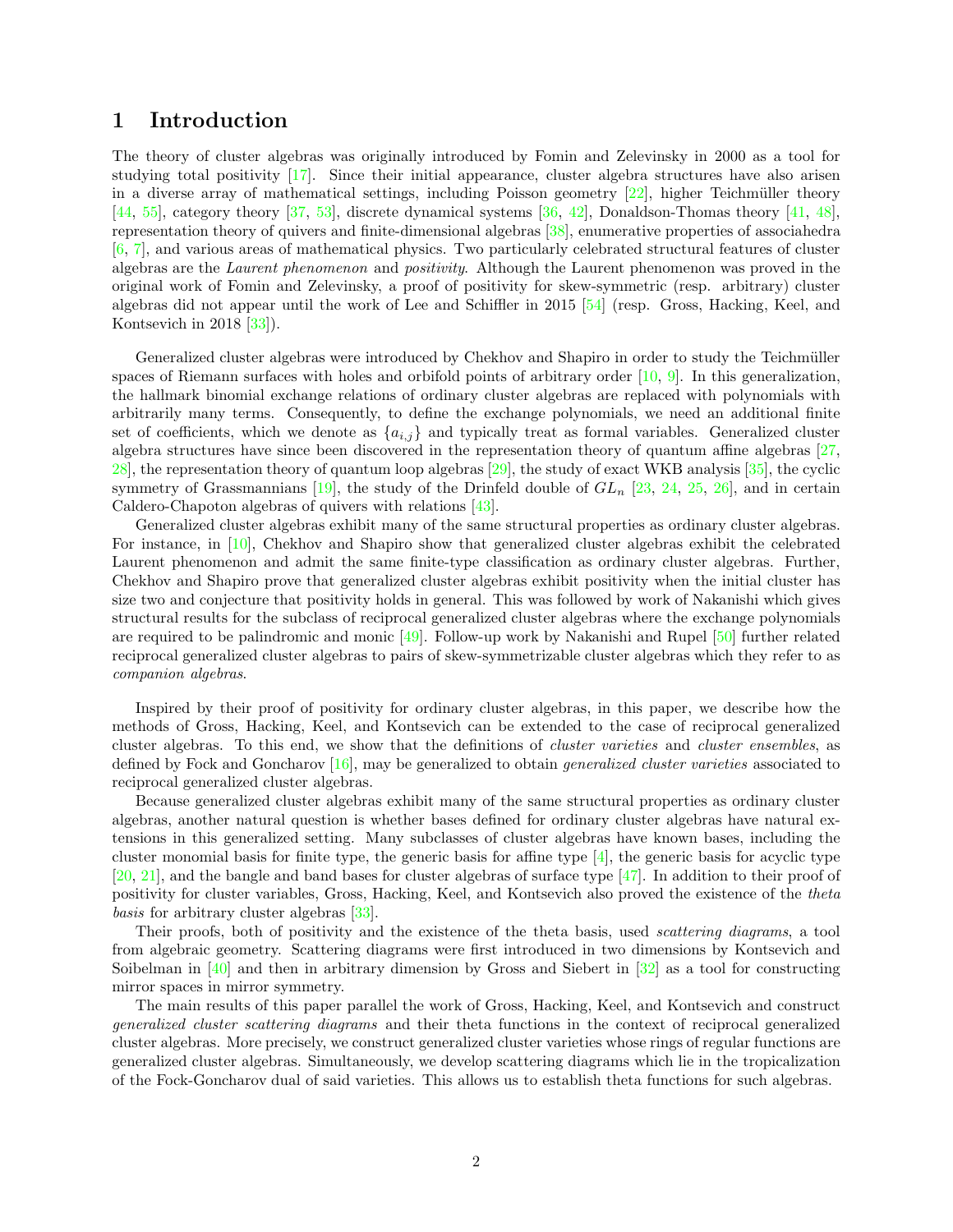#### Structure of the article

We begin, in Section [2,](#page-2-0) by providing background that compares and contrasts the cases of ordinary and generalized cluster algebras. This section concludes with an in-depth description of cluster varieties, cluster scattering diagrams, and theta functions for the case of ordinary cluster algebras.

In Section [3,](#page-16-0) the definitions of generalized cluster varieties and generalized cluster scattering diagrams are given, with an emphasis on the changes that need to be made to extend to the setting of generalized cluster algebras. These definitions are given in full detail so that the reader already familiar with the ordinary case can skip Section [2](#page-2-0) and begin here instead. We explain in Remarks [3.9](#page-19-0) and [3.36](#page-33-1) the motivation behind some of the definitions chosen in this paper. A generalized cluster scattering diagram appears in Example [3.23,](#page-25-1) and one in the presence of principal coefficients appears in Example [3.38.](#page-34-0)

After constructing generalized cluster scattering diagrams, we give a construction of the scheme  $A_{\text{scat}}$  from these diagrams and show in Theorem [3.41](#page-38-1) that  $\mathcal{A}_{scat}$  is isomorphic to the generalized  $\mathcal{A}$  cluster varieties in the case with principal coefficients. Note that while one may follow [\[31](#page-57-17)] to construct schemes from generalized cluster scattering diagrams, it does not directly follow that the algebra of the scheme is the associated generalized cluster algebra until one shows that the spaces  $A_{\text{scat}}$  and A are isomorphic.

Section [4](#page-38-0) introduces *broken lines* and *theta functions* in the context of generalized cluster scattering diagrams. One major result of this section is:

Theorem 1.1 (Theorem [4.8\)](#page-42-1). The generalized cluster monomials can be expressed in terms of theta functions.

Another major result is the sign-coherence of g-vectors:

Theorem 1.2 (Theorem [4.15\)](#page-43-1). Given fixed data as defined in Definition [3.1,](#page-16-2) consider an initial generalized torus seed  $\mathbf{s} = \{(e_i, (a_{i,j}))\}$  as defined in Definition [3.2.](#page-17-0) The torus seed  $\mathbf{s}$  defines the usual set of dual vectors  $\{f_i = d_i^{-1}e_i^*\}\$ . If  $\mathbf{s}'$  is a mutation equivalent generalized torus seed, then the *i*-th coordinates of the g-vectors for the cluster variables in s' are either all non-negative or all non-positive when expressed in the basis  $\{f_1, \ldots, f_n\}.$ 

In Section [5,](#page-43-0) we define theta functions on  $\mathcal A$  and  $\mathcal X$  and describe the product structures of particular collections of theta functions on  $\mathcal{A}_{\text{prin}}$ ,  $\mathcal{A}$ , and X. As a consequence, we show that theta functions on  $\mathcal{A}_{\text{prin}}$ form a (topological) basis for a topological R-algebra completion of of  $\text{up}(\mathcal{A}_{\text{prin}})$  in Corollary [5.7.](#page-46-0)

Finally, we conclude with Section [6](#page-50-0) where we illustrate the relationship between generalized cluster algebras, their associated generalized cluster scattering diagrams, and the aforementioned companion algebras. These companion algebras were introduced by Nakanishi and Rupel [\[50\]](#page-58-5) and encode much of the same structural data as the associated generalized cluster algebra.

**Remark 1.3.** As we were completing our paper, the preprint  $\begin{bmatrix} 45 \\ 9 \end{bmatrix}$  by Mou was posted. Our work in this paper is independent of and contemporaneous to his work, but comparing our distinct approaches may be useful in future work. In particular, we note that we work with a different subclass of generalized cluster algebras. Our work concerns generalized cluster algebras in the sense of  $[10]$  that satisfy the reciprocity condition used by  $[49, 50]$  $[49, 50]$ . In the subclass that we consider, the exchange polynomials and wall-crossing automorphisms cannot necessarily be written as products of binomials with positive coefficients. We explain the relevance of this hypothesis on the format of wall-crossing automorphisms in Remark  $\lambda.9$ .

Remark 1.4. Preliminary versions of the present paper appeared in [\[12](#page-56-12)] and [\[39](#page-57-19)].

# <span id="page-2-0"></span>2 Background

Ordinary cluster algebras were introduced by Fomin and Zelevinsky in 2002 in order to study total positivity and dual canonical bases in semisimple groups  $[17]$ . An *ordinary cluster algebra* A with clusters of size n is a commutative subring of an ambient field  $\mathcal F$  of rational functions in n variables. One of the hallmark structural properties of an ordinary cluster algebra is that it can be presented without enumerating its entire set of generators and relations. Instead, an ordinary cluster algebra can be presented by specifying a set of cluster seed data: a collection of n distinguished generators  $\{x_1, \ldots, x_n\}$ , where the  $x_i$  are known as cluster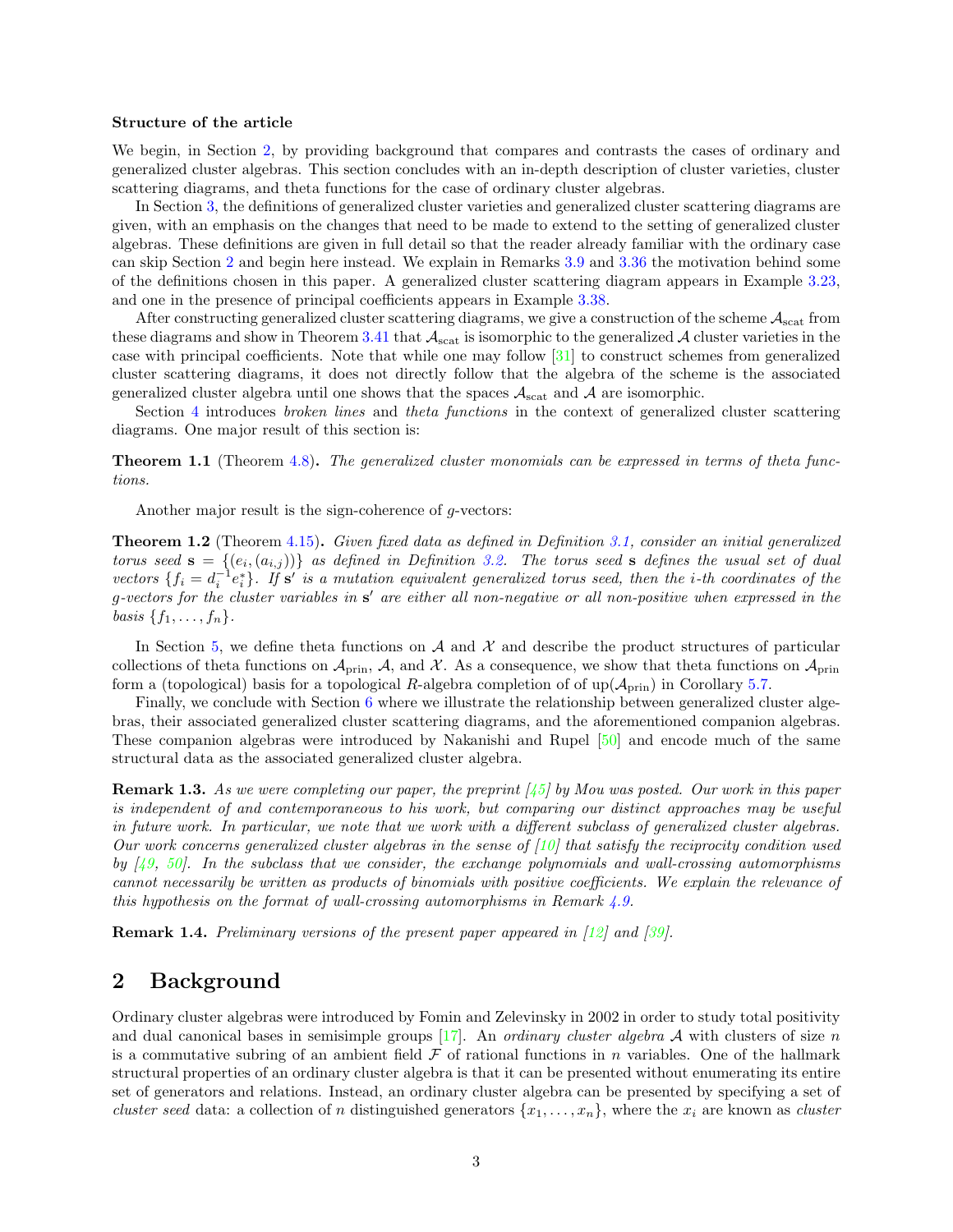variables and the entire subset as a *cluster*; a collection of *coefficients*  $\{y_1, \ldots, y_n\}$ ; and an *exchange matrix* B which encodes the exchange relations between cluster variables. From the seed data, one can generate the remainder of the cluster variables and coefficients via an involutive process called mutation. The full set of cluster variables generates  $A$  as a subring of  $\mathcal{F}$ .

Another hallmark property of ordinary cluster algebras is that the exchange relations encoded by B are binomial - i.e., they have the form

$$
x_k x'_k = \text{monomial} + \text{monomial}.
$$

One natural question is to ask what happens when these binomial relations are replaced by other types of polynomials. In this paper, we consider a generalization of this type, introduced by Chekhov and Shapiro, which is described in more detail in the following subsection.

Computing the full set of cluster variables requires multiple iterations of mutation. For any choice of initial cluster, a sequence of mutations can be used to express every cluster variable in terms of that initial cluster. Remarkably, in a phenomenon known as the *Laurent phenomenon*, these expressions turn out to be Laurent polynomials. Perhaps even more remarkably, these Laurent polynomials have strictly non-negative coefficients. This property is referred to as *positivity*. Although the Laurent phenomenon was proved in Fomin and Zelevinsky's original paper, positivity for arbitrary ordinary cluster algebras remained conjectural until the work of Gross, Hacking, Keel, and Kontsevich in 2018 [\[33](#page-57-6)].

### <span id="page-3-0"></span>2.1 Generalized cluster algebras

One natural generalization of a cluster algebra, introduced by Chekhov and Shapiro [\[10\]](#page-56-4), is to allow the characteristic binomial exchange relations to instead contain arbitrarily many terms. The resulting algebras, referred to as generalized cluster algebras, have already been the object of significant study.

The introduction of generalized cluster algebras was originally motivated by the study of Teichmüller spaces of Riemann surfaces with holes and orbifold points of arbitrary order [\[8,](#page-56-13) [9\]](#page-56-5). In particular, drawing on the work of Felikson, Shapiro, and Tumarkin [\[14,](#page-56-14) [15\]](#page-56-15) which defines ordinary cluster algebras from orbifolds, in [\[10\]](#page-56-4), Chekhov and Shapiro show that triangulations of orbifolds provide a geometric model for a certain subclass of generalized cluster algebras and demonstrate positivity for such cases.

For the somewhat broader subclass of *reciprocal generalized cluster algebras*, which we will define later in this section, Nakanishi shows in [\[49\]](#page-58-4) that much of the structural theory of cluster seeds for ordinary cluster algebras still holds. In particular, Nakanishi extends the notions of c-vectors, g-vectors, and F-polynomials to the generalized setting and then used these notions to write formulas for the generalized cluster variables and coefficients. In [\[50\]](#page-58-5), Nakanishi and Rupel subsequently define companion algebras of reciprocal generalized cluster algebras and showed that these companion algebras, which are themselves ordinary cluster algebras, encode much of the structural data of the original generalized cluster algebra. We discuss companion algebras in much greater detail in Section [6.](#page-50-0)

In this section, we review some of the basic definitions and properties of generalized cluster algebras, largely following the structure of definitions in [\[49\]](#page-58-4). Two important differences in our presentation, however, are that we use the wide convention rather than the tall convention (i.e., our B matrix would be the matrix  $B<sup>T</sup>$  in [\[49\]](#page-58-4)) and that we use  $r<sub>i</sub>$  in the place of  $d<sub>i</sub>$ . We make this latter change in notation to avoid a conflict with the usage of  $d_i$  that arises in our discussion of 'fixed data' in the context of scattering diagrams.

Let  $(\mathbb{P}, \oplus)$  be a semifield and F be isomorphic to the field of rational functions in n independent variables with coefficients in P.

**Definition 2.1.** A labeled generalized cluster seed is a quintuple  $\Sigma = (\mathbf{x}, \mathbf{y}, B, [r_{ij}], \mathbf{a})$  such that

- $\mathbf{x} = (x_1, \ldots, x_n)$  is a free generating set for F,
- y is an n-tuple with elements in  $\mathbb{P}$ ,
- $B = [b_{ij}]$  is an  $n \times n$  skew-symmetrizable matrix with entries in  $\mathbb{Z}$ ,
- $[r_{ij}]$  is an  $n \times n$  diagonal matrix with positive integer entries whose i-th diagonal entry is denoted  $r_i$ ,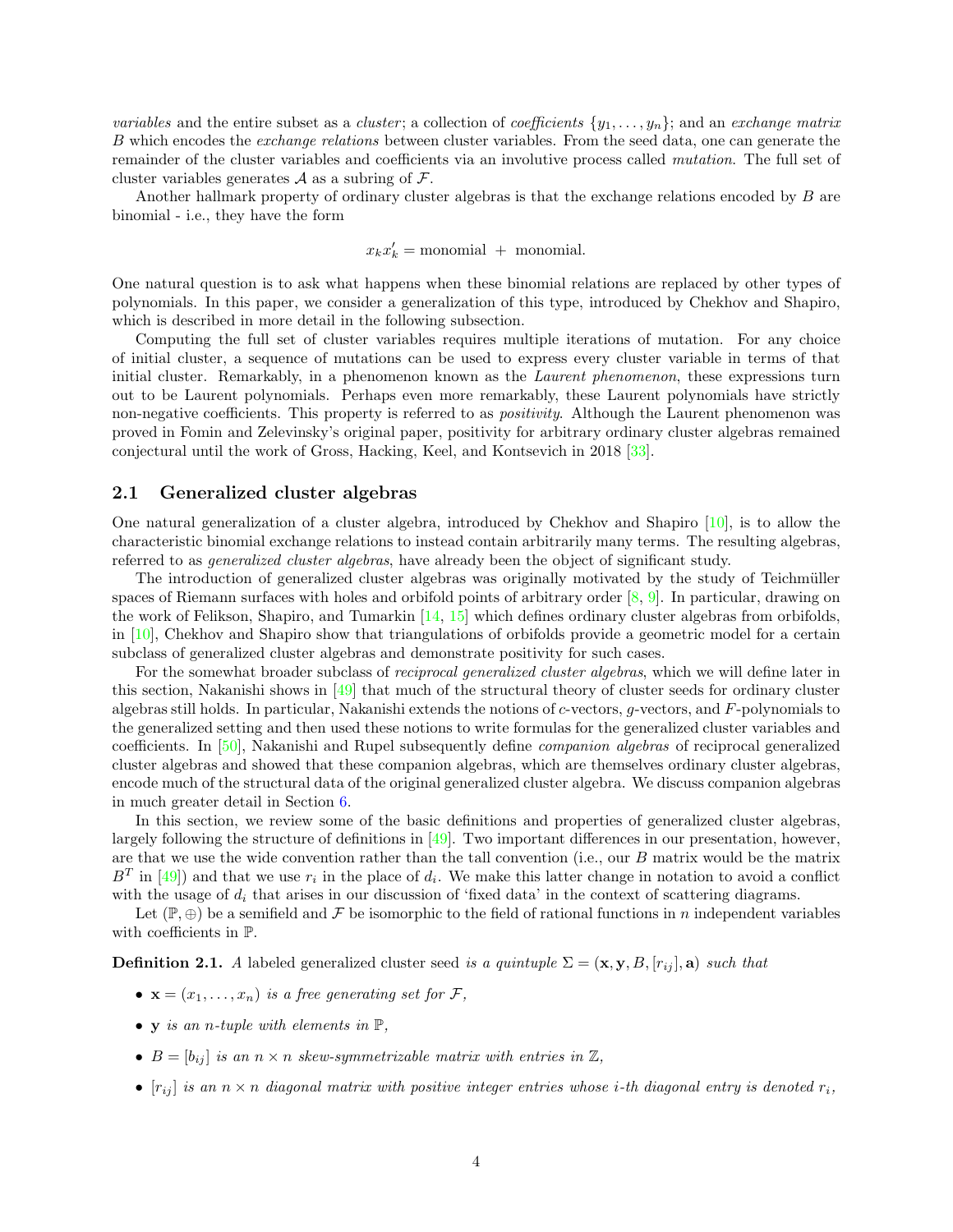• and  $\mathbf{a} = (a_{i,j})_{i \in [n], s \in [r_i-1]}$  is a collection of elements in  $\mathbb{P}$ . We later will consider these  $a_{i,j}$ 's to be formal variables in a ground ring  $R = \mathbb{K}[a_{i,j}]$ .

We refer to  $\mathbf{x} = (x_1, \ldots, x_n)$  as the cluster of  $\Sigma$ ,  $\mathbf{y} = (y_1, \ldots, y_n)$  as the coefficient tuple, B as the generalized exchange matrix,  $[r_{ij}]$  as the exchange degree matrix, and  $a$  as the exchange coefficient collection. The elements  $x_1, \ldots, x_n$  are the cluster variables of  $\Sigma$  and  $y_1, \ldots, y_n$  are its coefficient variables.

Together, the exchange degrees  $\{r_i\}$  and the exchange coefficient collection **a** determine a set of *exchange* polynomials  $1 + a_{i,1}u + \cdots + a_{i,r_i-1}u^{r_i-1} + u^{r_i} \in \mathbb{Z}\mathbb{P}[u]$ . The structure of the exchange relations for mutation in direction  $k$  are determined by the  $k$ -th exchange polynomial. We will work in the same specialized setting as [\[49\]](#page-58-4) and impose the additional requirement that

$$
a_{i,j} = a_{i,r_i-s},
$$

i.e., all exchange polynomials are reciprocal polynomials. Although this condition does not hold for all generalized cluster algebras, restricting our attention to this subset allows us to focus on a more tractable subclass of generalized cluster algebras.

<span id="page-4-0"></span>**Definition 2.2.** For a generalized cluster seed  $\Sigma = (\mathbf{x}, \mathbf{y}, B, [r_{ij}], \mathbf{a})$ , generalized mutation  $\mu_k^{(r)}$  $\binom{r}{k}$  in direction k is defined by the following exchange relations:

$$
b'_{ij} = \begin{cases} -b_{ij} & i=k \text{ or } j=k\\ b_{ij} + r_k \left( [-b_{ik}]_+ b_{kj} + b_{ik} [b_{kj}]_+ \right) & i, j \neq k \end{cases}
$$
  

$$
y'_i = \begin{cases} y_k^{-1} & i=k\\ y_i \left( y_k^{[b_{ik}]_+} \right)^{r_k} \left( \bigoplus_{s=0}^{r_k} a_{k,s} y_k^s \right)^{-b_{ik}} & i \neq k \end{cases}
$$
  

$$
x'_i = \begin{cases} x_k^{-1} \left( \prod_{j=1}^n x_j^{[-b_{kj}]_+} \right)^{r_k} \frac{\sum_{s=0}^{r_k} a_{k,s} y_k^s}{\bigoplus_{s=0}^{r_k} a_{k,s} y_k^s} & i=k\\ x_i & i \neq k \end{cases}
$$
  

$$
a'_{k,s} = a_{k,r_k-s}
$$

where  $[\cdot]_+ = max(\cdot, 0)$  and

<span id="page-4-1"></span>
$$
\widehat{y}_i := y_i \prod_{j=1}^n x_j^{b_{ij}} \tag{1}
$$

**Remark 2.3.** The mutation relation for  $b'_{ij}$  in Definition [2.2](#page-4-0) is for the generalized exchange matrix, B. This is equivalent to writing that the matrix formed by the product  $B[r_{ij}]$ , whose entries we abbreviate as  $(br)_{ii}$ , mutates according to the relation

$$
(br)'_{ij} = (br)_{ij} + ([-(br)_{ik}]_+(br)_{kj} + (br)_{ik}[(br)_{kj}]_+).
$$

On the matrix level, this reflects the fact that mutation commutes with right multiplication by  $[r_{ij}]$ : that is,  $\mu_k(B[r_{ij}]) = \mu_k^{(r)}$  $\mathcal{L}_{k}^{(r)}(B)[r_{ij}]$ , where  $\mu_k$  denotes ordinary matrix mutation and  $\mu_k^{(r)}$  $k^{(r)}$  denotes the generalized matrix mutation given in Definition [2.2.](#page-4-0)

**Remark 2.4.** In their original paper, Chekhov and Shapiro use matrices B and  $\beta$  in their exchange relations [\[10](#page-56-4)]. Their B matrix is our  $B[r_{ij}]$  matrix and their  $\beta$  matrix is our B matrix. Note that if the matrix B is skew-symmetrizable, then the matrix  $B[r_{ij}]$  is also skew-symmetrizable.

The generalized cluster algebra associated to a particular generalized cluster seed can then be defined as:

**Definition 2.5.** The generalized cluster algebra  $A = A(x, y, B, [r_{ii}], a)$  associated to a generalized cluster seed  $\Sigma$  is the  $\mathbb{Z}\mathbb{P}$ -subalgebra of F generated by the cluster variables  $\mathbf{x} = \{x_i\}_{i \in [n]}$  of  $\Sigma$ .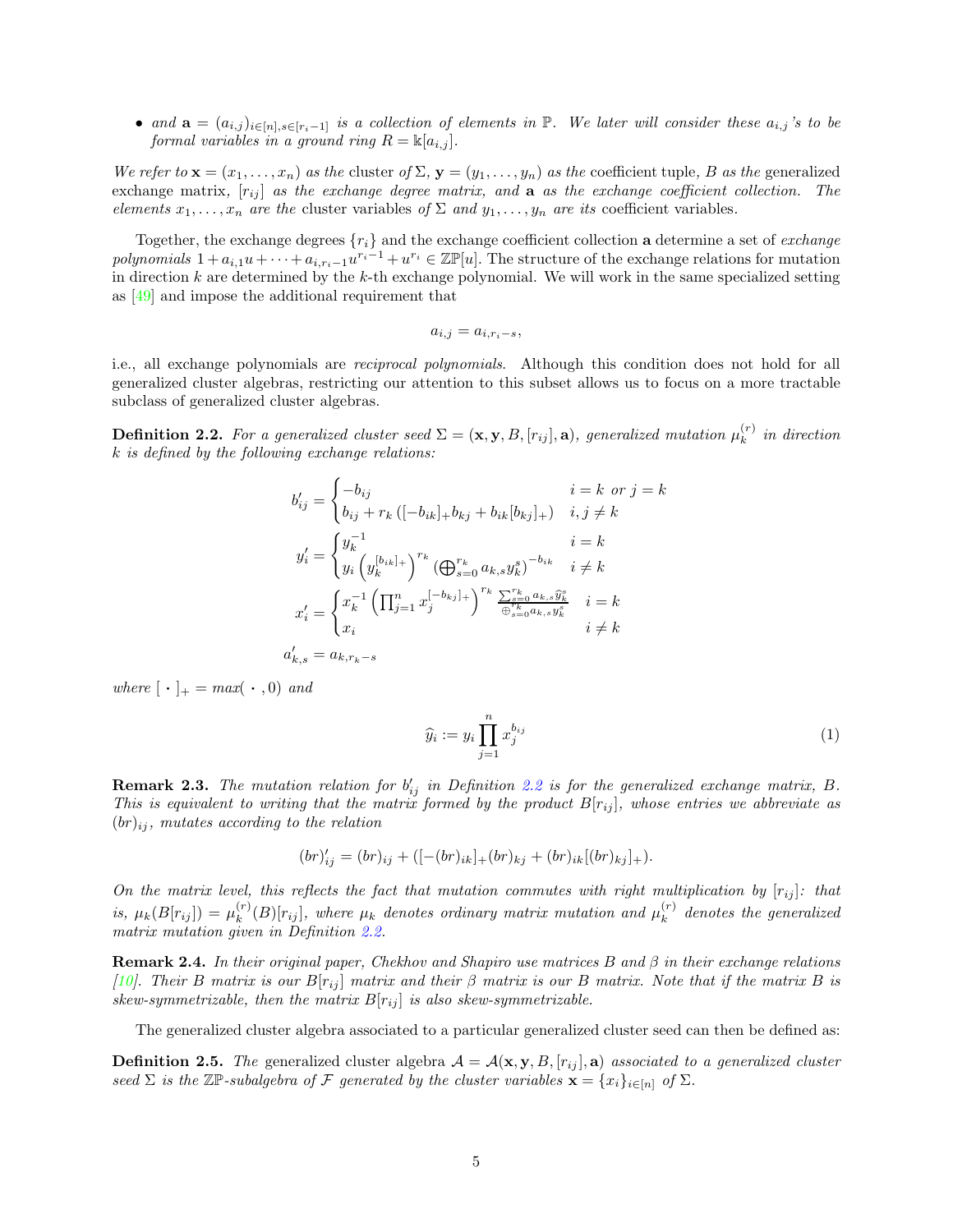It is important to note that there is some potential for notational confusion because it is also common to simply write  $A$  when referring to the  $A$ -variety. Typically, it is clear from context whether  $A$  refers to a (generalized) cluster algebra or (generalized) cluster variety and therefore we use this notation in order to be consistent with the literature.

Finally, we can give a statement of the Laurent phenomenon for generalized cluster algebras.

<span id="page-5-1"></span>**Theorem 2.6** (Theorem 2.5 of [\[10](#page-56-4)]). Let  $\mathcal{A} = \mathcal{A}(\mathbf{x}, \mathbf{y}, B, [r_{ij}], \mathbf{a})$  be an arbitrary generalized cluster algebra. Its cluster variables can be expressed in terms of any cluster of A as Laurent polynomials with coefficients in  $\mathbb{Z}\mathbb{P}$ .

Note that in the above theorem, the Laurent polynomial coefficients are in  $\mathbb{Z} \mathbb{P}$ . Although these coefficients are in fact strictly non-negative for certain subclasses of generalized cluster algebras  $[1, 10]$  $[1, 10]$  $[1, 10]$ , there is currently no proof of positivity for arbitrary generalized cluster algebras. Because ordinary cluster scattering diagrams were used to prove positivity for arbitrary ordinary cluster algebras, the conjectural positivity of arbitrary generalized cluster algebras is a powerful motivator for defining generalized cluster scattering diagrams.

Remark 2.7. For the remainder of the paper, we use the geometric language of (generalized) cluster varieties rather than the combinatorial language of (generalized) cluster algebras. These two viewpoints are two sides of the same coin but the geometric language will be more conducive for defining (generalized) cluster scattering diagrams.

### <span id="page-5-0"></span>2.2 Ordinary cluster varieties

Before we can embark on any discussion of scattering diagrams, we must first establish some basic definitions. In this section, we will largely follow the exposition in [\[16](#page-56-8)] and [\[30\]](#page-57-20) and will develop these ideas in the context of ordinary cluster algebras. In Section [3,](#page-16-0) we modify these definitions for the new context of generalized cluster algebras and explain how the ordinary definitions in this section can be recovered as specializations.

We begin with definitions of *fixed data* and *torus seed data*, from  $|30|$ , which together encode the information of a cluster seed. We will work over characteristic zero field k.

**Definition 2.8.** The following data is referred to as fixed data, denoted by  $\Gamma$ :

- The cocharacter lattice N with skew-symmetric bilinear form  $\{\cdot,\cdot\}: N \times N \to \mathbb{Q}$ .
- A saturated sublattice  $N_{uf} \subseteq N$  called the unfrozen sublattice.
- An index set I with  $|I| = rank(N)$  and subset  $I_{uf} \subseteq I$  such that  $|I_{unf}| = rank(N_{uf})$
- A set of positive integers  $\{d_i\}_{i\in I}$  such that  $gcd(d_i) = 1$
- A sublattice  $N^{\circ} \subseteq N$  of finite index such that  $\{N_{uf}, N^{\circ}\} \subseteq \mathbb{Z}$  and  $\{N, N_{uf} \cap N^{\circ}\} \subseteq \mathbb{Z}$
- A lattice  $M = Hom(N, \mathbb{Z})$  called the character lattice and sublattice  $M^{\circ} = Hom(N^{\circ}, \mathbb{Z})$ .

The name 'fixed data' refers to the fact that this data is fixed under mutation.

<span id="page-5-2"></span>**Definition 2.9.** Given a set of fixed data, the associated torus seed data is a collection  $\mathbf{s} = \{e_i\}_{i\in I}$  such that  $\{e_i\}_{i\in I}$  is a basis for N,  $\{e_i\}_i \in I_{uf}$  is a basis for  $N_{uf}$ , and  $\{d_ie_i\}_{i\in I}$  is a basis for  $N^\circ$ . The torus seed data defines a new bilinear form

$$
[\cdot, \cdot]_{\mathbf{s}} : N \times N \to \mathbb{Q}
$$

$$
[e_i, e_j]_{\mathbf{s}} = \epsilon_{ij} = \{e_i, e_j\} d_j
$$

which gives the skew-symmetrizable matrix as in the cluster literature.

Remark 2.10. Because we use the "wide" convention for the exchange matrices of cluster algebras, our B and  $\epsilon$  matrices coincide. In the "tall" convention, used by Fomin and Zelevinsky [\[17\]](#page-56-0), the matrices are instead related by a transpose, i.e. then  $\epsilon = B^T$ .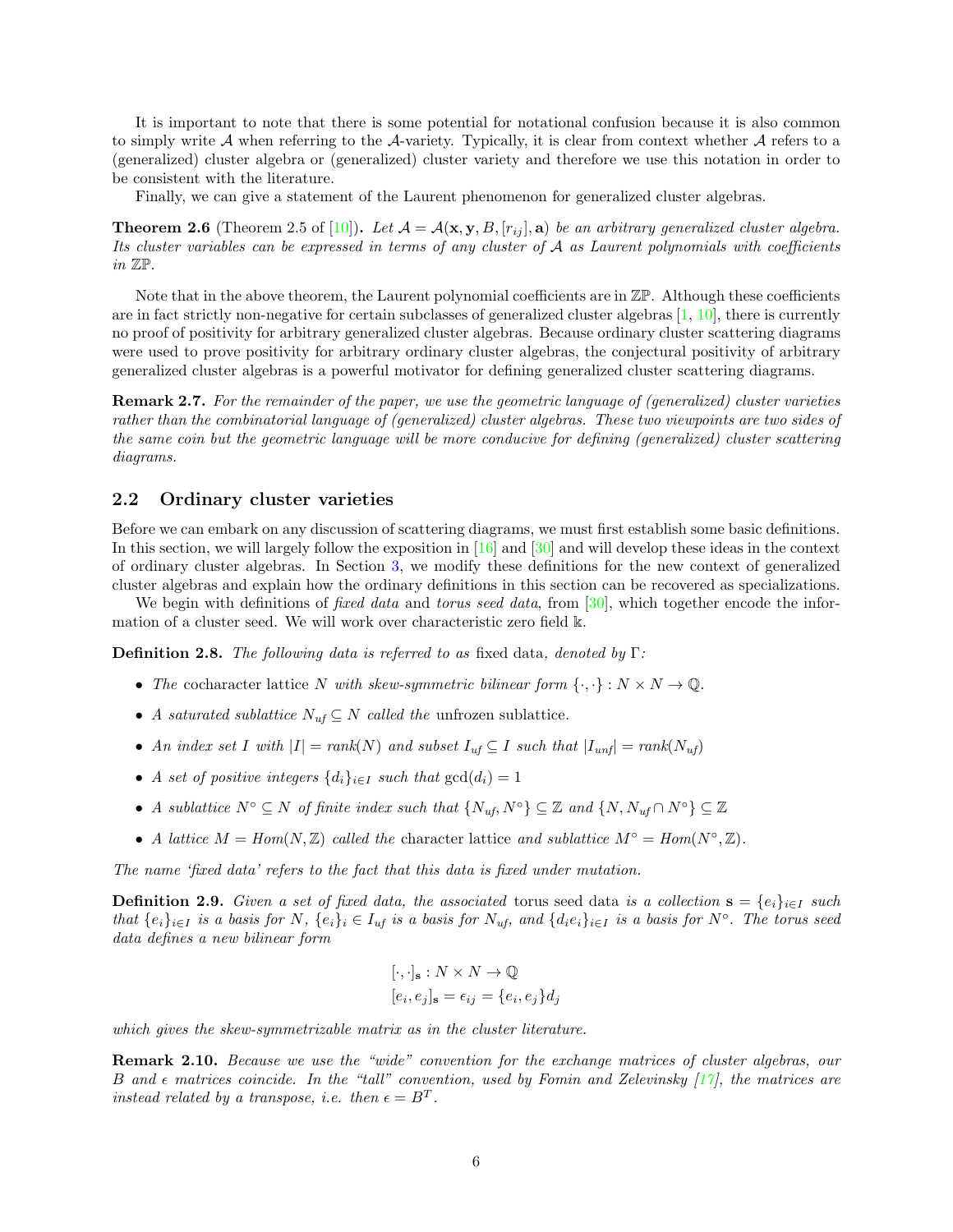A choice of torus seed  $\mathbf{s} = \{e_i\}_{i \in I}$  defines a dual basis  $\{e_i^*\}_{i \in I}$  for M and a basis  $\{f_i = d_i^{-1}e_i^*\}_{i \in I}$  for  $M^\circ$ . It also defines two associated algebraic tori:

$$
\mathcal{X}_{s} = T_{M} = \text{Spec } \mathbb{k}[N],
$$
  

$$
\mathcal{A}_{s} = T_{N^{\circ}} = \text{Spec } \mathbb{k}[M^{\circ}].
$$

The torus  $\mathcal{X}_s$  has coordinates  $y_1, \ldots, y_n$ , where  $y_i = z^{e_i}$  and the torus  $\mathcal{A}_s$  has coordinates  $x_1, \ldots, x_n$ , where  $x_i = z^{f_i}$ . Although it is common in the literature to use the notation  $A_1, \ldots, A_n$  for the coordinates of  $A_s$ and  $X_1, \ldots, X_n$  for the coordinates of  $\mathcal{X}_s$ , we choose not to use this notation in the present paper to avoid confusion.

The bilinear form  $\{\cdot,\cdot\}: N \times N \to \mathbb{Q}$  naturally defines maps  $p_1^*: N_{\text{uf}} \to M^{\circ}$  and  $p_2^*: N \to M^{\circ}/N_{\text{uf}}^{\perp}$  as

$$
p_1^* (n \in N_{\text{uf}}) = (n' \in N^{\circ} \mapsto \{n, n'\}),
$$
  

$$
p_2^* (n \in N) = (n' \in N_{\text{uf}} \cap N^{\circ} \mapsto \{n, n'\}).
$$

Based on these maps, we can then choose a map  $p^*: N \to M^{\circ}$  such that we have the restriction  $p^*|_{N_{\text{uf}}} = p_1^*$ and the composition of  $p^*$  with the quotient map  $M^{\circ} \to M^{\circ}/N_{\text{uf}}^{\perp}$  agrees with  $p_2^*$ . It is important to note that the choice of  $p^*$  is not unique because there is more than one possible choice of map  $N/N_{\text{uf}} \to N_{\text{uf}}^{\perp}$ . It is also important to note that for an arbitrary choice of fixed data, the map  $p_1^*: N_{\text{uf}} \to M^{\circ}$  is not necessarily injective. It is, however, always injective for the principal coefficient case discussed in Section [2.2.1.](#page-8-0) The assumption that  $p_1^*$  is injective is sometimes referred to as the *injectivity assumption*.

The injectivity assumption is, in fact, a crucial ingredient in many of the arguments given by Gross, Hacking, Keel, and Kontsevich for arbitrary ordinary cluster algebras and therefore many of their results are proved via the principal coefficient case. For the same reason, we will also work via the principal coefficient case in our generalized setting.

Because the fixed data and torus seed data encode information from a cluster seed, there should also be a notion of mutation.

<span id="page-6-2"></span>**Definition 2.11.** Given torus seed data s and some  $k \in I_{uf}$ , a mutation in direction k of the torus seed data is defined by the following transformations of basis vectors:

$$
e'_i := \begin{cases} e_i + [\epsilon_{ik}]_+ e_k & i \neq k \\ -e_k & i = k \end{cases}
$$

$$
f'_i := \begin{cases} -f_k + \sum_{j \in I_{uf}} [-\epsilon_{kj}]_+ f_j & i = k \\ f_i & i \neq k \end{cases}
$$

The basis mutation induces the following mutation of the matrix  $[\epsilon_{ij}]$ :

$$
\epsilon'_{ij} := \{e'_i, e'_j\} d_j = \begin{cases}\n-\epsilon_{ij} & k = i \text{ or } k = j \\
\epsilon_{ij} & k \neq i, j \text{ and } \epsilon_{ik}\epsilon_{kj} \leq 0 \\
\epsilon_{ij} + |\epsilon_{ik}| \epsilon_{kj} & k \neq i, j \text{ and } \epsilon_{ik}\epsilon_{kj} \geq 0\n\end{cases}
$$

Note that mutation of torus seeds is not an involution, but that  $\mu_k(\mu_k(s))$  will produce a torus seed in the same mutation class as s. Mutation of torus seed data s in direction  $k$  defines birational maps  $\mu_k : \mathcal{X}_s \to \mathcal{X}_{\mu_k(s)}$  and  $\mu_k : \mathcal{A}_s \to \mathcal{A}_{\mu_k(s)}$  via the pull-backs

$$
\mu_k^* z^m = z^m (1 + z^{v_k})^{-\langle d_k e_k, m \rangle} \text{ for } m \in M^\circ,
$$
\n(2)

$$
\mu_k^* z^n = z^n (1 + z^{e_k})^{-[n, e_k]} \text{ for } n \in N,
$$
\n(3)

where  $v_k := p_1^*(e_k)$ . Explictly, using dual bases, one can compute

<span id="page-6-1"></span><span id="page-6-0"></span>
$$
v_k = e_k \left[ \epsilon_{ij} \right] = \sum_{j \in I_{uf}} \epsilon_{kj} f_j.
$$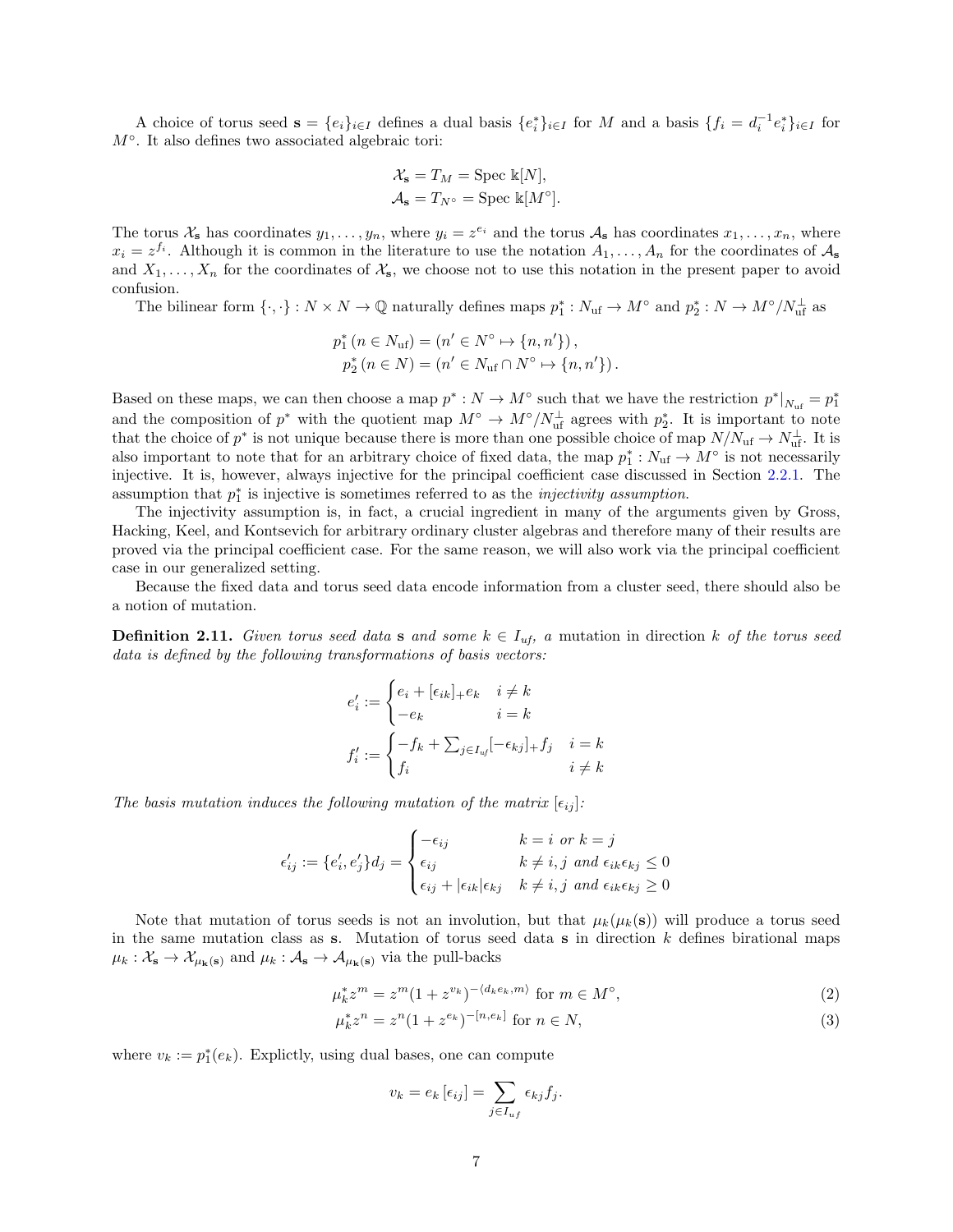Some of the most iconic equations in the study of cluster algebras are the mutation relations for the cluster variables and coefficients. We can explicitly see the familiar forms of those mutation relations by applying  $\mu_k^*$  to the cluster variables  $x_i = z^{f_i}$  and  $y_i = z^{e_i}$ :

<span id="page-7-0"></span>
$$
\mu_k^* x_i' = \begin{cases} x_k^{-1} \left( \prod_{\epsilon_{kj} > 0} x_j^{\epsilon_{kj}} + \prod_{\epsilon_{kj} < 0} x_j^{-\epsilon_{kj}} \right) & i = k \\ x_i & i \neq k \end{cases}
$$
 (4)

<span id="page-7-1"></span>
$$
\mu_k^* y_i' = \begin{cases} y_i \left( 1 + y_k^{-\text{sgn}(\epsilon_{ik})} \right)^{-\epsilon_{ik}} & i \neq k \\ y_k^{-1} & i = k \end{cases} \tag{5}
$$

**Remark 2.12.** Equations [\(4\)](#page-7-0) and [\(5\)](#page-7-1) can be obtained from equations [\(2\)](#page-6-0) and [\(3\)](#page-6-1) by setting  $n = e_i$  and  $m = f_i$ . For example, consider the mutation of  $x_i = z^{f_i}$  and  $y_i = z^{e_i}$  in direction k. If  $i = k$ , then

$$
\mu_k^*(y_k') = \mu_k^* \left( z^{e_k'} \right) = \mu_k^* \left( z^{-e_k} \right) = z^{-e_k} \left( 1 + z^{e_k} \right)^{-\left[ -e_k, e_k \right]} = z^{-e_k} = y_k^{-1}
$$

and

$$
\mu_k^*(x'_k) = \mu_k^* \left( z^{f'_k} \right) = \mu_k^* \left( z^{-f_k + \sum_{j \in I_{uf}} [-\epsilon_{kj}]_+ f_j} \right)
$$
  
\n
$$
= z^{-f_k + \sum_{j \in I_{uf}} [-\epsilon_{kj}]_+ f_j} \left( 1 + z^{v_k} \right)^{-\langle d_k e_k, -f_k + \sum_{j \in I_{uf}} [-\epsilon_{kj}]_+ f_j}
$$
  
\n
$$
= z^{-f_k} \left( \prod_{j \in I_{uf}} z^{[-\epsilon_{kj}]_+ f_j} \right) \left( 1 + z^{v_k} \right)^{\langle d_k e_k, f_k \rangle}
$$
  
\n
$$
= z^{-f_k} \left( \prod_{j \in I_{uf}} z^{[-\epsilon_{kj}]_+ f_j} \right) \left( 1 + \prod_{j \in I_{uf}} z^{\epsilon_{kj} f_j} \right)^1
$$
  
\n
$$
= z^{-f_k} \left( \prod_{j \in I_{uf}, \epsilon_{kj} < 0} z^{-\epsilon_{kj} f_j} + \prod_{j \in I_{uf}, \epsilon_{kj} > 0} z^{\epsilon_{kj} f_j} \right)
$$
  
\n
$$
= x_k^{-1} \left( \prod_{\epsilon_{kj} < 0} x_j^{-\epsilon_{kj}} + \prod_{\epsilon_{kj} > 0} x_j^{\epsilon_{kj}} \right)
$$

If  $i \neq k$ , then

$$
\mu_k^*(y_i') = \mu_k^* \left( z^{e_i'} \right) = \mu_k^* \left( z^{e_i + [ \epsilon_{ik} ]_+ e_k} \right)
$$
  
=  $z^{e_i + [ \epsilon_{ik} ]_+ e_k} (1 + z^{e_k})^{-[e_i + [ \epsilon_{ik} ]_+ e_k, e_k]}$   
=  $z^{e_i} z^{[ \epsilon_{ik} ]_+ e_k} (1 + z^{e_k})^{-[e_i, e_k]}$   
=  $z^{e_i} z^{[ \epsilon_{ik} ]_+ e_k} (1 + z^{e_k})^{-\epsilon_{ik}}$ 

If  $\epsilon_{ik} > 0$ , then

$$
z^{e_i}z^{[\epsilon_{ik}]+e_k}\left(1+z^{e_k}\right)^{-\epsilon_{ik}}=z^{e_i}\left(1+z^{-e_k}\right)^{-\epsilon_{ik}}=z^{e_i}\left(1+z^{-sgn(\epsilon_{ik})e_k}\right)^{-\epsilon_{ik}}.
$$

If  $\epsilon_{ik} < 0$ , then

$$
z^{e_i}z^{[\epsilon_{ik}]+\epsilon_k}(1+z^{e_k})^{-\epsilon_{ik}}=z^{e_i}\left(1+z^{-sgn(\epsilon_{ik})e_k}\right)^{-\epsilon_{ik}}.
$$

Hence, in both cases we have

 $\mu_k^*(y_i') = y_i \left( 1 + y_k^{-sgn(\epsilon_{ik})} \right)^{-\epsilon_{ik}}.$ Finally,  $\mu_k^*(x_i') = \mu_k^* (z^{f_i'}) = \mu_k^* (z^{f_i}) = z^{f_i} (1 + z^{v_k})^{-\langle d_k e_k, f_i \rangle} = z^{f_i} = x_i.$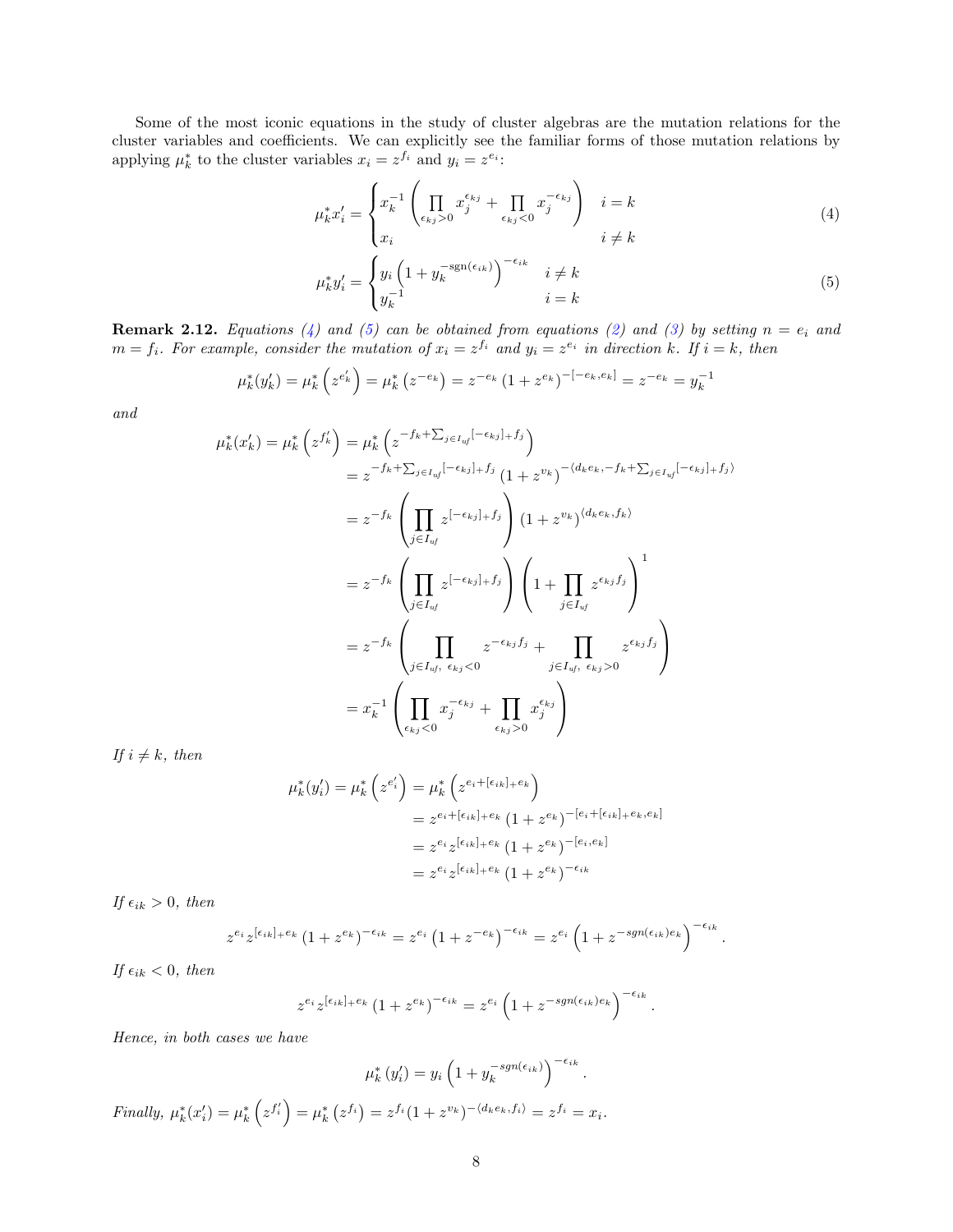Let  $\mathfrak T$  be a directed infinite rooted tree where each vertex has  $|I_{\text{uf}}|$  outgoing edges, labeled by the elements of  $I_{\text{uf}}$ . Let v be the root of the tree and associate some initial torus seed s with mutation class [s] to v. To indicate this choice of initial seed, we write  $\mathfrak{T}_v$ . In some contexts, we write  $\mathfrak{T}_s$  to indicate both the rooted infinite tree and the torus seed associated to the root vertex. An edge with label  $k \in I_{\text{uf}}$  corresponds to mutation in direction k. Hence, any simple path beginning at vertex  $v$  determines a sequence of mutations according to the sequence of attached edge labels. These mutation sequences determine an associated torus seed  $\mathbf{s}_w$  for each vertex w of  $\mathfrak{T}_v$ . We can also attach copies of  $\mathcal{X}_{\mathbf{s}_w}$  and  $\mathcal{A}_{\mathbf{s}_w}$  to each vertex w.

Proposition 2.4 of [\[30](#page-57-20)] then allows the collection  $\{\mathcal{A}_{s_w}\}$ , where w ranges over all vertices of  $\mathfrak{T}$ , to be glued along the open pieces where the  $\mu_k$  given in Equation [\(2\)](#page-6-0) are defined. This produces a scheme A, known as the A cluster variety. Similarly, the collection  $\{\mathcal{X}_{s_w}\}$  can be glued using the  $\mu_k$  given in Equation [\(3\)](#page-6-1) to obtain a scheme  $X$ , known as the X cluster variety.

The upper cluster algebra associated to a cluster variety V is defined as  $\text{up}(V) := \Gamma(V, \mathcal{O}_V)$  [\[2\]](#page-56-17). Let L be an arbitrary lattice and  $T_L := \text{Spec } \mathbb{k}[L^*]$ . A global monomial on  $V = \bigcup_{s} T_{L,s}$  is a regular function on V that restricts to a character on some torus  $T_{L,s}$  in the atlas for V. For A-type cluster varieties, the set of global monomials is exactly the set of cluster monomials and the *ordinary cluster algebra* ord $(V)$  is defined as the subalgebra of  $up(V)$  generated by the set of global monomials on V.

#### <span id="page-8-0"></span>2.2.1 Principal coefficients

As mentioned in the previous section, many of the important results of [\[33](#page-57-6)] were obtained via the principal coefficient case. Recall that an ordinary cluster algebra with principal coefficients, using the wide convention for exchange matrices, is an ordinary cluster algebra where the  $n \times n$  exchange matrix has been extended to a  $2n \times 2n$  skew-symmetrizable block matrix whose upper right block is the  $n \times n$  identity matrix and whose lower right block is the  $n \times n$  zero matrix [\[18\]](#page-56-18). Including this additional information requires the following modifications to the fixed and torus seed data:

**Definition 2.13.** [\[30](#page-57-20), Construction 2.11] Given fixed data  $\Gamma$ , the fixed data for the cluster variety with principal coefficients,  $\Gamma_{prin}$ , is defined by:

• The double of the lattice  $N, \widetilde{N} := N \oplus M^{\circ}$ , with skew-symmetric bilinear form given by

$$
\{(n_1,m_1),(n_2,m_2)\}=\{n_1,n_2\}+\langle n_1,m_2\rangle-\langle n_2,m_1\rangle.
$$

Here,  $\langle \cdot, \cdot \rangle : N \times M^{\circ} \to \mathbb{Q}$  denotes the canonical pairing given by evaluation,  $\langle n,m \rangle \mapsto m(n)$ .

- The unfrozen sublattice  $\widetilde{N}_{uf} := N_{uf} \oplus 0 \cong N_{uf}.$
- The sublattice  $\widetilde{N}^{\circ} := N^{\circ} \oplus M$  of  $\widetilde{N}$ .
- The lattice  $\widetilde{M} = Hom(\widetilde{N}, \mathbb{Z}) = M \oplus N^{\circ}$ .
- The lattice  $\widetilde{M}^{\circ} = M^{\circ} \oplus N$ , which has sublattice  $\widetilde{M}$ .
- The index set  $\widetilde{I}$  given by the disjoint union of two copies of  $I$ .
- The unfrozen index set,  $\tilde{I}_{uf}$  given by thinking of the original  $I_{uf}$  as a subset of the first copy of I.
- A collection of integers  ${d_i}_{i\in \tilde{I}}$  taken such that within each disjoint copy of I, the  $d_i$  agree with the original torus seed s.

**Definition 2.14** (Construction 2.11 of  $[30]$ ). Given a torus seed s, the torus seed with principal coefficients  $s_{prin}$  is defined as

$$
\mathbf{s}_{prin} := \{(e_i, 0), (0, f_i)\}_{i \in \widetilde{I}}
$$

For ease of notation, we will use  $i$  and  $j$  to denote indices corresponding to basis elements of the form  $(e_i, 0)$  and  $\alpha$  and  $\beta$  to denote indices corresponding to basis elements of the form  $(0, f_\alpha)$ . Because of the way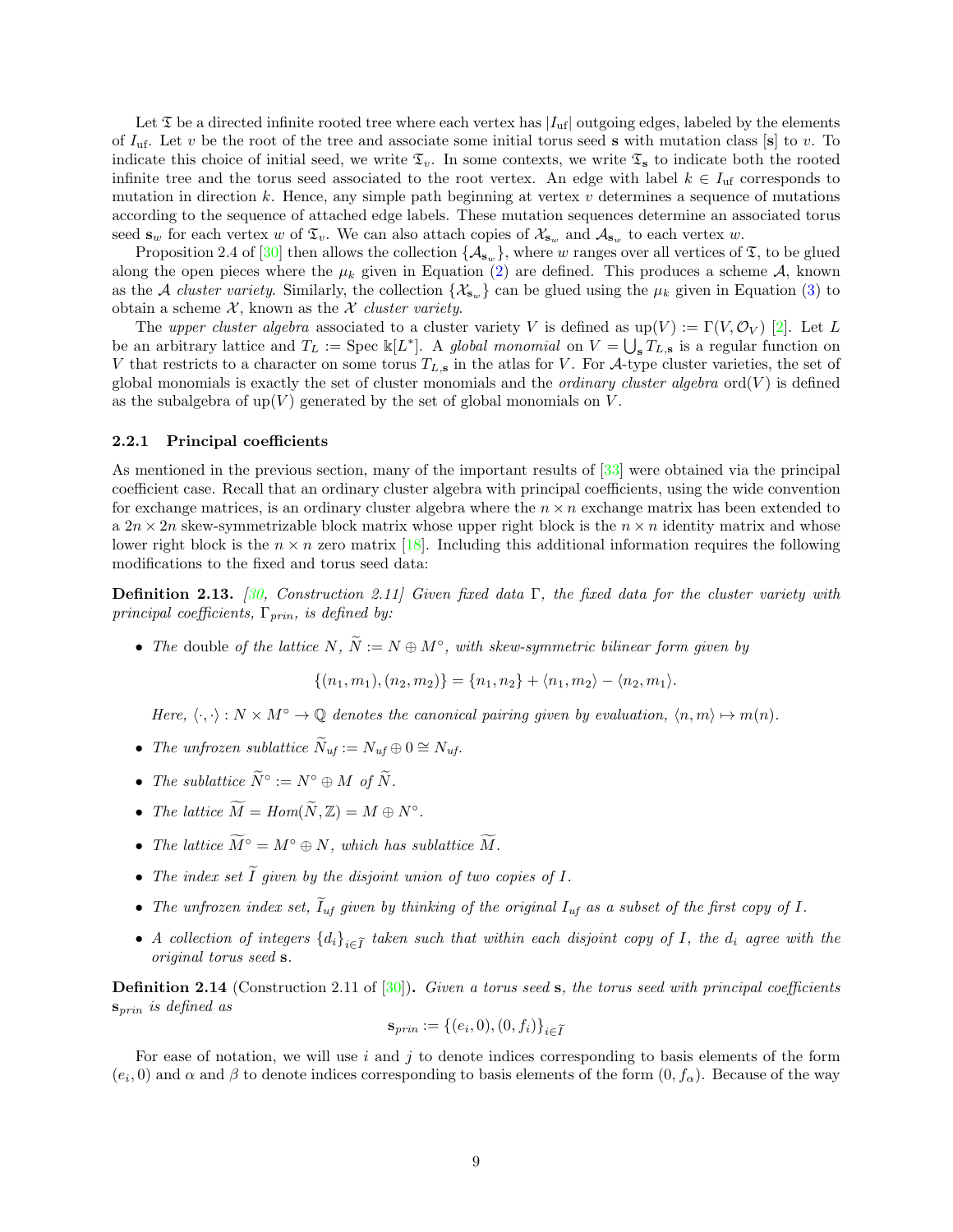the collection  $\{d_i\}$  is chosen, the entries of the matrix  $\tilde{\epsilon}$  defined by the principal fixed data are determined by the following relationships:

$$
\tilde{\epsilon}_{ij} = \epsilon_{ij}, \qquad \tilde{\epsilon}_{i\beta} = \delta_{i\beta}, \text{ and } \tilde{\epsilon}_{\alpha j} = -\delta_{\alpha j}.
$$

That is,  $\tilde{\epsilon}$  is a block matrix of the form

$$
\widetilde{\epsilon} = \left[ \begin{array}{c|c} \epsilon & Id \\ \hline -Id & 0 \end{array} \right]
$$

where Id denotes the  $|I| \times |I|$  identity matrix.

As before, the choice of  $s_{\text{prin}}$  defines dual bases for M and  $M^{\circ}$ . The previous choice of a map  $p^*: N \to M^{\circ}$ allows us to define a map  $p^* : N \to M^{\circ}$  as

$$
p^*(e_i, 0) = (p^*(e_i), e_i),
$$
  

$$
p^*(0, f_\alpha) = (-f_\alpha, 0).
$$

The new map  $p^*: \tilde{N} \to \tilde{M}^\circ$  is now necessarily injective. In fact,  $p^*: \tilde{N} \to \tilde{M}^\circ$  is actually an isomorphism.

The choice of  $s_{\text{prin}}$  also defines the associated algebraic tori

$$
\mathcal{X}_{\mathbf{s}_{\text{prin}}} := T_{\widetilde{M}} = \text{Spec } \mathbb{k}[\widetilde{N}],
$$
  

$$
\mathcal{A}_{\mathbf{s}_{\text{prin}}} := T_{\widetilde{N}^{\circ}} = \text{Spec } \mathbb{k}[\widetilde{M}^{\circ}].
$$

The principal cluster varieties  $\mathcal{X}_{\text{prin}}$  and  $\mathcal{A}_{\text{prin}}$  are then obtained by gluing along the birational mutation maps  $\mu_k : \mathcal{X}_{\mathbf{s}_{\text{prin}}} \to \mathcal{X}_{\mu_k(\mathbf{s}_{\text{prin}})}$  and  $\mu_k : \mathcal{A}_{\mathbf{s}_{\text{prin}}} \to \mathcal{A}_{\mu_k(\mathbf{s}_{\text{prin}})}$ , as previously.

There are several important observations to make about the principal cluster varieties. First, the ring of global functions on  $\mathcal{A}_{\text{prin}}$  is the upper cluster algebra with principal coefficients at the seed s. Second,  $\mathcal{A}_{\text{prin}}$ has useful relationships with the cluster varieties  $\mathcal X$  and  $\mathcal A$  which arise from the natural inclusions

$$
\widetilde{p}^* : N \to \widetilde{M}^\circ,
$$

$$
n \mapsto (p^*(n), n)
$$

and

$$
\widetilde{\pi}: N \to \widetilde{M}^{\circ},\tag{6}
$$

$$
n \mapsto (0, n). \tag{7}
$$

For any torus seed **s**, the map  $\tilde{p}^*$  induces the exact sequence of algebraic tori:

$$
1 \to T_{N^{\circ}} \to \mathcal{A}_{\mathbf{s}_{\text{prin}}} \xrightarrow{\widetilde{p}} \mathcal{X}_{\mathbf{s}} \to 1
$$

The map  $\tilde{p}: A_{\mathbf{s}_{\text{prin}}} \to \mathcal{X}_{\mathbf{s}}$  defined by this exact sequence commutes with the mutations  $\mu_k$  on  $A_{\mathbf{s}_{\text{prin}}}$  and  $\mathcal{X}_{\mathbf{s}}$ , yielding a morphism  $\tilde{p}: A_{\text{prin}} \to \mathcal{X}$ . Similarly, the  $T_{N} \circ$  action on  $A_{\text{prin}}$  yields a  $T_{N} \circ$  action on  $A_{\text{prin}}$ . The quotient  $\mathcal{A}_{\text{prin}}/T_{N^{\circ}}$  is the X-variety.

The map  $\pi^*$  induces the projection  $\pi: \mathcal{A}_{\text{prin}} \to T_M$ . Let  $\mathcal{A}_t := \pi^{-1}(t)$ . Then the fiber  $\mathcal{A}_e$ , where  $e \in T_M$ is the identity element, is the A-variety.

### <span id="page-9-0"></span>2.3 Cluster scattering diagrams

Scattering diagrams first appeared in the literature in two dimensions, in work by Kontsevich and Soibelman [\[40\]](#page-57-15), and then in arbitrary dimension in the work of Gross and Siebert [\[32](#page-57-16)]. Our discussion of cluster scattering diagrams will loosely follow the structure of the exposition in Section 1 of [\[33](#page-57-6)].

To construct a cluster scattering diagram, we begin with a choice of fixed data Γ and initial seed data s and let k be a field of characteristic zero. Let  $\sigma \subseteq M_{\mathbb{R}}$  be a strictly convex top-dimensional cone and define the associated monoid  $P := \sigma \cap M^{\circ}$  such that  $p_1^*(e_i) \in J := P\backslash P^{\times}$  for all  $i \in I_{\text{uf}}$ . Here,  $P^{\times} = \{0\}$  is the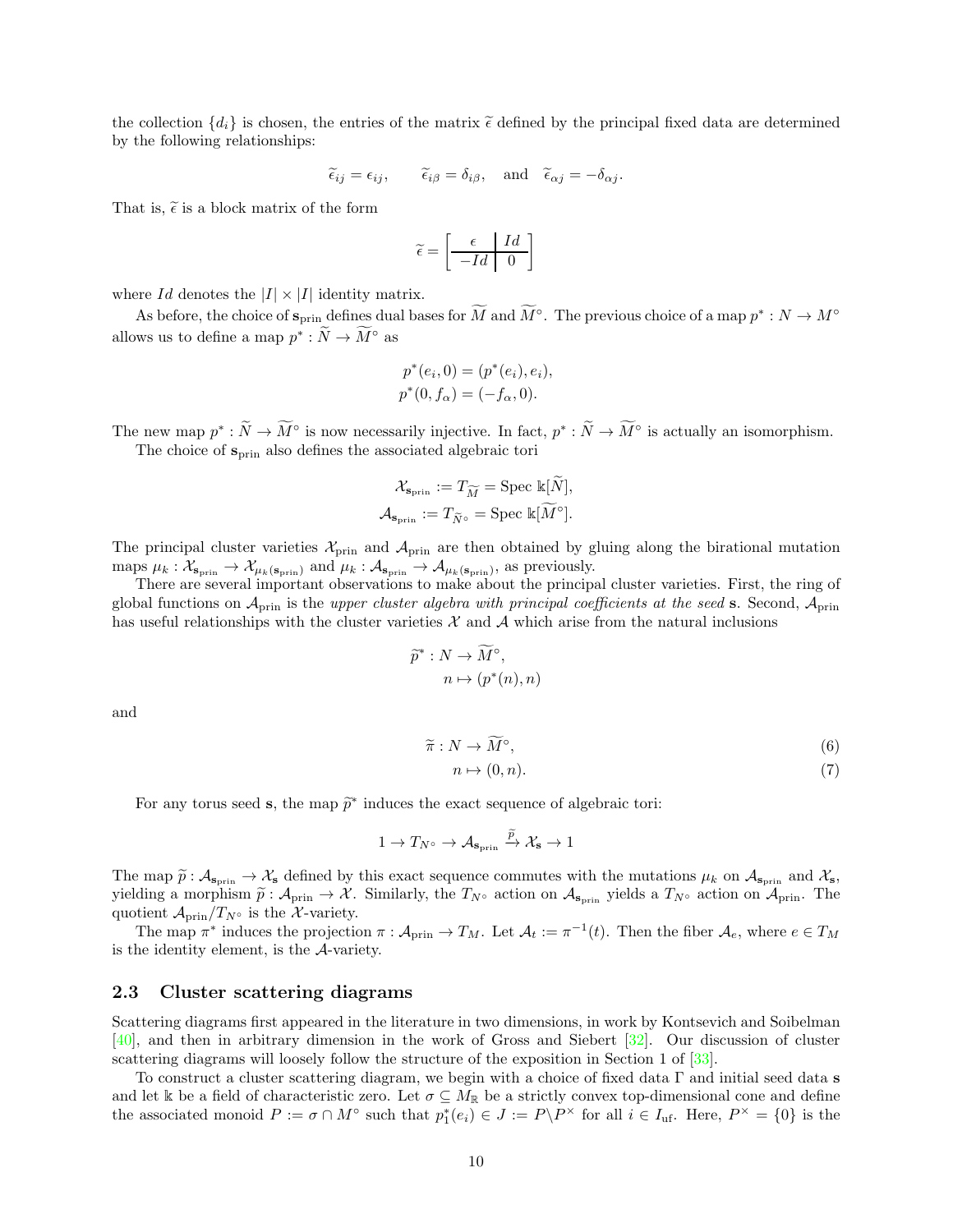group of units of P and J is a monomial ideal in the polynomial ring  $\Bbbk[P]$ . Let  $\widehat{\Bbbk[P]}$  denote the completion of  $\Bbbk[P]$  with respect to J.

The construction also requires the assumption that  $p_1^*: N_{\text{uf}} \to M^{\circ}$  is an injective map. It is important to note that this assumption does not hold for all choices of fixed data, but does hold for fixed data corresponding to the principal coefficient case. Because arbitrary cluster algebras can be considered as specializations of the principal coefficient case, it is sufficient for the injectivity assumption to hold for that case.

Set

$$
N^{+} := N_{\mathbf{s}}^{+} := \left\{ \sum_{i \in I_{\text{uf}}} a_{i} e_{i} \middle| a_{i} \geq 0, \sum a_{i} > 0 \right\}
$$

and choose a linear function  $d : N \to \mathbb{Z}$  such that  $d(n) > 0$  for  $n \in N^+$ .

**Definition 2.15.** [\[33,](#page-57-6) Definition 1.4] A wall in  $M_{\mathbb{R}}$  is a pair  $(0, f_0) \in (N^+, \widehat{\mathbb{R}[P]})$  such that for some primitive  $n_0 \in N^+$ ,

1. 
$$
f_0 \in \widehat{\mathbb{R}[P]}
$$
 has the form  $1 + \sum_{j=1}^{\infty} c_j z^{j p_1^*(n_0)}$  with  $c_j \in \mathbb{R}$ 

2.  $\mathfrak{d} \subset n_0^{\perp} \subset M_{\mathbb{R}}$  is a (rank $(M) - 1$ )-dimensional convex rational polyhedral cone.

We refer to  $\mathfrak{d} \subset M_{\mathbb{R}}$  as the support of the wall  $(\mathfrak{d}, f_{\mathfrak{d}})$ .

Let m denote the ideal in  $\widehat{\mathbb{K}[P]}$  which consists of formal power series with constant term zero.

<span id="page-10-0"></span>**Definition 2.16.** [\[33](#page-57-6), Definition 1.6] A scattering diagram  $\mathfrak{D}$  for  $N^+$  and **s** is a set of walls  $\{(\mathfrak{d}, f_{\mathfrak{d}})\}\$  such that for every degree  $k > 0$ , there are a finite number of walls  $(0, f_0) \in \mathfrak{D}$  with  $f_0 \neq 1 \mod m^{k+1}$ .

For a scattering diagram  $\mathfrak{D}$ ,

$$
\begin{aligned} \mathrm{Supp}(\mathfrak{D}) &:= \bigcup_{\mathfrak{d} \in \mathfrak{D}} \mathfrak{d}, \\ \mathrm{Sing}(\mathfrak{D}) &:= \left( \bigcup_{\mathfrak{d} \in \mathfrak{D}} \partial \mathfrak{d} \right) \cup \left( \bigcup_{\substack{\mathfrak{d}_1, \mathfrak{d}_2 \in \mathfrak{D} \\ \dim(\mathfrak{d}_1 \cap \mathfrak{d}_2) = n-2}} \mathfrak{d}_1 \cap \mathfrak{d}_2 \right) \end{aligned}
$$

are defined as the support and singular locus of the scattering diagram. When  $\mathfrak D$  is finite, its support is a finite polyhedral cone complex. A  $(n-2)$ -dimensional cell of this complex is referred to as a joint. In this case, Sing( $\mathfrak{D}$ ) is simply the union of the set of all joints of  $\mathfrak{D}$ . A wall  $\mathfrak{d} \subset n_0^{\perp}$  is called *incoming* if  $p_1^*(n_0) \in \mathfrak{d}$ . Otherwise,  $\mathfrak d$  is called *outgoing*.

Each wall  $\mathfrak{d} \in \mathfrak{D}$  has an associated wall-crossing automorphism.

<span id="page-10-1"></span>**Definition 2.17.** [\[33](#page-57-6), Definition 1.2] For  $n_0 \in N^+$ , let  $m_0 := p_1^*(n_0)$  and  $f = 1 + \sum_{k=1}^{\infty} c_k z^{km_0} \in \widehat{\mathbb{R}[P]}$ . Then  $\mathfrak{p}_f \in \widehat{\mathbb{R}[P]}$  denotes the automorphism

$$
\mathfrak{p}_f(z^m)=z^mf^{\langle n_0',m\rangle}
$$

where  $n'_0$  generates the monoid  $\mathbb{R}_{\geq 0} n_0 \cap N^{\circ}$ .

These wall-crossing automorphisms can be composed in order to compute automorphisms associated to paths on the scattering diagram that pass through multiple walls. Such compositions are called path-ordered products.

**Definition 2.18.** Let  $\gamma : [0,1] \to M_{\mathbb{R}}\backslash Sing(\mathfrak{D})$  be a smooth immersion which crosses walls transversely and whose endpoints are not in the support of  $\mathfrak{D}$ . Let  $0 < t_1 \leq t_2 \leq \cdots \leq t_s < 1$  be a sequence such that at time t<sub>i</sub> the path  $\gamma$  crosses the wall  $\mathfrak{d}_i$  such that  $f_i \neq 1 \mod \mathfrak{m}^{k+1}$ . Definition [2.16](#page-10-0) ensures that this is a finite sequence. For each  $i \in \{1,\ldots,s\}$ , set  $\epsilon_i := -sgn(\langle n_i, \gamma'(t_i) \rangle)$  where  $n_i \in N^+$  is the primitive vector normal to  $\mathfrak{d}_i$ . For each degree  $k > 0$ , define

$$
\mathfrak{p}^k_{\gamma, \mathfrak{D}} := \mathfrak{p}^{\epsilon_s}_{f_{\mathfrak{d}_{t_s}}} \circ \cdots \circ \mathfrak{p}^{\epsilon_1}_{f_{\mathfrak{d}_{t_1}}},
$$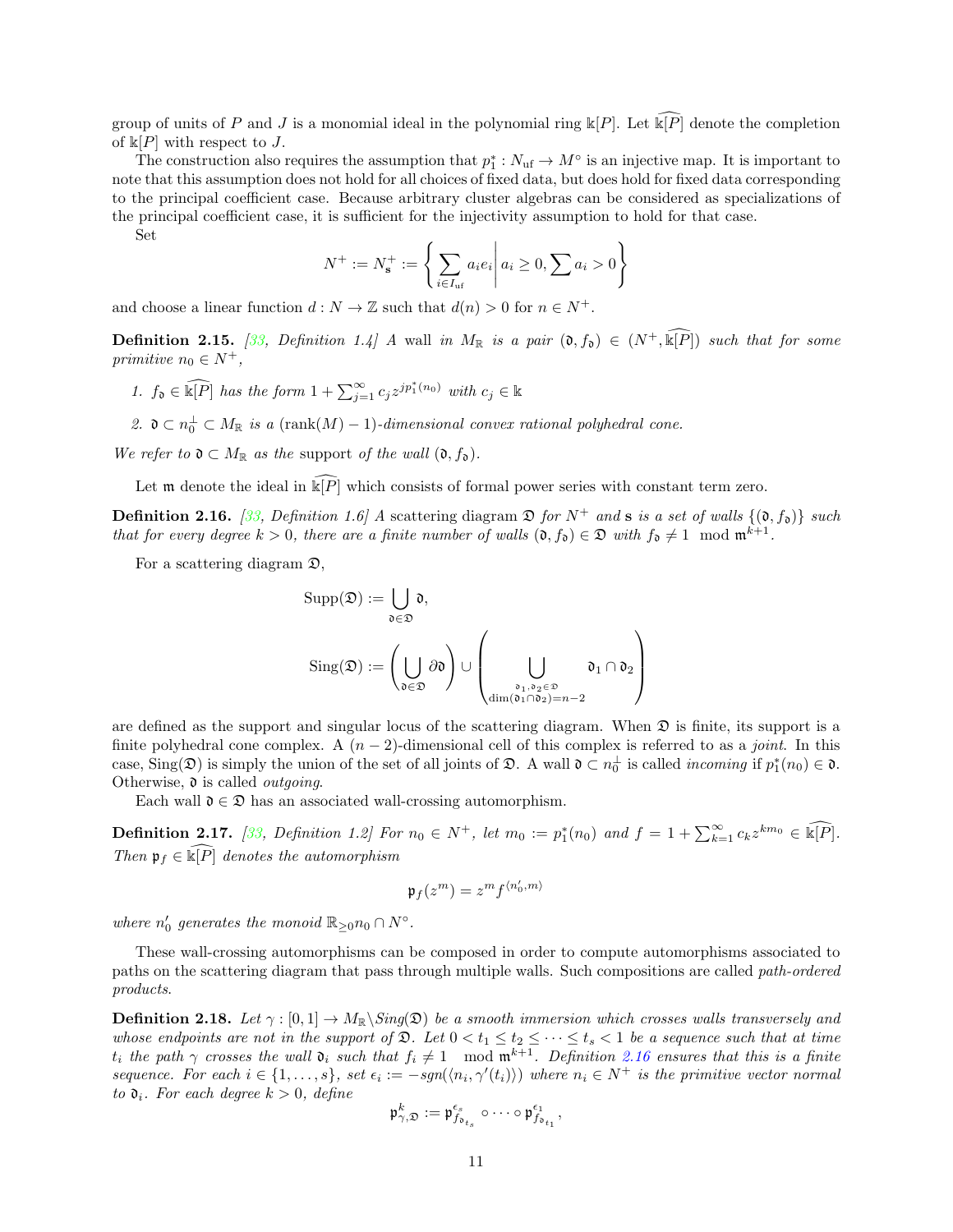where  $\mathfrak{p}_{f_{\mathfrak{d}_{t_i}}}$  is defined as in Definition [2.17.](#page-10-1) Then,

$$
\mathfrak{p}_{\gamma, \mathfrak{D}} := \lim_{k \to \infty} \mathfrak{p}^k_{\gamma, \mathfrak{D}}.
$$

We refer to  $\mathfrak{p}_{\gamma,\mathfrak{D}}$  as a path-ordered product.

A scattering diagram  $\mathfrak D$  is *consistent* if  $\mathfrak p_{\gamma,\mathfrak D}$  depends only on the endpoints of  $\gamma$ . Two scattering diagrams,  $\mathfrak D$  and  $\mathfrak D'$ , are considered *equivalent* if  $\mathfrak p_{\gamma,\mathfrak D}=\mathfrak p_{\gamma,\mathfrak D'}$  for all paths  $\gamma$  for which both path-ordered products are defined.

Example 2.19. Consider the ordinary cluster algebra A  $\sqrt{ }$ x, y,  $\begin{bmatrix} 0 & 1 \\ -1 & 0 \end{bmatrix}$  with seed data **s** = ((1,0), (0, 1)). This algebra has initial scattering diagram

$$
\mathfrak{D}_{in,\mathbf{s}} = \left\{ \left( (0,1)^{\perp}, 1 + z^{(-1,0)} \right), \left( (1,0)^{\perp}, 1 + z^{(0,1)} \right) \right\},\
$$

which can be drawn as



We can see that  $\mathfrak{D}_{in,s}$  is not consistent by computing  $\mathfrak{p}_{\gamma,\mathfrak{D}_{in,s}}(z^{(0,1)})$  as:

$$
z^{(0,1)} \xrightarrow{\mathfrak{d}_1} z^{(0,1)} \left(1 + z^{(-1,0)}\right)^{\langle (0,1),(0,-1)\rangle}
$$
\n
$$
= \frac{z^{(0,1)}}{1 + z^{(-1,0)}} \frac{z^{(0,1)} \left(1 + z^{(0,1)}\right)^{\langle (0,1),(1,0)\rangle}}{1 + z^{(-1,0)} \left(1 + z^{(0,1)}\right)^{\langle (-1,0),(1,0)\rangle}}
$$
\n
$$
= \frac{z^{(0,1)} \left(1 + z^{(0,1)}\right)}{1 + z^{(0,1)} + z^{(-1,0)}}
$$
\n
$$
\xrightarrow{\mathfrak{d}_1} \frac{z^{(0,1)} \left(1 + z^{(-1,0)}\right)^{\langle (0,1),(0,1)\rangle} \left(1 + z^{(0,1)} \left(1 + z^{(-1,0)}\right)^{\langle (0,1),(0,1)\rangle}\right)}{1 + z^{(0,1)} \left(1 + z^{(-1,0)}\right)^{\langle (0,1),(0,1)\rangle} + z^{(-1,0)} \left(1 + z^{(-1,0)}\right)^{\langle (-1,0),(0,1)\rangle}}
$$
\n
$$
= \frac{z^{(0,1)} \left(1 + z^{(0,1)} + z^{(-1,1)}\right)}{1 + z^{(0,1)}}
$$
\n
$$
\xrightarrow{\mathfrak{d}_2} \frac{z^{(0,1)} \left(1 + z^{(0,1)}\right)^{\langle (0,1), (-1,0)\rangle} \left(1 + z^{(0,1)} \left(1 + z^{(0,1)}\right)^{\langle (0,1), (-1,0)\rangle} + z^{(-1,1)} \left(1 + z^{(0,1)}\right)^{\langle (-1,1), (-1,0)\rangle}\right)}{1 + z^{(0,1)} \left(1 + z^{(0,1)}\right)^{\langle (0,1), (-1,0)\rangle}}
$$
\n
$$
= z^{(0,1)} \left(1 + z^{(-1,1)}\right)
$$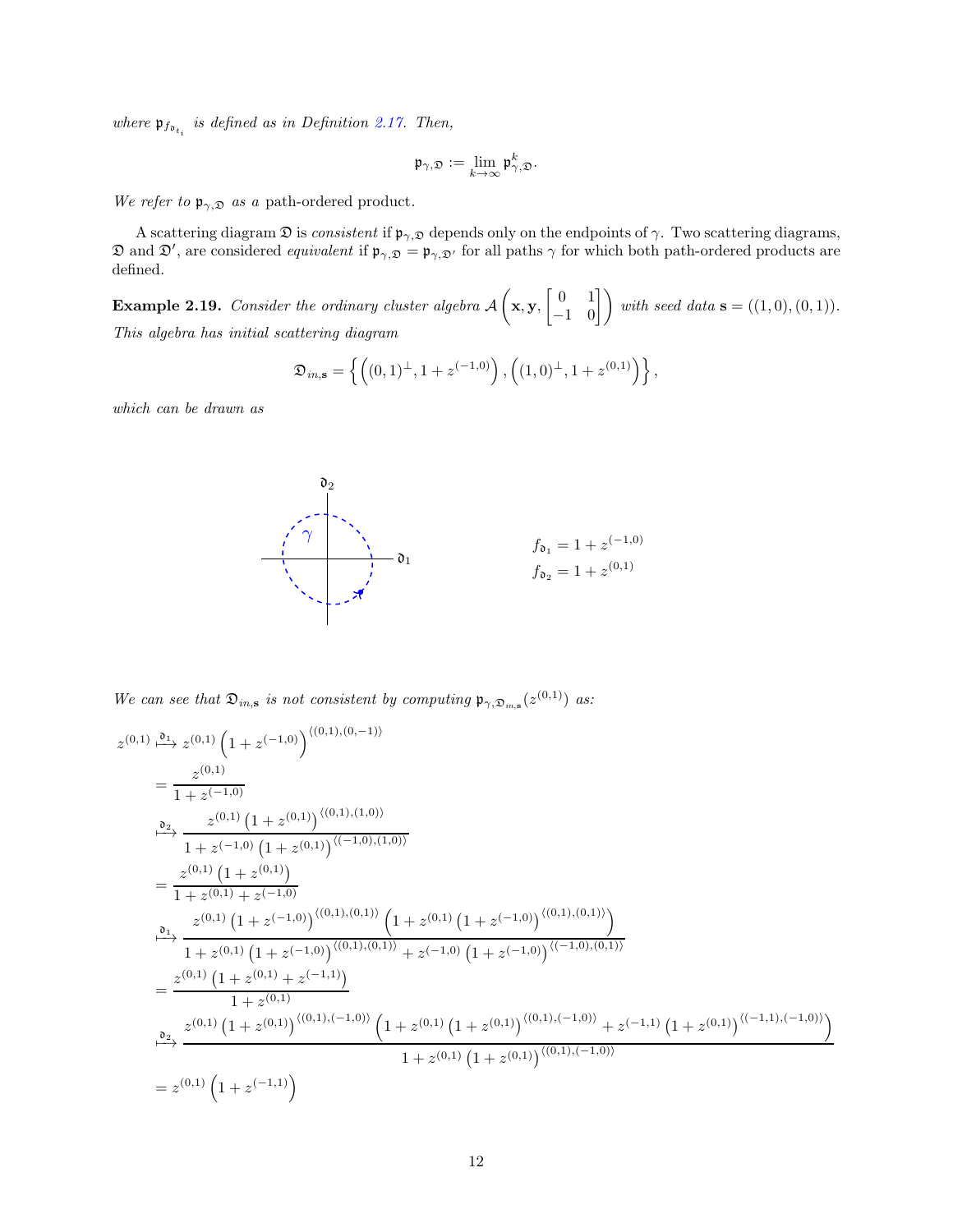In a consistent diagram, for any loop  $\gamma$ , we should get  $\mathfrak{p}_{\gamma,\mathfrak{D}_{in,\mathbf{S}}}(z^m) = z^m$ . Whereas, here  $\mathfrak{p}_{\gamma,\mathfrak{D}_{in,\mathbf{S}}}(z^{(0,1)}) \neq$  $z^{(0,1)}$ . Making the diagram  $\mathfrak{D}_{in,\mathbf{s}}$  consistent requires adding the single wall  $\mathfrak{d}_3 = (\mathbb{R}_{\geq 0}(1,-1), 1 + z^{(-1,1)})$ . Following the same loop  $\gamma$  as above, our calculation now has the additional step

$$
z^{(0,1)}\left(1+z^{(-1,1)}\right) \stackrel{\mathfrak{d}_3}{\longmapsto} z^{(0,1)}\left(1+z^{(-1,1)}\right)^{\langle (0,1),(-1,-1)\rangle}.
$$

$$
\left(1+z^{(-1,1)}\left(1+z^{(-1,1)}\right)^{\langle (-1,1),(-1,-1)\rangle}\right)
$$

$$
=\frac{z^{(0,1)}}{1+z^{(-1,1)}}\left(1+z^{(-1,1)}\right)
$$

$$
=z^{(0,1)}
$$

and now  $\mathfrak{p}_{\gamma,\mathfrak{D}_s}(z^{(0,1)}) = z^{(0,1)}$ . In this example, the necessary wall-crossing automorphism can be seen by inspection of  $\mathfrak{p}_{\gamma,\mathfrak{D}_{in,s}}(z^{(0,1)})$ . In cluster scattering diagrams with more than one outgoing wall, it is difficult to determine the support and associated wall-crossing automorphisms of those walls by inspection of a similar calculation. Instead, there is a simple algorithm to produce  $\mathfrak{D}_s$  from  $\mathfrak{D}_{in,s}$  which was introduced in two dimensions by Kontsevich and Soibelman  $\left[\frac{1}{4}\right]$  and then extended for arbitrary dimension by Gross and Siebert [\[32](#page-57-16)].

Gross, Hacking, Keel, and Kontsevich consider a particular scattering diagram, which we refer to as the cluster scattering diagram. This diagram is defined by the fixed and torus seed data as follows.

**Definition 2.20.** Given a set of fixed data  $\Gamma$  and torus seed **s**, let  $v_i = p_1^*(e_i)$  for all  $i \in I_{uf}$ . The initial scattering diagram  $\mathfrak{D}_{in,s}$  is defined as

$$
\mathfrak{D}_{in,\mathbf{s}} := \{(e_i^{\perp}, 1 + z^{v_i}) : i \in I_{uf}\}
$$

The following theorems are two of the main results of [\[33\]](#page-57-6).

**Theorem 2.21.** [\[33](#page-57-6), Theorem 1.12, 1.13] There is a scattering diagram  $\mathfrak{D}_s$  such that

- 1.  $\mathfrak{D}_s$  is consistent
- 2.  $\mathfrak{D}_s \supset \mathfrak{D}_{in,s}$
- 3.  $\mathfrak{D}_s \backslash \mathfrak{D}_{in,s}$  consists of only outgoing walls

The scattering diagram  $\mathfrak{D}_s$  is equivalent to a scattering diagram whose walls  $(0, f_0)$  all have wall-crossing automorphisms of the form  $f_{\mathfrak{d}} = (1 + z^m)^c$  for some  $m = p^*(n)$ ,  $n \in N^+$ , and positive integer c. In particular, all the nonzero coefficients of  $f_{\mathfrak{d}}$  are positive integers. The diagram is unique up to equivalence.

#### <span id="page-12-1"></span>Mutation invariance of ordinary cluster scattering diagrams

An ordinary cluster algebra can be equivalently specified by any possible choice of initial cluster - there is no particular canonical choice. In the language of scattering diagrams, this means there should be no special choice of torus seed data. If two torus seeds, s and s' are mutation equivalent, we should therefore expect that the corresponding cluster scattering diagrams  $\mathfrak{D}_s$  and  $\mathfrak{D}_{s'}$  are also equivalent. This expectation reflects the fact that  $\mathfrak{D}_s$  and  $\mathfrak{D}_{s'}$  encode information about the same ordinary cluster algebra.

In order to make the notion of mutation invariance precise, we must define the following half-spaces and piecewise linear transformation:

<span id="page-12-0"></span>**Definition 2.22** (Definition 1.22 of [\[33](#page-57-6)]). For  $k \in I_{uf}$ , define

$$
\mathcal{H}_{k,+}:=\{m\in M_\mathbb{R}:\langle e_k,m\rangle\geq 0\},\\ \mathcal{H}_{k,-}:=\{m\in M_\mathbb{R}:\langle e_k,m\rangle\leq 0\}.
$$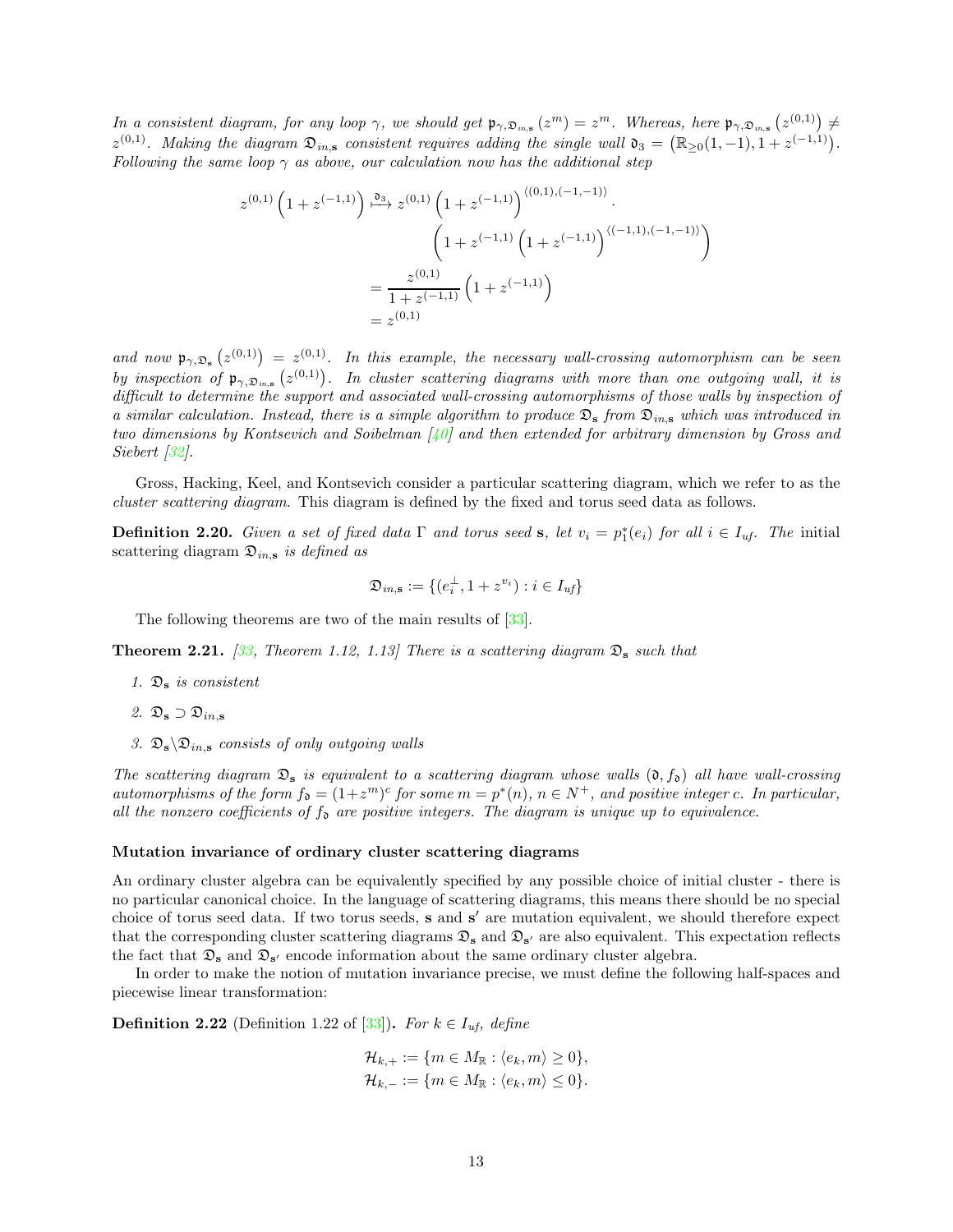The piecewise linear transformation  $T_k : M^{\circ} \to M^{\circ}$  is defined as

$$
T_k(m) := \begin{cases} m + v_k \langle d_k e_k, m \rangle & m \in \mathcal{H}_{k,+} \\ m & m \in \mathcal{H}_{k,-} \end{cases}
$$

The shorthand notation  $T_{k,-}$  and  $T_{k,+}$  is sometimes used to refer to  $T_k$  in the respective regions  $\mathcal{H}_{k,-}$  and  $\mathcal{H}_{k,+}.$ 

Intuitively, the map  $T_k$  gives us a way to "mutate" cluster scattering diagrams. By applying the map  $T_k$  to  $\mathfrak{D}_s$ , we obtain a new cluster scattering diagram  $T_k(\mathfrak{D}_s)$  via the following algorithm (Definition 1.22 of [\[33\]](#page-57-6)):

- 1. The wall  $\mathfrak{d}_k = (e_k^{\perp}, 1 + z^{v_k})$  is replaced by  $\mathfrak{d}'_k := (e_k^{\perp}, 1 + z^{-v_k}),$
- 2. For each wall  $(\mathfrak{d}, f_{\mathfrak{d}}) \in \mathfrak{D}_s \setminus {\mathfrak{d}_k}$ , there are either one or two walls in  $T_k(\mathfrak{D}_s)$ . The potential walls are

 $(T_k(\mathfrak{d} \cap \mathcal{H}_{k,-}), T_{k,-}(f_{\mathfrak{d}}))$  and  $(T_k(\mathfrak{d} \cap \mathcal{H}_{k,+}), T_{k,+}(f_{\mathfrak{d}})),$ 

where  $T_{k,\pm}(f_{\mathfrak{d}})$  denotes the formal power series obtained by applying  $T_{k,\pm}$  to each exponent in  $f_{\mathfrak{d}}$ . The first wall is dropped if  $\dim(\mathfrak{d}) \cap \mathcal{H}_{k,-} < \text{rank}(M) - 1$  and the second wall is dropped if  $\dim(\mathfrak{d}) \cap \mathcal{H}_{k,+} <$ rank $(M) - 1$ .

The following theorem justifies why we should think of the action of  $T_k$  as mutation of the cluster scattering diagram.

<span id="page-13-0"></span>**Theorem 2.23.** [\[33](#page-57-6), Theorem 1.24] If the injectivity assumption holds, then  $T_k(\mathfrak{D}_s)$  is a consistent scattering diagram and the diagrams  $\mathfrak{D}_{\mu_k(\mathbf{s})}$  and  $T_k(\mathfrak{D}_{\mathbf{s}})$  are equivalent.

Applying Theorem [2.23](#page-13-0) multiple times gives the equivalence of  $T_{k_\ell} \circ \cdots \circ T_{k_1}(\mathfrak{D}_s)$  and  $\mathfrak{D}_{s'}$  where s and  $\mathbf{s}'$  are related by an arbitrary sequence of mutations  $\mu_{k_1}, \ldots, \mu_{k_\ell}$ , i.e.  $\mathbf{s}' = \mu_{k_\ell} \circ \cdots \circ \mu_{k_1}(\mathbf{s})$ .

One frequently used semi-field structure on  $\mathbb P$  is the max-plus structure, where addition of elements is taken to be the maximum and multiplication to be ordinary addition. We denote this semi-field structure as  $\mathbb{P}^T$  and refer to it as the Fock-Goncharov tropicalization. The map  $T_k$  given in Definition [2.22](#page-12-0) is in fact the Fock-Goncharov tropicalization of the birational mutation map  $\mu_k : A_s \to A_s$  defined by the pullback  $\mu_k^* z^m = z^m (1 + z^{v_k})^{-\langle d_k e_k, m \rangle}$  as in Equation [\(2\)](#page-6-0).

#### Chamber Structure

The map  $T_k$  also gives rise to a chamber structure on the cluster scattering diagram  $\mathfrak{D}_s$ . Within  $\mathfrak{D}_s$ , there are two important named chambers.

**Definition 2.24.** Given a torus seed s, we define  $\mathcal{C}_{\mathbf{s}}^{\pm} \subseteq M_{\mathbb{R}}$  as

$$
\mathcal{C}_{\mathbf{s}}^+ := \{ m \in M_{\mathbb{R}} \vert \langle e_i, m \rangle \ge 0 \text{ for } i \in I_{uf} \},
$$
  

$$
\mathcal{C}_{\mathbf{s}}^- := \{ m \in M_{\mathbb{R}} \vert \langle e_i, m \rangle \le 0 \text{ for } i \in I_{uf} \}.
$$

When s is clear from context, we omit the subscript and simply write  $C^{\pm}$ . We refer to  $C^+$  as the positive chamber and  $C^-$  as the negative chamber.

The chambers  $C_s^{\pm}$  are closures of connected components of  $M_{\mathbb{R}}\backslash \text{Supp}(\mathfrak{D}_s)$ . Similarly, the chambers  $C_{\mu_k(s)}^{\pm}$ are closures of connected components of  $M_{\mathbb{R}}\backslash \text{Supp}(\mathfrak{D}_{\mu_k(s)})$ . We can observe that this means the chambers  $T_k^{-1}(\mathcal{C}_{\mu_k(\mathbf{s})}^{\pm})$  are closures of connected components of  $M_{\mathbb{R}}\backslash \text{Supp}(\mathfrak{D}_{\mathbf{s}})$ . Further,  $\mathcal{C}_{\mathbf{s}}^{\pm}$  and  $T_k^{-1}(\mathcal{C}_{\mu_k(\mathbf{s})}^{\pm})$  share a codimension one face with support  $e_k^{\perp}$ . This creates the following chamber structure on a subset of  $M_{\mathbb{R}}\backslash \mathrm{Supp}(\mathfrak{D}_s).$ 

Let  $\mathfrak{T}_v$  be the infinite tree with root v defined in Section [2.2.](#page-5-0) Let w be an arbitrary distinct vertex of  $\mathfrak{T}_s$ . Then the sequence of edges between v and w determines a map  $T_w : T_{k_\ell} \circ \cdots \circ T_{k_1} : M_{\mathbb{R}} \to \mathbb{R}$ . By Theorem [2.23,](#page-13-0) we know that  $T_w(\mathfrak{D}_s) = \mathfrak{D}_{s_w}$  and so the chambers  $\mathcal{C}_w^{\pm} := T_w^{-1}(\mathcal{C}_{s_w}^{\pm})$  are closures of connected components of  $M_{\mathbb{R}}\operatorname{Supp}(\mathfrak{D}_s)$ .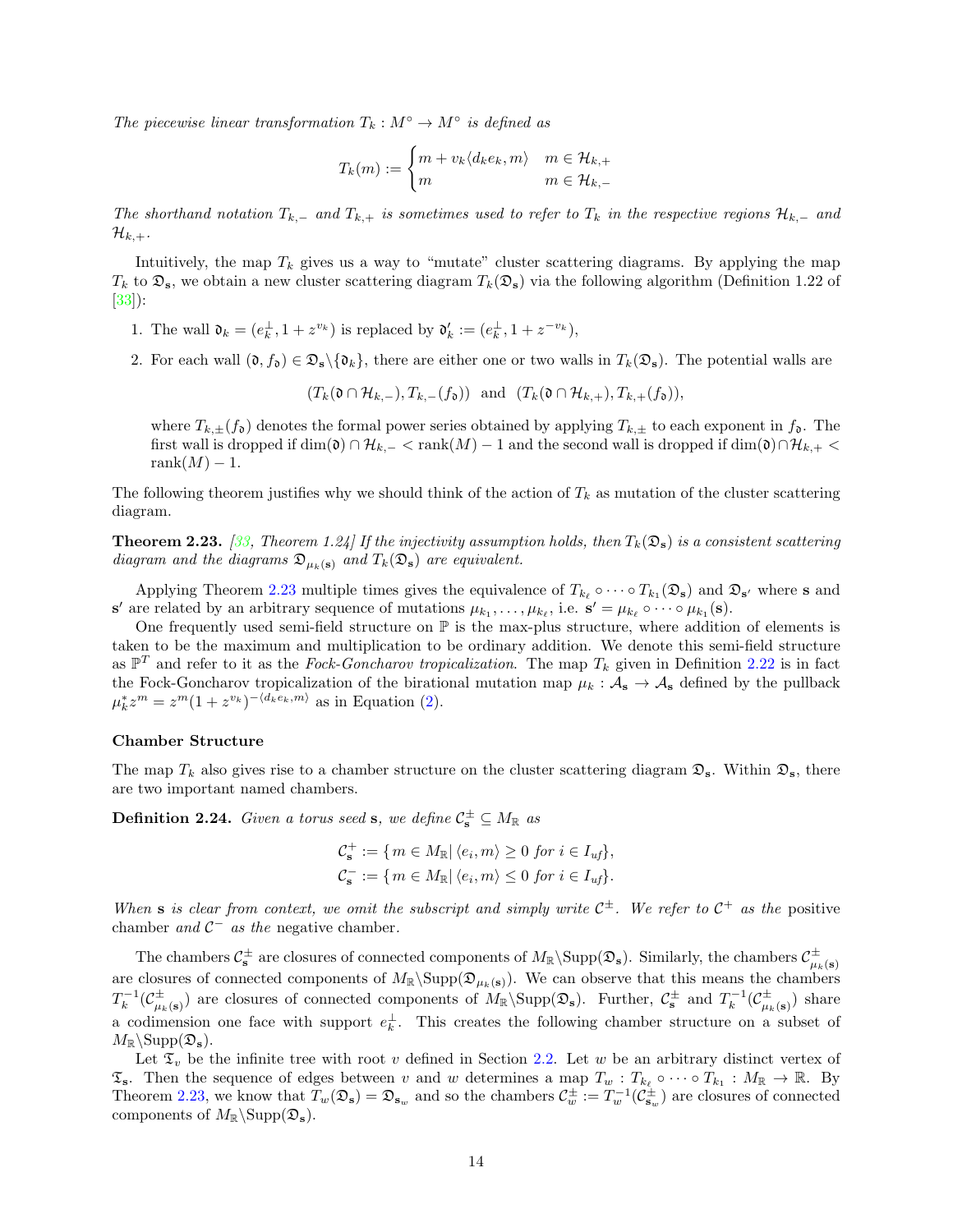**Definition 2.25** (Definition 1.32 of  $[33]$ ). Let  $\Delta_s^+$  denote the set of chambers  $\{\mathcal{C}_w^{\pm}\}$  where w runs over the vertices of  $\mathfrak{T}_s$ . The elements of  $\Delta_s^+$  are referred to as cluster chambers.

In fact, this chamber structure coincides with the Fock-Goncharov cluster complex  $[16]$ . For further details, see Construction 1.30 and Section 2 of [\[33](#page-57-6)].

The chamber structure of a cluster scattering diagram is determined by the structural properties of the associated cluster algebra. The Laurent expansion of a cluster variable with respect to a particular initial cluster can be specified via two statistics: its F-polynomial and its g-vector. In [\[18](#page-56-18)], Fomin and Zelevinsky give a definition of g-vectors in terms of a particular  $\mathbb{Z}^n$ -grading of the ring of Laurent polynomials in **x** whose coefficients are integer polynomials in y. Gross, Hacking, Keel, and Kontsevich [\[33\]](#page-57-6) give a description of g-vectors as the tropical points of theta functions. In the context of cluster scattering diagrams, there is a correspondence between the g-vectors and the support of the walls of the diagram. There is then also a correspondence between the cluster chambers and initial seeds of the cluster algebra.

#### <span id="page-14-0"></span>2.4 Theta basis for ordinary cluster algebras

One of the major results of the work of Gross, Hacking, Keel, and Kontsevich [\[33](#page-57-6)] is the existence of the theta basis, a canonical basis for ordinary cluster algebras. The collections of the theta functions which form this basis can be defined on scattering diagrams via combinatorial objects called broken lines.

**Definition 2.26.** [\[33](#page-57-6), Definition 3.1] Let  $\mathfrak{D}$  be a scattering diagram,  $m_0$  be a point in M<sup>∘</sup>\{0}, and Q be a point in  $M_{\mathbb{R}}\backslash Supp(\mathfrak{D})$ . A broken line with endpoint Q and initial slope  $m_0$  is a piecewise linear path  $\gamma: (-\infty, 0] \to M_{\mathbb{R}}\backslash Sing(\mathfrak{D})$  with finitely many domains of linearity. Each domain of linearity, L, has an associated monomial  $c_L z^{m_L} \in \mathbb{K}[M^\circ]$  such that the following conditions are satisfied:

- 1.  $\gamma(0) = Q$
- 2. If L is the first domain of linearity of  $\gamma$ , then  $c_L z^{m_L} = z^{m_0}$ .
- 3. Within the domain of linearity L, the broken line has slope  $-m_L$  in other words,  $\gamma'(t) = -m_L$  on L.
- 4. Let t be a point at which  $\gamma$  is non-linear and is passing from one domain of linearity, L, to another domain of linearity, L', and define

$$
\mathfrak{D}_t = \{(\mathfrak{d}, f_{\mathfrak{d}}) \in \mathfrak{D} : \gamma(t) \in \mathfrak{d}.\}
$$

Then the power series  $\mathfrak{p}_{\gamma|_{(t-\epsilon,t+\epsilon)},\mathfrak{D}_t}$  contains the term  $c_{L'}z^{m_{L'}}$ .

Broken lines allow for a beautifully concrete and combinatorial definition of a theta function:

**Definition 2.27.** [\[33,](#page-57-6) Definition 3.3] Suppose  $\mathfrak{D}$  is a scattering diagram and consider points  $m_0 \in M^\circ \setminus \{0\}$ and  $Q \in M_{\mathbb{R}} \backslash \text{Supp}(\mathfrak{D})$ . For a broken line  $\gamma$  with initial exponent  $m_0$  and endpoint  $Q$ , we define  $I(\gamma) = m_0$ ,  $b(\gamma)=Q,$  and  $Mono(\gamma)=c(\gamma)z^{F(\gamma)}$  where  $Mono(\gamma)$  is the monomial attached to the final domain of linearity of  $\gamma$ . We then define

$$
\vartheta_{Q,m_0}:=\sum_{\gamma} \mathit{Mono}(\gamma)
$$

where the summation ranges over all broken lines  $\gamma$  with initial exponent m<sub>0</sub> and endpoint Q. When m<sub>0</sub> = 0, then for any endpoint Q we define  $\vartheta_{Q,0} = 1$ .

One of the key steps in proving that the theta functions form a basis is to show that the cluster variables and *cluster monomials*, i.e. products of cluster variables from a particular cluster, are themselves theta functions. Although we will not reproduce the full proof, we will highlight several important intermediate properties and results. For the full set of definitions and technical details of the proof, we refer the reader to [\[33,](#page-57-6) Sections 3, 4, 6, and 7].

One important property is that theta functions with the same initial slope  $m_0$  but with distinct endpoints Q and Q′ are related by a path-ordered product.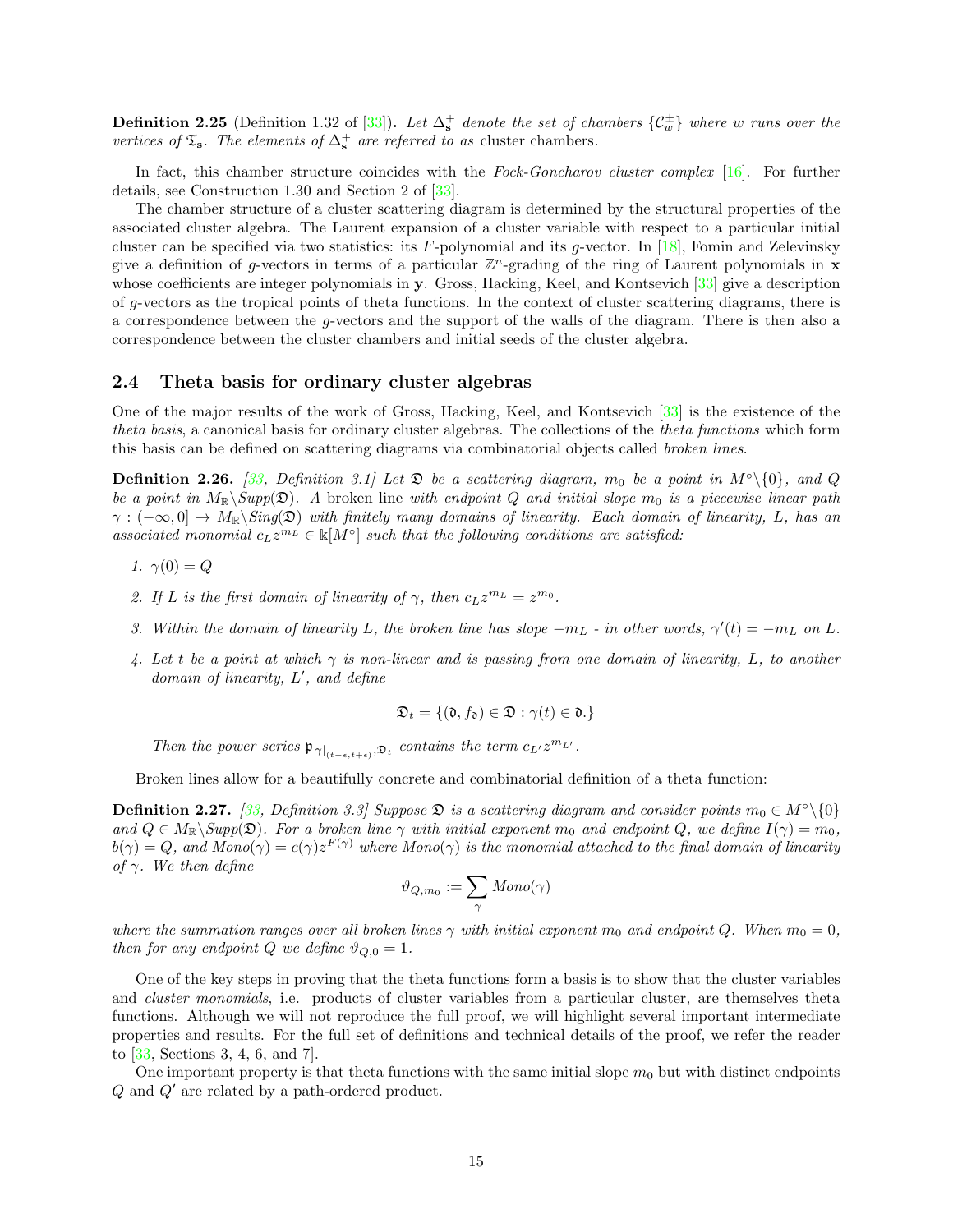**Theorem 2.28.** [\[33](#page-57-6), Theorem 3.5] Let  $\mathfrak{D}$  be a consistent scattering diagram,  $m_0$  be a point in  $M\setminus\{0\}$ , and consider a pair of points Q and Q' in  $M_{\mathbb{R}}\backslash Supp(\mathfrak{D})$  such that Q and Q' are linearly independent over Q. Then for any path  $\gamma$  with endpoints Q and Q' for which  $\mathfrak{p}_{\gamma, \mathfrak{D}}$  is defined, we have

$$
\vartheta_{Q',m_0} = \mathfrak{p}_{\gamma,\mathfrak{D}}(\vartheta_{Q,m_0})
$$

Another important property is the existence of a bijection between broken lines in the diagram  $\mathfrak{D}_s$  and in the diagram  $\mathfrak{D}_{\mu_k(s)}$ . Because the diagrams  $\mathfrak{D}_s$  and  $\mathfrak{D}_{\mu_k(s)}$  correspond to the same cluster algebra, this is a clearly desirable property if the theta functions are going to form a canonical basis. That is, any choice of initial cluster (i.e., cluster corresponding to the positive chamber) should produce the same canonical basis, up to isomorphism. For  $V = A_t$ ,

<span id="page-15-0"></span>**Proposition 2.29.** [\[33](#page-57-6), Proposition 3.6] The transformation  $T_k$  gives a bijection between broken lines with endpoint Q and initial slope  $m_0$  in  $\mathfrak{D}_s$  and broken lines with endpoint  $T_k(Q)$  and initial slope  $T_k(m_0)$  in  $\mathfrak{D}_{\mu_k(\mathbf{s})}.$  In particular,

$$
\vartheta_{T_k(Q),T_k(m_0)}^{\mu_k(\mathbf{s})} = \begin{cases} T_{k,+}\left(\vartheta_{Q,m_0}^{\mathbf{s}}\right) & Q \in \mathcal{H}_{k,+} \\ T_{k,-}\left(\vartheta_{Q,m_0}^{\mathbf{s}}\right) & Q \in \mathcal{H}_{k,-} \end{cases}
$$

where the superscript indicates which scattering diagram is used to define the theta function and  $T_{k,\pm}$  acts linearly on the exponents in  $\vartheta_{Q,m_0}^{\mathbf{s}}$ .

Although Proposition [2.29](#page-15-0) gives a bijection between cluster scattering diagrams generated by seeds that are related by a single mutation, repeated applications of the proposition yield such bijections for any pair of cluster scattering diagrams which correspond to the same cluster algebra.

Finally, the theta functions have structure constants with an elegant combinatorial definition in terms of pairs of broken lines. Let  $p_1, p_2$ , and q be points in  $\tilde{M}_s^\circ$  and z be a generic point in  $\tilde{M}_{\mathbb{R},s}^\circ$ . There are finitely many pairs of broken lines  $\gamma_1, \gamma_2$  such that  $\gamma_i$  has initial slope  $p_i$ , both  $\gamma_1$  and  $\gamma_2$  have endpoint z, and the sum of the slopes of their final domains of linearity is  $q$ . Define

$$
a_z(p_1, p_2, q) := \sum_{\substack{(\gamma_1, \gamma_2) \\ I(\gamma_i) = p_i, b(\gamma_i) = z \\ F(\gamma_1) + F(\gamma_2) = q}} c(\gamma_1) c(\gamma_2).
$$

Products of theta functions can then be written as

$$
\vartheta_{p_1} \cdot \vartheta_{p_2} = \sum_{q \in \widetilde{M}_{\mathbf{s}}} \alpha_{z(q)}(p_1, p_2, q) \vartheta_q.
$$

Hence, the theta functions form a legitimate vector space basis.

Moving from proving results about theta functions on scattering diagrams to proving results about the ordinary cluster algebras requires formalizing the connection between cluster scattering diagrams and cluster varieties. To do so, Gross, Hacking, Keel, and Kontsevich construct a space  $A_{scat}$  from the cluster scattering diagram  $\mathfrak{D}_s$  by attaching a copy of the torus  $T_N\circ$  to each cluster chamber of  $\mathfrak{D}_s$  and then gluing these copies according to the birational maps given by the wall-crossing automorphisms. Up to isomorphism, this space is independent of the choice of torus seed s within a given mutation class. Gross, Hacking, Keel, and Kontsevich then show that the space  $\mathcal{A}_{\text{scat}}$  is isomorphic to the cluster variety  $\mathcal{A}_{\text{s}}$ .

Once this identification is made, it is then possible to formalize the relationship between the theta functions and cluster monomials. Consider a set of fixed data  $\Gamma$  and torus seeds  $\mathbf{s}, \mathbf{s}_w = (e'_1, \dots, e'_n)$ . In this geometric context, a *cluster monomial on*  $\mathbf{s}_w$  is defined as a monomial on  $T_{N°, w} \subset A$  of the form  $z^m$ where  $m = \sum_{i=1}^{n} a_i f'_i$  with all  $a_i$  non-negative. Such monomials extend to regular functions on A. A cluster *monomial on*  $A$  is then a regular function which is a cluster monomial on some torus seed of  $A$ . The following theorem identifies the cluster monomials on A with theta functions.

**Theorem 2.30.** [\[33](#page-57-6), Theorem 4.9] Let  $\Gamma$  be a set of fixed data which satisfies the Injectivity Assumption and s be a choice of torus seed. Consider a point  $Q \in \mathcal{C}_s^+$  and  $m \in \sigma \cap M^{\circ}$  for some cluster chamber  $\sigma \in \Delta_s^+$ . Then  $\vartheta_{Q,m}$  is a positive Laurent polynomial which expresses a cluster monomial of A in terms of the initial torus seed s. Further, all cluster monomials can be expressed in this way.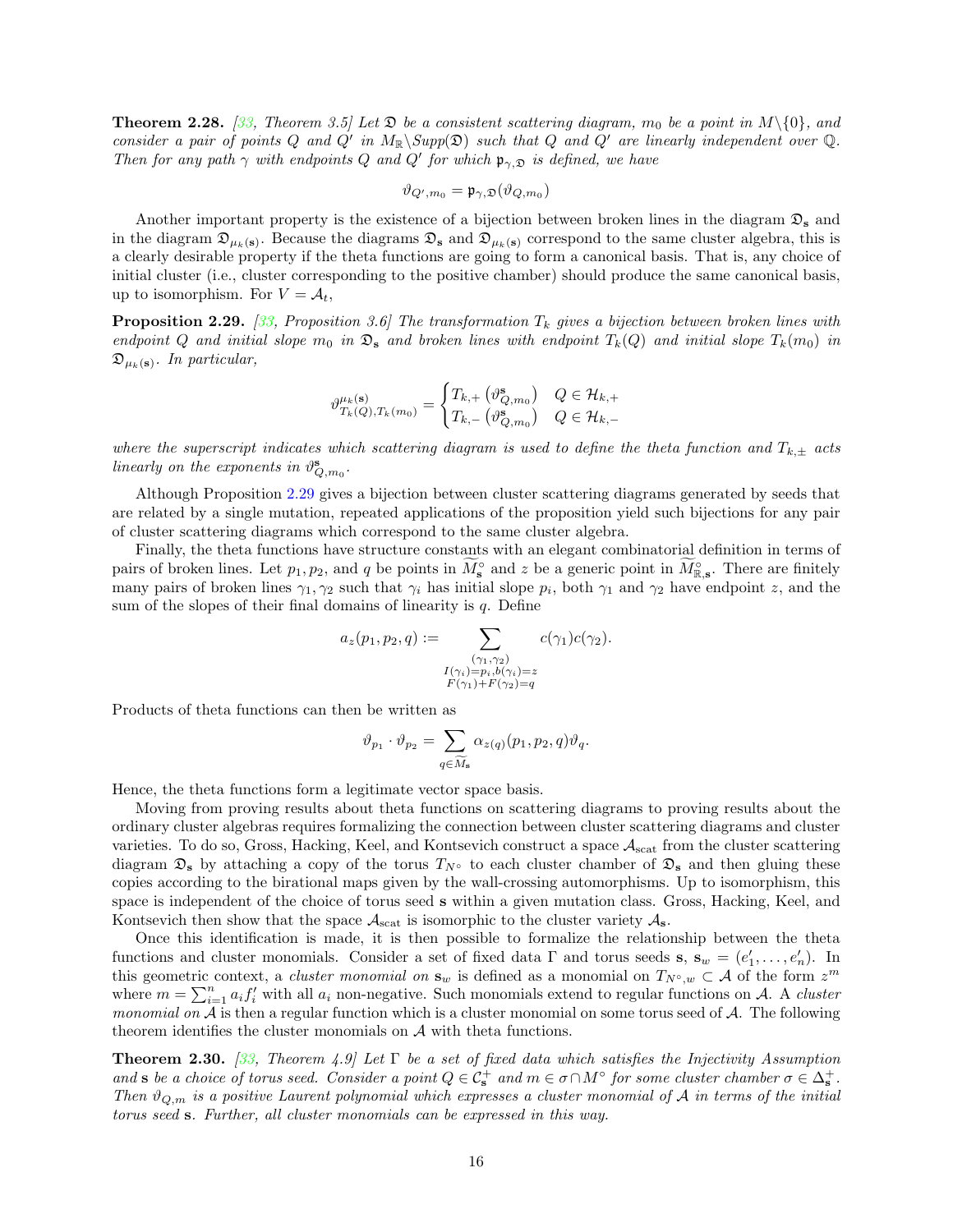Gross, Hacking, Keel, and Kontsevich define the *middle cluster algebra* in order to prove that the theta functions form a basis for the ordinary cluster algebra. Their proof works primarily with  $A_{\text{prin}}$  and is then extended to  $\mathcal A$  and  $\mathcal X$  by using the fact that these varieties appear as a fiber and quotient, respectively, of  $\mathcal{A}_{\text{prin}}$ . Let  $\mathcal{A}_{\text{prin}}^{\vee}$  denote the Langlands dual of  $\mathcal{A}_{\text{prin}}$ , defined in Section [6.1.](#page-51-0) The middle cluster algebra associated to  $\mathcal{A}_{\text{prin}}$  is then defined as

$$
\mathrm{mid} \left( \mathcal{A}_{\mathrm{prin}} \right) := \bigoplus_{q \in \Theta} \Bbbk \cdot \vartheta_q,
$$

where  $\Theta \subset \mathcal{A}_{\text{prin}}^{\vee}(\mathbb{Z}^T)$  is the collection of  $m_0$  such that for any generic point  $Q \in \sigma \in \Delta^+$ , there are only finitely many broken lines with initial slope  $m_0$  and endpoint Q. The structure constants  $\alpha_z(p_1, p_2, q)$  make mid  $(\mathcal{A}_{prin})$  into an associative and commutative k[N]-algebra.

Gross, Hacking, Keel, and Kontsevich show there are canonical inclusions

$$
\mathrm{ord}\left(\mathcal{A}_{\mathrm{prin}}\right)\subset\mathrm{mid}\left(\mathcal{A}_{\mathrm{prin}}\right)\subset\mathrm{up}\left(\mathcal{A}_{\mathrm{prin}}\right),
$$

and that therefore the theta functions form a basis for the ordinary cluster algebra when the ordinary cluster algebra and upper cluster algebra coincide. For the definitions of  $\text{ord}(\mathcal{A}_{\text{prin}})$  and  $\text{up}(\mathcal{A}_{\text{prin}})$ , see Section [2.2.](#page-5-0)

# <span id="page-16-0"></span>3 Generalized cluster scattering diagrams

In this section, we describe the construction of cluster scattering diagrams for reciprocal generalized cluster algebras and prove important properties of such diagrams. Definitions of generalized fixed data, generalized torus seed data, generalized cluster varieties, and other fundamental objects are given in Section [3.1.](#page-16-1) The construction of generalized cluster scattering diagrams is then given in Section [3.2.](#page-20-0) Subsequently, Section [3.3](#page-25-0) defines mutation at the diagram level and verifies that our generalized cluster scattering diagrams are mutation invariant. Section [3.4](#page-32-0) extends the description of the chamber structure to generalized cluster scattering diagrams, thereby showing that the Fock-Goncharov cluster chambers are the maximal cones of a simplicial fan. In Section [3.5,](#page-33-0) we extend the definitions from Section [3.1](#page-16-1) for the principal coefficient case. Finally, in Section [3.6,](#page-36-0) we describe how to construct a space  $A_{\text{scat}}$  from a generalized cluster scattering diagram and then how to identify  $A_{\text{scat}}$  with the A-variety.

#### <span id="page-16-1"></span>3.1 Fixed data, seed data, and generalized cluster varieties

We begin by updating some definitions for the generalized setting. First, we update the definition of fixed data to include data from the exchange degree matrix  $[r_{ij}]$ .

<span id="page-16-2"></span>**Definition 3.1.** The following data is referred to as generalized fixed data, denoted  $\Gamma$ :

- A lattice N called the cocharacter lattice with skew-symmetric bilinear form  $\{\cdot,\cdot\}: N \times N \to \mathbb{Q}$ .
- A saturated sublattice  $N_{uf} \subseteq N$  called the unfrozen sublattice.
- An index set I with  $|I| = rank(N)$  and subset  $I_{uf} \subseteq I$  such that  $|I_{unf}| = rank(N_{uf})$ .
- A set of positive integers  $\{d_i\}_{i\in I}$  such that  $gcd(d_i) = 1$ .
- A sublattice  $N^{\circ} \subseteq N$  of finite index such that  $\{N_{uf}, N^{\circ}\} \subseteq \mathbb{Z}$  and  $\{N, N_{uf} \cap N^{\circ}\} \subseteq \mathbb{Z}$ .
- A lattice  $M = Hom(N, \mathbb{Z})$  called the character lattice and sublattice  $M^{\circ} = Hom(N^{\circ}, \mathbb{Z})$ .
- A set of positive integers  $\{r_i\}_{i\in I}$ .
- A collection  $\{a_{i,j}\}_{i\in I_{uf},j\in[r_i-1]}$  of formal variables.

The adjective 'fixed' refers to the fact that this data is fixed under mutation.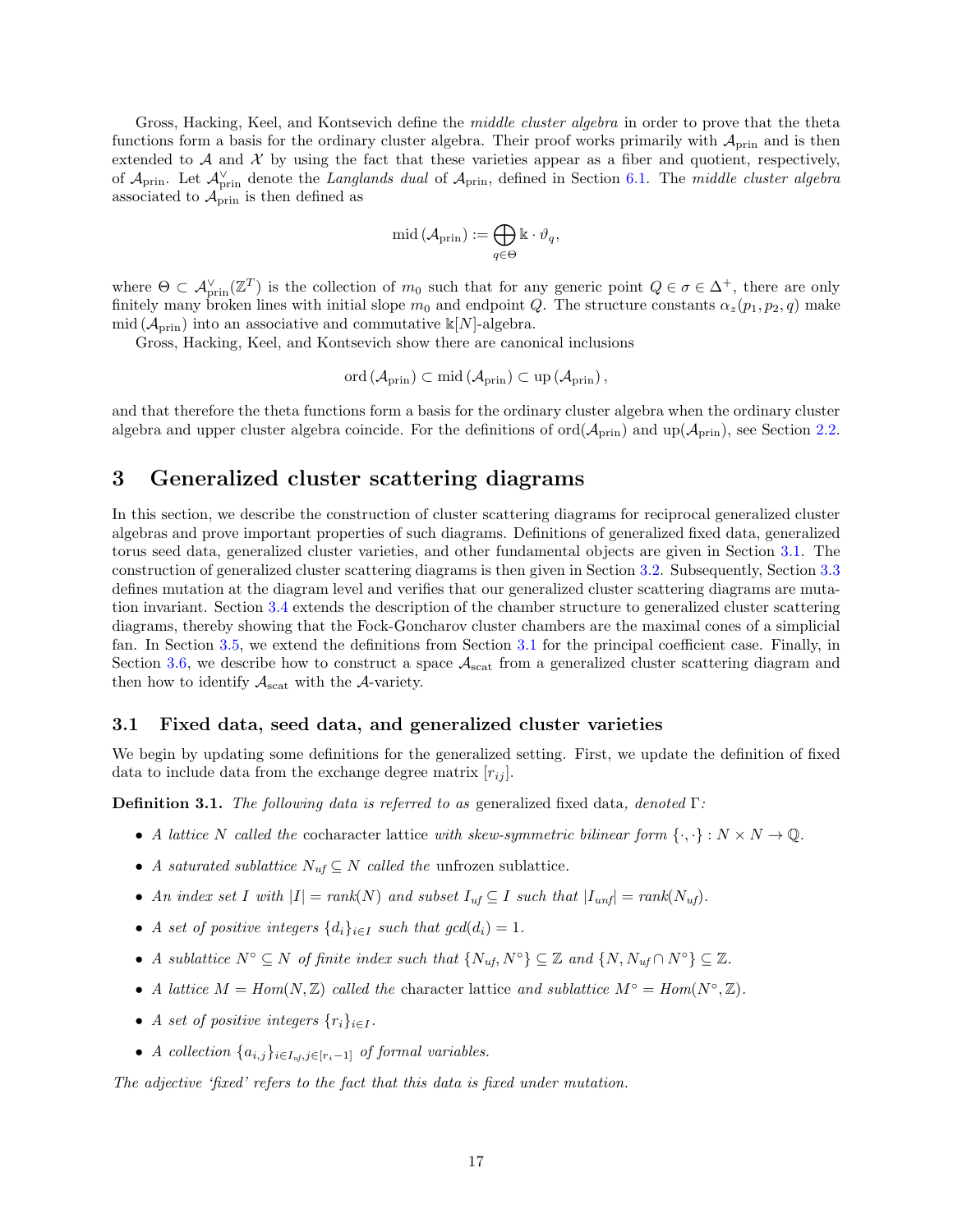Note that the exchange polynomial coefficients  $\{a_{i,j}\}_{i\in I_{\text{uf}},j\in[r_i]}$  are formal variables, rather than elements of k. As such, we must work over the ground ring  $R = \mathbb{k}[a_{i,j}]$ , where k is a field of characteristic zero, rather than over k as in the ordinary case. In doing so, we follow the work of  $\lceil 3 \rceil$  on cluster varieties with coefficients. In particular, this will be necessary in the proof of Proposition [5.8,](#page-46-1) but is not necessary to construct cluster scattering diagrams and theta functions or to express generalized cluster monomials as theta functions.

We also establish the notion of a *generalized torus seed*, also denoted **s**.

<span id="page-17-0"></span>Definition 3.2. Given a set of generalized fixed data, we can define associated generalized torus seed data  $\mathbf{s}=\{(e_i,(a_{i,j}))\}_{i\in I_{uf},j\in [r_i]}$  such that the collection  $\{e_i\}_{i\in I_{uf}}$  satisfies the conditions for ordinary torus seed data and each  $(a_{i,j})$  is a tuple of formal variables taken from the collection specified in the fixed data.

Analogous to the ordinary case, this defines a dual basis  $\{e_i^*\}_{i\in I}$  for M and  $\{f_i = d_i^{-1}e_i^*\}_{i\in I}$  for  $M^{\circ}$ . Note that when  $r_i = 1$  for all i, our definitions reduce to the definitions for an ordinary torus seed.

We will confine our attention to the subclass of *reciprocal* generalized cluster algebras:

**Definition 3.3.** A generalized torus seed s is called reciprocal if its scalar tuples  $(a_{i,j})$  satisfy the reciprocity condition  $a_{i,j} = a_{i,r_i-j}$ . We refer to the associated algebra as a reciprocal generalized cluster algebra.

Note that in the definition [\[10\]](#page-56-4) of a generalized cluster algebra, the mutations of the exchange polynomial coefficients  $a_{k,s}$  are of the form

$$
a'_{k,s} = a_{k,r_k-s},
$$

and therefore mutation does not introduce new exchange polynomial coefficients. This allows us to include the collection of all exchange polynomial coefficients  ${a_{i,j}}$  in the fixed data and work over the ground ring  $R = \mathbb{K}[a_{i,j}]$  when working with generalized cluster algebras. Because we work only with reciprocal generalized cluster algebras, whose exchange polynomials are fixed under mutation, we do not necessarily need to include the exchange polynomial coefficients  $a_{i,j}$  in the seed data. However, we include the (ordered) exchange polynomial coefficients as part of that data to allow for future extension to arbitrary generalized cluster algebras.

<span id="page-17-2"></span>Example 3.4. The generalized cluster algebra

$$
\mathcal{A}\left(\mathbf{x},\mathbf{y},\begin{bmatrix}0&1\\-1&0\end{bmatrix},\begin{bmatrix}3&0\\0&1\end{bmatrix},((1,a,a,1),(1,1))\right)
$$

has generalized fixed data  $\Gamma$  with a rank 2 lattice  $N = N^{\circ}$ , the dual lattice  $M = M^{\circ}$ ,  $d = (1, 1)$ ,  $r = (3, 1)$ ,  $I = I_{uf} = \{1, 2\}$ , and skew-symmetric bilinear form  $\{\cdot, \cdot\}: N \times N \to \mathbb{Z}$  specified by the exchange matrix. One possible choice of generalized torus seed data is

$$
\mathbf{s} = \{ (e_1 = (1,0), (1,a,a,1)), (e_2 = (0,1), (1,1)) \}.
$$

<span id="page-17-1"></span>**Definition 3.5.** Given generalized torus seed data s and some  $k \in I_{uf}$ , a mutation in direction k of the generalized torus seed data is defined by the following transformations of basis vectors and exchange polynomial coefficients:

$$
e'_i := \begin{cases} e_i + r_k[\epsilon_{ik}]_+ e_k & i \neq k \\ -e_k & i = k \end{cases}
$$
  

$$
f'_i := \begin{cases} -f_k + r_k \sum_{j \in I_{uf}} [-\epsilon_{kj}]_+ f_j & i = k \\ f_i & i \neq k \end{cases}
$$
  

$$
a'_{k,s} := a_{k,r_k-s}
$$

The basis mutation induces the following mutation of the matrix  $[\epsilon_{ij}]$ :

$$
\epsilon'_{ij} := \{e'_i, e'_j\} d_j = \begin{cases}\n-\epsilon_{ij} & k = i \text{ or } k = j \\
\epsilon_{ij} & k \neq i, j \text{ and } \epsilon_{ik}\epsilon_{kj} \leq 0 \\
\epsilon_{ij} + r_k|\epsilon_{ik}|\epsilon_{kj} & k \neq i, j \text{ and } \epsilon_{ik}\epsilon_{kj} \geq 0\n\end{cases}
$$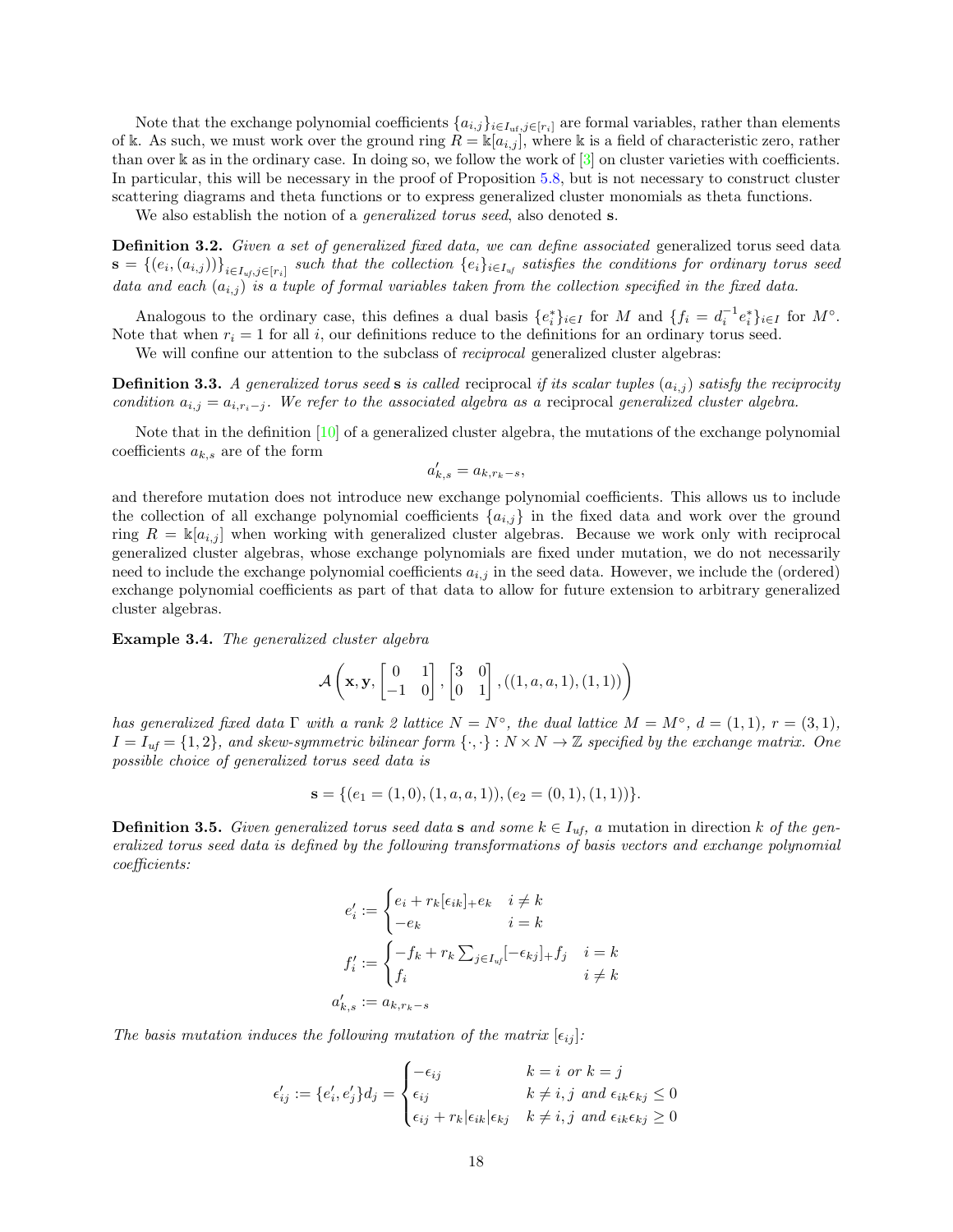Note that when all  $r_k = 1$ , the formulas in Definition [3.5](#page-17-1) coincide with those in Definition [2.11.](#page-6-2) Given generalized torus seed data s, we can then define associated algebraic tori  $A_s$  and  $X_s$ . As we are working over the the ground ring  $R = \mathbb{k}[a_{i,j}]$ , we will consider the tori over the ring  $R = \mathbb{k}[a_{i,j}]$ . More precisely, for a lattice L, let

$$
T_L(R) := \operatorname{Spec} (R[L^*] \otimes_{\Bbbk} R) = T_L \times_{\Bbbk} \operatorname{Spec} (R).
$$

This notation then allows us to state the following definition:

<span id="page-18-3"></span>Definition 3.6. A choice of generalized torus seed data s defines the tori:

$$
\mathcal{X}_{s} = T_{M}(R) = T_{M} \times_{\mathbb{k}} Spec(R) = Spec(\mathbb{k}[N]) \times_{\mathbb{k}} Spec(R)
$$
  

$$
\mathcal{A}_{s} = T_{N^{\circ}}(R) = T_{N^{\circ}} \times_{\mathbb{k}} Spec(R) = Spec(\mathbb{k}[M^{\circ}]) \times_{\mathbb{k}} Spec(R)
$$

Just as in the ordinary case, there are several common notational conventions for the coordinates of these algebraic tori. We will use  $y_1, \ldots, y_n$  for the coordinates of  $\mathcal{X}_s$  and  $x_1, \ldots, x_n$  for the coordinates of  $\mathcal{A}_s$  in order to be consistent with the prevailing notation for ordinary and generalized cluster algebras.

<span id="page-18-2"></span>**Definition 3.7.** We define birational maps  $\mu_k : \mathcal{X}_s \to \mathcal{X}_{\mu_k(s)}$  and  $\mu_k : \mathcal{A}_s \to \mathcal{A}_{\mu_k(s)}$  via the pull-back of functions

$$
\mu_k^* z^m = z^m \left( 1 + a_{k,1} z^{v_k} + \dots + a_{k,r_k - 1} z^{(r_k - 1)v_k} + z^{r_k v_k} \right)^{-\langle d_k e_k, m \rangle} \tag{8}
$$

<span id="page-18-1"></span><span id="page-18-0"></span>
$$
\mu_k^* z^n = z^n \left( 1 + a_{k,1} z^{e_k} + \dots + a_{k,r_k - 1} z^{(r_k - 1)e_k} + z^{r_k e_k} \right)^{-[n,e_k]}
$$
(9)

for  $n \in N$  and  $m \in M^{\circ}$ .

Remark 3.8. The exchange relations given in Definition [2.2](#page-4-0) can be recovered from equations [\(8\)](#page-18-0) and [\(9\)](#page-18-1) by setting  $m = f_i$  and  $n = e_i$ . Consider the mutation of  $x_i = z^{f_i}$  and  $y_i = z^{e_i}$  in direction k. If  $i = k$ , then

$$
\mu_k^*(y'_k) = \mu_k^*\left(z^{e'_k}\right) = \mu_k^*\left(z^{-e_k}\right) = z^{-e_k}\left(1 + \dots + z^{r_k e_k}\right)^{-\left[-e_k, e_k\right]} = z^{-e_k} = y_k^{-1}
$$

and

$$
\mu_{k}^{*}(x_{k}') = \mu_{k}^{*}\left(z^{f_{k}'}\right)
$$
\n
$$
= \mu_{k}^{*}\left(z^{-f_{k}+r_{k}\sum_{j\in I_{uf}}[-\epsilon_{kj}]_{+}f_{j}}\right)
$$
\n
$$
= z^{-f_{k}+r_{k}\sum_{j\in I_{uf}}[-\epsilon_{kj}]_{+}f_{j}}\left(1+a_{k,1}z^{v_{k}}+\cdots+a_{k,r_{k-1}}z^{(r_{k}-1)v_{k}}+z^{r_{k}v_{k}}\right)^{-(d_{k}e_{k},-f_{k}+r_{k}\sum_{j\in I_{uf}}[-\epsilon_{kj}]_{+}f_{j})}
$$
\n
$$
= z^{-f_{k}}\left(\prod_{j\in I_{uf}}z^{[-\epsilon_{kj}]_{+}f_{j}}\right)^{r_{k}}\left(1+a_{k,1}z^{v_{k}}+\cdots+a_{k,r_{k-1}}z^{(r_{k}-1)v_{k}}+z^{r_{k}v_{k}}\right)^{-(d_{k}e_{k},f_{k})}
$$
\n
$$
\cdot\left(\prod_{j\in I_{uf}}\left(1+a_{k,1}z^{v_{k}}+\cdots+a_{k,r_{k-1}}z^{(r_{k}-1)v_{k}}+z^{r_{k}v_{k}}\right)^{-(d_{k}e_{k},[e_{kj}]_{+}f_{j})}\right)
$$
\n
$$
= z^{-f_{k}}\left(\prod_{j\in I_{uf}}z^{[-\epsilon_{kj}]_{+}f_{j}}\right)^{r_{k}}\left(1+a_{k,1}z^{v_{k}}+\cdots+a_{k,r_{k-1}}z^{(r_{k}-1)v_{k}}+z^{r_{k}v_{k}}\right)
$$
\n
$$
= z^{-f_{k}}\left(\prod_{j\in I_{uf}}z^{[-\epsilon_{kj}]_{+}f_{j}}\right)^{r_{k}}\left(1+a_{k,1}\left(\prod_{j\in I_{uf}}z^{\epsilon_{kj}f_{j}}\right)+\cdots+\left(\prod_{j\in I_{uf}}z^{\epsilon_{kj}f_{j}}\right)^{r_{k}}\right)
$$
\n
$$
= x_{k}^{-1}\left(\prod_{j\in I_{uf}}x_{j}^{[-\delta_{kj}]_{+}}\right)^{r_{k}}\left(1+a_{k,1}\left(\prod_{j\in I_{uf}}x_{j}^{b_{kj}}\right)+\
$$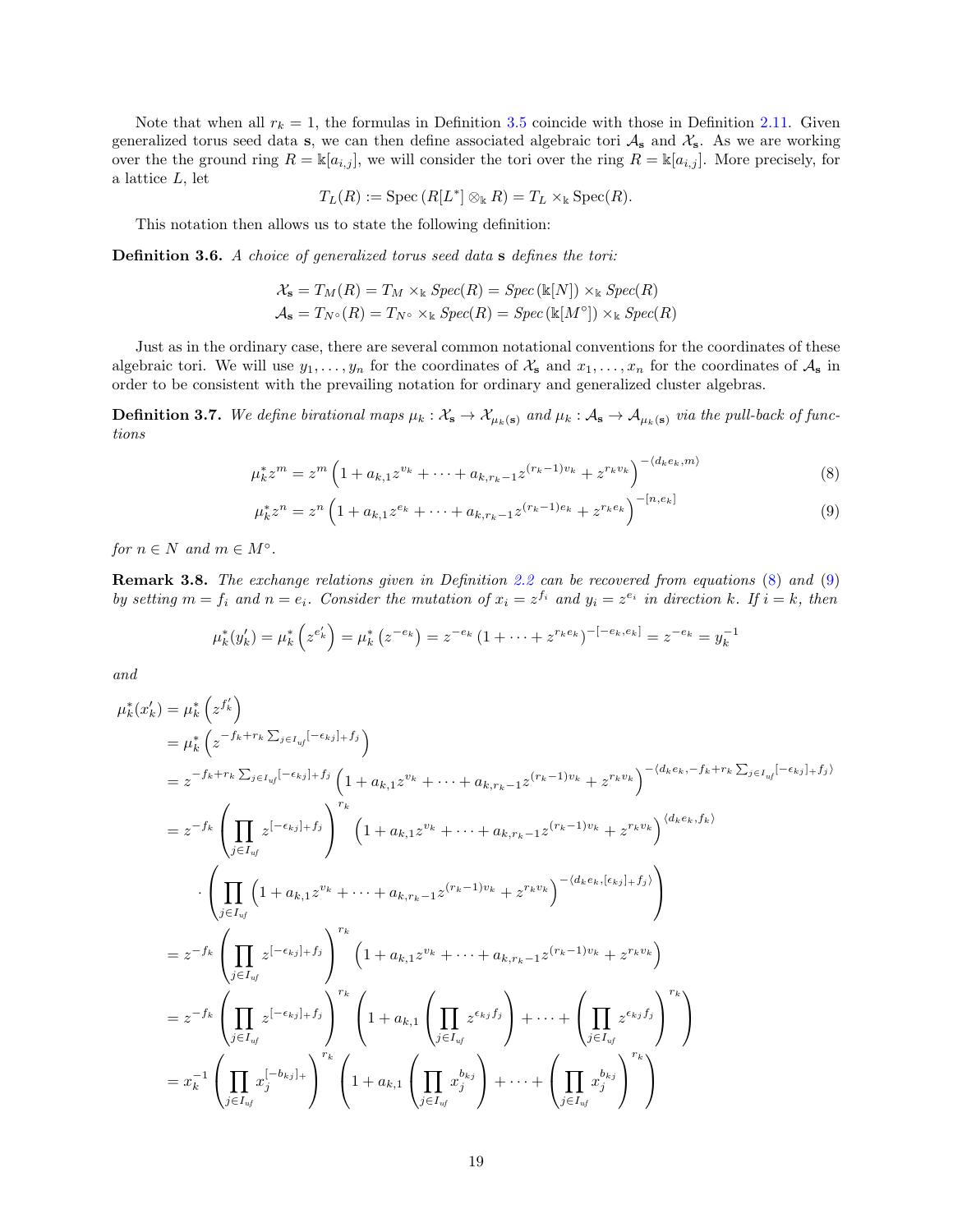If  $i \neq k$ , then

$$
\mu_k^*(y_i') = \mu_k^* \left( z^{e_i'} \right)
$$
  
\n
$$
= \mu_k^* \left( z^{e_i + r_k \left[ \epsilon_{ik} \right] + e_k} \right)
$$
  
\n
$$
= z^{e_i + r_k \left[ \epsilon_{ik} \right] + e_k} \left( 1 + a_{k,1} z^{e_k} + \dots + a_{k,r_k - 1} z^{(r_k - 1)e_k} + z^{r_k e_k} \right)^{-\left[ e_i + r_k \left[ \epsilon_{ik} \right] + e_k, e_k \right]}
$$
  
\n
$$
= z^{e_i} z^{r_k \left[ \epsilon_{ik} \right] + e_k} \left( 1 + a_{k,1} z^{e_k} + \dots + a_{k,r_k - 1} z^{(r_k - 1)e_k} + z^{r_k e_k} \right)^{-\left[ e_i, e_k \right]}
$$
  
\n
$$
= z^{e_i} \left( z^{\left[ \epsilon_{ik} \right] + e_k} \right)^{r_k} \left( 1 + a_{k,1} z^{e_k} + \dots + a_{k,r_k - 1} z^{(r_k - 1)e_k} + z^{r_k e_k} \right)^{-\epsilon_{ik}}
$$
  
\n
$$
= y_i \left( y_k^{\left[ b_{ik} \right] +} \right)^{r_k} \left( 1 + a_{k,1} y_k + \dots + a_{k,r_k - 1} y_k^{r_k - 1} + y_k^{r_k} \right)^{-b_{ik}}
$$

and

$$
\mu_k^*(x_i') = \mu_k^* \left( z^{f_i'} \right) = \mu \left( z^{f_i} \right) = z^{f_i} \left( 1 + a_{k,1} z^{v_k} + \dots + z^{r_k v_k} \right)^{-\langle d_k e_k, f_k \rangle} = z^{f_i} = x_i
$$

<span id="page-19-0"></span>**Remark 3.9.** Let us examine why the  $r_i$  scalars are included as extra data in fixed data. We note that in Definition [2.2,](#page-4-0) which is the definition of generalized cluster algebras from [\[49](#page-58-4), Definition 2.2], Nakanishi [49, Equation (2.1)] emphasised that his  $d_i$  (which is our  $r_i$ ) are not the scalars used to make the exchange matrix skew-symmetric. While equations [\(8\)](#page-18-0) and [\(9\)](#page-18-1) appear to be two different type of mutations, we should always bear in mind that the y variables come from the cluster algebras with principal coefficients, i.e. one can obtain the X mutation in equation [\(9\)](#page-18-1) from equation [\(8\)](#page-18-0) as the A case with principal coefficients. Although the notation is developed in later sections, one can jump ahead to Remark [3.36](#page-33-1) to see how we can obtain the  $\mathcal X$ mutations from the  $A_{prin}$  mutations. One can further consult Example [3.20](#page-23-0) to see the effect that varying the  $r_i$  values can have even when the resulting exchange matrices associated to the companion algebras (Section [6\)](#page-50-0) are 'the same'.

We are now working over polynomial ring  $R = \mathbb{K}[a_{i,j}]$  instead of a characteristic zero field k. Proposition 2.4 in  $[30]$  can be generalized to this setting by working through  $[34]$ . We will state the version in  $[3]$  for this setting.

<span id="page-19-1"></span>**Proposition 3.10.** [\[3,](#page-56-19) Lemma 3.10] Let  $\{S_i\}$  be a collection of integral, separate schemes of finite type over a locally Noetherian ring R, with birational maps  $f_{ij}: S_i \to S_j$  for all  $i, j$ , with  $f_{ii} = Id$  and  $f_{jk} \circ f_{ij} = f_{ik}$  as rational maps. Let  $U_{ij} \subset S_i$  be the largest open subscheme such that  $f_{ij} : U_{ij} \to f_{ij}(U_{ij})$  is an isomorphism. Then there exists a scheme

$$
S:=\bigcup_i S_i
$$

which is obtained by gluing the  $S_i$  along the open sets  $U_{ij}$  via the maps  $f_{ij}$ .

As in the ordinary setting, let  $\mathfrak{T}_v$  be a directed infinite rooted tree where each vertex has  $|I_{uf}|$  outgoing edges, labeled by the elements of  $I_{\text{uf}}$ . An edge with label  $k \in I_{\text{uf}}$  now corresponds to generalized mutation in direction  $k$ . Hence, any simple path beginning at vertex  $v$  determines a sequence of mutations and an associated generalized torus seed  $\mathbf{s}_w$  for each vertex w of  $\mathfrak{T}_v$ . We attach copies of  $\mathcal{X}_{\mathbf{s}_w}$  and  $\mathcal{A}_{\mathbf{s}_w}$  to each vertex w.

Definition 3.11. The generalized A cluster variety is the scheme

$$
\mathcal{A}:=\bigcup_{\mathbf{s}\in\mathfrak{T}}\mathcal{A}_{\mathbf{s}}
$$

obtained by using Proposition [3.10](#page-19-1) to glue the collection of algebraic tori  $\{A_s\}_{s\in\mathfrak{T}}$  according to the birational maps  $\mu_k : A_s \to A_{\mu_k(s)}$  specified in Definition [3.7.](#page-18-2) Analogously, the generalized X cluster variety is defined to be the scheme

$$
\mathcal{X}:=\bigcup_{\mathbf{s}\in\mathfrak{T}}\mathcal{X}_\mathbf{s}
$$

obtained by gluing the collection  $\{\mathcal{X}_s\}_{s\in\mathfrak{T}}$  according to the birational maps  $\mu_k : \mathcal{X}_s \to \mathcal{X}_{\mu_k(s)}$ .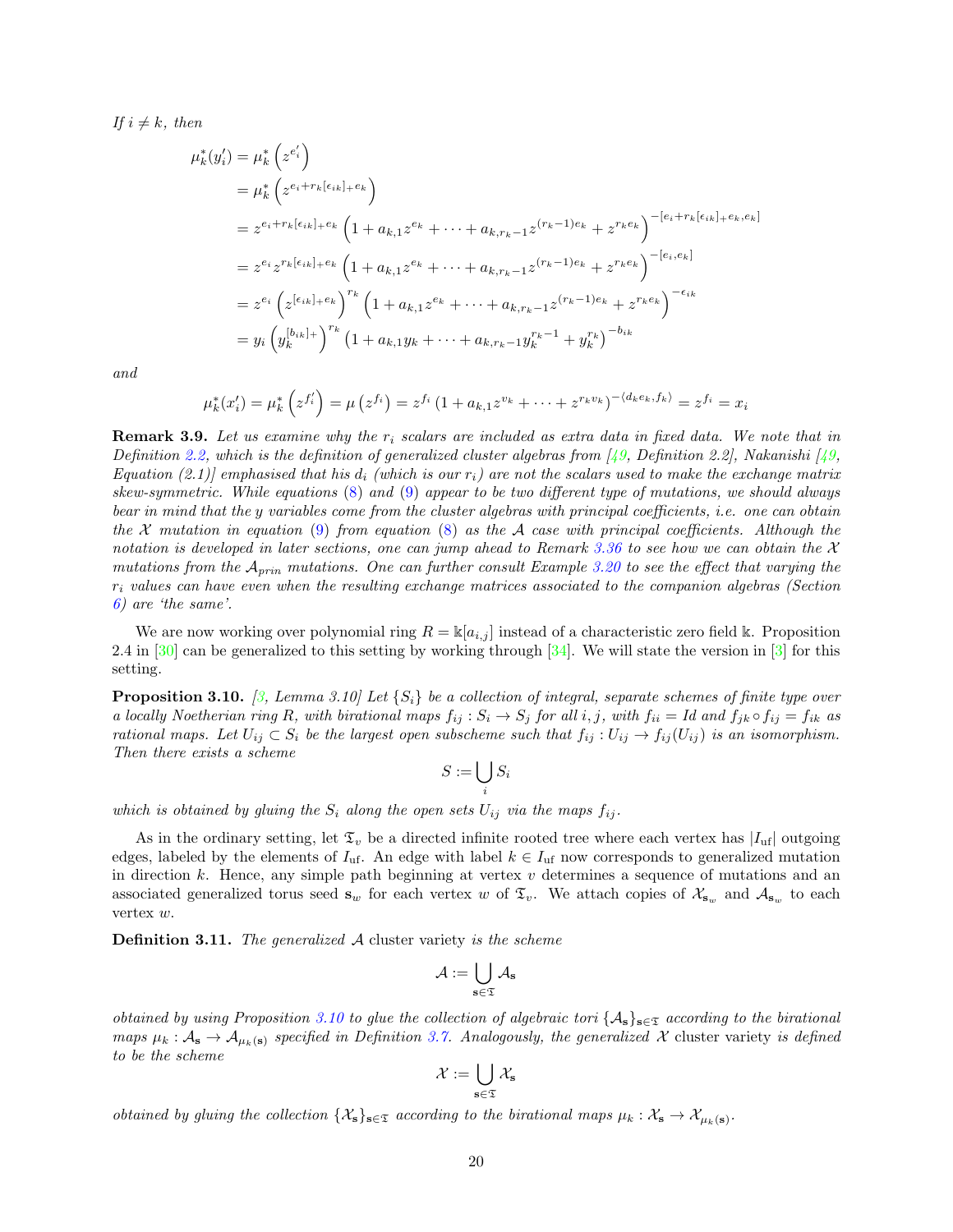For readability, we will often refer to the these schemes simply as the A-variety and X-variety when it is clear from context that they are generalized cluster varieties rather than ordinary cluster varieties.

The upper generalized cluster algebra  $up(V)$  associated to a generalized cluster variety V is defined as  $\text{up}(V) := \Gamma(V, \mathcal{O}_V)$ . Equivalently, it is defined in [\[23\]](#page-56-7) as

$$
\operatorname{up}(\mathcal{A}) := \bigcap_{\text{clusters}\{x_1,\dots,x_n\} \text{ of } \mathcal{A}} R[x_1^{\pm 1},\dots,x_n^{\pm 1}] \subset \mathcal{F}
$$

The generalized cluster algebra  $\text{gen}(V)$  associated to a generalized cluster variety V is the subalgebra of  $up(V)$  generated by the set of global monomials on V.

Intuitively, we expect that the construction of the generalized  $\mathcal{A}$ -variety and  $\mathcal{X}$ -variety should not depend on the choice of seed - that is, mutation equivalent seeds s and s' should yield isomorphic schemes. The two smaller commutative diagrams in the following proposition show that structures of the tori given in Definition [3.6](#page-18-3) are compatible with generalized torus seed data mutation. This induces a similar compatibility for  $A$  and  $X$ .

**Proposition 3.12.** Let  $K = \text{ker}(p_2^*)$  and  $K^{\circ} = K \cap N^{\circ}$ . For a given generalized torus seed s and mutation direction  $k \in [n]$ , the following diagrams are commutative:

$$
T_{K^{\circ}} \longrightarrow \mathcal{A}_{\mathbf{s}} \xrightarrow{p} \mathcal{X}_{\mathbf{s}} \longrightarrow T_{K^*}
$$
\n
$$
\downarrow = \qquad \qquad \downarrow \mu_k \qquad \qquad \downarrow \mu_k \qquad \qquad \downarrow =
$$
\n
$$
T_{K^{\circ}} \longrightarrow \mathcal{A}_{\mu_k}(\mathbf{s}) \xrightarrow{p} \mathcal{X}_{\mu_k(\mathbf{s})} \longrightarrow T_{K^*}
$$
\n
$$
T_{(N/N_{uf})^*} \longrightarrow \mathcal{X}_{\mathbf{s}} \qquad \qquad \mathcal{A}_{\mathbf{s}} \longrightarrow T_{N^{\circ}/(N_{uf} \cap N^{\circ})}
$$
\n
$$
\downarrow = \qquad \qquad \downarrow \mu_k \qquad \qquad \downarrow \mu_k \qquad \qquad \downarrow =
$$
\n
$$
T_{(N/N_{uf})^*} \longrightarrow \mathcal{X}_{\mu_k(\mathbf{s})} \qquad \qquad \mathcal{A}_{\mu_k(\mathbf{s})} \longrightarrow T_{N^{\circ}/(N_{uf} \cap N^{\circ})}
$$

Proof. There are several unlabeled maps in the above commutative diagrams. Those maps come from the following structures, as described in [\[30](#page-57-20)]:

- 1. The inclusion  $K \subseteq N$  induces a map  $\mathcal{X}_s \to T_{K^*}.$
- 2. The inclusion  $K^{\circ} \to N^{\circ}$  induces a map  $T_{K^{\circ}} \to A_{s}$ .
- 3. Let  $N_{\text{uf}}^{\perp} := \{m \in M^{\circ} : \langle m, n \rangle = 0 \text{ for all } n \in N_{\text{uf}}\}.$  Then the inclusion  $N_{\text{uf}}^{\perp} \subseteq M^{\circ}$  induces a map  $\mathcal{A}_{\mathbf{s}} \to T_{N^{\circ}/(N_{\rm uf} \cap N^{\circ})}.$
- 4. The choice of the map  $p^*: N \to M^{\circ}$  defines a map  $p: A_s \to X_s$ . The map  $p^*: N \to M^{\circ}$  induces maps  $p^* : K \to N^{\perp}_{\text{uf}}$  and  $p^* : N/N_{\text{uf}} \to (K^{\circ})^*$  which define maps  $p : T_{N/(N_{\text{uf}} \cap N^{\circ})} \to T_{K^*}$  and  $p: T_{K^{\circ}} \to T_{(N/N_{\text{uf}})^*}.$

Using the definitions of these maps, p, and  $\mu_k$ , it is straightforward to check the commutativity of each square.  $\Box$ 

#### <span id="page-20-0"></span>3.2 Generalized cluster scattering diagrams

As in the ordinary case, we will be interested in a particular scattering diagram which is defined by the generalized fixed and torus seed data. To define this diagram, which we refer to as the generalized cluster scattering diagram, we begin by modifying the definition of a wall to reflect the fact that we are now working over the ground ring  $R = \mathbb{k}[a_{i,j}]$  rather than over k.

As before, we assume that the map  $p_1^*: N_{\text{uf}} \to M^{\circ}$  is injective. This *Injectivity Assumption* ensures that we are able to choose a convex top-dimensional cone  $\sigma \subset M_{\mathbb{R}}$  with associated monoid  $P := \sigma \cap M^{\circ}$ such that  $p_1^*(e_i) \in J := P\backslash P^\times$  for all  $i \in I_{\text{uf}}$ . If  $p_1^*$  is not injective, then P may fail to be full-dimensional. Although injectivity is not guaranteed for an arbitrary set of fixed data, it is guaranteed in the principal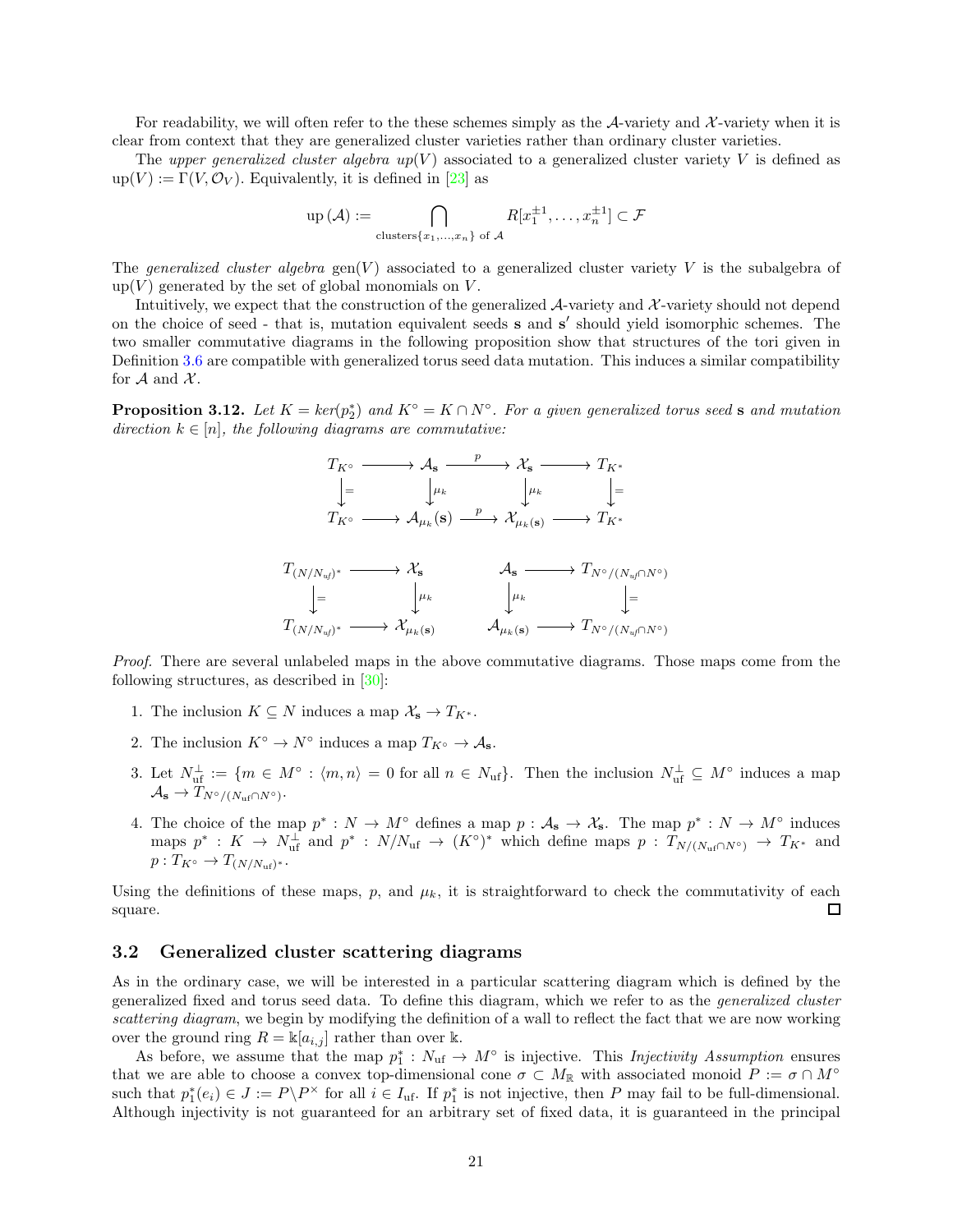coefficient case, which we will discuss in Section [3.5.](#page-33-0) For this reason, the results in Section [5](#page-43-0) are proved via the principal coefficient case and then extended to arbitrary generalized cluster varieties.

As in Section [2.3,](#page-9-0) set

$$
N^+ := N_{\mathbf{s}}^+ := \left\{ \sum_{i \in I_{\text{uf}}} a_i e_i \, \middle| \, a_i \ge 0, \sum a_i > 0 \right\}
$$

and choose a linear function  $d : N \to \mathbb{Z}$  such that  $d(n) > 0$  for  $n \in N^+$ .

**Definition 3.13.** A wall in  $M_{\mathbb{R}}$  is a pair  $(0, f_0) \in (N^+, \widehat{R[P]})$  such that for some primitive  $n_0 \in N^+$ ,

- 1.  $f_0 \in \widehat{R[P]}$  has the form  $1 + \sum_{j=1}^{\infty} c_j z^{jp_1^*(n_0)}$  with  $c_j \in R$ .
- 2.  $\mathfrak{d} \subset n_0^{\perp} \subset M_{\mathbb{R}}$  is a (rank  $M-1$ )-dimensional convex rational polyhedral cone.

We refer to  $\mathfrak{d} \subset M_{\mathbb{R}}$  as the support of the wall  $(\mathfrak{d}, f_{\mathfrak{d}})$ .

Let m now denote the ideal in  $\widehat{R}[P]$  which consists of formal power series with constant term zero. The definitions of a scattering diagram, wall-crossing automorphism, and path-ordered product must then either be updated to reflect the change in ground ring or read with the understanding that m now denotes an ideal in  $\widehat{R[P]}$  rather than in  $\widehat{\Bbbk[P]}$ . We give the statements of these definitions in the generalized setting below, for the sake of completeness.

**Definition 3.14.** A scattering diagram  $\mathfrak{D}$  for  $N^+$  and **s** is a set of walls  $\{(\mathfrak{d}, f_{\mathfrak{d}})\}\)$  such that for every degree  $k > 0$ , there are a finite number of walls  $(0, f_0) \in \mathfrak{D}$  with  $f_0 \neq 1 \mod m^{k+1}$ .

<span id="page-21-0"></span>**Definition 3.15.** For  $n_0 \in N^+$ , let  $m_0 := p_1^*(n_0)$  and  $f = 1 + \sum_{k=1}^{\infty} c_k z^{km_0} \in \widehat{R[P]}$ . Then  $\mathfrak{p}_f \in \widehat{R[P]}$ denotes the automorphism  $\mathfrak{p}_f(z^m)=z^mf^{\langle n_0',m\rangle}$ 

where  $n'_0$  generates the monoid  $\mathbb{R}_{\geq 0} n_0 \cap N^{\circ}$ .

**Definition 3.16.** Let  $\gamma : [0,1] \to M_{\mathbb{R}}\backslash Sing(\mathfrak{D})$  be a smooth immersion which crosses walls transversely and whose endpoints are not in the support of  $\mathfrak{D}$ . Let  $0 < t_1 \leq t_2 \leq \cdots \leq t_s < 1$  be a sequence such that at time  $t_i$  the path  $\gamma$  crosses the wall  $\mathfrak{d}_i$  such that  $f_i \neq 1 \mod \mathfrak{m}^{k+1}$ . Definition [2.16](#page-10-0) ensures that this is a finite sequence. For each  $i \in \{1,\ldots,s\}$ , set  $\epsilon_i := -sgn(\langle n_i, \gamma'(t_i) \rangle)$  where  $n_i \in N^+$  is the primitive vector normal to  $\mathfrak{d}_i$ . For each degree  $k > 0$ , define

$$
\mathfrak{p}^k_{\gamma, \mathfrak{D}} := \mathfrak{p}^{\epsilon_s}_{f_{\mathfrak{d}_{t_s}}} \circ \cdots \circ \mathfrak{p}^{\epsilon_1}_{f_{\mathfrak{d}_{t_1}}},
$$

where  $\mathfrak{p}_{f_{\mathfrak{d}_{t_i}}}$  is defined as in Definition [3.15.](#page-21-0) Then,

$$
\mathfrak{p}_{\gamma, \mathfrak{D}} := \lim_{k \to \infty} \mathfrak{p}^k_{\gamma, \mathfrak{D}}.
$$

We refer to  $\mathfrak{p}_{\gamma,\mathfrak{D}}$  as a path-ordered product.

Generalized cluster scattering diagrams have the same notions of equivalence and uniqueness as ordinary scattering diagrams.

**Theorem 3.17.** [\[33](#page-57-6), Theorem 1.12] Given a generalized torus seed s, there exists a consistent scattering diagram  $\mathfrak{D}_s$  such that  $\mathfrak{D}_{in,s} \subset \mathfrak{D}_s$  and  $\mathfrak{D}_s \backslash \mathfrak{D}_{in,s}$  consists only of walls  $\mathfrak{d} \subset n_0^{\perp}$  with  $p_1^*(n_0) \notin \mathfrak{d}$ . The scattering diagram  $\mathfrak{D}_s$  is unique up to equivalence.

Proof. The proof given in Section 1.2 and Appendix C of [\[33](#page-57-6)] for ordinary cluster scattering diagrams holds in our generalized setting. That proof is a special case of results from [\[32\]](#page-57-16) and [\[40\]](#page-57-15) and holds in our setting because it does not require that the wall-crossing automorphisms are strictly binomial.  $\Box$ 

To define generalized cluster scattering diagrams, we modify the definition of an initial scattering diagram.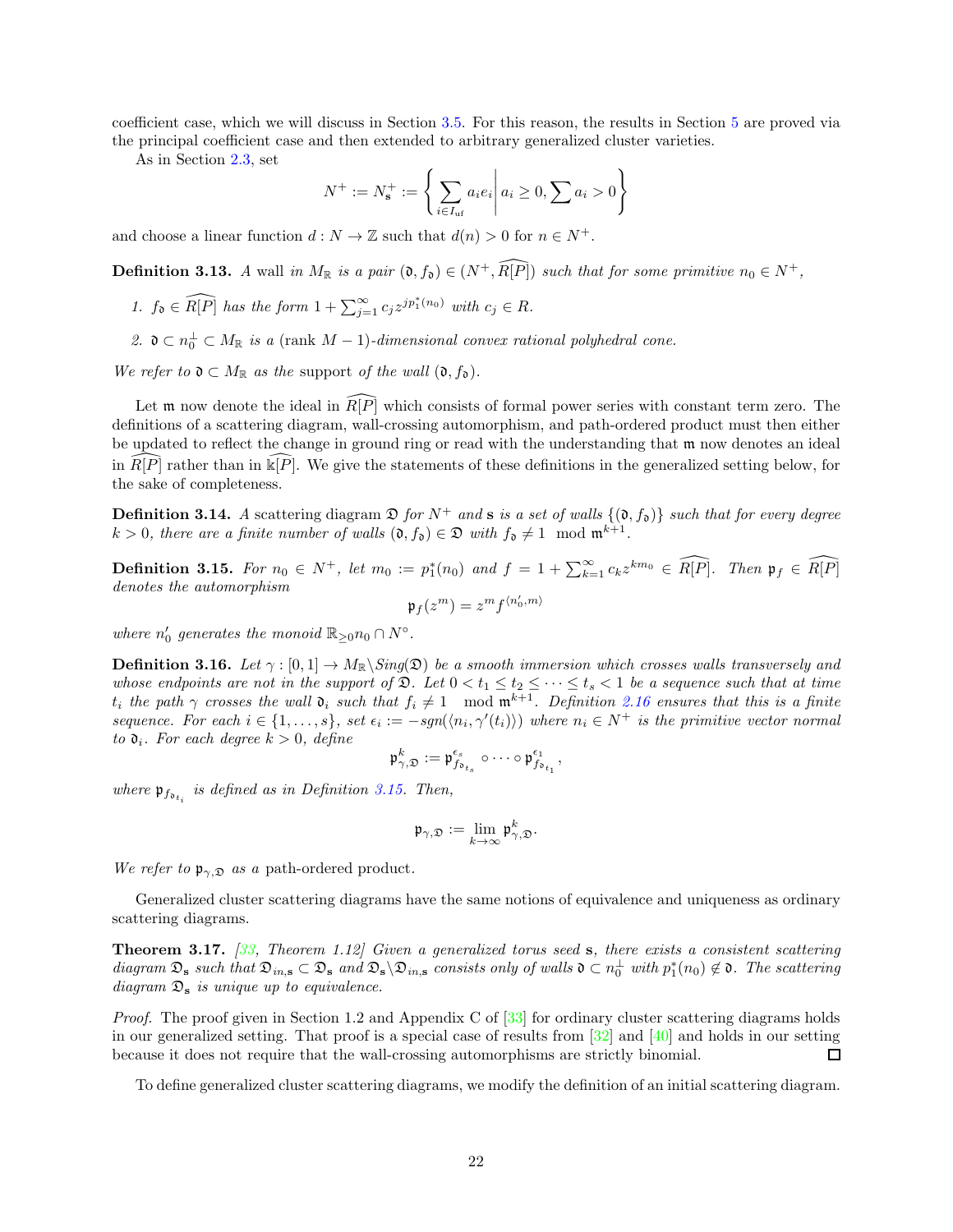<span id="page-22-0"></span>**Definition 3.18.** Let  $v_i = p_1^*(e_i)$  for  $i \in I_{uf}$ . Then we define

$$
\mathfrak{D}_{in,s}:=\{(e_i^\perp,1+a_{i,1}z^{v_i}+a_{i,2}z^{2v_i}+\cdots+a_{i,r_i-1}z^{(r_i-1)v_i}+z^{r_iv_i})\}_{i\in I_{uf}}
$$

The generalized cluster scattering diagram  $\mathfrak{D}_s$  is the unique (up to equivalence) consistent scattering diagram obtained by adding walls to  $\mathfrak{D}_{\text{in},s}$ .

**Example 3.19.** The generalized cluster algebra from Example [3.4](#page-17-2) has birational maps  $\mu_1, \mu_2$  defined by the pullbacks

$$
\mu_{\mathcal{X},1}^* z^n = z^n (1 + az^{(1,0)} + az^{(2,0)} + z^{(3,0)})^{-[n,(1,0))]},
$$
  
\n
$$
\mu_{\mathcal{A},1}^* z^m = z^m (1 + az^{(0,1)} + az^{(0,2)} + z^{(0,3)})^{-\langle (1,0),m \rangle},
$$
  
\n
$$
\mu_{\mathcal{X},2}^* z^n = z^n (1 + z^{(0,1)})^{-[n,(0,1)]},
$$
  
\n
$$
\mu_{\mathcal{A},2}^* z^m = z^m (1 + z^{(-1,0)})^{-\langle (0,1),m \rangle}.
$$

Since the  $p^*$  map is injective in this case, the initial  $A$  scattering diagram is of the form

$$
\mathfrak{D}_{in,\mathbf{s}} = \{((0,1)^{\perp}, 1+z^{(-1,0)}), ((1,0)^{\perp}, 1+az^{(0,1)}+az^{(0,2)}+z^{(0,3)})\},\
$$

which can be drawn as



Consider the paths  $\gamma$  (drawn in red, on the left) and  $\gamma'$  (drawn in blue, on the right). We can demonstrate that the diagram  $\mathfrak{D}_{in,s}$  is not consistent by computing  $\mathfrak{p}_{\gamma,\mathfrak{D}_{in,s}}$  and  $\mathfrak{p}_{\gamma',\mathfrak{D}_{in,s}}$ . We compute  $\mathfrak{p}_{\gamma,\mathfrak{D}_{in,s}}$  as

$$
z^{(1,1)} \xrightarrow{\mathfrak{d}_2} z^{(1,1)} \left( 1 + az^{(0,1)} + az^{(0,2)} + z^{(0,3)} \right)^{\langle (1,1),(1,0) \rangle}
$$
  
\n
$$
= z^{(1,1)} \left( 1 + az^{(0,1)} + az^{(0,2)} + z^{(0,3)} \right)
$$
  
\n
$$
\xrightarrow{\mathfrak{d}_1} z^{(1,1)} \left( 1 + z^{(-1,0)} \right)^{\langle (1,1),(0,1) \rangle}.
$$
  
\n
$$
\left( 1 + az^{(0,1)} \left( 1 + z^{(-1,0)} \right)^{\langle (0,1),(0,1) \rangle} + az^{(0,2)} \left( 1 + z^{(-1,0)} \right)^{\langle (0,2),(0,1) \rangle} \right)
$$
  
\n
$$
+ z^{(0,3)} \left( 1 + z^{(-1,0)} \right)^{\langle (0,3),(0,1) \rangle} \right)
$$
  
\n
$$
= z^{(1,1)} \left( 1 + z^{(-1,0)} \right) \left( 1 + az^{(0,1)} \left( 1 + z^{(-1,0)} \right) + az^{(0,2)} \left( 1 + z^{(-1,0)} \right)^2 + z^{(0,3)} \left( 1 + z^{(-1,0)} \right)^3 \right)
$$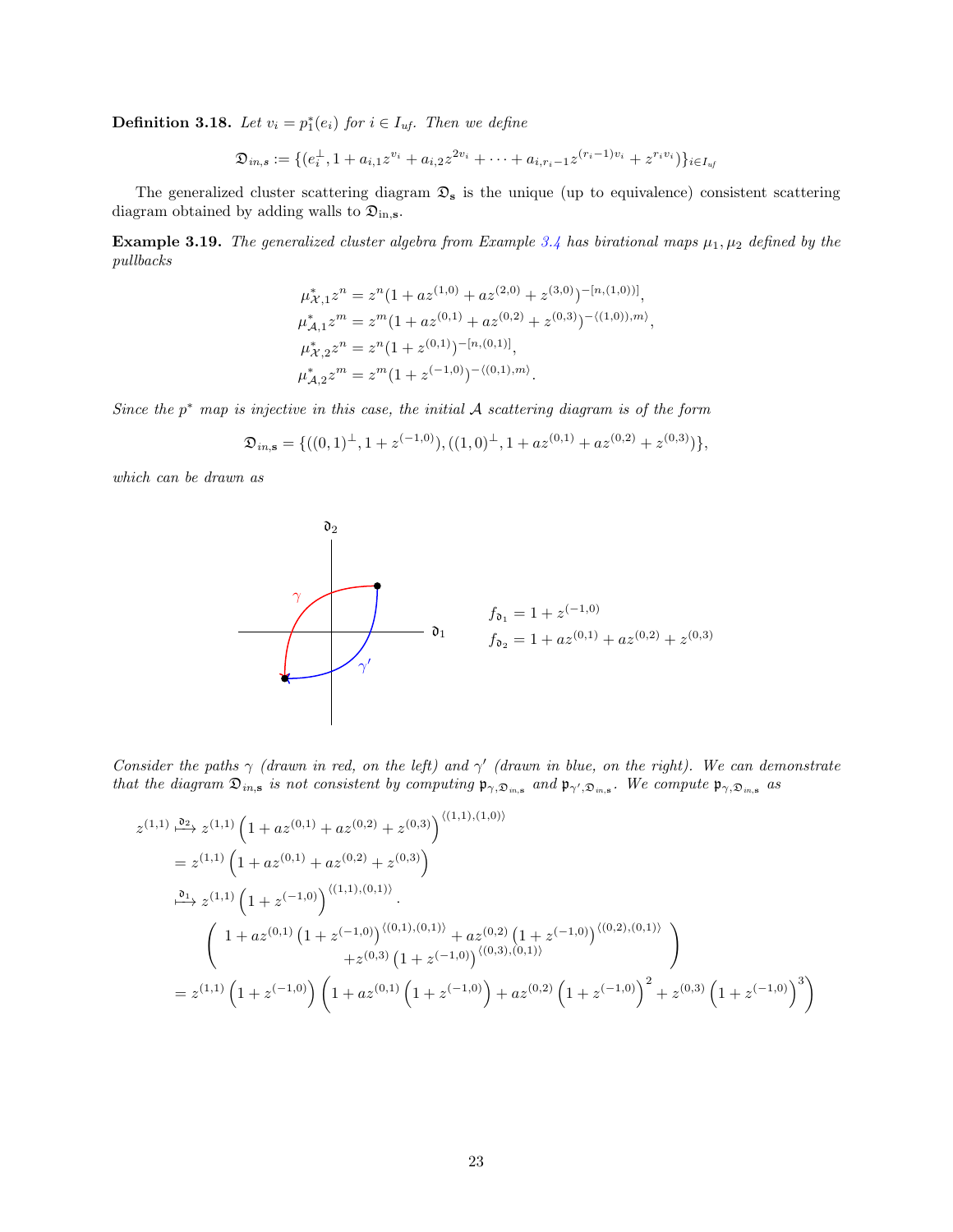Similarly, we compute  $\mathfrak{p}_{\gamma',\mathfrak{D}_{in,\mathbf{s}}}$  as

$$
z^{(1,1)} \xrightarrow{\mathfrak{d}_1} z^{(1,1)} \left(1 + z^{(-1,0)}\right)^{\langle (1,1),(0,1) \rangle}
$$
  
\n
$$
= z^{(1,1)} \left(1 + z^{(-1,0)}\right)
$$
  
\n
$$
\xrightarrow{\mathfrak{d}_2} z^{(1,1)} \left(1 + az^{(0,1)} + az^{(0,2)} + z^{(0,3)}\right)^{\langle (1,1),(1,0) \rangle} \left(1 + z^{(-1,0)} \left(1 + az^{(0,1)} + az^{(0,2)} + z^{(0,3)}\right)^{\langle (-1,0),(1,0) \rangle}\right)
$$
  
\n
$$
= z^{(1,1)} \left(1 + az^{(0,1)} + az^{(0,2)} + z^{(0,3)}\right) \left(1 + \frac{z^{(-1,0)}}{(1 + az^{(0,1)} + az^{(0,2)} + z^{(0,3)})}\right)
$$
  
\n
$$
= z^{(1,1)} \left(1 + az^{(0,1)} + az^{(0,2)} + z^{(0,3)} + z^{(-1,0)}\right)
$$

Observe that  $\mathfrak{p}_{\gamma, \mathfrak{D}_{in, s}} \neq \mathfrak{p}_{\gamma', \mathfrak{D}_{in, s}}$ . Hence,  $\mathfrak{D}_{in, s}$  is by definition not consistent. Making the diagram consistent requires adding four walls:

$$
\begin{aligned} \mathfrak{d}_3 &= \left( \mathbb{R}_{\geq 0}(1,-3), 1 + z^{(-1,3)} \right), \\ \mathfrak{d}_4 &= \left( \mathbb{R}_{\geq 0}(1,-2), 1 + az^{(-1,2)} + az^{(-2,4)} + z^{(-3,6)} \right), \\ \mathfrak{d}_5 &= \left( \mathbb{R}_{\geq 0}(2,-3), 1 + z^{(-2,3)} \right), \\ \mathfrak{d}_6 &= \left( \mathbb{R}_{\geq 0}(1,-1), 1 + az^{(-1,1)} + az^{(-2,2)} + z^{(-3,3)} \right). \end{aligned}
$$

The consistent diagram is shown in Example [3.23.](#page-25-1)

<span id="page-23-0"></span>Example 3.20. Consider the family of generalized cluster algebras

$$
\mathcal{A}_{\mathbf{d},\mathbf{r}} = \left( (x_1,x_2), (y_1,y_2), \begin{bmatrix} 0 & d_2 \\ -d_1 & 0 \end{bmatrix}, \begin{bmatrix} r_1 & 0 \\ 0 & r_2 \end{bmatrix}, (\mathbf{a}_1, \mathbf{a}_2) \right),
$$

where  $r_1d_1 = r_2d_2 = 2$ . Each generalized cluster algebra has  $I = I_{uf} = \{1, 2\}$  and skew-symmetric bilinear form  $\{\cdot,\cdot\}: N \times N \to \mathbb{Q}$  given by  $\{e_i,e_j\}=\delta_{ij}$ . The rest of the generalized fixed data associated to each such generalized cluster algebra is summarized in the following table:

|             | $\mathcal{A}_{(2,2), (\underline{1},1)}$    | $\mathcal{A}_{(2,1),(1,2)}$      | $\mathcal{A}_{(1,2), (2,1)}$      | $\mathcal{A}_{(1,1),(2,2)}$ |
|-------------|---------------------------------------------|----------------------------------|-----------------------------------|-----------------------------|
| d           | (2, 2)                                      | (2,1)                            | (1, 2)                            | (1,1)                       |
|             | (1, 1)                                      | (1, 2)                           | (2,1)                             | (2, 2)                      |
| N           | $span\{e_1,e_2\}$                           | $span\{e_1,e_2\}$                | $span\{e_1,e_2\}$                 | $span\{e_1,e_2\}$           |
| $N^{\circ}$ | $span\{2e_1, 2e_2\}$                        | $span\{2e_1,e_2\}$               | $span\{e_1, 2e_2\}$               | $span\{e_1,e_2\}$           |
| М           | $span\{e_1^*, e_2^*\}$                      | $span\{e_1^*, e_2^*\}$           | $span\{e_1^*, e_2^*\}$            | $span\{e_1^*, e_2^*\}$      |
| $M^{\circ}$ | $span\{\frac{1}{2}e_1^*,\frac{1}{2}e_2^*\}$ | $span\{\frac{1}{2}e_1^*,e_2^*\}$ | $span\{e_1^*, \frac{1}{2}e_2^*\}$ | $span\{e_1^*,e_2^*\}$       |
| $a_{i,j}$   |                                             | 1, a                             | $\{1,a\}$                         | $\{1,a,b\}$                 |

Let  $e_1 = (1,0)$  and  $e_2 = (0,1)$ . One natural choice of a set of generalized torus seeds for this family of generalized cluster algebras is:

$$
\mathbf{S}_{\mathcal{A}_{(2,2),(1,1)}} := ((e_1, (1,1)), (e_2, (1,1))),
$$
  
\n
$$
\mathbf{S}_{\mathcal{A}_{(1,2),(2,1)}} := ((e_1, (1,a,1)), (e_2, (1,1))),
$$
  
\n
$$
\mathbf{S}_{\mathcal{A}_{(1,1),(2,2)}} := ((e_1, (1,1)), (e_2, (1,a,1))),
$$
  
\n
$$
\mathbf{S}_{\mathcal{A}_{(1,1),(2,2)}} := ((e_1, (1,a,1)), (e_2, (1,b,1))).
$$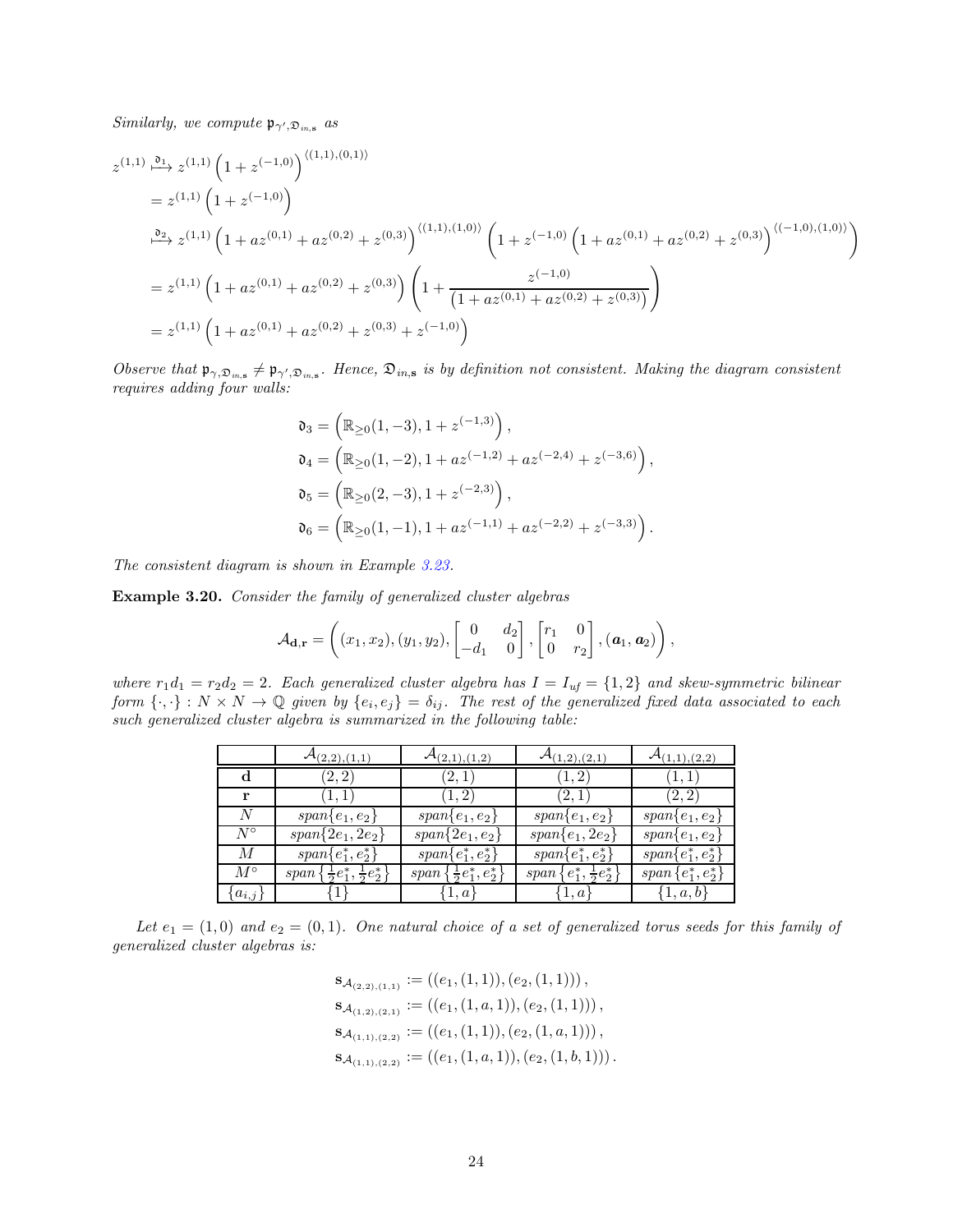<span id="page-24-0"></span>

Figure 1: The known ordinary cluster scattering diagram for  $\mathcal{A}_{(2,2),(1,1)}$  and conjectural generalized cluster scattering diagrams for  $\mathcal{A}_{(1,2),(2,1)}$ ,  $\mathcal{A}_{(2,1),(1,2)}$ , and  $\mathcal{A}_{(1,1),(2,2)}$  discussed in Example [3.20.](#page-23-0)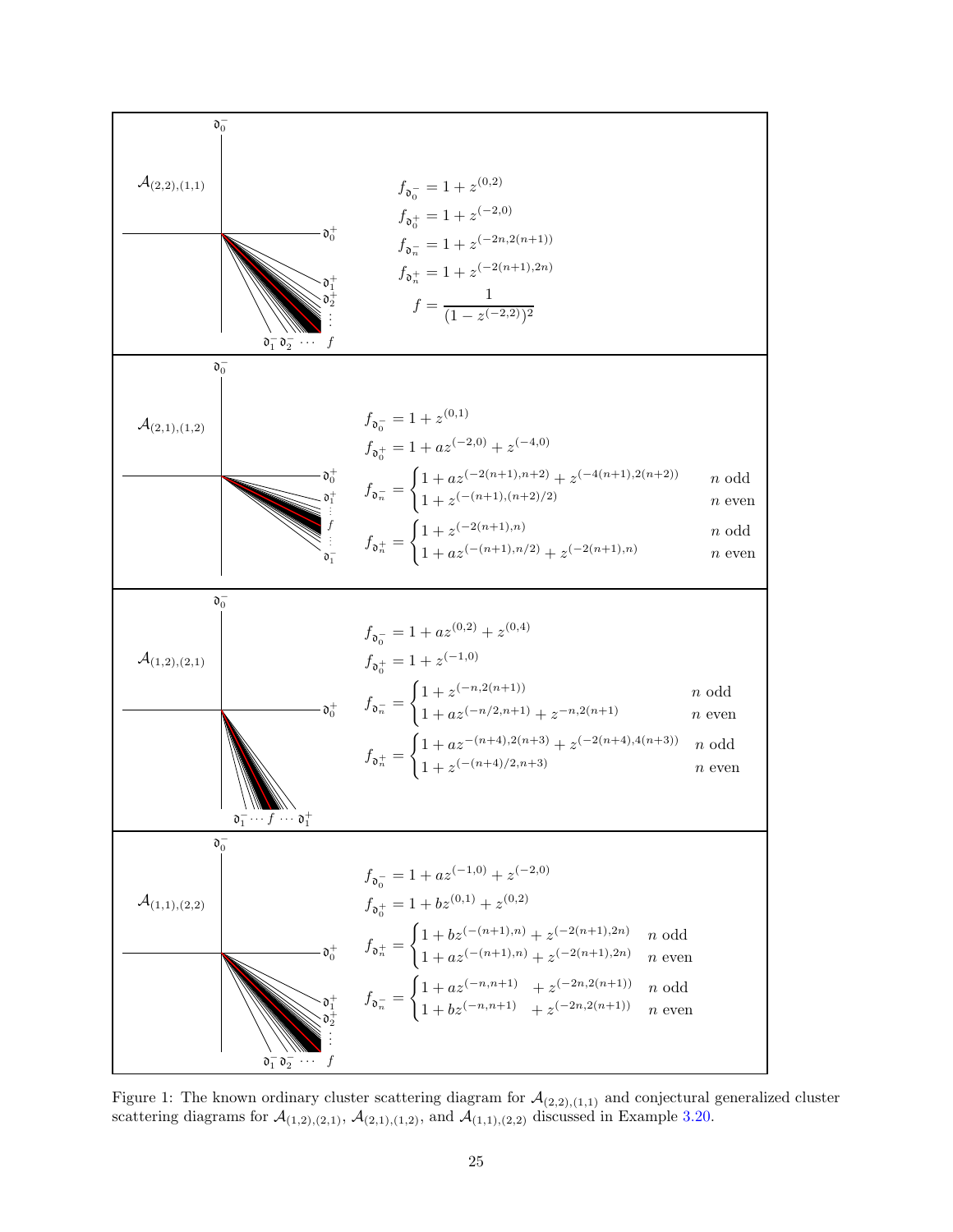For this set of generalized torus seeds, we have

$$
\mathfrak{D}_{in,\mathcal{A}_{(2,2),(1,1)}} = \left\{ \left( (1,0)^{\perp}, 1+z^{(0,2)} \right), \left( (0,1)^{\perp}, 1+z^{(-2,0)} \right) \right\},\
$$
\n
$$
\mathfrak{D}_{in,\mathcal{A}_{(2,1),(1,2)}} = \left\{ \left( (1,0)^{\perp}, 1+z^{(0,1)} \right), \left( (0,1)^{\perp}, 1+az^{(-2,0)}+z^{(-4,0)} \right) \right\},\
$$
\n
$$
\mathfrak{D}_{in,\mathcal{A}_{(1,2),(2,1)}} = \left\{ \left( (1,0)^{\perp}, 1+az^{(0,2)}+z^{(0,4)} \right), \left( (0,1)^{\perp}, 1+z^{(-1,0)} \right) \right\},\
$$
\n
$$
\mathfrak{D}_{in,\mathcal{A}_{(1,1),(2,2)}} = \left\{ \left( (1,0)^{\perp}, 1+az^{(0,1)}+z^{(0,2)} \right), \left( (0,1)^{\perp}, 1+bz^{(-1,0)}+z^{(-2,0)} \right) \right\}.
$$

The table in Figure [1](#page-24-0) shows the known cluster scattering diagram for  $\mathcal{A}_{(2,2),(1,1)}$  and conjectural generalized cluster scattering diagrams for  $\mathcal{A}_{(1,2),(2,1)}$ ,  $\mathcal{A}_{(2,1),(1,2)}$ , and  $\mathcal{A}_{(1,1),(2,2)}$ . Observe that when  $a=b=0$ , the generalized cluster scattering diagram for  $\mathcal{A}_{(1,1),(2,2)}$  reduces to the known cluster scattering diagram for  $\mathcal{A}_{(2,2),(1,1)}$ , where the wall-crossing automorphism f is known. See [\[52](#page-58-7)] for the X setting, and [\[11](#page-56-20), Figure 2] for the A setting. Hence, the conjectural portion of the  $\mathcal{A}_{(1,1),(2,2)}$  diagram is the set of wall-crossing automorphisms on the rays. Similarly, the incoming walls of the  $\mathcal{A}_{(1,2),(2,1)}$  and  $\mathcal{A}_{(2,1),(1,2)}$  diagrams can be computed by definition and the outgoing walls are conjectural.

### <span id="page-25-0"></span>3.3 Mutation invariance of generalized cluster scattering diagrams

We must slightly tweak the mutation of ordinary scattering diagrams. We use the same definitions of  $\mathcal{H}_{k,+}$ and  $\mathcal{H}_{k,-}$ , but modify the definition of  $T_k$  and the procedure for applying  $T_k$  as follows:

<span id="page-25-3"></span>**Definition 3.21.** We define the piecewise linear transformation  $T_k : M^\circ \to M^\circ$  as

$$
T_k(m) := \begin{cases} m + r_k v_k \langle d_k e_k, m \rangle & m \in \mathcal{H}_{k,+} \\ m & m \in \mathcal{H}_{k,-} \end{cases}
$$

As before, we sometimes use the shorthand  $T_{k,-}$  and  $T_{k,+}$  to refer to  $T_k$  in, respectively, the regions  $\mathcal{H}_{k,+}$ and  $\mathcal{H}_{k,-}.$ 

<span id="page-25-2"></span>**Definition 3.22.** The scattering diagram  $T_k(\mathfrak{D}_s)$  is obtained from  $\mathfrak{D}_s$  via the following procedure:

- 1. For each wall  $(0, f_0)$  in  $\mathfrak{D}_s$  other than  $\mathfrak{d}_k := (e_k^{\perp}, 1 + a_1 z^{v_k} + \cdots + a_{r_k-1} z^{(r_k-1)v_k} + z^{r_k v_k})$ , there are either one or two corresponding walls in  $T_k(\mathfrak{D}_s)$ . If  $dim(\mathfrak{d} \cap \mathcal{H}_{k,-}) \geq rank(M) - 1$ , then add to  $T_k(\mathfrak{D}_s)$ the wall  $(T_k(\mathfrak{d}\cap\mathcal{H}_{k,-}), T_{k,-}(\mathfrak{f}_{\mathfrak{d}}))$  where the notation  $T_{k,\pm}(\mathfrak{f}_{\mathfrak{d}})$  indicates the formal power series obtained by applying  $T_{k,\pm}$  to the exponent of each term of  $f_{\mathfrak{d}}$ . If  $dim(\mathfrak{d} \cap \mathcal{H}_{k,+}) \geq rank(M) - 1$ , add the wall  $(T_k(\mathfrak{d} \cap \mathcal{H}_{k,+}), T_{k,+}(f_{\mathfrak{d}})).$
- 2. The wall  $\mathfrak{d}_k$  in  $\mathfrak{D}_s$  becomes the wall  $\mathfrak{d}'_k = (e_k^{\perp}, 1 + a_1 z^{-v_k} + \cdots + a_{r_k-1} z^{-(r_k-1)v_k} + z^{-r_k v_k})$  in  $T_k(\mathfrak{D}_s)$ .

<span id="page-25-1"></span>Example 3.23. Consider the generalized cluster algebra

$$
\mathcal{A}\left(\mathbf{x},\mathbf{y},\begin{bmatrix}0&1\\-1&0\end{bmatrix},\begin{bmatrix}3&0\\0&1\end{bmatrix},((1,a,a,1),(1,1))\right)
$$

with seed data  $\mathbf{s} = (((1,0),(1,a,a,1)),((0,1),(1,1)))$ . Note that the injectivity assumption is satisfied in this example. For this algebra, we have  $r_1 = 3$ ,  $r_2 = 1$ , and  $d_1 = d_2 = 1$ . By definition, this means that

$$
\epsilon_{12} = \{e_1, e_2\}d_2 = 1
$$
  
\n
$$
\epsilon_{21} = \{e_2, e_1\}d_1 = -1
$$
  
\n
$$
v_1 = p_1^*(1, 0) = (0, 1)
$$
  
\n
$$
v_2 = p_1^*(0, 1) = (-1, 0)
$$

and the initial cluster scattering diagram is

$$
\mathfrak{D}_{in,\mathbf{s}} = \left\{ ((1,0), 1 + z^{(-1,0)}), ((0,1), 1 + az^{(0,1)} + az^{(0,2)} + z^{(0,3)}) \right\}.
$$

Adding walls to make  $\mathfrak{D}_{in,s}$  consistent, we obtain the following: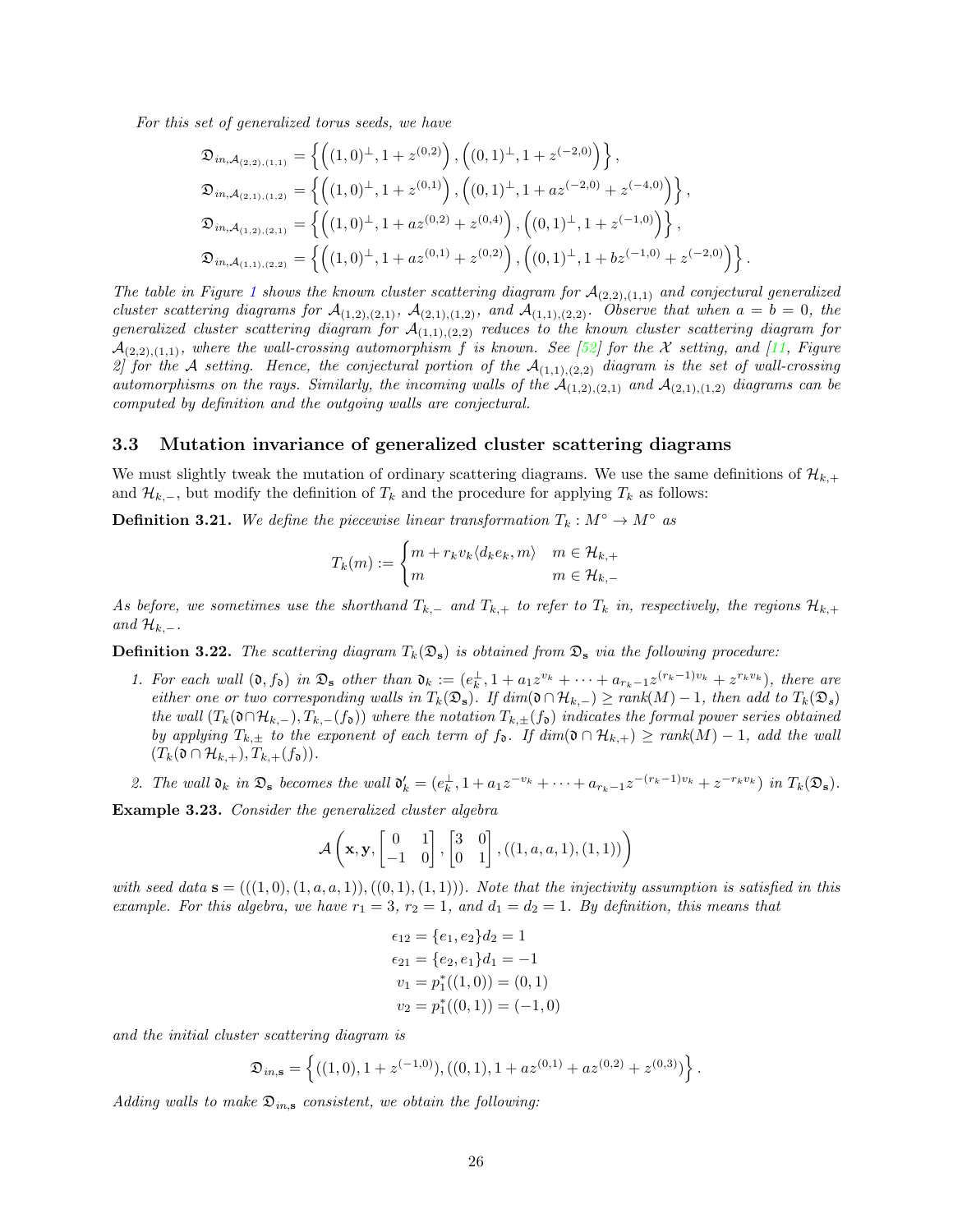

$$
f_{\mathfrak{d}_1} = 1 + z^{(-1,0)}
$$
  
\n
$$
f_{\mathfrak{d}_2} = 1 + az^{(0,1)} + az^{(0,2)} + z^{(0,3)}
$$
  
\n
$$
f_{\mathfrak{d}_3} = 1 + z^{(-1,3)}
$$
  
\n
$$
f_{\mathfrak{d}_4} = 1 + az^{(-1,2)} + az^{(-2,4)} + z^{(-3,6)}
$$
  
\n
$$
f_{\mathfrak{d}_5} = 1 + z^{(-2,3)}
$$
  
\n
$$
f_{\mathfrak{d}_6} = 1 + az^{(-1,1)} + az^{(-2,2)} + z^{(-3,3)}
$$

By definition, we have the half-planes

$$
\mathcal{H}_{2,+} = \{(0, y) : y > 0\}
$$
  

$$
\mathcal{H}_{2,-} = \{(0, y) : y < 0\}
$$

which are shown on  $\mathfrak{D}_s$  in blue, for  $\mathcal{H}_{2,+}$ , and red, for  $\mathcal{H}_{2,-}$ . To mutate in direction  $k=2$ , we will use the linear transformation

$$
T_2(m) = \begin{cases} m + (-1,0) \langle (0,1), m \rangle & m \in \mathcal{H}_{2,+} \\ m & m \in \mathcal{H}_{2,-} \end{cases}
$$

Because  $T_2$  fixes the walls in  $\mathcal{H}_{2,-}$ , the only walls that change under  $T_2$  are  $\mathfrak{d}_1$  and  $\mathfrak{d}_2 \cap \mathbb{R}_{\geq 0}(0,1)$ . Because the support of  $\mathfrak{d}_1$  is  $e_2^{\perp} = (1,0)$ , it is transformed via the procedure outlined in (2) of Definition [3.22](#page-25-2) and becomes

$$
\mathfrak{d}'_1 = (e_2^{\perp}, 1 + z^{(1,0)})
$$

To determine the image of  $\mathfrak{d}_2 \cap \mathbb{R}_{\geq 0}(0,1)$ , we compute

$$
T_2((0,1)) = (0,1) + (-1,0)\langle (0,1), (0,1) \rangle = (-1,1)
$$

Because  $T_2$  is a linear transformation, we know that  $T_2((0, 2)) = (-2, 2)$  and  $T_2((0, 3)) = (-3, 3)$ . As such,

$$
T_2(\mathfrak{d}_2 \cap \mathbb{R}_{\geq 0}(0,1)) = (\mathbb{R}_{\geq 0}(-1,1), 1 + a^{(-1,1)} + az^{(-2,2)} + z^{(-3,3)})
$$

and we draw  $T_2(\mathfrak{D}_s)$  as

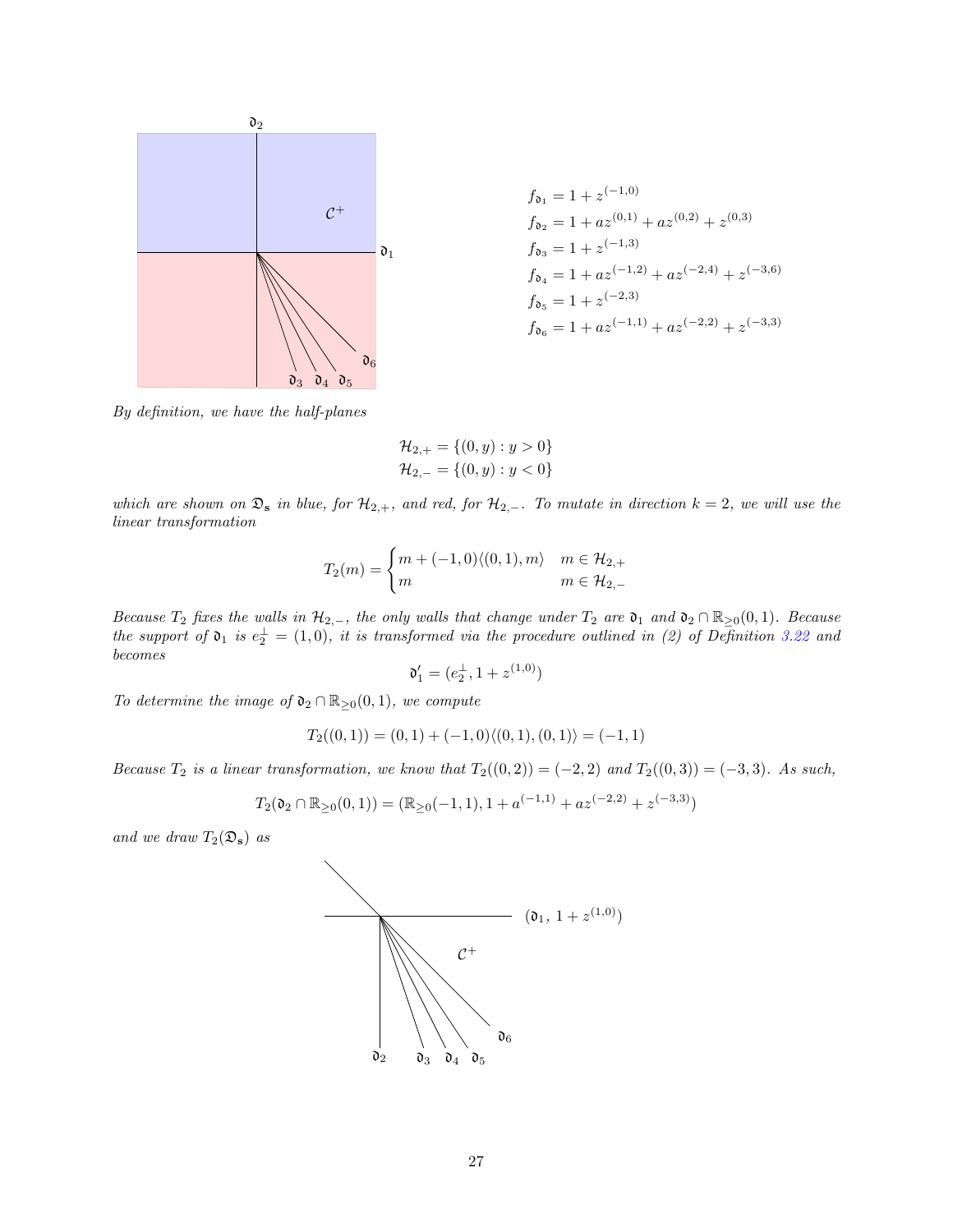where  $f_{\mathfrak{d}_2}, f_{\mathfrak{d}_3}, f_{\mathfrak{d}_4}, f_{\mathfrak{d}_5}$ , and  $f_{\mathfrak{d}_6}$  are the same automorphisms as in  $\mathfrak{D}_s$ . We can also compute the new basis vectors  $e'_1$  and  $e'_2$  using Definition [3.5:](#page-17-1)

$$
e'_1 = e_1 + r_2[e_{12}]_+e_2
$$
  
= (1,0) + (0,1)  
= (1,1)  

$$
e'_2 = -e_2 = (0,-1)
$$

Because A has exchange polynomials with reciprocal coefficients, the exchange polynomial coefficients are fixed under mutation. So we have

$$
\mu_2(s) = (((1,1), (1,a,a,1)), ((0,-1), (1,1)))
$$

Recall that by definition, the basis vectors  $e_1 = (1,0)$  and  $e_2 = (0,1)$  of the original torus seed s form a basis for the lattice N. Observe that the vectors  $e'_1 = (1,1)$  and  $e'_2 = (0,-1)$  obtained via torus seed mutation are another choice of basis for N.

Each cluster mutation  $\mu_k$  can be defined by a triple  $(n, m, r) \in N \times M \times \mathbb{Z}_{\geq 0}$  with  $\langle n, m \rangle = 0$ . Emulating the notation of [\[30](#page-57-20)], we denote this mutation as  $\mu_{(n,m,r)}$ . It is defined by the pullback

$$
\mu_{(n,m,r)}^* (z^{m'}) = z^{m'} \cdot \left(1 + a_1 z^m + \dots + a_{r-1} z^{(r-1)m} + z^{r m}\right)^{\langle n,m' \rangle},
$$

where  $a_1, \ldots, a_{r-1}$  are scalars and  $r \in \mathbb{Z}_{\geq 0}$ .

Recall from Section [2.3](#page-9-0) that we refer to the max-plus tropicalization of a semifield  $\mathbb P$  as the Fock-Gonacharov tropicalization and denote it as  $\mathbb{P}^T$ . Let  $\mu : T_N \to T_N$  be a positive birational map. Then  $\mu^T : N \to N$  denotes the induced map  $T_N(\mathbb{Z}^T) \to T_N(\mathbb{Z}^T)$ .

<span id="page-27-1"></span>**Proposition 3.24** (Analogue of Proposition 2.4 of [\[33\]](#page-57-6)). The map  $T_k : M^\circ \to M^\circ$  given in Definition [3.21](#page-25-3) is the Fock-Goncharov tropicalization of the map  $\mu_{(v_k,d_k e_k,r_k)}$ .

*Proof.* The map  $\mu_{(d_k e_k, v_k, r_k)} : T_{M^{\circ}} \to T_{M^{\circ}}$  is defined by the pullback

$$
\mu_{(v_k, d_k e_k, r_k)}^*(z^m) = z^m \left(1 + a_1 z^{v_k} + \dots + a_{r_k - 1} z^{(r_k - 1)v_k} + z^{r_k v_k}\right)^{\langle d_k e_k, m \rangle}
$$

By definition,  $\mu_{\langle d_k e_k, v_k, r_k \rangle}$  has Fock-Goncharov tropicalization

$$
\mu_{d_k e_k, v_k, r_k}^T : N \to N
$$
  

$$
x \mapsto x + r_k[\langle d_k e_k, x \rangle]_+ v_k
$$

Observe that when  $x \in \mathcal{H}_{k,-}$ , then  $\langle d_k e_k, x \rangle \leq 0$  and the above map reduces to  $x \mapsto x$ . When  $x \in \mathcal{H}_{k,+}$ , then  $\langle d_k e_k, \rangle \geq 0$  and the map reduces to  $x \mapsto x + r_k v_k \langle d_k e_k, x \rangle$ . Hence, the tropicalization agrees exactly with our definition of  $T_k$ , as desired.  $\Box$ 

<span id="page-27-0"></span>**Theorem 3.25.** [\[33](#page-57-6), Theorem 1.24] If the injectivity assumption holds, then  $T_k(\mathfrak{D}_s)$  is a consistent scattering diagram for  $N^+_{\mu_k({\bf s})}$ . Moreover, the diagrams  $\mathfrak{D}_{\mu_k({\bf s})}$  and  $T_k(\mathfrak{D}_{{\bf s}})$  are equivalent.

We need to show that  $T_k(\mathfrak{D}_s)$  is a scattering diagram for  $\mathfrak{g}_{\mu_k(s)}$  and  $N^+_{\mu_k(s)}$ . As in the ordinary case, the major technical hurdle in doing so is the fact that the wall-crossing automorphisms of  $\mathfrak{D}_s$  and  $\mathfrak{D}_{\mu_k(s)}$  live in different completed monoid rings. Those in  $\mathfrak{D}_s$  live in  $R[P]$ , where P is the monoid generated by  $\{v_i\}_{i\in I_{\text{inf}}}$ . Those in  $\mathfrak{D}_{\mu_k(\mathbf{s})}$  live, instead, in  $\widehat{R[P']}$ , where P' is the monoid generated by  $\{v_i'\}_{i\in I_{\text{uf}}}$ .

To overcome this difficulty, we define an additional monoid  $\overline{P}$  which contains both P and P'. Let  $\sigma \subseteq M^{\circ}$ be a top-dimensional cone which contains the vectors  $\{v_i\}_{i\in I_{\text{uf}}}$  and  $-v_k$ , such that  $\sigma \cap (-\sigma) = \mathbb{R}v_k$ . For a fixed choice of  $\sigma$ , let  $\overline{P} := \sigma \cap M^{\circ}$  and  $J = \overline{P} \setminus (\overline{P} \cap \mathbb{R} v_k) = \overline{P} \setminus \overline{P}^{\times}$ .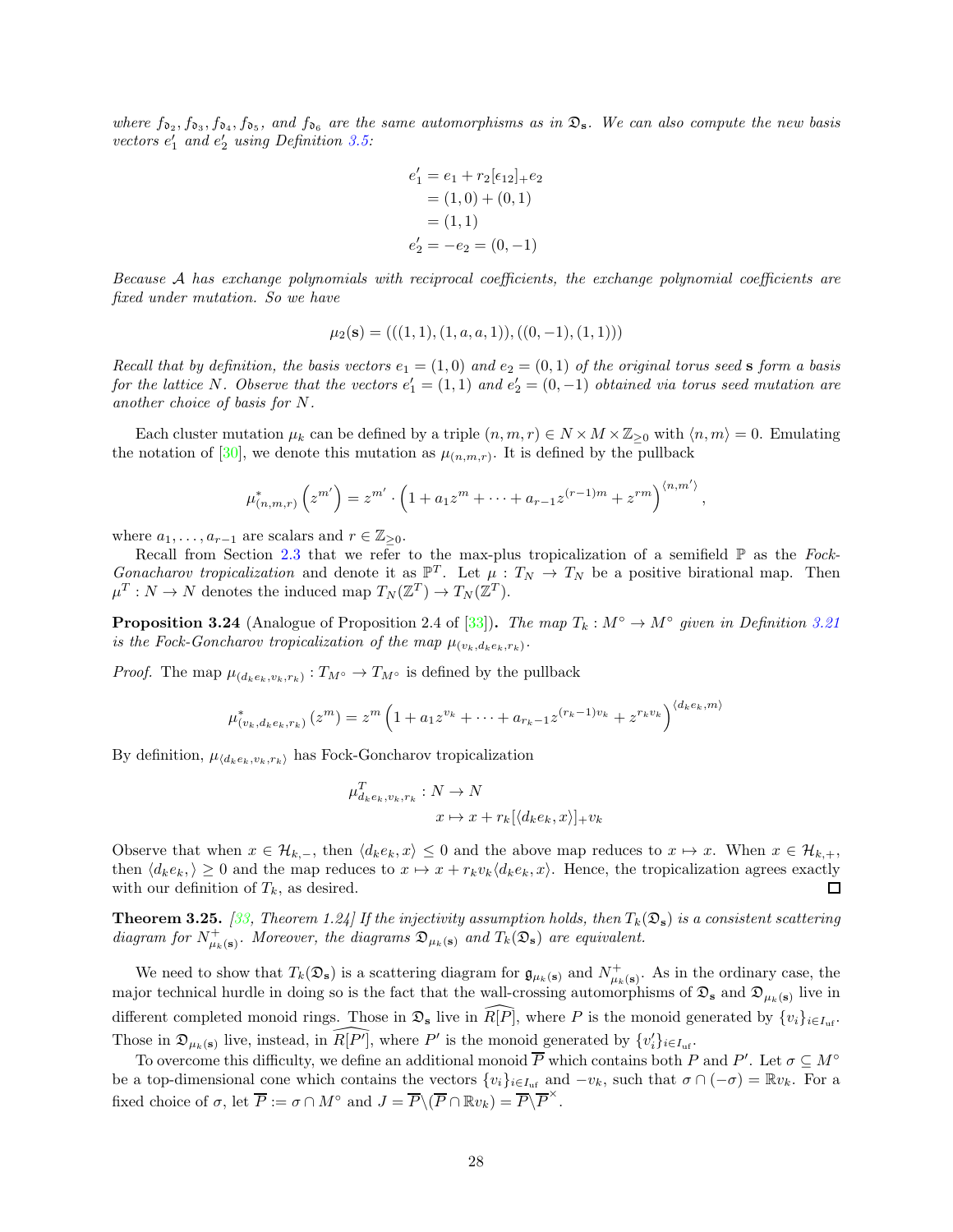Even after choosing an appropriate monoid  $\overline{P}$ , we still have to deal with the fact that the wall-crossing automorphism associated to the wall

$$
\mathfrak{d}_k = \left( e_k^{\perp}, 1 + a_{k,1} z^{v_k} + \dots + a_{k,r_k-1} z^{(r_k-1)v_k} + z^{v_k} \right) =: \left( e_k^{\perp}, f_k \right)
$$

is an automorphism of the localization  $\widehat{R[\overline{P}]}_{f_k}$  rather than the ring  $\widehat{R[\overline{P}]}$ , where the completions are with respect to the ideal J. Let  $\mathfrak{p}_{\mathfrak{d}_k} \in \widehat{R[\overline{P}]}_{f_k}$  denote the automorphism associated with crossing  $\mathfrak{d}_k$  from  $\mathcal{H}_{k,-}$ into  $\mathcal{H}_{k,+}$ . By definition,

$$
\mathfrak{p}_{\mathfrak{d}_k}(z^m) = z^m (1 + a_{k,1} z^{v_k} + \cdots + a_{k,r_k-1} z^{(r_k-1)v_k} + z^{v_k})^{-\langle d_k e_k, m \rangle}.
$$

We can then define

$$
N_{\mathbf{s}}^{+,k} := \left\{ \sum_{i \in I_{\mathrm{uf}}} a_i e_i \mid a_i \in \mathbb{Z}_{\geq 0} \text{ for } i \neq k, a_k \in \mathbb{Z}, \text{ and } \sum_{i \in I_{\mathrm{uf}} \setminus \{k\}} a_i > 0 \right\}.
$$

Because  $\mathbf{s}' = (\mathbf{s} \setminus \{v_k\}) \cup \{-v_k\},\$ the conditions of this definition mean that  $N_{\mathbf{s}}^{+,k} = N_{\mathbf{s}'}^{+,k}$ . As such, we can use the abbreviated notation  $N^{+,k}$  without introducing any ambiguity.

To allow us to work in  $\overline{P}$ , we need to slightly modify the definition of a scattering diagram:

<span id="page-28-1"></span>**Definition 3.26.** Given the monoid  $\overline{P}$  and ideal J, a wall is a pair  $(0, f_0)$  such that for some primitive  $n_0 \in N^{+,k},$ 

- 1.  $f_0 \in \widehat{R[\overline{P}]}$  has the form  $1 + \sum_{k=1}^{\infty} c_k z^{kp^*(n_0)}$  and is congruent to 1 mod J,
- 2. and  $\mathfrak{d} \subset n_0^{\perp} \subset M_{\mathbb{R}}$  is a  $(\text{rank}(N)-1)$ -dimensional convex rational polyhedral cone.

For a seed s, the slab is  $\mathfrak{d}_k = (e_k^{\perp}, 1 + a_{k,1}z^{v_k} + \cdots + a_{k,r_k-1}z^{(r_k-1)v_k} + z^{v_k})$ . Because  $v_k \in \overline{P}^{\times}$ , the slab does not qualify as a wall under the above definition. So we extend the definition of a scattering diagram  $\mathfrak D$ such that:

- 1.  $\mathfrak D$  contains a collection of walls and potentially the slab  $\mathfrak d_k$ , and
- 2. for  $k > 0$ , we have  $f_{\mathfrak{d}} \equiv 1 \mod J^k$  for all but finitely many walls of  $\mathfrak{D}$ .

In this modified scattering diagram, crossing a wall or slab  $(\mathfrak{d}, f_{\mathfrak{d}})$  induces an automorphism  $\mathfrak{p}_{f_{\mathfrak{d}}}^{\pm 1} \in \widehat{R[P]}_{f_k}$ .

Note that the localization at  $f_k$  is only really required when crossing  $\mathfrak{d}_k$ , as otherwise  $f_{\mathfrak{d}}$  lives in  $R[\overline{P}]$ . The proof of Theorem [3.25](#page-27-0) requires the following result:

<span id="page-28-0"></span>**Theorem 3.27** (Analogue of Theorem 1.28 of [\[33](#page-57-6)]). There exists a scattering diagram  $\overline{D}_s$  such that

- $\overline{\mathfrak{D}_{\mathbf{s}}} \supset \mathfrak{D}_{ins}$
- $\overline{\mathfrak{D}_s} \backslash \mathfrak{D}_{in,s}$  consists of only outgoing walls,
- and the path-ordered product  $\mathfrak{p}_{\gamma,\mathfrak{D}} \in \widehat{R[\overline{P}]}_{f_k}$  depends only on the endpoints of  $\gamma$ .

 $Such\ \overline{\mathfrak{D}}_{\mathbf{s}}\ is\ unique\ up\ to\ equivalence.\ Further,\ because\ \overline{\mathfrak{D}}_{\mathbf{s}}\ is\ also\ a\ scattering\ diagram\ for\ N^+_{\mathbf{s}},\ it\ is\ equivalent$ to  $\mathfrak{D}_s$ . Moreover, this implies that the only wall contained in  $e_k^{\perp}$  is the slab  $\mathfrak{d}_k$ 

The proof given in [\[33](#page-57-6)] in the ordinary setting also holds in our generalized setting. Because that proof is quite lengthy, we do not reproduce it here.

We will also need the following definition:

**Definition 3.28.** A codimension two convex rational polyhedral cone j is a joint of the scattering diagram  $\mathfrak D$  if either every wall  $\mathfrak d\subseteq n^\perp$  that contains j has direction  $-p^*(n)=-\{n,\cdot\}$  tangent to j or direction not tangent to j. In the first case, where every wall is tangent to j, we call the joint parallel. In the second case, we call the *joint* perpendicular.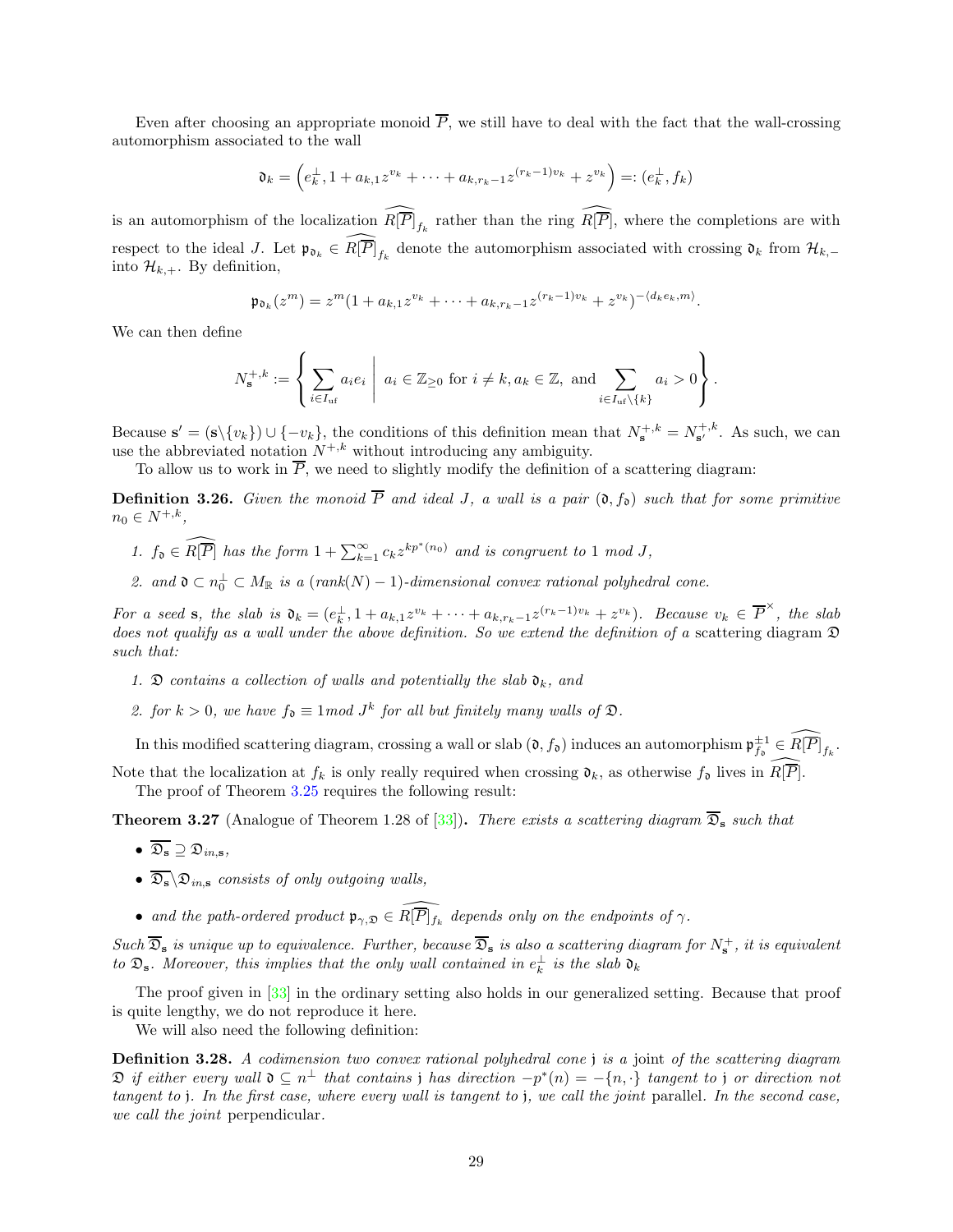We're now prepared to prove Theorem [3.25:](#page-27-0)

*Proof.* Let  $\mathbf{s} = \{e_i\}_{i \in I}$  be a fixed choice of generalized torus seed and  $\mathbf{s}' := \mu_k(\mathbf{s}) = \{e'_i\}_{i \in I}$ . From Theorem  $3.27$ , we know that the scattering diagrams for s and s' are unique up to equivalence and therefore we can choose representative scattering diagrams  $\mathfrak{D}_s$  and  $\mathfrak{D}_{s'}$ .

Notice that if  $z^m \in J^i$  for some  $i > 0$ , then  $z^{T_{k,\pm}(m)} \in J^i$ . As such,  $T_k(\mathfrak{D}_s)$  is also a scattering diagram for the seed s' in the slightly extended sense of Definition [3.26.](#page-28-1) In order to use Theorem [3.27](#page-28-0) to show that  $\mathfrak{D}_{s'}$ and  $T_k(\mathfrak{D}_s)$  are equivalent, we need to (1) verify that  $T_k(\mathfrak{D}_s)$  is consistent and (2) show that both diagrams are equivalent to diagrams with the same set of slabs and incoming walls.

We can begin by showing that  $T_k(\mathfrak{D}_s)$  is consistent. To do so, we need to show that  $\mathfrak{p}_{\gamma,T_k(\mathfrak{D}_s)} = id$  for any loop  $\gamma$  for which the path-ordered product is defined. Because  $\mathfrak{D}_s$  is consistent and so by definition  $\mathfrak{p}_{\gamma,\mathfrak{D}} =$  id whenever the path-ordered product is defined, one strategy is to show that  $\mathfrak{p}_{\gamma,T_k(\mathfrak{D}_s)} = \mathfrak{p}_{\gamma,\mathfrak{D}_s}$ and therefore  $\mathfrak{p}_{\gamma,T_k(\mathfrak{D}_s)} = id$ . In areas of  $\mathfrak{D}_s$  where  $T_k$  is linear, the consistency of a loop in  $T_k(\mathfrak{D}_s)$  is an immediate consequence of linearity since each wall is crossed either not at all or in both possible directions.

Therefore, we need only be concerned about when  $\gamma$  is a loop around a joint j of  $\mathfrak{D}_s$  which is contained in the slab  $\mathfrak{d}_k$ . Given such  $\gamma$ , we can subdivide it as  $\gamma = \gamma_1 \gamma_2 \gamma_3 \gamma_4$  where  $\gamma_1$  crosses  $\mathfrak{d}_k$ ,  $\gamma_2 \subseteq \mathcal{H}_{k,+}$  contains all the crossings of walls in  $\mathfrak{D}_s$  which contain j and lie in  $\mathcal{H}_{k,+}$ ,  $\gamma_3$  crosses  $\mathfrak{d}_4$ , and  $\gamma_4$  contains all the crossings of walls in  $\mathfrak{D}_s$  that contain j and lie in  $\mathcal{H}_{k,-}$ . We can also assume that it has a basepoint Q in  $\mathcal{H}_{k,-}$ .

One example of a possible subdivision of  $\gamma$  is shown below:



Let  $\mathfrak{p}_{\mathfrak{d}_k}$  denote the wall-crossing automorphism for crossing  $\mathfrak{d}_k$  from  $\mathcal{H}_{k,-}$  into  $\mathcal{H}_{k,+}$ . Similarly, let  $\mathfrak{p}_{\mathfrak{d}_k}$ denote crossing  $\mathfrak{d}'_k$  from  $\mathcal{H}_{k,-}$  into  $\mathcal{H}_{k,+}$ . Explicitly, we have

$$
\mathfrak{p}_{\mathfrak{d}_k}(z^m) = z^m \left( 1 + a_{k,1} z^{v_k} + \dots + a_{k,r_k - 1} z^{(r_k - 1)v_k} + z^{r_k v_k} \right)^{-\langle d_k e_k, m \rangle}
$$
  
\n
$$
\mathfrak{p}_{\mathfrak{d}'_k}(z^m) = z^m \left( 1 + a_{k,1} z^{-v_k} + \dots + a_{k,r_k - 1} z^{-(r_k - 1)v_k} + z^{-r_k v_k} \right)^{-\langle d_k e_k, m \rangle}
$$

Because  $\mathfrak{d}_k$  is the only wall contained in  $e_k^{\perp}$ , we know that  $\mathfrak{p}_{\gamma_1,\mathfrak{D}_s} = \mathfrak{p}_{\mathfrak{d}_k}$  and  $\mathfrak{p}_{\gamma_3,\mathfrak{D}_s} = \mathfrak{p}_{\mathfrak{d}_k}^{-1}$ . Let  $\alpha : \mathbb{k}[M^\circ] \to$  $\mathbb{K}[M^{\circ}]$  be the automorphism  $\alpha(z^m) = z^{m+r_kv_k\langle d_ke_k, m \rangle}$  induced by  $T_{k,+}$ . Let  $v'_i = p^*(e'_i)$ . Because  $e'_k = -e_k$ , observe that the slab for  $\mathbf{s}'$  is

$$
\mathfrak{d}'_k = \left( (e'_k)^{\perp}, 1 + a_{k,1} z^{v'_k} + \dots + a_{k,r_k-1} z^{(r_k-1)v'_k} + z^{r_k v'_k} \right)
$$
  
= 
$$
\left( e_k^{\perp}, 1 + a_{k,1} z^{-v_k} + \dots + a_{k,r_k-1} z^{-(r_k-1)v_k} + z^{-r_k v_k} \right),
$$

We can then observe the following relationships:

$$
\begin{aligned}\n\mathfrak{p}_{\gamma_1, T_k(\mathfrak{D}_s)} &= \mathfrak{p}_{\mathfrak{d}'_k} \\
\mathfrak{p}_{\gamma_2, T_k(\mathfrak{D}_s)} &= \alpha \circ \mathfrak{p}_{\gamma_2, \mathfrak{D}_s} \circ \alpha^{-1} \\
\mathfrak{p}_{\gamma_3, T_k(\mathfrak{D}_s)} &= \mathfrak{p}_{\mathfrak{d}'_k}^{-1} \\
\mathfrak{p}_{\gamma_4, T_k(\mathfrak{D}_s)} &= \mathfrak{p}_{\gamma_4, \mathfrak{D}_s}\n\end{aligned}
$$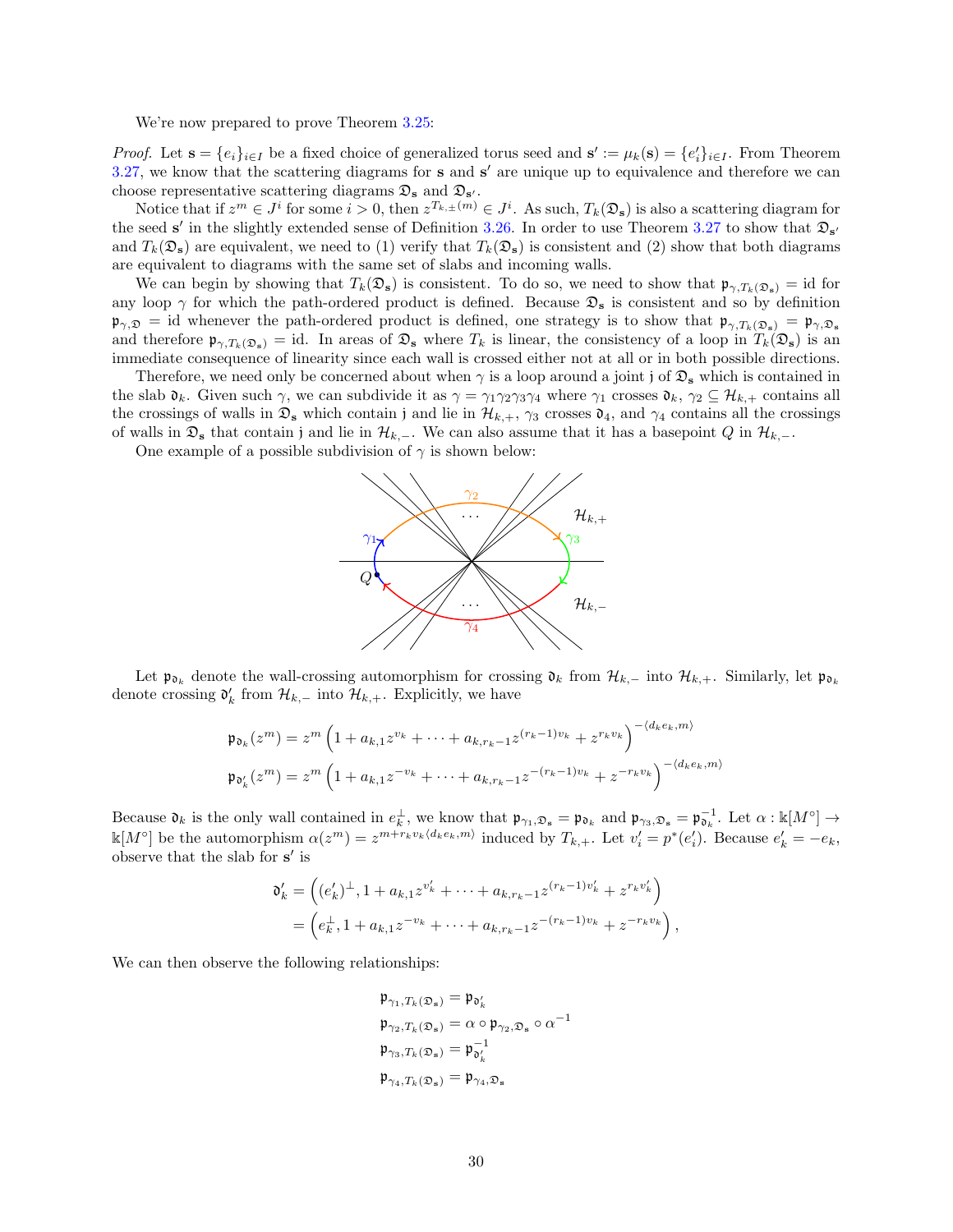So we have

$$
\begin{aligned} \mathfrak{p}_{\gamma,\mathfrak{D}_\mathbf{s}}&=\mathfrak{p}_{\gamma_4,\mathfrak{D}_\mathbf{s}}\circ\mathfrak{p}_{\gamma_3,\mathfrak{D}_\mathbf{s}}\circ\mathfrak{p}_{\gamma_2,\mathfrak{D}_\mathbf{s}}\circ\mathfrak{p}_{\gamma_1,\mathfrak{D}_\mathbf{s}}\\&=\mathfrak{p}_{\gamma_4,\mathfrak{D}_\mathbf{s}}\circ\mathfrak{p}_{\mathfrak{d}_k}^{-1}\circ\mathfrak{p}_{\gamma_2,\mathfrak{D}_\mathbf{s}}\circ\mathfrak{p}_{\mathfrak{d}_k},\\ \mathfrak{p}_{\gamma,T_k(\mathfrak{D}_\mathbf{s})}&=\mathfrak{p}_{\gamma_4,T_k(\mathfrak{D}_\mathbf{s})}\circ\mathfrak{p}_{\gamma_3,T_k(\mathfrak{D}_\mathbf{s})}\circ\mathfrak{p}_{\gamma_2,T_k(\mathfrak{D}_\mathbf{s})}\circ\mathfrak{p}_{\gamma_1,T_k(\mathfrak{D}_\mathbf{s})}\\&=\mathfrak{p}_{\gamma_4,\mathfrak{D}_\mathbf{s}}\circ\mathfrak{p}_{\mathfrak{d}_k'}^{-1}\circ\alpha\circ p_{\gamma_2,\mathfrak{D}_\mathbf{s}}\circ\alpha^{-1}\circ\mathfrak{p}_{\mathfrak{d}_k'}, \end{aligned}
$$

and showing that  $\mathfrak{p}_{\gamma,\mathfrak{D}_s} = \mathfrak{p}_{\gamma,T_k(\mathfrak{D}_s)}$  reduces to showing that  $\alpha^{-1} \circ \mathfrak{p}_{\mathfrak{d}'_k} = \mathfrak{p}_{\mathfrak{d}_k}$ . Using the fact that  $a_{k,i} = a_{k,r_k-i}$ , observe that

$$
\alpha^{-1}\left(\mathfrak{p}_{\mathfrak{d}'_k}(z^m)\right) = \alpha^{-1}\left(z^m\left(1 + a_{k,1}z^{-v_k} + \dots + a_{k,r_k-1}z^{-(r_k-1)v_k} + z^{-r_kv_k}\right)^{-\langle d_k e_k, m \rangle}\right)
$$
  
\n
$$
= z^{m-r_kv_k\langle d_k e_k, m \rangle}\left(1 + a_{k,1}z^{-v_k} + \dots + a_{k,r_k-1}z^{-(r_k-1)v_k} + z^{-r_kv_k}\right)^{-\langle d_k e_k, m \rangle}
$$
  
\n
$$
= z^m\left(z^{r_kv_k}\left(1 + a_{k,1}z^{-v_k} + \dots + a_{k,r_k-1}z^{-(r_k-1)v_k} + z^{-r_kv_k}\right)\right)^{-\langle d_k e_k, m \rangle}
$$
  
\n
$$
= z^m\left(z^{r_kv_k} + a_{k,1}z^{(r_k-1)v_k} + \dots + a_{k,r_k-1}z^{v_k} + 1\right)^{-\langle d_k e_k, m \rangle}
$$
  
\n
$$
= z^m\left(z^{r_kv_k} + a_{k,r_k-1}z^{(r_k-1)v_k} + \dots + a_{k,1}z^{v_k} + 1\right)^{-\langle d_k e_k, m \rangle}
$$
  
\n
$$
= \mathfrak{p}_{\mathfrak{d}_k}(z^m),
$$

as desired. As such, we have that  $\mathfrak{p}_{\gamma,\mathfrak{D}_s} = \mathfrak{p}_{\gamma,T_k(\mathfrak{D}_s)}$  and therefore  $\mathfrak{p}_{\gamma,T_k(\mathfrak{D}_s)} = id$  and  $T_k(\mathfrak{D}_s)$  is consistent.

Next, we want to show that  $T_k(\mathcal{D}_s)$  and  $\mathcal{D}_{s'}$  have, up to equivalence, the same set of slabs and incoming walls. Recall that  $\mathfrak{D}_{\mathbf{in},\mathbf{s}'}$  contains only the slab and incoming walls of  $\mathfrak{D}_{\mathbf{s}'},$  so it will suffice to show that the incoming walls and slab of  $T_k(\mathfrak{D}_s)$  appear in  $\mathfrak{D}_{\text{in},s}$ .

First, observe that if  $\mathfrak{d} \subseteq n^{\perp}$  is an outgoing wall in  $\mathfrak{D}_s$ , then it is mapped to an outgoing wall in  $T_k(\mathfrak{D}_s)$ . This follows from the definition - recall that  $\mathfrak d$  is outgoing if  $p_1^*(n) \notin \mathfrak d$ . Because  $T_k$  is injective, having  $p_1^*(n) \notin \mathfrak{d}$  implies  $T_k(p_1^*(n)) \notin T_k(\mathfrak{d})$ . Hence, we need only consider the slab and incoming walls of  $T_k(\mathfrak{D}_s)$ . Equivalently, we consider the walls of  $T_k(\mathfrak{D}_{\text{in},\textbf{s}})$ .

Recall that the slab for  $s'$  is  $\mathfrak{d}'_k = (e_k^{\perp}, 1 + a_{k,1}z^{-v_k} + \cdots + a_{k,r_k-1}z^{-(r_k-1)v_k} + z^{-r_kv_k}),$  which appears in both  $\mathfrak{D}_{\text{in},s'}$  and  $T_k(\mathfrak{D}_{\text{in},s})$  by definition. Next, we consider the walls  $\mathfrak{d}_i = (e_i^{\perp}, 1 + a_{i,1}z^{v_i} + \cdots + z^{r_i v_i})$  for  $i \neq k$ . To do so, we need to divide our argument into three cases based on whether  $\langle v_i, e_k \rangle$  is positive, zero, or negative. Because  $\mathfrak{d}_i$  is an incoming wall, it will necessarily lie in both  $\mathcal{H}_{k,+}$  and  $\mathcal{H}_{k,-}$ .

**Case 1:** If  $\langle e_k, v_i \rangle = 0$ , then the two halves of  $\mathfrak{d}_i \in \mathfrak{D}_{\text{in},s}$  are mapped to the walls

$$
((e_i^{\perp} \cap \mathcal{H}_{k,+}), 1 + a_{i,1} z^{T_{i,+}(v_i)} + \cdots + a_{i,r_i-1} z^{T_{k,+}((r_i-1)v_i)} + z^{T_{k,+}(r_iv_i)}),
$$
  

$$
((e_i^{\perp} \cap \mathcal{H}_{k,-}), 1 + a_{i,1} z^{T_{k,-}(v_i)} + \cdots + a_{i,r_i-1} z^{T_{k,-}((r_i-1)v_i)} + z^{T_{k,-}(r_iv_i)})
$$

whose union is the wall

$$
((e_i)^{\perp}, 1 + a_{i,1}z^{v_i} + \cdots + a_{i,r_i-1}z^{(r_i-1)v_i} + z^{r_iv_i})
$$

because having  $\langle v_i, e_k \rangle = 0$  means that  $v'_i = T_{k,\pm}(v_i) = v_i$ . Because  $e'_i = e_i$ , the above wall in  $T_k(\mathfrak{D}_{\text{in},\mathbf{s}})$  is the same as the wall  $\sqrt{2}$ ′ ′ ′  $\overline{\phantom{0}}$ 

$$
((e'_i)^{\perp}, 1 + a_{i,1}z^{v'_i} + \cdots + a_{i,r_i-1}z^{(r_i-1)v'_i} + z^{r_iv'_i}),
$$

which we know by definition appears in  $\mathfrak{D}_{\text{in},s'}$ .

**Case 2:** Suppose  $\langle e_k, v_i \rangle > 0$ . We must consider where  $\mathfrak{d}_i \cap \mathcal{H}_{k,+}$  is mapped by  $T_k$ . This portion of  $\mathfrak{d}_i$ becomes the wall

$$
\mathfrak{d}'_{i,+} := \left( T_k(\mathcal{H}_{k,+} \cap e_i^{\perp}), 1 + a_{i,1} z^{T_{i,+}(v_i)} + \cdots + a_{i,r_i-1} z^{T_{k,+}((r_i-1)v_i)} + z^{T_{k,+}(r_i v_i)} \right)
$$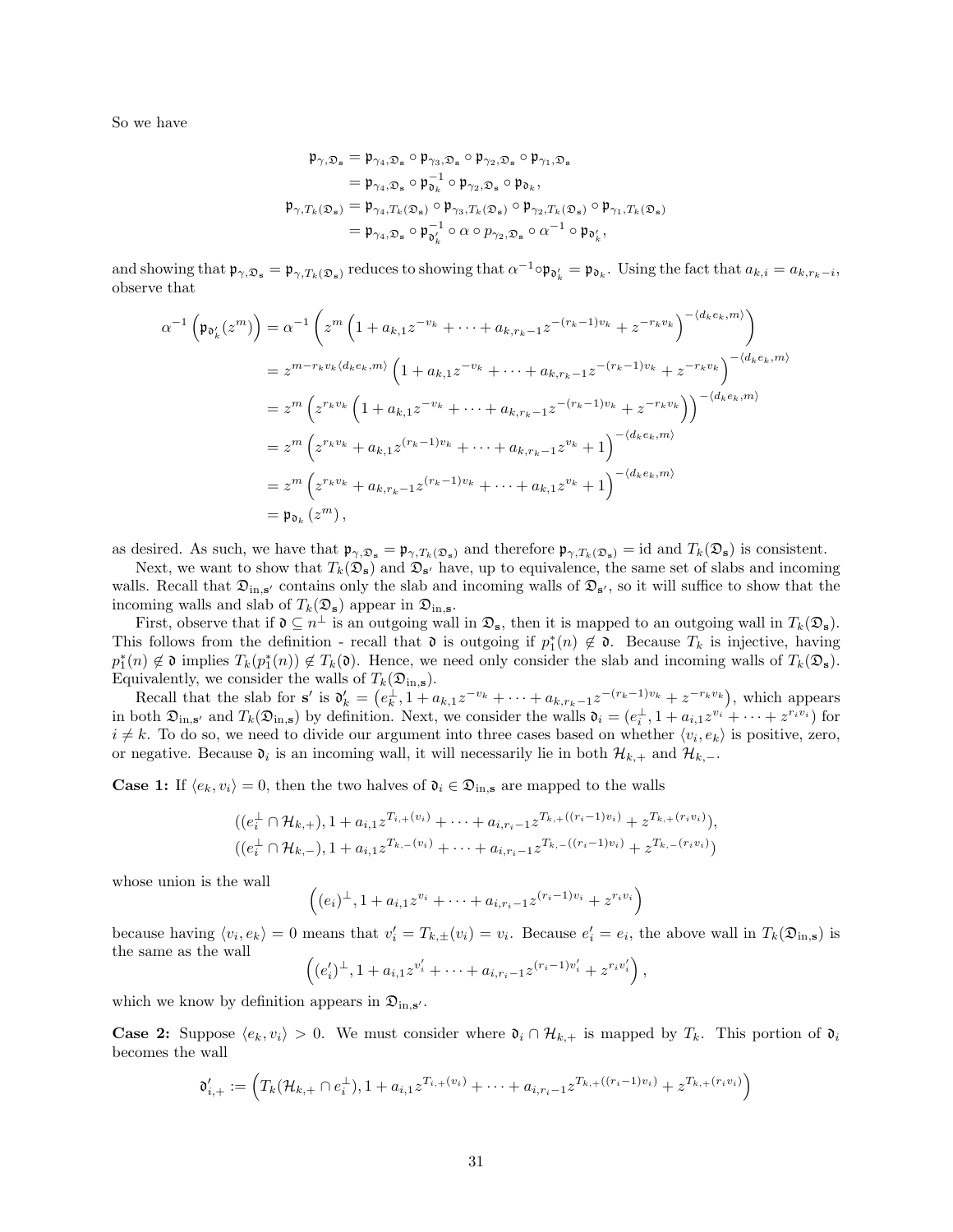in  $T_k(\mathfrak{D}_s)$ . To see that  $\mathfrak{d}'_{i,+}$  is incoming in  $T_k(\mathfrak{D})_{{\rm in},s}$ , observe that  $p_1^*(e_i) = v_i \in (\mathcal{H}_{k,+} \cap e_i^{\perp})$  and therefore  $T_k(p_1^*(e_i)) = T_k(v_i) \in \mathfrak{d}'_{i,+}$ . To argue that  $\mathfrak{d}'_{i,+}$  also appears as an incoming wall in  $\mathfrak{D}_{s'}$ , we need to show that  $T_k(\mathcal{H}_{k,+} \cap e_i^{\perp}) \subseteq (e_i')^{\perp}$  and that  $T_{k,+}(v_i) = v_i'$ . Observe that for  $m \in \mathcal{H}_{k,+} \cap e_i^{\perp}$ ,

$$
\langle e'_i, T_k(m) \rangle = \langle e_i + r_k[\epsilon_{ik}]_+ e_k, m + r_k v_k \langle d_k e_k, m \rangle \rangle
$$
  
\n
$$
= \langle e_i, m \rangle + \langle e_i, r_k v_k \langle d_k e_k, m \rangle \rangle + \langle r_k[\epsilon_{ik}]_+ e_k, m \rangle + \langle r_k[\epsilon_{ik}]_+ e_k, r_k v_k \langle d_k e_k, m \rangle \rangle
$$
  
\n
$$
= r_k \langle d_k e_k, m \rangle \langle e_i, v_k \rangle + r_k[\epsilon_{ik}]_+ \langle e_k, m \rangle
$$
  
\n
$$
= r_k \langle d_k e_k, m \rangle \langle e_i, p_1^*(e_k) \rangle + r_k d_k \{ e_i, e_k \} \langle e_k, m \rangle
$$
  
\n
$$
= r_k d_k \{ e_k, e_i \} \langle e_k, m \rangle + r_k d_k \{ e_i, e_k \} \langle e_k, m \rangle
$$
  
\n
$$
= r_k d_k \langle e_k, m \rangle \left( \{ e_k, e_i \} + \{ e_i, e_k \} \right)
$$
  
\n
$$
= 0
$$

and therefore  $T_k(m) \in (e_i')^{\perp}$ . Next, observe that

$$
T_{k,+}(v_i) = v_i + r_k v_k \langle d_k e_k, v_i \rangle
$$
  
=  $v_i + r_k d_k v_k \langle e_k, p_1^*(e_i) \rangle$   
=  $v_i + r_k d_k v_k \{e_i, e_k\}$   
=  $v_i + r_k \epsilon_{ik} v_k$   
=  $p_1^*(e_i) + r_k \epsilon_{ik} p_1^*(e_k)$   
=  $\{e_i, \cdot\} + r_k \epsilon_{ik} \{e_k, \cdot\}$   
=  $\{e_i + r_k \epsilon_{ik} e_k, \cdot\}$   
=  $\{e'_i, \cdot\}$   
=  $p_1^*(e'_i)$   
=  $v'_i$ 

As such,  $\mathfrak{d}_i \cap \mathcal{H}_{k,+} \in \mathfrak{D}_s$  is mapped to the wall

$$
\mathfrak{d}'_i = \left( T_k(\mathcal{H}_{k,+} \cap e_i^{\perp}), 1 + a_{i,1} z^{v_i'} + \cdots + a_{i,r_i-1} z^{(r_i-1)v_i'} + z^{v_i'} \right) \in T_k(\mathfrak{D}_{\text{in},\mathbf{s}}),
$$

which is half of the wall

$$
((e'_i)^{\perp}, 1 + a_{i,1}z^{v'_i} + \cdots + a_{i,r_i-1}z^{(r_i-1)v'_i} + z^{v'_i}) \in \mathfrak{D}_{\mathrm{in},\mathbf{s}'}.
$$

**Case 3:** Finally, let  $\langle e_k, v_i \rangle < 0$ . The half of  $\mathfrak{d}_i$  with support  $\mathfrak{d}_i \cap \mathcal{H}_{k-1}$  is mapped by  $T_k$  to

$$
\mathfrak{d}'_{i,-} := \left( T_k(\mathcal{H}_{k,-} \cap e_i^{\perp}), 1 + a_{i,1} z^{T_{k,-}(v_i)} + \cdots + a_{i,r_i-1} z^{T_{k,-}((r_i-1)v_i)} + z^{T_{k,-}(r_i v_i)} \right)
$$

Since  $T_{k,-}(m) = m$  for  $m \in \mathcal{H}_{k,-} \cap e_i^{\perp}$  and  $T_{k,-}(v_i) = v_i$ , we have

$$
\mathfrak{d}'_{i,-} = \left(\mathcal{H}_{k,-} \cap e_i^{\perp}, 1 + a_{i,1} z^{v_i} + \cdots + a_{i,r_i-1} z^{(r_i-1)v_i} + z^{(r_i v_i}\right).
$$

Because  $\langle e_k, v_i \rangle = \{e_i, e_k\} < 0$ , we know that  $\epsilon_{ik} = d_k \{e_i, e_k\} < 0$ . Therefore,

$$
e'_{i} = e_{i} + r_{k}[e_{ik}]_{+}e_{k} = e_{i}
$$
  

$$
v'_{i} = p_{1}^{*}(e'_{i}) = p_{1}^{*}(e_{i}) = v_{i}
$$

and so  $\mathfrak{d}'_{i,-}$  is simply half of the wall

$$
((e_i')^{\perp}, 1 + a_{i,1}z^{v_i'} + \cdots + a_{i,r_i-1}z^{(r_i-1)v_i'} + z^{r_iv_i'}) \in \mathfrak{D}_{\text{in},\mathbf{s}'}.
$$

Hence, we see that after dividing some of the walls of  $\mathfrak{D}_{\text{in},s'}$  into two halves, the diagrams  $T_k(\mathfrak{D}_{\text{in},s})$  and  $\mathfrak{D}_{\text{in},s'}$  have the same set set of incoming walls. Therefore, up to the same halving of walls, the diagrams  $\Box$  $T_k(\mathfrak{D}_s)$  and  $\mathfrak{D}_{s'}$  also have the same set of incoming walls.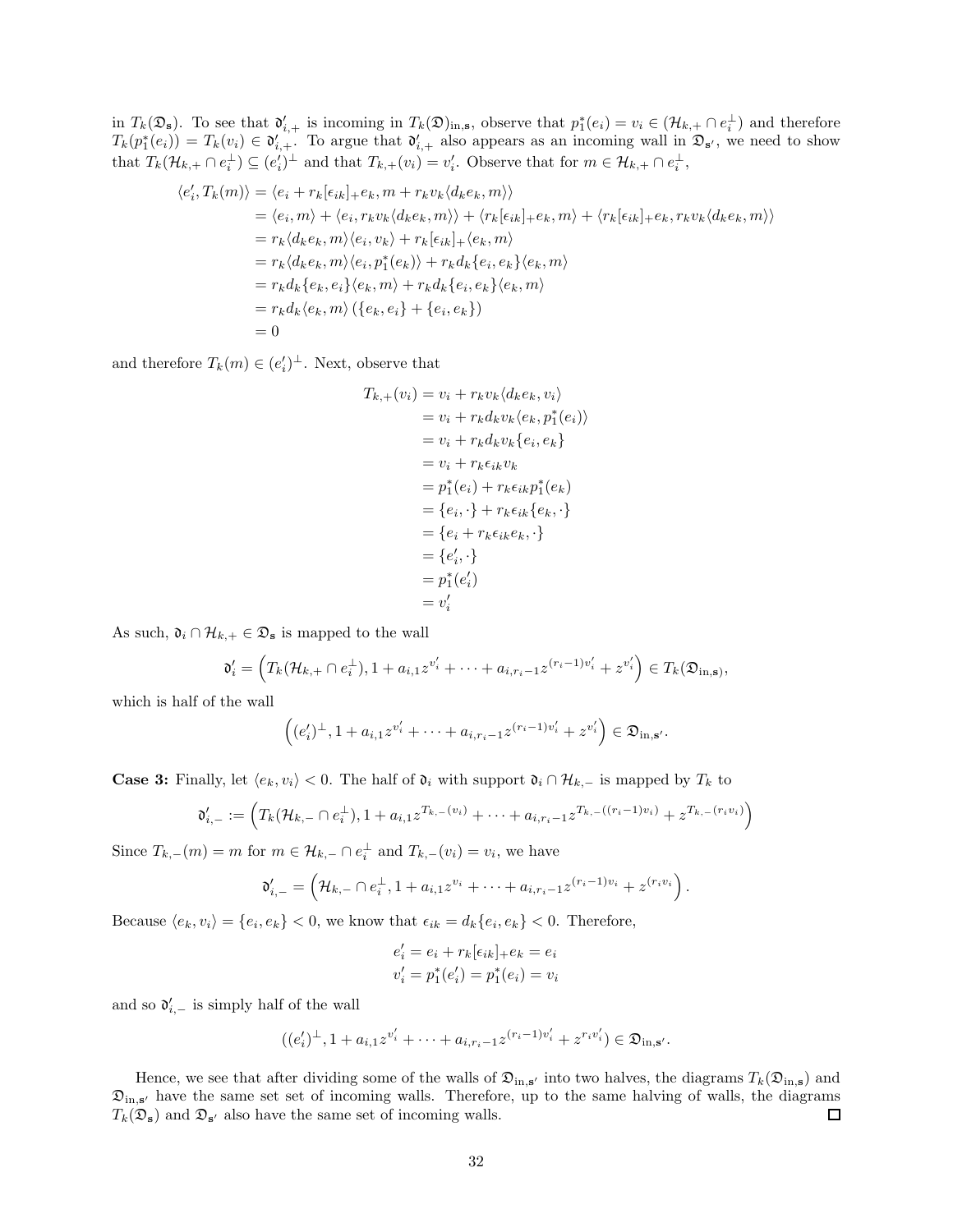### <span id="page-32-0"></span>3.4 Chamber Structure

Analogously to the ordinary case, the generalized  $T_k$  map defined in Section [3.3](#page-25-0) determines a chamber structure on the generalized cluster scattering diagram  $\mathfrak{D}_s$ . Because this structure arises in the same manner as in the ordinary case, the exposition in this section will largely focus on stating properties and results that are necessary for proofs in later sections. For more details about the ordinary case, we refer the reader to either Section [2.3](#page-12-1) or [\[33](#page-57-6)].

Let  $\mathfrak{T}_v$  be the infinite rooted tree defined in Section [3.1,](#page-16-1)  $\mathbf{s}_v$  be the generalized torus seed associated to vertex v, and  $w \neq v$  be an arbitrary vertex in  $\mathfrak{T}_v$ . Then the sequence of edge labels  $k_1, \ldots, k_\ell$  on a simple path between v and w determine a map  $T_w = T_{k_\ell} \circ \cdots \circ T_{k_1} : M_{\mathbb{R}} \to M_{\mathbb{R}}$  where each  $T_{k_i}$  is defined with respect to the basis vector  $e_{k_i}$  in the mutated generalized torus seed  $\mu_{k_{i-1}} \circ \cdots \circ \mu_{k_1}(\mathbf{s}_v)$  rather than the original generalized torus seed  $\mathbf{s}_v$ . It follows from Theorem [3.25](#page-27-0) that  $T_w(\mathfrak{D}_s) = \mathfrak{D}_{\mathbf{s}_w}$ , where  $\mathbf{s}_w$  denotes a generalized torus seed associated to the vertex w.

Let  $\Sigma$  be a set of generalized fixed data that satisfies the injectivity assumption and s be a choice of associated generalized torus seed. By construction,  $\mathfrak{D}_s$  must include a collection of incoming walls with support  $\{e_k^{\perp}\}_{k\in I_{\text{uf}}}$ . As in the ordinary case, we define

$$
\mathcal{C}_{\mathbf{s}}^+ := \{ m \in M_{\mathbb{R}} : \langle e_i, m \rangle \ge 0 \text{ for all } i \in I_{\text{uf}} \},
$$
  

$$
\mathcal{C}_{\mathbf{s}}^- := \{ m \in M_{\mathbb{R}} : \langle e_i, m \rangle \le 0 \text{ for all } i \in I_{\text{uf}} \},
$$

and refer to  $\mathcal{C}_s^+$  as the *positive chamber*. The chambers  $\mathcal{C}_s^{\pm}$  are closures of connected components of  $M_{\mathbb{R}}\backslash \text{Supp}(\mathfrak{D}_s)$ . Let  $\mathcal{C}_{\mu_k(s)}^{\pm}$  denote the chambers where either all  $\langle e'_i, m \rangle \geq 0$  or  $\langle e'_i, m \rangle \leq 0$ , respectively. Then  $\mathcal{C}_{\mu_k(\mathbf{s})}^{\pm}$  is similarly the closure of a connected component of  $M_{\mathbb{R}}\backslash \text{Supp}(\mathfrak{D}_{\mu_k(\mathbf{s})})$ . Hence,  $T_k^{-1}(\mathcal{C}_{\mu_k(\mathbf{s})}^{\pm})$  is the closure of a connected component of  $M_{\mathbb{R}}\backslash \text{Supp}(\mathfrak{D}_s)$  which shares a codimension one face, given by  $e_k^{\perp}$ , with  $\mathcal{C}_s^{\pm}$ . This extends to generalized torus seeds related to s by longer mutation sequences. Let w be a vertex of  $\mathfrak{T}_s$  that is reachable from the root vertex via a simple path of arbitrary length. It follows from Theorem [3.25](#page-27-0) and the previous paragraph that  $\mathcal{C}_w^{\pm} := T_w^{-1} \left( \mathcal{C}_{s_w}^{\pm} \right)$  is a closure of a connected component of  $M_{\mathbb{R}}\backslash \text{Supp}(\mathcal{D}_s)$ . It is important to note, however, that the collection of cones  $C_v^{\pm}$  will not always form a dense subset of  $M_{\mathbb{R}}$ .

Let  $\mathcal{C}_w^{\pm}$  denote the chamber of  $\text{Supp}(\mathfrak{D}_s)$  which corresponds to the vertex  $w \in \mathfrak{T}_s$  and  $\Delta_s^{\pm}$  denote the collection of chambers  $\mathcal{C}_w^{\pm}$  as w runs over the vertices of  $\mathfrak{T}_s$ . As before, we refer to elements of  $\Delta_s^+$  as *cluster* chambers. This chamber structure coincides with the natural generalization of the Fock-Goncharov cluster complex.

**Definition 3.29** (Analogue of Definition 2.14 of [\[16](#page-56-8)]). Fix a set of generalized fixed data  $\Sigma$  and an associated generalized torus seed s. Then for a generalized torus seed  $s' = \{(e'_i, (a'_{i,j}))\}$  which is reachable via a mutation sequence from s, the Fock-Goncharov cluster chamber associated to s' is the subset  $\{x \in A^{\vee}(\mathbb{R}^T) :$  $(z^{e'_i})^T(x) \leq 0$  for all  $i \in I_{uf}$ , which is identified with the subset  $\{x \in A^{\vee}(\mathbb{R}^t) : (z^{e'_i})^t(x) \leq 0$  for all  $i \in I_{uf}$ via the canonical sign-change map  $i : \mathcal{A}^{\vee}(\mathbb{R}^T) \to \mathcal{A}^{\vee}(\mathbb{R}^t)$ .

<span id="page-32-1"></span>**Lemma 3.30** (Analogue of Lemma 2.10 of [\[33](#page-57-6)]). Let  $\Sigma$  be a set of generalized fixed data which satisfies the injectivity assumption and s be an accompanying choice of generalized torus seed. Let  $s' = \{(e'_i, (a'_{i,j}))\}$  be a distinct generalized torus seed which is reachable via some mutation sequence from s. Then the positive chamber  $C_{s'}^+ \subset M_{\mathbb{R},s'}^{\circ} = A^{\vee}(\mathbb{R}^T)$  (which can be identified with  $A^{\vee}(\mathbb{R}^t)$  via the sign-change map i) is the Fock-Goncharov cluster chamber associated to s'. Therefore, the Fock-Goncharov cluster chambers are the maximal cones of a simplicial fan and  $\Delta^+$  is identified with  $\Delta^+_{\bf s}$  for every choice of generalized torus seed  ${\bf s}$ which gives an identification of  $\mathcal{A}^{\vee}(\mathbb{R}^T)$  with  $M^{\circ}_{\mathbb{R},\mathbf{s}}$ .

Proof. The proof given by [\[33](#page-57-6)] holds in the generalized setting, because we showed in Proposition [3.24](#page-27-1) that our modified  $T_k$  map is the Fock-Goncharov tropicalization of the generalized mutation map  $\mu_{(v_k,d_ke_k,r_k)}$ .  $\Box$ 

It follows from the previous proposition, when the injectivity assumption holds, that:

<span id="page-32-2"></span>**Theorem 3.31** (Analogue of Theorem 2.13 of  $[33]$ ). For any set of initial data, the Fock-Goncharov cluster chambers in  $\mathcal{A}^{\vee}(\mathbb{R}^T)$  are the maximal cones of a simplicial fan.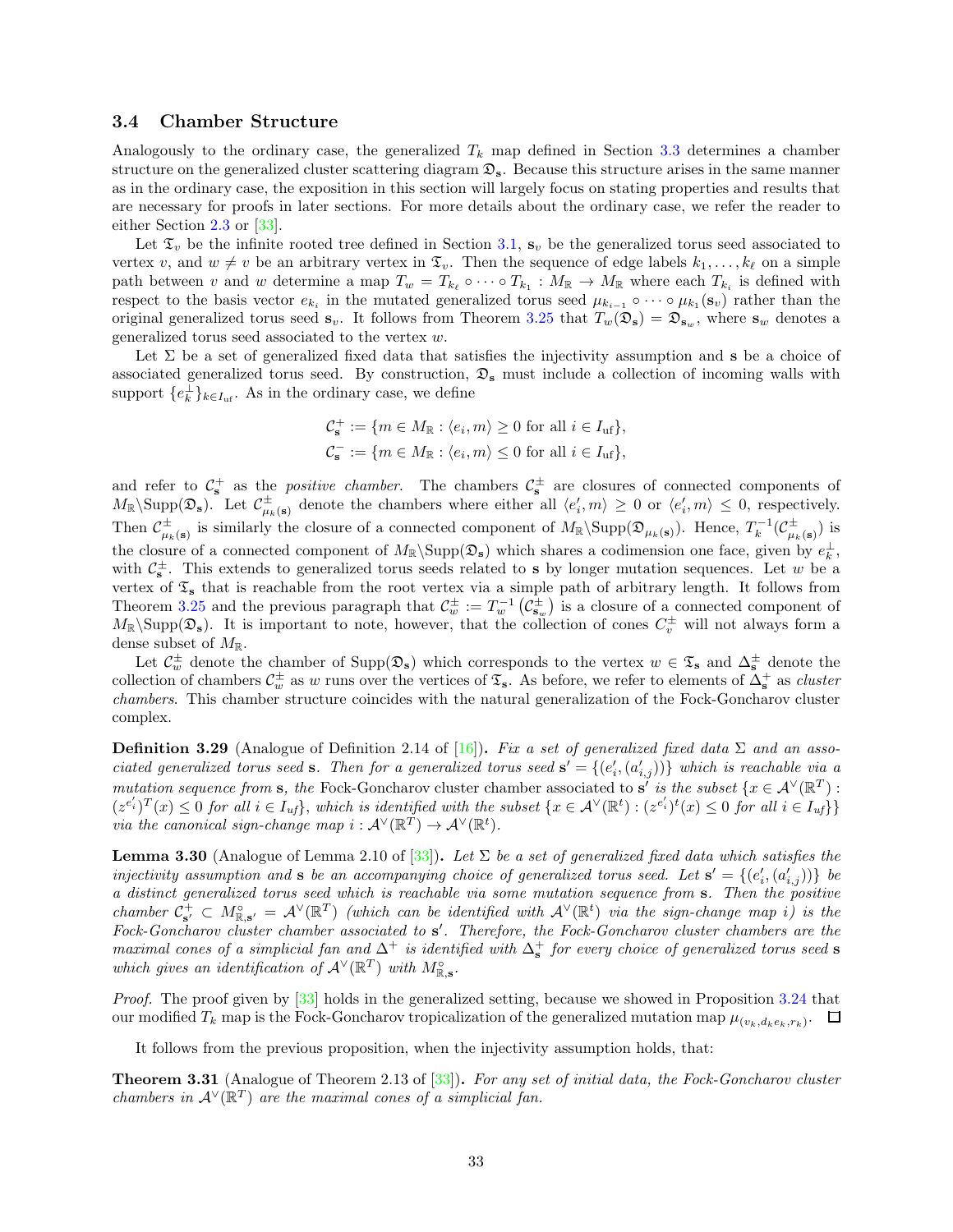### <span id="page-33-0"></span>3.5 Principal coefficients

We can also define generalized cluster varieties with principal coefficients.

**Definition 3.32.** Given generalized fixed data Γ, the generalized fixed data  $\Gamma_{prin}$  for the principal coefficient case is defined in the same way as for ordinary cluster algebras, with the additional requirement that  $\tilde{r} =$  $(r, r)$ , i.e. that  $\tilde{r}$  consists of two copies of r with  $\tilde{r}_i = r_i$  for  $i \in I$ , and we now include the collection  ${a_{i,j}}_{i\in I_{uf},j\in[r_i-1]}$ .

Definition 3.33. Given a generalized torus seed s, the generalized torus seed with principal coefficients is defined as

$$
\mathbf{s}_{prin} := \widetilde{\mathbf{s}} = \{((e_i, 0), \mathbf{a}_i), ((0, f_i), \mathbf{a}_i)\}_{i \in I}
$$

We can then use these updated definitions to define the cluster varieties with principal coefficients. Recall that we work over the ring  $R = \mathbb{k}[a_{i,j}]$ .

Definition 3.34. Given a generalized torus seed s, we define the associated algebraic tori

$$
\mathcal{X}_{\mathbf{s}_{prin}} := T_{\widetilde{M}}(R) = \operatorname{Spec} \, \Bbbk[N] \times_{\Bbbk} \operatorname{Spec}(R),
$$
  

$$
\mathcal{A}_{\mathbf{s}_{prin}} := T_{\widetilde{N}^{\circ}}(R) = \operatorname{Spec} \, \Bbbk[\widetilde{M}^{\circ}] \times_{\Bbbk} \operatorname{Spec}(R).
$$

The generalized  $A$  cluster variety with principal coefficients and generalized  $X$  cluster variety with principal coefficients are then defined as in the ordinary case.

As before, the generalized A-variety is given by the fiber  $A_e$  and the generalized X-variety is given by the quotient  $\mathcal{A}_{\text{prin}}/T_{N^{\circ}}$ .

Proposition 3.35 (Analogue of Proposition B.2 of [\[33](#page-57-6)]). Given a set of generalized fixed data Γ:

1. There is the following commutative diagram, where the dotted arrows are only present if there are no frozen variables:



where t is any point in  $T_M$ ,  $e \in T_M$  is the identity, and p is an isomorphism which is canonical if there are no frozen variables.

2. There is a torus action of  $T_{N}$ ° on  $\mathcal{A}_{prin}$ ;  $T_{K}$ ° on  $\mathcal{A}$ ;  $T_{N\frac{1}{uf}}$  on  $\mathcal{X}$ ; and  $T_{\widetilde{K}}$ ° on  $\mathcal{A}_{prin}$ , where  $\widetilde{K}$ ° is the kernel of the map  $N^{\circ} \oplus M \to N^*_{uf}$  given by  $(n,m) \mapsto p_2^*(n) - m$ . The action of  $T_{N^{\circ}}$  and  $T_{\widetilde{K}^{\circ}}$ on  $T_M$  is such that the map  $\pi$  :  $\mathcal{A}_{prin} \to T_M$  is  $T_{N} \circ$ -equivariant and  $T_{\widetilde{K}} \circ$ -equivariant. The map  $\widetilde{p} : \mathcal{A}_{prin} \to \mathcal{X} = \mathcal{A}_{prin}/T_{N} \circ \text{ is a } T_{N} \circ \text{-torsor.}$  Furthermore, there is a map  $T_{\widetilde{K}} \circ \to T_{N_{uf}^{\perp}}$  such that  $\widetilde{p}$  is compatible with the actions of these tori on, respectively,  $A_{prin}$  and X. Hence,  $\tau : A_{prin} \to \mathcal{X}/T_{N_{uf}^{\perp}}$  is a  $T_{\widetilde{K}^\circ}$ -torsor.

Proof. Because the map definitions remain the same, the proof given in [\[33](#page-57-6)] holds in the generalized setting.  $\Box$ 

<span id="page-33-1"></span>**Remark 3.36.** In Section [5.2,](#page-48-0) we will define theta functions in both the A and X cases. Here, we briefly preview the content of Lemma [5.15.](#page-48-1) From the discussion above,  $A_{prin}$  is a  $T_{N} \circ$ -torsor over X. Hence, the global functions on X are given by  $T_{N} \circ$ -invariant global monomials  $\vartheta_m$  on  $\mathcal{A}_{prin}$ , where m lies in the cluster complex of  $\mathcal{A}_{prin}$  and in the slice  $w^{-1}(0)$  for  $w:(m,n) \mapsto m-p^*(n)$ . This leads to the slicing that we will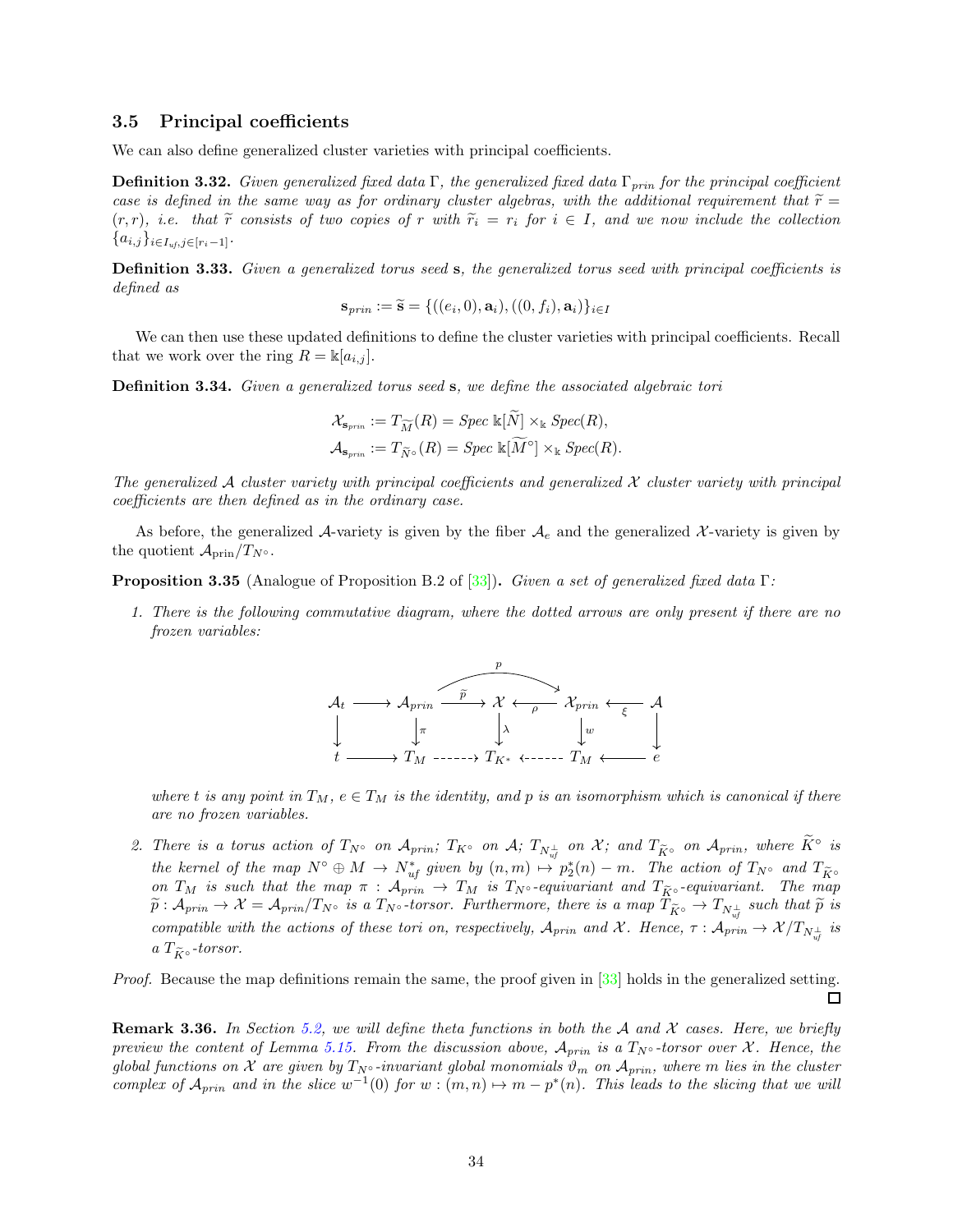illustrate in Example [3.38.](#page-34-0) We can further understand the discussion in terms of mutation maps. In the  $A_{prin}$  case, the A mutation in direction k given in Equation [\(8\)](#page-18-0) is

$$
\mu_k^* z^{(m,n)} = z^{(m,n)} \left( 1 + a_{k,1} z^{(v_k, e_k)} + \dots + a_{k,r_k-1} z^{(r_k-1)\cdot(v_k, e_k)} + z^{r_k(v_k, e_k)} \right)^{-\langle (d_k e_k, 0), (m,n) \rangle}
$$

,

.

for  $(m, n) \in M^{\circ} \oplus N$ . Having  $(m, n) \in w^{-1}(0)$  implies that  $(m, n) = (p^{*}(n), n)$ . This yields the mutation transformation

$$
\mu_k^* z^{(p^*(n),n)} = z^{(p^*(n),n)} \left( 1 + a_{k,1} z^{(v_k,e_k)} + \dots + a_{k,r_k-1} z^{(r_k-1)\cdot(v_k,e_k)} + z^{r_k(v_k,e_k)} \right)^{-\langle (d_ke_k,0),(p^*(n),n) \rangle}
$$

By the change of variable  $z^{(p^*(n),n)} \mapsto z^n$ , we obtain

$$
\mu_k^* z^n = z^n \left( 1 + a_{k,1} z^{e_k} + \dots + a_{k,r_k - 1} z^{(r_k - 1)e_k} + z^{r_k e_k} \right)^{-\langle d_k e_k, p^*(n) \rangle}
$$
  
= 
$$
z^n \left( 1 + a_{k,1} z^{e_k} + \dots + a_{k,r_k - 1} z^{(r_k - 1)e_k} + z^{r_k e_k} \right)^{-\{n, d_k e_k\}}
$$
  
= 
$$
z^n \left( 1 + a_{k,1} z^{e_k} + \dots + a_{k,r_k - 1} z^{(r_k - 1)e_k} + z^{r_k e_k} \right)^{-[n,e_k]},
$$

which is precisely the X mutation from Equation [\(9\)](#page-18-1). We further emphasize that the change of variables  $z^{(p_1^*(n),n)} \mapsto z^n$  exactly matches the treatment in Fomin-Zelevinsky [\[18](#page-56-18)] of cluster algebras with principal coefficients, see Equation [\(1\)](#page-4-1).

Next, we update the definition of the initial generalized cluster scattering diagram.

**Definition 3.37.** Given a generalized seed **s**, let  $\tilde{v}_i := (v_i, e_i) = (p_1^*(e_i), e_i)$ . The corresponding initial  $A_{prin}$ scattering diagram, according to Definition [3.18,](#page-22-0) is of the form

$$
\mathfrak{D}_{in,\mathbf{s}}^{\mathcal{A}_{prin}} = \left\{ \left( (e_i,0)^\perp, 1 + a_{i,1} z^{\widetilde{v}_1} + \cdots + a_{i,r_i-1} z^{(r_i-1)\widetilde{v}_i} + z^{r_i \widetilde{v}_i} \right) \right\}
$$

The following example examines the scattering diagram  $\mathfrak{D}_{s}^{\mathcal{A}_{\text{prin}}}$  for a generalized cluster algebra with principal coefficients. Beginning with this scattering diagram  $\mathfrak{D}_s^{\mathcal{A}_{prin}}$  for the case with principal coefficients, we outline how to obtain the scattering diagrams for the  $A$  and the  $X$  cases. In this particular 2-dimensional example, the  $A$  scattering diagram is well-defined; however, this is not true in general as the injectivity assumption fails. Formally, we can only define the  $A$  and  $X$  theta functions in scattering diagrams with principal coefficients, as discussed in Section [5.2.](#page-48-0) One can then construct A and X diagrams which give us the  $A$  and  $X$  theta functions. The following example illustrates this idea.

<span id="page-34-0"></span>**Example 3.38.** Consider the generalized cluster algebra with  $B =$  $\begin{bmatrix} 0 & -1 \\ 1 & 0 \end{bmatrix}$ ,  $d = (1, 1)$ , and  $[r_{ij}] = \begin{bmatrix} 3 & 0 \\ 0 & 1 \end{bmatrix}$ , as in Example [3.4.](#page-17-2) The generalized fixed data  $\Gamma_{prin}$  has index set  $\widetilde{I} = I \sqcup I$ ,  $\widetilde{I}_{uf} = \{1,2\}$ ,  $\widetilde{d} = (1,1,1,1)$ ,  $\widetilde{r} = (3, 1, 3, 1)$  and lattices  $\widetilde{N} = N \oplus M^{\circ}$ ,  $\widetilde{N}^{\circ} = N^{\circ} \oplus M$ ,  $\widetilde{M} = M \oplus N^{\circ}$ , and  $\widetilde{M}^{\circ} = M^{\circ} \oplus N$ , all of which have basis  $\{(1, 0, 0, 0), (0, 1, 0, 0), (0, 0, 1, 0), (0, 0, 0, 1)\}$ . By definition, we have

$$
\mathfrak{D}^{\mathcal{A}_{prin}}_{\mathit{in},\mathbf{s}} = \left\{\begin{array}{c} \widetilde{\mathfrak{d}}_1 = \left((0,1,0,0)^{\perp}, 1 + z^{(-1,0,0,1)}\right), \\ \widetilde{\mathfrak{d}}_2 = \left((1,0,0,0)^{\perp}, 1 + az^{(0,1,1,0)} + az^{(0,2,2,0)} + z^{(0,3,3,0)}\right) \end{array}\right\}
$$

which can be completed, using the definition of consistency, to give a generalized cluster scattering diagram for  $A_{prin}$ , denoted  $\mathfrak{D}_\mathbf{s}^{A_{prin}}$ . Because this diagram is four dimensional, the figure below shows the projection of  $\mathcal{D}_s^{\mathcal{A}_{prin}}$  onto  $M^{\circ}$  with labels that indicate the corresponding walls and wall-crossing automorphisms in  $\mathcal{A}_{prin}$ . To illustrate this projection, consider the wall  $\widetilde{\mathfrak{d}}_1 \in \mathfrak{D}_s^{\mathcal{A}_{prin}}$  with support  $(0,1,0,0)^\perp \subset \mathbb{R}^4$ , i.e. the threedimensional hyperplane span $\{ (1,0,0,0), (0,0,1,0), (0,0,0,1) \}$ . When we project from  $\tilde{M}_{\mathbb{R}}^{\circ}$  onto  $M_{\mathbb{R}}^{\circ}$ , the wall  $\widetilde{\mathfrak{d}}_1$  is projected onto  $\mathbb{R}(1,0) \subset \mathbb{R}^2$ , i.e. the one-dimensional hyperplane span $\{(1,0)\}$ . Similarly,  $\widetilde{\mathfrak{d}}_2$  is projected onto  $\mathbb{R}(0,1)$ , *i.e.* the one-dimensional hyperplane span $\{(0,1)\}.$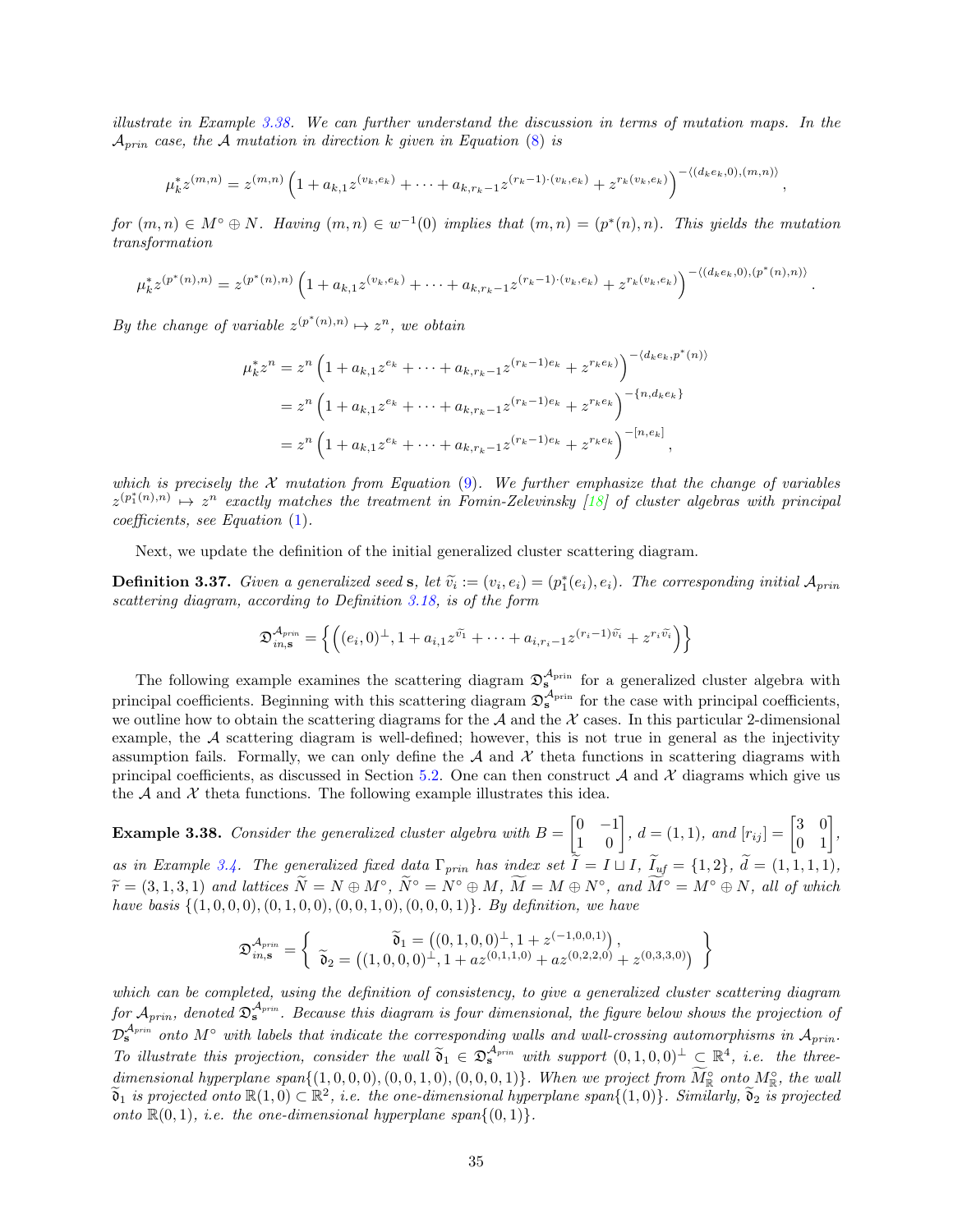$$
\begin{array}{c}\n\delta_2 \\
f_{\widetilde{\mathfrak{d}}_1} = 1 + z^{(-1,0,0,1)} \\
f_{\widetilde{\mathfrak{d}}_2} = 1 + az^{(0,1,1,0)} + az^{(0,2,2,0)} + z^{(0,3,3,0)} \\
\delta_1 \\
f_{\widetilde{\mathfrak{d}}_3} = 1 + z^{(-1,3,3,1)} \\
f_{\widetilde{\mathfrak{d}}_4} = 1 + az^{(-1,2,2,1)} + az^{(-2,4,4,2)} + z^{(-3,6,6,3)} \\
f_{\widetilde{\mathfrak{d}}_5} = 1 + z^{(-2,3,3,2)} \\
f_{\widetilde{\mathfrak{d}}_6} = 1 + az^{(-1,1,1,1)} + az^{(-2,2,2,2)} + z^{(-3,3,3,3)}\n\end{array}
$$

<span id="page-35-0"></span>Figure 2: 2-dimensional projection of the scattering diagram  $\mathfrak{D}^{\mathcal{A}_{\text{prin}}}_{s}$ 

The A scattering diagram can be obtained from the projection  $M^{\circ} \oplus N \to M$ ,  $(m, n) \mapsto m$ . The walls of the A diagram will be the same as in Figure [2](#page-35-0) while the wall functions are of the form  $1 + z<sup>m</sup>$  rather than  $1+z^{(m,n)}$  listed in Figure [2.](#page-35-0)

Next, we can obtain the scattering diagram for  $\mathcal{X}_s$  from  $\mathfrak{D}_s^{\mathcal{A}_{prin}}$ . A full discussion of this construction is laid out in  $\langle 13, \text{ Section } 2.2.1 \rangle$ . As in the earlier remark, the idea is to take the slicing

$$
w^{-1}(0) = \{ m \in M^{\circ} : m = p^*(n), n \in N \}
$$

of  $\mathfrak{D}_{\mathbf{s}}^{\mathcal{A}_{prin}}$ . As we later point out in Section [5.2,](#page-48-0) restrictions of path-ordered products to  $w^{-1}(0)$  are well defined for paths  $\gamma$  that lie entirely in the slice. For example, consider the wall  $\widetilde{\mathfrak{d}}_3$  and a path  $\widetilde{\gamma}$  in  $\mathfrak{D}_s^{\mathcal{A}_{prin}}$  as demonstrated in the projection below:



By definition, for  $(0, -1, -1, 0)$  lies in the slice, we have

$$
\mathfrak{p}_{\widetilde{\gamma}}\left(z^{(0,-1,-1,0)}\right) = z^{(0,-1,-1,0)}\left(1+z^{(-1,3,3,1)}\right)^{\langle(0,-1,-1,0),(-3,-1,0,0)\rangle}
$$

$$
= z^{(0,-1,-1,0)}\left(1+z^{(-1,3,3,1)}\right).
$$

By change of variables  $z^{(p^*(n),n)} \mapsto z^n$ , the path-ordered product becomes  $\mathfrak{p}_{\gamma}(z^{(-1,0)}) = z^{(0,-1)}(1+z^{(3,1)})$ , from which we can read off the wall-crossing automorphism for  $\mathfrak{d}_3$  as  $f_{\mathfrak{d}_3} = 1 + z^{(3,1)}$ . Similar computations for the remaining walls allow us to draw  $\mathfrak{D}_s^{\mathcal{X}},$  as follows.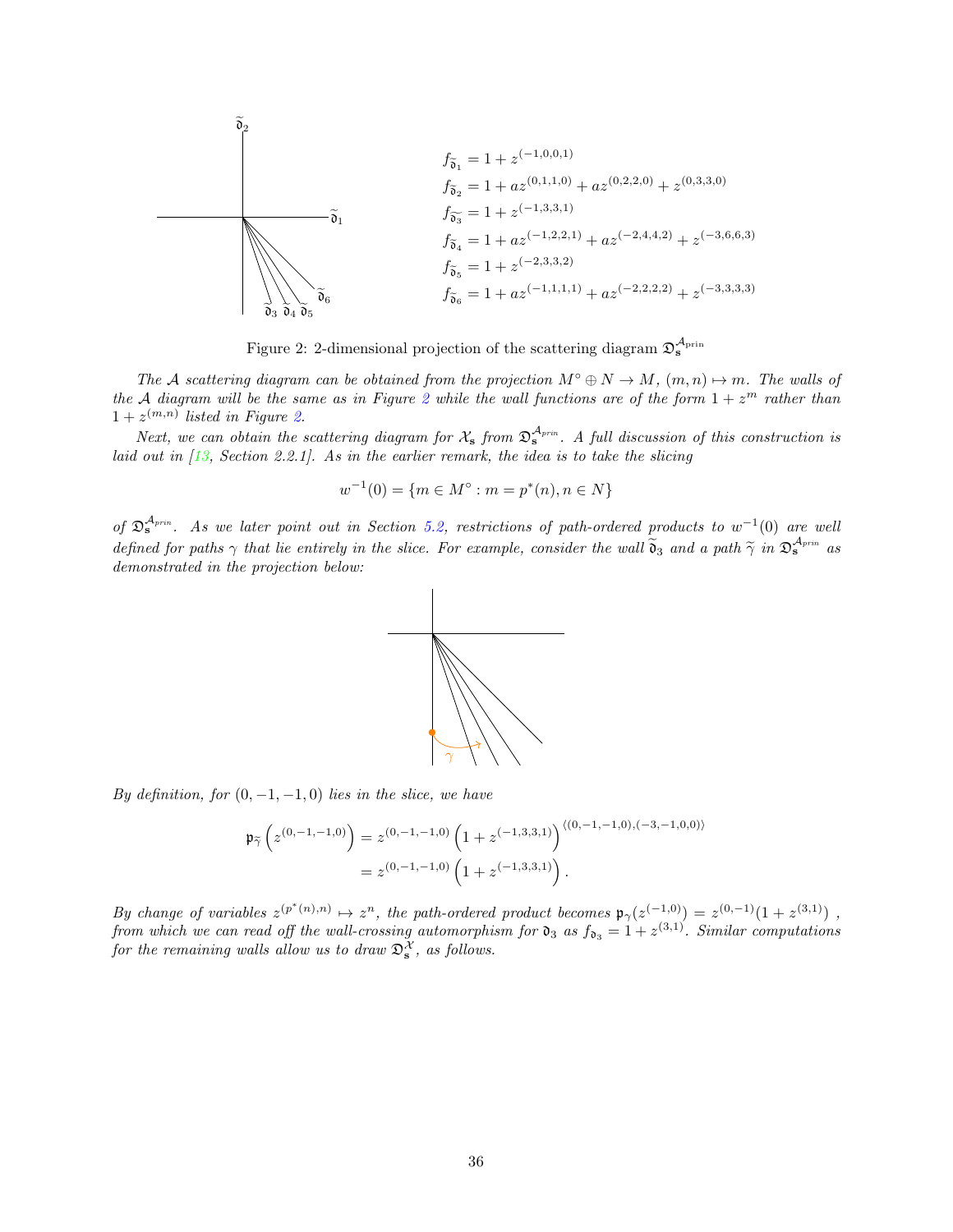

 $Alternatively, note that the wall  $\tilde{\mathfrak{d}}_k$  in  $\mathfrak{D}_s^{\mathcal{A}_{prin}}$  are of supports containing either  $\mathbb{R} \cdot (p^*(n), n)$  or  $\mathbb{R}_{\geq 0} \cdot (p^*(n), n)$ ,$ respectively. Hence, from the slicing, the wall  $\mathfrak{d}_k$  in  $\mathfrak{D}^{\mathcal{X}_s}$  are with supports given by either  $\mathbb{R} \cdot \mathbb{n}$  or  $\mathbb{R}_{\geq 0} \cdot \mathbb{n}$ for  $n \in N$  in this 2-dimensional setting.

### <span id="page-36-0"></span>3.6 Building  $A_{\text{scat}}$  from a generalized cluster scattering diagram

In this section, we parallel the exposition in Section 4 of  $[33]$ , which describes how to build the space  $A_{\text{scat}}$ from an ordinary scattering diagram and then identifies  $A_{scat}$  with the A variety. We review relevant portions of their constructions and statements, pointing out where modifications are needed to extend the results to generalized cluster algebras with reciprocal coefficients.

Let  $\Gamma$  be a set of generalized initial data such that the diagram  $\mathfrak{D}_s$  yields a cluster chamber structure  $\Delta_s^+$ . We will often want to discuss multiple copies of the lattices  $N, M, N^{\circ}$ , and  $M^{\circ}$  which arise from different choices of seed s. To allow us to distinguish between these copies, we index both the seeds and lattices by either the vertices v of  $\mathfrak{T}_v$  or chambers  $\sigma$  of  $\Delta_s^+$ . For example, the seed  $\mathbf{s}_v$  gives rise to the diagram  $\mathfrak{D}_{\mathbf{s}_v}$  on the lattice  $M_{\mathbb{R},\mathbf{s}_v}^{\circ}$ . The chambers in  $\mathfrak{D}_{\mathbf{s}_v}$  give the Fock-Goncharov cluster complex  $\Delta^+$  under the identification  $M_{\mathbb{R},\mathbf{s}_v}^{\circ} = \mathcal{A}^{\vee}(\mathbb{R}^T)$ . Because the space  $\mathcal{A}^{\vee}(\mathbb{R}^T)$  is independent of the choice of the initial seed **s**, there is a canonical bijection between the cluster chambers of  $\mathfrak{D}_{s_v}$  and  $\mathfrak{D}_{s_v'}$  as a consequence of this identification.

**Definition 3.39.** [\[33,](#page-57-6) Construction 4.1] Given a seed s, we want to construct a space,  $A_{scats}$  using the chambers  $\sigma \in \Delta_s^+$ . For distinct  $\sigma, \sigma' \in \Delta_s^+$ , there exists a path  $\gamma$  from  $\sigma'$  to  $\sigma$ . This path gives rise to an automorphism  $\mathfrak{p}_{\gamma, \mathfrak{D}_s} : \widehat{R[P]} \to \widehat{R[P]}$  which depends only on the choice of  $\sigma$  and  $\sigma'$  and is independent of choice of path.

For each chamber in  $\Delta_s^+$ , attach a copy of the torus  $T_{N^{\circ},\sigma} := T_{N^{\circ}}$ . If  $\gamma$  is chosen such that it lies in the support of the cluster complex, then the wall-crossing automorphisms attached to walls crossed by  $\gamma$  are birational maps of  $T_{N} \circ$ . Therefore the path-ordered product  $\mathfrak{p}_{\gamma, \mathfrak{D}_{s}}$  can be viewed as a well-defined map of fields of fractions  $\mathfrak{p}_{\gamma, \mathfrak{D}_s}: R(M^{\circ}) \to R(M^{\circ})$  which induces a positive birational map  $\mathfrak{p}_{\sigma, \sigma'}: T_{N^{\circ}, \sigma} \to T_{N^{\circ}, \sigma'}$ .

The space  $\mathcal{A}_{scat,s}$  is constructed by gluing the collection of tori  $\{T_{N^{\circ},\sigma}\}_{\sigma\in\Delta_{\mathbf{s}}^+}$  using the birational maps  $\{\mathfrak{p}_{\sigma,\sigma'}\}_{\sigma,\sigma'\in\Delta_{\mathfrak{s}}}$  according to the method described in Proposition 2.4 of [\[30\]](#page-57-20).

<span id="page-36-1"></span>**Proposition 3.40** (Analog of Proposition 4.3 of  $[33]$ ). Let s be a seed, v be the root of  $\mathfrak{T}_s$ , and v' be any other vertex of  $\mathfrak{T}_s$ . Let  $\mu^T_{v',v}: M^{\circ}_{v'} \to M^{\circ}_v$  be the Fock-Goncharov tropicalization of  $\mu_{v',v}: T_{M^{\circ},v'} \to T_{M^{\circ},v}$ . The restriction  $\mu_{v',v}^T|_{\sigma'} : M_{\sigma'}^{\circ} \to M_{\sigma}^{\circ}$  to each cluster chamber  $\sigma'$  of  $\Delta_{\mathbf{s}_{v'}}^+$  gives a linear isomorphism from  $\sigma'$ to the corresponding cluster chamber  $\sigma := \mu_{v',v}^T(\sigma')$  in  $\Delta_s^+$  and induces an isomorphism

$$
T_{v',\sigma}:T_{N^{\circ},\sigma}\to T_{N^{\circ},\sigma'}.
$$

When  $\sigma$  ranges across all the cluster chambers of  $\Delta_{s_v}^+$ , the isomorphisms  $T_{v',\sigma}$  glue together to yield an isomorphism between  $A_{scat, \mathbf{s}_v}$  and  $A_{scat, \mathbf{s}_v}$ .

*Proof.* We follow the structure of the proof in  $[33]$ . In general, v and v' are related by a composition of mutations and  $\mu_{v',v}$  is the inverse of that composition. Proving this statement for arbitrary v and v', then, essentially consists of proving the statement for the special case where  $v$  and  $v'$  are related by a single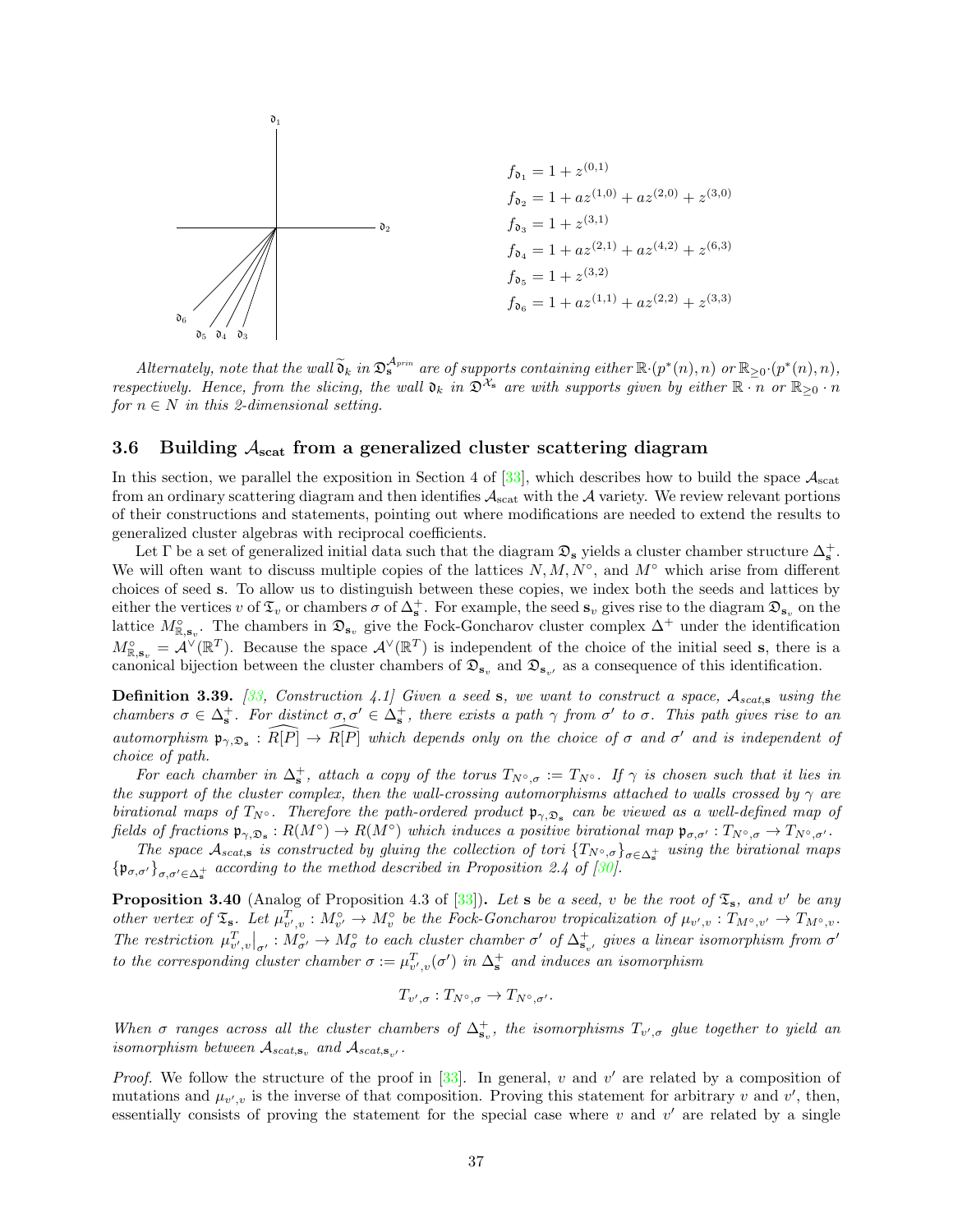mutation. In this case,  $\mu_{v',v}^T = T_k^{-1}$  and the isomorphism  $T_{v',\sigma}: T_{N^{\circ},\sigma} \to T_{N^{\circ},T_k(\sigma)}$  is induced by the restriction  $T_k^{-1}|_{T_k(\sigma)}$ .

To show that gluing together these isomorphisms for all  $\sigma \in \Delta_{\mathbf{s}_v}^+$  gives an isomorphism between  $\mathcal{A}_{\text{scat},\mathbf{s}_v}$ and  $A_{\text{scat},\mathbf{s}_{v'}}$ , we need to show commutativity of the diagram

$$
\begin{array}{ccc}\nT_{N^{\circ},\sigma} & \xrightarrow{T_{v',\sigma}}& T_{N^{\circ},\sigma'}\\
\mathfrak{p}_{\sigma,\bar{\sigma}} & & \downarrow \mathfrak{p}_{\sigma',\bar{\sigma}'}\\
T_{N^{\circ},\tilde{\sigma}} & \xrightarrow{T_{v',\bar{\sigma}}} & T_{N^{\circ},\tilde{\sigma}'}\n\end{array}
$$

where  $\sigma$  and  $\tilde{\sigma}$  are chambers in  $\Delta_{\mathbf{s}_v}^+$  and  $\sigma' = T_k(\sigma)$  and  $\tilde{\sigma}' = T_k(\tilde{\sigma})$  are chambers in  $\Delta_{\mathbf{s}_v}$ . Note that the map  $\mathfrak{p}_{\sigma,\tilde{\sigma}}$  indicates a wall-crossing in  $\mathfrak{D}_s$  and  $\mathfrak{p}_{\sigma',\tilde{\sigma}'}$  indicates a wall crossing in  $\mathfrak{D}_{s'}$ .

If  $\sigma$  and  $\tilde{\sigma}$  both fall in  $\mathcal{H}_{k,-}$ , then commutativity is immediate because  $T_k$  fixes the wall-crossing automorphism on the wall between  $\sigma$  and  $\tilde{\sigma}$ . If both chambers fall in  $\mathcal{H}_{k,+}$ , then commutativity follows from Theorem [3.25](#page-27-0) because by definition the path-ordered product between a given pair of points is equal in equivalent diagrams. Hence, the important case to consider is when  $\sigma$  and  $\tilde{\sigma}$  are on opposite sides of the wall with support  $e_k^{\perp}$ .

Without loss of generality, we can assume that  $\sigma$  is the chamber in  $\mathcal{H}_{k,+}$ , where  $e_k$  is non-negative. We know that the only wall in  $\mathfrak{D}_s$  contained in  $e_k^{\perp}$  is the slab  $\mathfrak{d}_k = (e_k^{\perp}, 1 + a_{k,1}z^{v_k} + \cdots + a_{k,r_k-1}z^{(r_k-1)v_k} + z^{r_kv_k}).$ In  $\mathfrak{D}_{s'}$ , the slab contained in  $e_k^{\perp}$  is  $\mathfrak{d}'_k = (e_k^{\perp}, 1 + a_{k,1}z^{-v_k} + \cdots + a_{k,r_k-1}z^{-(r_k-1)v_k} + z^{-r_kv_k}).$  As such, the only way for  $\sigma$  and  $\tilde{\sigma}$  to be on opposite sides of  $e_k^{\perp}$  is for the wall between them to be  $\mathfrak{d}_k$  in  $\mathfrak{D}_s$  and  $\mathfrak{d}'_k$  in  $\mathfrak{D}_{s'}$ . Pictorially, we can envision:

$$
\tilde{\sigma} \in \mathcal{H}_{k,-}
$$
\n
$$
\sigma \in \mathcal{H}_{k,+}
$$
\n
$$
1 + a_{k,1} z^{v_k} + \dots + z^{r_k v_k}
$$

in  $\mathfrak{D}_s$  and similarly

$$
\tilde{\sigma}' \in \mathcal{H}_{k,+} \qquad \qquad \boxed{\mathfrak{p}'_{\sigma',\tilde{\sigma}} \qquad \qquad }_{\sigma' \in \mathcal{H}_{k,-}} \qquad \qquad 1 + a_{k,1} z^{-v_k} + \cdots + z^{-r_k v_k}
$$

in  $\mathfrak{D}_{s'}$ . We can then compute that

$$
T_{v',\sigma}^{*}\left(\mathfrak{p}_{\sigma',\tilde{\sigma}'}^{*}(z^{m})\right) = T_{v',\sigma}^{*}\left(z^{m}(1+a_{k,1}z^{-v_{k}} + \cdots + a_{k,r_{k}-1}z^{-(r_{k}-1)v_{k}} + z^{-r_{k}v_{k}})^{-\langle d_{k}e_{k},m\rangle}\right)
$$
  
\n
$$
= T_{v',\sigma}^{*}\left(z^{m}\right)T_{v',\sigma}^{*}\left((1+a_{k,1}z^{-v_{k}} + \cdots + a_{k,r_{k}-1}z^{-(r_{k}-1)v_{k}} + z^{-r_{k}v_{k}})^{-\langle d_{k}e_{k},m\rangle}\right)
$$
  
\n
$$
= \mu_{v',v}^{T}\left(z^{m}\right)\mu_{v',v}^{T}\left((1+a_{k,1}z^{-v_{k}} + \cdots + a_{k,r_{k}-1}z^{-(r_{k}-1)v_{k}} + z^{-r_{k}v_{k}})^{-\langle d_{k}e_{k},m\rangle}\right)
$$
  
\n
$$
= T_{k}^{-1}\left(z^{m}\right)T_{k}^{-1}\left((1+a_{k,1}z^{-v_{k}} + \cdots + a_{k,r_{k}-1}z^{-(r_{k}-1)v_{k}} + z^{-r_{k}v_{k}})^{-\langle d_{k}e_{k},m\rangle}\right)
$$
  
\n
$$
= z^{m-r_{k}v_{k}\langle d_{k}e_{k},m\rangle}(1+a_{k,1}z^{-v_{k}} + \cdots + a_{k,r_{k}-1}z^{-(r_{k}-1)v_{k}} + z^{-r_{k}v_{k}})^{-\langle d_{k}e_{k},m\rangle}
$$
  
\n
$$
= z^{m}\left(z^{-r_{k}v_{k}}\right)^{-\langle d_{k}e_{k},m\rangle}\left(1+a_{k,1}z^{-v_{k}} + \cdots + a_{k,r_{k}-1}z^{-(r_{k}-1)v_{k}} + z^{-r_{k}v_{k}}\right)^{-\langle d_{k}e_{k},m\rangle}
$$
  
\n
$$
= z^{m}\left(1+a_{k,1}z^{v_{k}} + \cdots + a_{k,r_{k}-1}z^{(r_{k}-1)v_{k}} + z^{r_{k}v_{k}}\right)^{-\langle d_{k}e_{k},m\rangle}
$$
  
\n
$$
= \math
$$

Because  $\mathcal{H}_{k,+}$  and  $\mathcal{H}_{k,-}$  are reversed in  $\mathfrak{D}_s$  and  $\mathfrak{D}_{s'}$ , our assumption that  $m \in \mathcal{H}_{k,+}$  in  $\mathfrak{D}_s$  means that  $m \in \mathcal{H}_{k,-}$  in  $\mathfrak{D}_{\mathbf{s}'}$ . As such,  $z^m = T^*_{v,\tilde{\sigma}}(z^m)$  and we have  $T^*_{v',\sigma}(\mathfrak{p}^*_{\sigma',\tilde{\sigma}'}(z^m)) = \mathfrak{p}^*_{\sigma,\tilde{\sigma}}(T^*_{v,\tilde{\sigma}}(z^m))$  and the desired commutativity holds. Note that this computation relies on the reciprocity condition  $a_{k,i} = a_{k,r_i-i}$ . □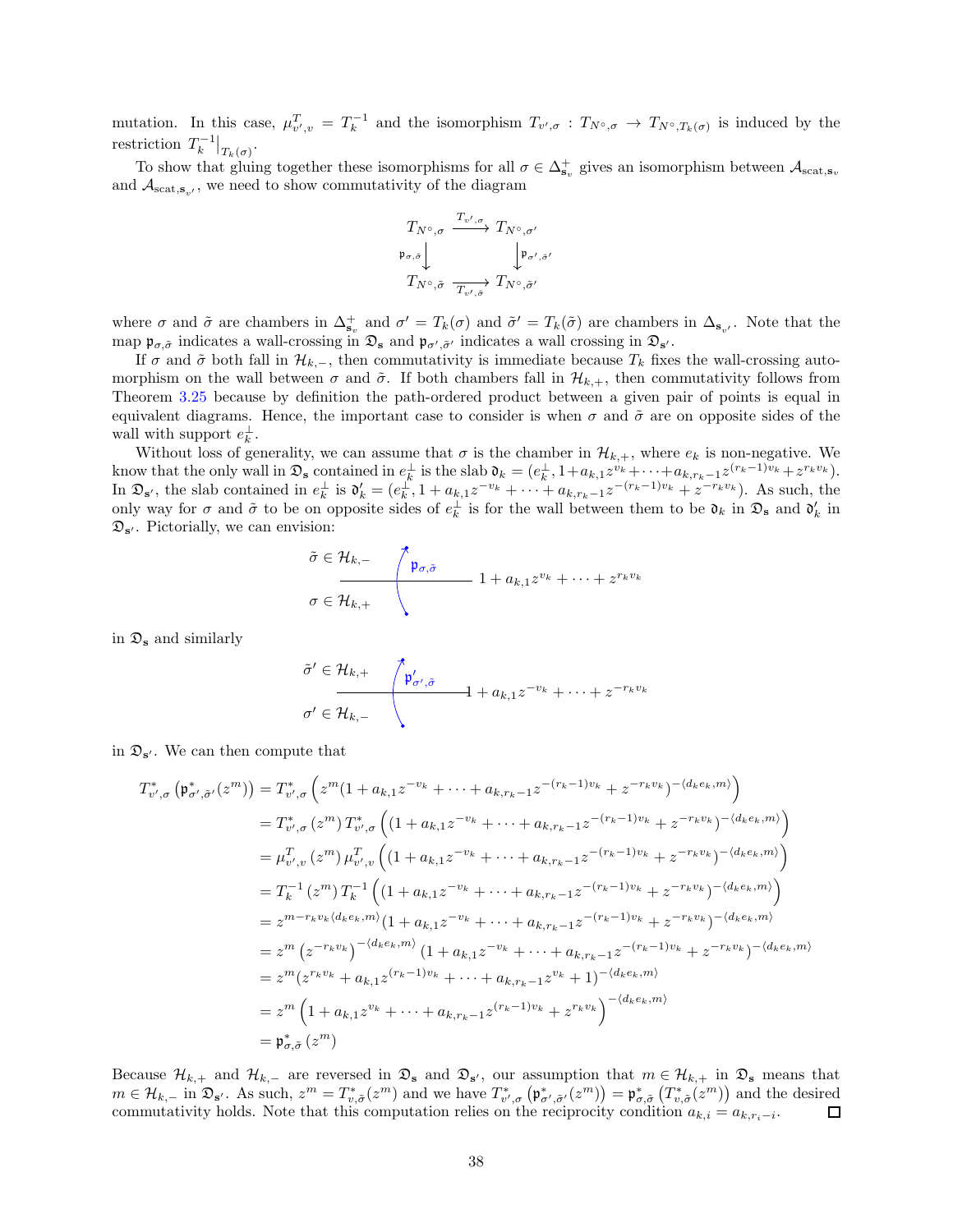<span id="page-38-1"></span>**Theorem 3.41** (Analogue of Theorem 4.4 of  $[33]$ ). For a given generalized torus seed s, let v denote the root of  $\mathfrak{T}_s$  and v' be another arbitrary vertex in  $\mathfrak{T}_s$ . Let  $\phi_{v,v'}^* : M_{v'}^\circ \to M_{v'}^\circ$  be the linear map  $\mu_{v,v'}^T|_{\mathcal{C}_{v'\in s}^+}$ and  $\phi_{v,v'}: T_{N^{\circ},v'} \to T_{N^{\circ},v'}$  be the map between the associated tori. Then the collection  $\{\phi_{v,v'}\}_{v'}$  glue to give an isomorphism

$$
\mathcal{A}_{\mathbf{s}} := \bigcup_{v'} T_{N^{\circ}} \to \mathcal{A}_{scat, \mathbf{s}} := \bigcup_{v'} T_{N^{\circ}, v'}
$$

and the diagram



commutes, where the horizontal maps are the isomorphisms that were just defined, the right-hand vertical map is the isomorphism described in Proposition  $3.40$  and the left-hand map is the natural open immersion  $\mathcal{A}_{\mathbf{s}} \hookrightarrow \mathcal{A}_{\mathbf{s}_{v'}}.$ 

*Proof.* The proof of this theorem is identical to that of Theorem 4.4 from [\[33](#page-57-6)]; previous propositions check that despite the differences in wall-crossing automorphisms, we have the necessary commutativity of diagrams.  $\Box$ 

This allows us to identify the rings of regular functions on  $A_{\text{scat}}$  and  $A_{\text{s}}$ .

**Definition 3.42.** [\[33](#page-57-6), Definition 4.8] Let  $\Gamma$  be a generalized fixed data and s be an associated initial generalized torus seed. Let  $\mathbf{s}_w = (e'_1, \ldots, e'_n)$  be a generalized torus seed with dual basis  $\{(e'_i)^*\}_i$  and  $f'_i = d_i^{-1}(e'_i)^*$ . A cluster monomial in  $\mathbf{s}_w$  is a monomial in  $T_{N^{\circ},w} \subset \mathcal{A}$  of the form  $z^m$  with  $m = \sum_{i=1}^n a_i f'_i$  for  $a_i \in \mathbb{Z}_{\geq 0}$ . We refer to any regular function which is a cluster monomial in some seed of  $A$  as a cluster monomial on A.

# <span id="page-38-0"></span>4 Broken lines and theta functions

Broken lines have a similar definition in the generalized setting as in the ordinary setting, with the caveat that we now work over the ground ring  $R = \mathbb{K}[a_{i,j}]$  and so the monomials attached to the domains of linearity of a broken line lie in  $R[M^{\circ}]$  rather than  $\mathbb{k}[M^{\circ}].$ 

**Definition 4.1.** Let  $\mathfrak{D}$  be a generalized cluster scattering diagram, m<sub>0</sub> be a point in  $M^\circ\backslash\{0\}$ , and Q be a point in  $M_{\mathbb{R}}\backslash Supp(\mathfrak{D})$ . A broken line with endpoint Q and initial slope  $m_0$  is a piecewise linear path  $\gamma: (-\infty, 0] \to M_{\mathbb{R}}\backslash Sing(\mathfrak{D})$  with finitely many domains of linearity. Each domain of linearity, L, has an associated monomial  $c_L z^{m_L} \in R[M^\circ]$  such that the following conditions are satisfied:

- 1.  $\gamma(0) = Q$
- 2. If L is the first domain of linearity of  $\gamma$ , then  $c_L z^{m_L} = z^{m_0}$ .
- 3. Within the domain of linearity L, the broken line has slope  $-m<sub>L</sub>$ . In other words,  $\gamma'(t) = -m<sub>L</sub>$  on L.
- 4. Let t be a point at which  $\gamma$  is non-linear and is passing from one domain of linearity, L, to another, L ′ , and define

$$
\mathfrak{D}_t = \{(\mathfrak{d}, f_{\mathfrak{d}}) \in \mathfrak{D} : \gamma(t) \in \mathfrak{d}.\}
$$

Then the power series  $\mathfrak{p}_{\gamma|_{(t-\epsilon,t+\epsilon)},\mathfrak{D}_t}$  contains the term  $c_{L'}z^{m_{L'}}$ . As in Definition [3.15,](#page-21-0) here the power series  $\mathfrak{p}_{\gamma|_{(t-\epsilon,t+\epsilon)},\mathfrak{D}_t}$  is over the ground ring R and may contain many more terms than in the ordinary case.

The definition of a theta function in terms of broken lines remains the same, except that we are now working over the ground ring R.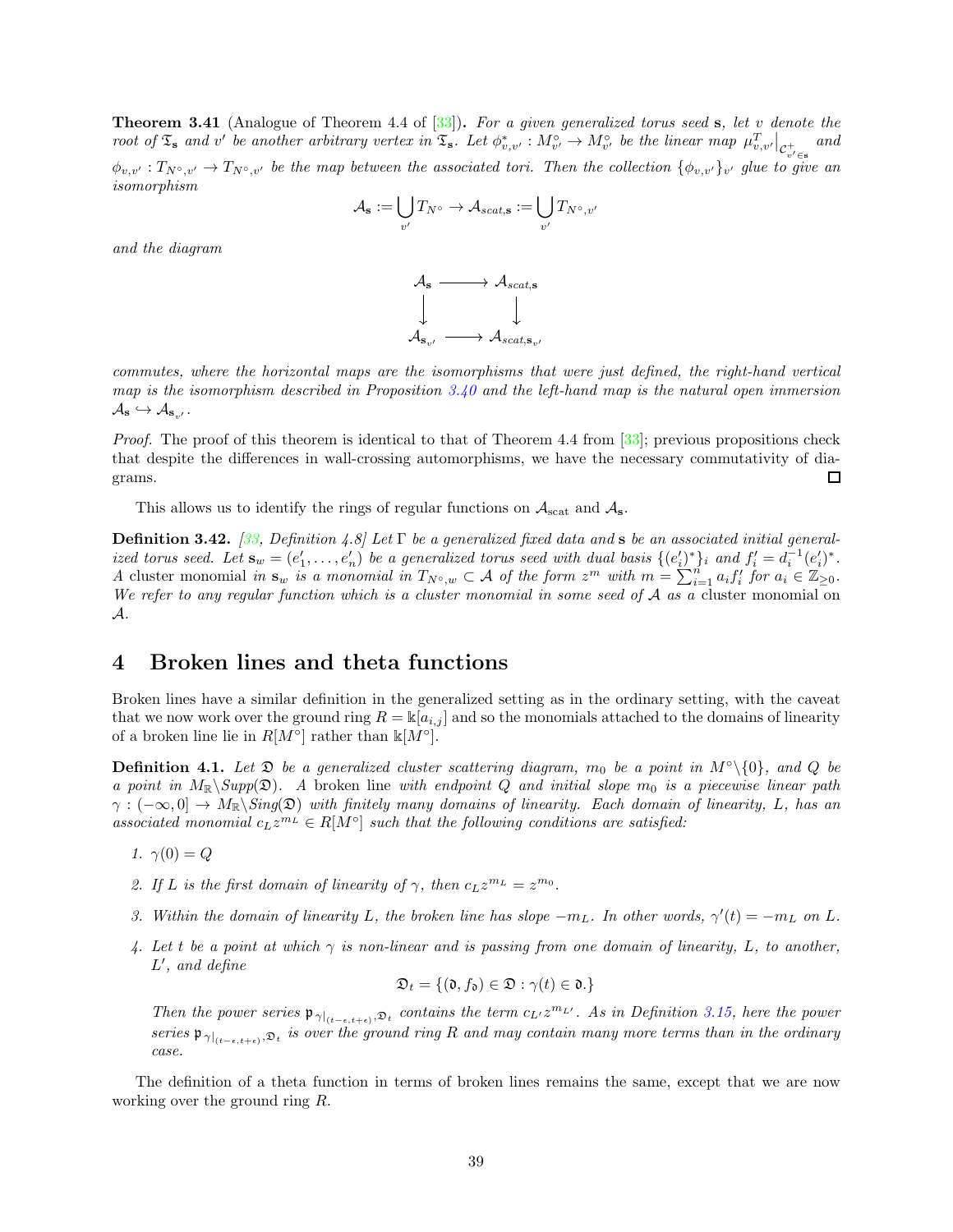**Definition 4.2.** Suppose  $\mathfrak{D}$  is a generalized cluster scattering diagram and consider points  $m_0 \in M^\circ \setminus \{0\}$ and  $Q \in M_{\mathbb{R}} \backslash \text{Supp}(\mathfrak{D})$ . For a broken line  $\gamma$  with initial exponent  $m_0$  and endpoint  $Q$ , we define  $I(\gamma) = m_0$ ,  $b(\gamma)=Q,$  and  $Mono(\gamma)=c(\gamma)z^{F(\gamma)}$  where  $Mono(\gamma)$  is the monomial attached to the final domain of linearity of  $\gamma$ . We then define

$$
\vartheta_{Q,m_0}:=\sum_{\gamma} \mathit{Mono}(\gamma)
$$

where the summation ranges over all broken lines  $\gamma$  with initial exponent  $m_0$  and endpoint Q. When  $m_0 = 0$ , then for any endpoint Q we define  $\vartheta_{Q,0} = 1$ .

We show that just as in the ordinary case, theta functions defined via generalized cluster scattering diagrams satisfy several crucial properties, such as the following: the collection of them include cluster monomials, agreement of theta functions and path-ordered products for cluster monomials, and Laurentness.

<span id="page-39-1"></span>**Theorem 4.3.** [\[33](#page-57-6), Theorem 3.5] Let  $\mathfrak{D}$  be a consistent scattering diagram,  $m_0$  be a point in  $M\setminus\{0\}$ , and consider a pair of points Q and Q' in  $M_{\mathbb{R}}\backslash Supp(\mathfrak{D})$  such that Q and Q' are linearly independent over Q. Then for any path  $\gamma$  with endpoints Q and Q' for which  $\mathfrak{p}_{\gamma, \mathfrak{D}}$  is defined, we have

$$
\vartheta_{Q',m_0} = \mathfrak{p}_{\gamma,\mathfrak{D}}(\vartheta_{Q,m_0})
$$

Proof. As in the ordinary setting, this is a special case of the results of Section 4 of [\[5](#page-56-22)]. Those results do not assume that the wall-crossing automorphisms are binomials and are therefore also applicable to our setting.  $\Box$ 

In Section [3.3,](#page-25-0) we discussed the mutation invariance of generalized cluster scattering diagrams. It is also important that the theta functions exhibit this mutation invariance. Recall that the positive chamber of a cluster scattering diagram corresponds to a choice of initial torus seed s for the associated generalized cluster algebra. If the cluster scattering diagrams  $\mathfrak{D}_s$  and  $\mathfrak{D}_{bfs'}$  are related by a single application of the map  $T_k$ , then the initial torus seeds are related by a single mutation, i.e.  $s' = \mu_k(s)$ . The following proposition exhibits a bijection between the sets of broken lines and theta functions defined on  $\mathfrak{D}_s$  and  $\mathfrak{D}_{s'}$ .

<span id="page-39-0"></span>**Proposition 4.4** (Analog of Proposition 3.6 of [\[33\]](#page-57-6)). The transformation  $T_k$  gives a bijection between broken lines with endpoint Q and initial slope  $m_0$  in  $\mathfrak{D}_s$  and broken lines with endpoint  $T_k(Q)$  and initial slope  $T_k(m_0)$  in  $\mathfrak{D}_{\mu_k(\mathbf{s})}$ . In particular,

$$
\vartheta_{T_k(Q), T_k(m_0)}^{\mu_k(\mathbf{s})} = \begin{cases} T_{k,+}\left(\vartheta_{Q,m_0}^{\mathbf{s}}\right) & Q \in \mathcal{H}_{k,+} \\ T_{k,-}\left(\vartheta_{Q,m_0}^{\mathbf{s}}\right) & Q \in \mathcal{H}_{k,-} \end{cases}
$$

where  $T_{k,\pm}$  acts linearly on the exponents in  $\vartheta_{Q,m_0}^s$ .

Proof. We follow the structure of the proof of Proposition 3.6 from [\[33\]](#page-57-6).

Let  $\gamma$  be a broken line in a scattering diagram  $\mathfrak{D}_s$  and  $T_k(\gamma)$  denote the composite map  $T_k \circ \gamma : (-\infty, 0] \to$  $M_{\mathbb{R}}$ . If any domain of linearity of  $\gamma$  is in both  $\mathcal{H}_{k,+}$  and  $\mathcal{H}_{k,-}$ , we can subdivide that domain of linearity at the point where it crosses between  $\mathcal{H}_{k,+}$  and  $\mathcal{H}_{k,-}$ . As such, we can assume for any domain of linearity L that  $\gamma(L)$  falls either entirely inside  $\mathcal{H}_{k,+}$  or entirely inside  $\mathcal{H}_{k,-}$ . For any domain of linearity L that has been subdivided in this way, the associated monomial  $c_L z^{m_L}$  will be sent to either  $c_L z^{T_{k,+}(m_L)}$  or  $c_L z^{T_{k,-}(m_L)}$ depending on the portion of L being considered. We know from Theorem [3.25](#page-27-0) that  $\mathfrak{D}_{\mu_k(s)} = T_k(\mathfrak{D}_s)$ , so we can think about  $T_k(\mathfrak{D}_s)$  when thinking about the broken line in  $\mathfrak{D}_{\mu_k(s)}$ .

We know that  $e_k^{\perp}$  lies on the boundary between  $\mathcal{H}_{k,+}$  and  $\mathcal{H}_{k,-}$ . So in order to understand what happens to the subdivided domains of linearity, which originally were in both  $\mathcal{H}_{k,+}$  and  $\mathcal{H}_{k,-}$ , we need to analyze what happens when  $\gamma$  crosses  $e_k^{\perp}$ . First, consider the original broken line  $\gamma$  in  $\mathfrak{D}_s$ . Suppose that one domain of linearity, L, has been subdivided into  $L_1$  and  $L_2$  such that  $\gamma$  crosses  $e_K^{\perp}$  at the point where it passes from the first domain of linearity,  $L_1$ , to the second domain of linearity,  $L_2$ . By definition, we know that when the monomial  $c_{L_1} z^{m_{L_1}}$  passes through  $e_k^{\perp}$ , it is mapped to

$$
c_{L_1} z^{m_{L_1}} \left( 1 + a_{k,1} z^{v_k} + \dots + a_{k,r_k-1} z^{(r_k-1)v_k} + z^{r_k v_k} \right)^{|\langle d_k e_k, m_{L_1} \rangle|}
$$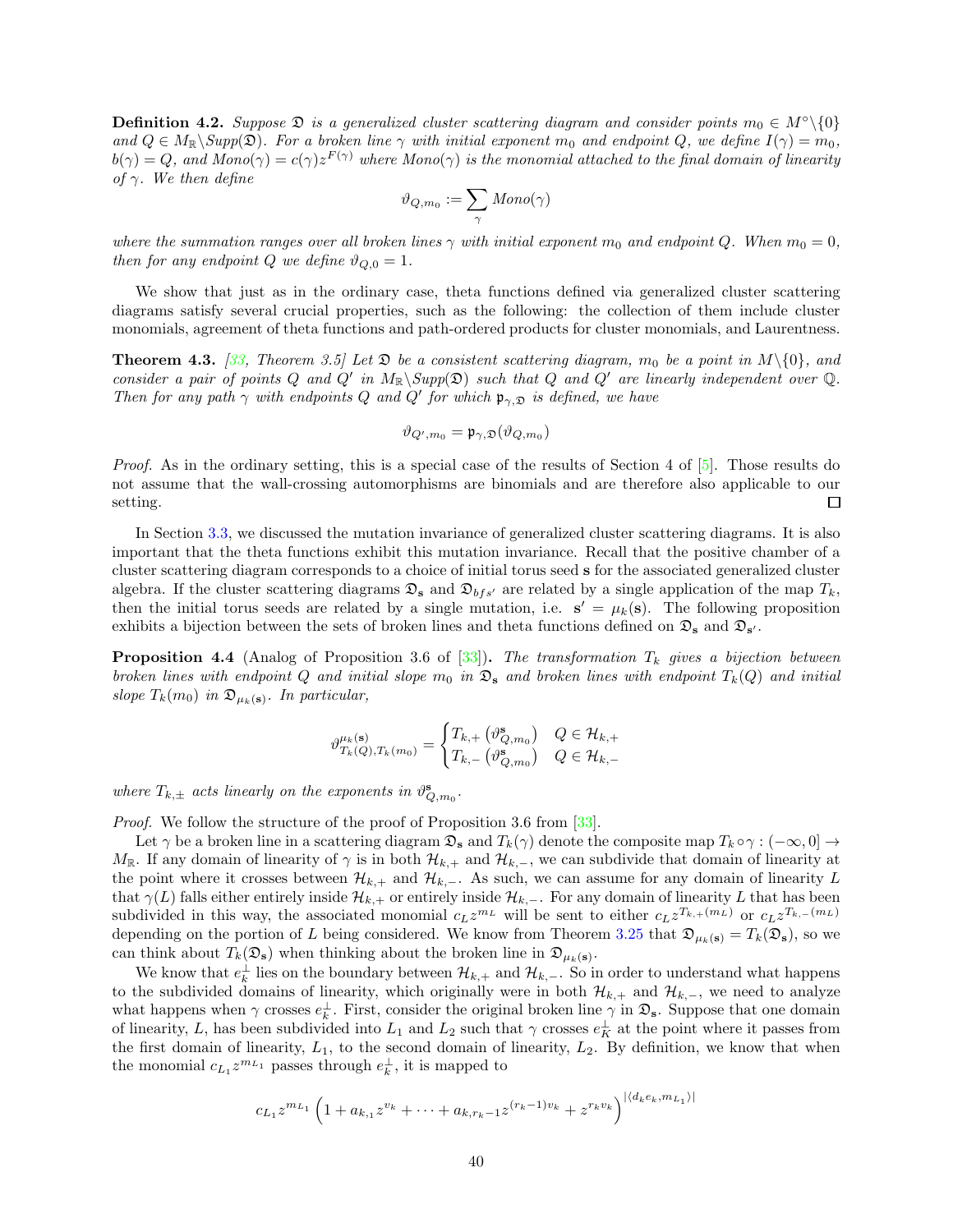and that  $c_{L_2}z^{m_{L_2}}$  must appear as a term in this polynomial.

We can then consider the image of  $\gamma$  in  $T_k(\mathfrak{D}_s)$ . If  $L_1 \subseteq \mathcal{H}_{k,-}$  and  $L_2 \subseteq \mathcal{H}_{k,+}$ , then  $c_{L_2} z^{T_{k,+}(m_{L_2})}$  must appear as a term in the polynomial

$$
c_{L_1} z^{T_{k,+}(m_{L_1})} (1 + \dots + z^{r_k v_k})^{-\langle d_k e_k, m_{L_1} \rangle} = c_{L_1} z^{m_{L_1} + r_k v_k \langle d_k e_k, m_{L_1} \rangle} (1 + \dots + z^{r_k v_k})^{-\langle d_k e_k, m_{L_1} \rangle}
$$
  
\n
$$
= c_{L_1} z^{m_{L_1}} (z^{-r_k v_k} (1 + \dots + z^{r_k v_k}))^{-\langle d_k e_k, m_{L_1} \rangle}
$$
  
\n
$$
= c_{L_1} z^{m_{L_1}} (z^{-r_k v_k} + a_{k,1} z^{-(r_k - 1)v_k} + \dots + a_{k,r_k - 1} z^{-v_k} + 1)^{-\langle d_k e_k, m_{L_1} \rangle}
$$
  
\n
$$
= c_{L_1} z^{T_{k,-}(m_{L_1})} (z^{-r_k v_k} + a_{k,1} z^{-(r_k - 1)v_k} + \dots + a_{k,r_k - 1} z^{-v_k} + 1)^{-\langle d_k e_k, m_{L_1} \rangle}
$$

Due to the assumption that the exchange polynomials have reciprocal coefficients - i.e., that  $a_{k,i} = a_{k,r_k-i}$ - this polynomial is equal to

$$
c_{L_1} z^{T_{k,-}(m_{L_1})} \left(1 + a_{k,1} z^{-v_k} + \cdots + a_{k,r_k-1} z^{-(r_k-1)v_k} + z^{-r_k v_k}\right)^{-\langle d_k e_k, m_{L_1} \rangle}
$$

and therefore  $T_k(\gamma)$  satisfies the rules for bending as it crosses

$$
\mathfrak{d}'_k = (e_k^{\perp}, 1 + a_{k,1}z^{-v_k} + \cdots + a_{k,r_k-1}z^{-(r_k-1)v_k} + z^{-r_kv_k})
$$

in  $T_k(\mathfrak{D}_s)$ . Similarly, if  $L_1 \subseteq \mathcal{H}_{k,+}$  and  $L_2 \subseteq \mathcal{H}_{k,-}$ , then  $c_{L_2} z^{T_{k,-}(m_{L_2})} = c_{L_2} z^{m_{L_2}}$  must appear as a term in

$$
c_{L_1} z^{T_{k,-}(m_{L_1})} (1 + \cdots + z^{r_k v_k})^{\langle d_k e_k, m_{L_1} \rangle}
$$
  
\n
$$
= c_{L_1} z^{m_{L_1}} \left( 1 + a_{k,1} z^{v_k} + \cdots + a_{k,r_k - 1} z^{(r_k - 1)v_k} + z^{r_k v_k} \right)^{\langle d_k e_k, m_{L_1} \rangle}
$$
  
\n
$$
= c_{L_1} z^{m_{L_1}} \left( 1 + a_{k,r_k - 1} z^{v_k} + \cdots + a_{k,1} z^{(r_k - 1)v_k} + z^{r_k v_k} \right)^{\langle d_k e_k, m_{L_1} \rangle}
$$
  
\n
$$
= c_{L_1} z^{m_{L_1}} \left( z^{r_k v_k} (z^{-r_k v_k} + a_{k,r_k - 1} z^{-(r_k - 1)v_k} \cdots + a_{k,1} z^{-v_k} + 1) \right)^{\langle d_k e_k, m_{L_1} \rangle}
$$
  
\n
$$
= c_{L_1} z^{m_{L_1} + r_k v_k \langle d_k e_k, m_{L_1} \rangle} \left( 1 + a_{k,1} z^{-v_k} + \cdots + a_{k,r_k - 1} z^{-(r_k - 1)v_k} + z^{-r_k v_k} \right)^{\langle d_k e_k, m_{L_1} \rangle}
$$
  
\n
$$
= c_{L_1} z^{T_{k,+}(m_{L_1})} \left( 1 + a_{k,1} z^{-v_k} + \cdots + a_{k,r_k - 1} z^{-(r_k - 1)v_k} + z^{-r_k v_k} \right)^{\langle d_k e_k, m_{L_1} \rangle}
$$

and therefore  $T_k(\gamma)$  also satisfies the rules for bending at  $\mathfrak{d}'_k$  in this case. As such, we've verified that for any broken line  $\gamma$  in  $\mathfrak{D}_s$ , its image  $T_k(\gamma)$  is also a broken line in  $\mathfrak{D}_{\mu_k(s)} = T_k(\mathfrak{D}_s)$ . To see that  $T_k$  is, in fact, a bijection, we must verify that  $T_k^{-1}(T_k(\gamma)) = \gamma$ . First, we define  $T_k^{-1} : \mathfrak{D}_{\mu_k(\mathbf{s})} \to \mathfrak{D}_{\mathbf{s}}$  as

$$
T_k^-(m) = \begin{cases} m & m \in \mathcal{H}'_{k,+} \\ m - r_k v_k \langle d_k e_k, m \rangle & m \in \mathcal{H}'_{k,-} \end{cases}
$$

where  $\mathcal{H}'_{k,+}$  and  $\mathcal{H}'_{k,-}$  are defined relative to  $e'_k$ . Notice, however, that because mutation in direction k sends  $e_k$  to  $e'_k = -e_k$ , we have  $\mathcal{H}'_{k,+} = \mathcal{H}_{k,-}$  and  $\mathcal{H}'_{k,-} = \mathcal{H}_{k,+}$ . As such, showing that  $T_k^{-1}(T_k(\gamma)) = \gamma$  amounts to showing that  $T_{k,+}^{-1} \circ T_{k,-} = id$  and  $T_{k,-}^{-1} \circ T_{k,+} = id$ . The first equality follows trivially from the definitions and we can verify the second by observing that

$$
T_{k,-}^{-1} \circ T_{k,+}(m) = T_{k,-}^{-1} (m + r_k v_k \langle d_k e_k, m \rangle)
$$
  
=  $(m + r_k v_k \langle d_k e_k, m \rangle) - r_k v_k \langle d_k e_k, m + r_k v_k \langle d_k e_k, m \rangle \rangle$   
=  $m + r_k v_k \langle d_k e_k, m \rangle - r_k v_k \langle d_k e_k, m \rangle - r_k v_k \langle d_k e_k, r_k v_k \langle d_k e_k, m \rangle \rangle$   
=  $m - r_k v_k \langle d_k e_k, m \rangle \langle d_k e_k, r_k v_k \rangle$ 

By definition, we know that  $v_k = p_1^*(e_k)$  and so  $\langle d_k e_k, r_k v_k \rangle = 0$  and the above expression reduces to  $T_{k,-}^{-1} \circ T_{k,+}(m) = m$ , as desired. 口

In fact, such a bijection exists for any pair of diagrams  $\mathfrak{D}_s$  and  $\mathfrak{D}_{s'}$  where s and s' are mutation equivalent. The explicit bijection can be obtained by simply iterating the previous proposition for each step in the mutation sequence between **s** and **s'**.

The following proposition is crucial in showing that the generalized cluster variables are, in fact, theta functions.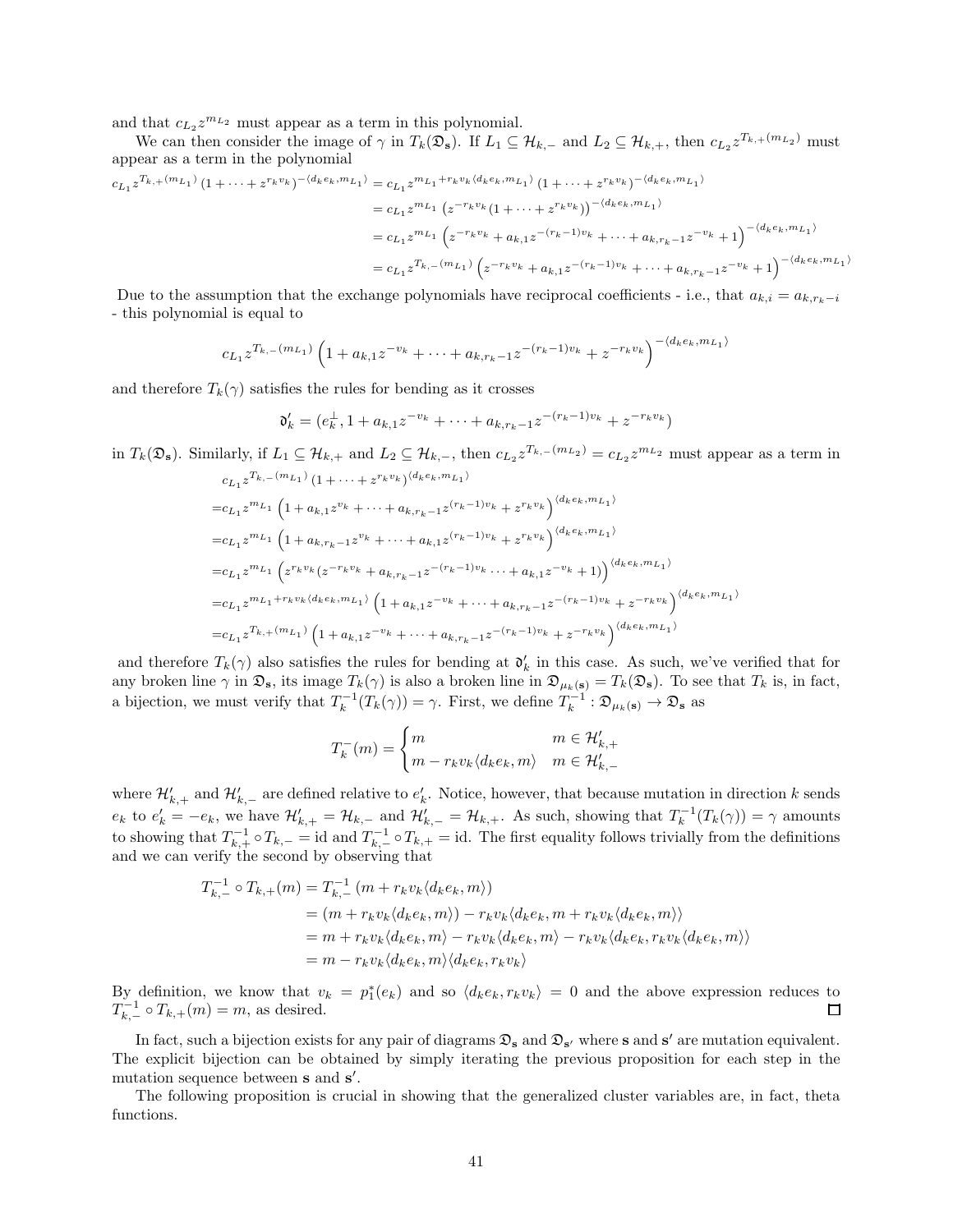

Figure 3: The broken lines for  $\vartheta_{(0,-1),Q}$  in  $\mathfrak{D}_s$  for the generalized cluster algebra and generalized torus seed from Example [3.4.](#page-17-2)

<span id="page-41-0"></span>**Proposition 4.5.** [\[33](#page-57-6), Proposition 3.8] For a point Q in  $Int(\mathcal{C}_s^+)$  and a point m in  $\mathcal{C}_s^+ \cap M^{\circ}$ , we have

$$
\vartheta_{Q,m} = z^m
$$

Proof. The proof of this proposition is identical to the proof given for the ordinary version in [\[33](#page-57-6)]. The fact that the wall-crossing automorphisms now contain additional terms, which offer more options for scattering, can be accounted for in the choice of the normal vectors  $n_i$  in that proof. 口

One immediate corollary is that the cluster monomials are also theta functions. As with ordinary cluster algebras, this is a highly desirable property for a basis for generalized cluster algebras.

<span id="page-41-1"></span>**Corollary 4.6.** [\[33](#page-57-6), Corollary 3.9] Let  $\sigma \in \Delta_{\mathbf{s}}^+$  be a cluster chamber. Then for any points  $Q \in Int(\sigma)$  and  $m \in \sigma \cap M^{\circ}$ , we have  $\vartheta_{Q,m} = z^m$ 

Proof. The result follows from Propositions [4.4](#page-39-0) and [4.5.](#page-41-0)

Together, Theorem [4.3](#page-39-1) and Corollary [4.6](#page-41-1) give us a way to compute theta functions using path-ordered products within the cluster complex:

<span id="page-41-2"></span>**Proposition 4.7.** Consider  $m_0 \in M^{\circ} \setminus \{0\}$  such that there exists a path  $\gamma$  from  $m_0$  to some point Q in the positive chamber  $C^+$  which passes through finitely many chambers. Then

$$
\vartheta_{Q,m_0} = \mathfrak{p}_{\gamma,\mathfrak{D}}(z^{m_0})
$$

*Proof.* By assumption, we know that the path  $\gamma$  from  $m_0$  to Q passes through finitely many chambers. Let  $\sigma_1$  denote the first chamber through which  $\gamma$  passes and let  $Q'$  be a point in  $\sigma_1$  which lies on  $\gamma$ . By Proposition [4.5,](#page-41-0) we know that  $\vartheta_{Q',m_0} = z^{m_0}$ . Let  $Q''$  be a point in  $\mathcal{C}_s^+$  such that the coordinates of  $Q'$  and  $Q''$  are linearly independent over Q and let  $\gamma'$  denote a path between  $Q'$  and  $Q''$  which follows  $\gamma$  until within the interior of the positive chamber  $\mathcal{C}_s^+$ , at which point it goes to  $Q''$  rather than  $Q$ . By Theorem [4.3,](#page-39-1) we know that  $\vartheta_{Q'',m_0} = \mathfrak{p}_{\gamma'}(\vartheta_{Q',m_0}) = \mathfrak{p}_{\gamma'}(z^{m_0}).$ 

Because both path-ordered products and theta functions are independent of the exact location of their endpoints within the interior of a chamber, we therefore have

$$
\vartheta_{Q'',m_0}=\vartheta_{Q,m_0}=\mathfrak{p}_{\gamma'}(z^{m_0})=\mathfrak{p}_{\gamma}(z^{m_0})
$$

 $\Box$ 

 $\Box$ 

We can then establish a weaker version of Theorem 4.9 of [\[33](#page-57-6)], without the guaranteed positivity of Laurent polynomial coefficients: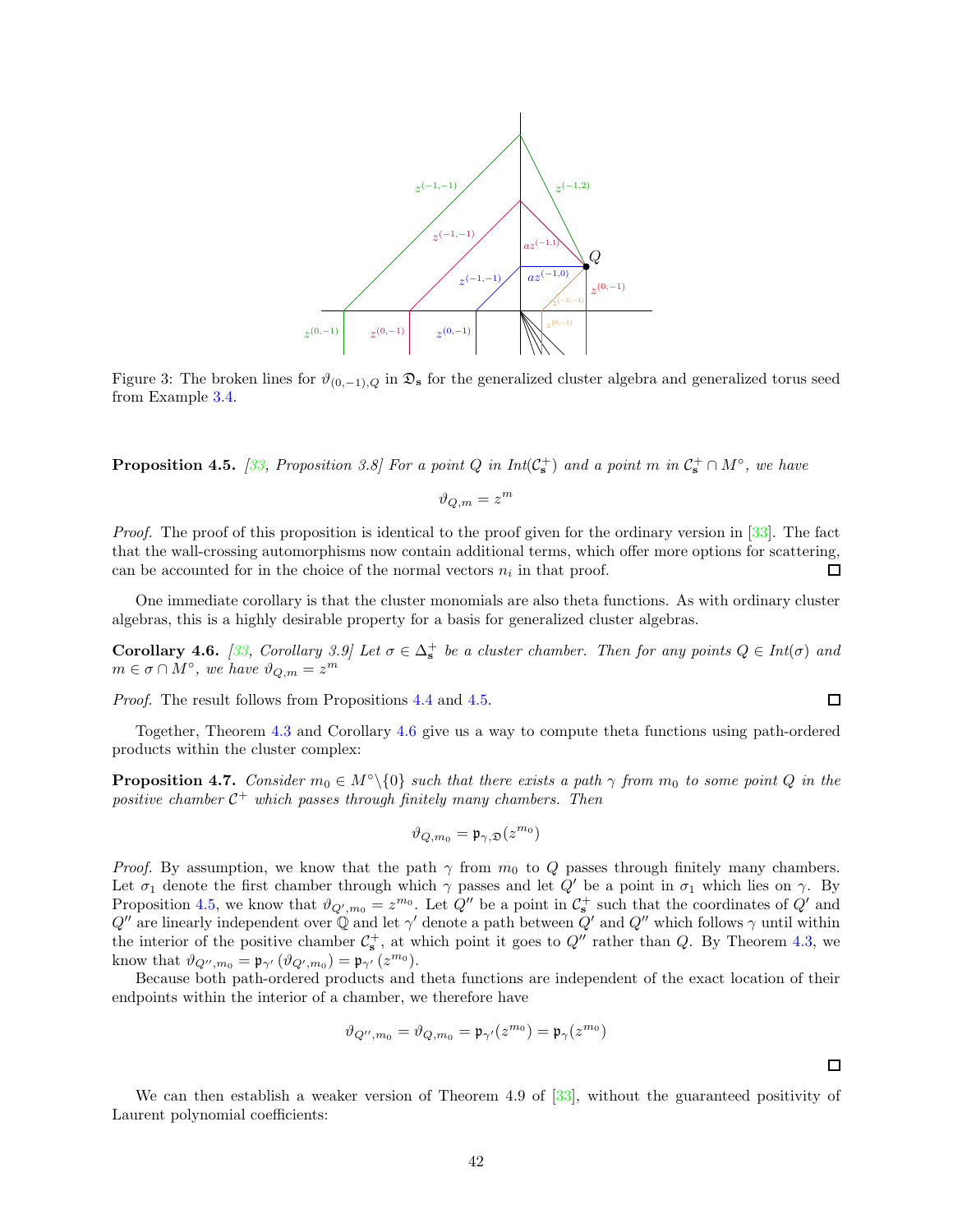<span id="page-42-1"></span>**Theorem 4.8.** For generalized fixed data  $\Gamma$ , which satisfies the injectivity assumption, and a choice of initial generalized torus seed s, consider a point  $Q \in \mathcal{C}_s^+$  and a point  $m \in \sigma \cap M^{\circ}$  for some chamber  $\sigma \in \Delta_s^+$ . Then  $\vartheta_{Q,m}$  expresses a cluster monomial of A in s as a Laurent polynomial. Moreover, all cluster monomials can be expressed as  $\vartheta_{Q,m}$  for some choice of Q and m.

Proof. The proof of Theorem 4.9 from [\[33\]](#page-57-6) holds in the generalized setting, except for the proof of positivity.  $\Box$ 

<span id="page-42-2"></span>Remark 4.9. The proof of positivity in [\[33\]](#page-57-6) uses an earlier result, Theorem 1.13, for which we do not currently have a generalized analogue. In particular,  $\beta$ 3, Theorem 1.13] states (in the case of ordinary cluster algebras) that the scattering diagram  $\mathfrak{D}_s$  is equivalent to one such that all walls can be expressed as  $(0, f_0)$  where  $f_0 = (1 + z^m)^c$  with  $m = p^*(n)$  for some  $n \in N^+$  which is normal to 0 and  $c \in \mathbb{Z}_{>0}$ . In [\[45\]](#page-57-18), Mou works under the assumption that walls are indeed expressed in this restricted way, and is able to obtain positivity in that setting. Since we are allowing polynomial exchanges that are not simply binomials, we allow ourselves to work with scattering diagrams that are not necessarily equivalent to one with walls only of this form.

# <span id="page-42-0"></span>4.1 The g-vectors in cluster scattering diagrams

Recall from Section [2.3](#page-9-0) that g-vectors can be defined as the tropical points of theta functions. This formulation allows for a definition of g-vectors on all types of ordinary cluster varieties  $(A_{\text{prin}}, A, \text{ and } \mathcal{X})$ . In this section, we give the analogous definition in the context of generalized cluster scattering diagrams and generalized cluster varieties.

There is a  $T_{N^{\circ}}$  action on  $\mathcal{A}_{\text{prin}}$  that can be specified at the level of cocharacter lattices as

$$
N^{\circ} \to N^{\circ} \oplus M,
$$
  

$$
n \mapsto (n, p^{*}(n)).
$$

Under this  $T_{N}$ ° action, each cluster monomial on  $A_{\text{prin}}$  is a  $T_{N}$ °-eigenfunction as stated in Section [5.2.](#page-48-0) Via this action, choosing a generalized torus seed s determines a canonical extension of each cluster monomial on A to a cluster monomial on  $\mathcal{A}_{\text{prin}}$ . This allows us to define the g-vector of a cluster monomial of A.

Definition 4.10 (Analogue of Definition 5.6 of [\[33\]](#page-57-6)). The g-vector with respect to the generalized torus seed s associated to a cluster monomial of A is the  $T_{N^{\circ}}$ -weight of its lift determined by s.

There is another way to characterize g-vectors which is extensible to the other types of generalized cluster varieties.

<span id="page-42-3"></span>**Definition 4.11** (Analogue of Definition 5.8 of [\[33\]](#page-57-6)). Consider the generalized cluster variety  $A = \bigcup_{s} T_{N^{\circ},s}$ . Let  $\overline{x}$  denote a cluster monomial of the form  $z^m$  on a chart  $T_{N^\circ, \mathbf{s}'}$  where  $\mathbf{s}' = \{(e'_i, \mathbf{a}'_i)\}$ . Identify  $\mathcal{A}^\vee(\mathbb{R}^T)$  with  $M_{\mathbb{R},\mathbf{s}'}^{\circ}$  Because  $(z^{e'_i})^T(m) \leq 0$  for all i, m is identified with a point in the Fock-Goncharov cluster chamber  $\mathcal{C}_{\mathbf{s}'}^+ \subseteq \mathcal{A}^{\vee}(\mathbb{R}^T)$ . Define  $\mathbf{g}(\overline{x})$  to be this point in  $\mathcal{C}_{\mathbf{s}'}^+ \subseteq \mathcal{A}^{\vee}(\mathbb{R}^T)$ .

<span id="page-42-4"></span>**Definition 4.12** (Analogue of Definition 5.10 of [\[33](#page-57-6)]). Consider a generalized cluster variety  $V = \bigcup_{s} T_{L,s}$ . Let f be a global monomial on V and s be a generalized torus seed such that  $f|_{T_{L,s}} \subset V$  is the character  $z^m$ for  $m \in Hom(L, \mathbb{Z}) = L^*$ . Then the g-vector of f, denoted  $g(f)$ , is the image of m under the identifications  $V^{\vee}(\mathbb{Z}^T) = T_{L^*,\mathbf{s}}(\mathbb{Z}^T) = L^*.$ 

From Definitions [4.11](#page-42-3) and [4.12,](#page-42-4) we obtain the following corollary.

<span id="page-42-5"></span>Corollary 4.13 (Analogue of Corollary 5.9 of [\[33](#page-57-6)]). Let s be a generalized torus seed and  $\bar{x}$  be a cluster monomial on the associated generalized A-variety. The seed s gives an identification  $\mathcal{A}^{\vee}(\mathbb{R}^T)=M^{\circ}_{\mathbb{R},\mathbf{s}}$  under which  $g(\overline{x})$  is the g-vector of the cluster monomial  $\overline{x}$  with respect to s.

We can then extend the definition of a g-vector beyond the generalized  $\mathcal{A}$ -variety to any type of generalized cluster variety.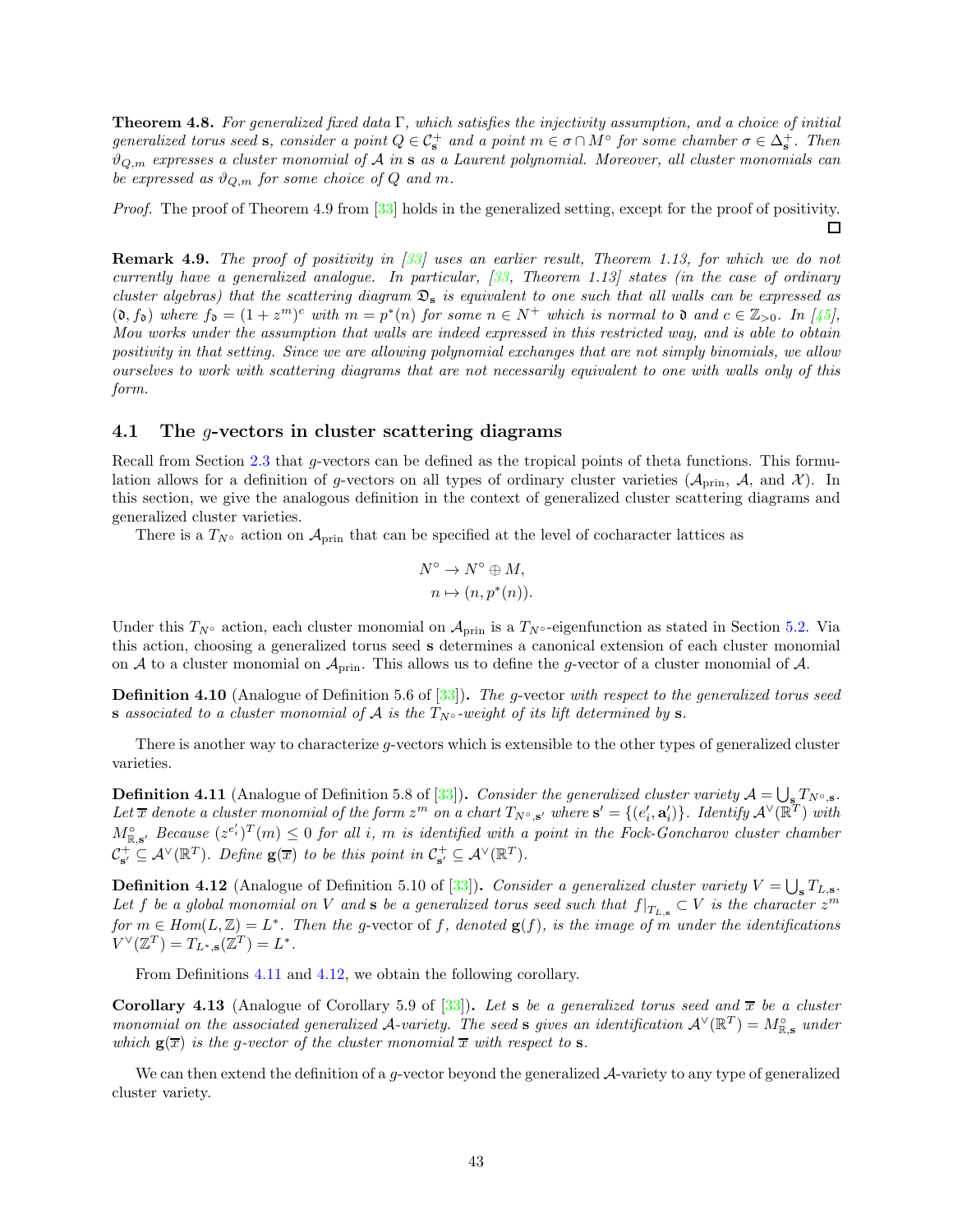**Definition 4.14** (Analogue of Definition 5.10 of [\[33](#page-57-6)]). Consider a generalized cluster variety  $V = \bigcup_{s} T_{L,s}$ . Let  $f$  be a global monomial on  $V$  and  ${\bf s}$  be a generalized torus seed such that the restriction  $f|_{T_{L,{\bf s}}}\subset V$  is the character  $z^m$  for some  $m \in Hom(L, \mathbb{Z}) = L^*$ . We then define the g-vector of f, denoted  $g(f)$ , as the image of m under the identifications  $V^{\vee}(\mathbb{Z}^T) = T_{L^*, \mathbf{s}}(\mathbb{Z}^T) = L^*.$ 

Although it is not a priori clear from this definition, we will see in Lemma [5.15](#page-48-1) that this definition of g-vector is actually independent of the choice of generalized torus seed s. As in the ordinary case, this formulation of g-vectors allows for a very quick and elegant proof that the g-vectors are sign-coherent.

<span id="page-43-1"></span>**Theorem 4.15** (Analogue of Theorem 5.11 of [\[33](#page-57-6)]). Consider an initial generalized torus seed  $\mathbf{s} = \{(e_i, (a_{i,j}))\},$ which defines the usual set of dual vectors  $\{f_i = d_i^{-1}e_i^*\}$ . If  $s'$  is a mutation equivalent generalized torus seed, then the *i*-th coordinates of the g-vectors for the cluster variables in s' are either all non-negative or all non-positive when expressed in the basis  $\{f_1, \ldots, f_n\}$ .

For both Corollary [4.13](#page-42-5) and Theorem [4.15,](#page-43-1) the proof given in [\[33\]](#page-57-6) holds in the generalized setting as well, using the appropriate analogues of intermediate results.

# <span id="page-43-0"></span>5 The product structure of theta functions

In this section, we develop a number of properties satisfied by theta functions and show how this allows us to construct the  $A$ - and  $X$ -generalized cluster varieties from  $A_{\text{prin}}$ . To begin, we recall some useful notation from Section [2.4.](#page-14-0) For a broken line  $\gamma$ , let  $Mono(\gamma) = c(\gamma)z^{F(\gamma)}$  be the monomial attached to its final domain of linearity. Then  $c(\gamma)$  denotes the coefficient and  $F(\gamma)$  the exponent in that final domain of linearity. Let  $I(\gamma)$  and  $b(\gamma)$  denote the initial slope and endpoint, respectively, of  $\gamma$ .

With this notation, we can then define structure constants for the multiplication of theta functions.

<span id="page-43-3"></span>**Proposition 5.1** (Analogue of Definition-Lemma 6.2 in [\[33](#page-57-6)]). Let  $p_1, p_2$ , and q be points in  $\widetilde{M}_s^{\circ}$  and z be a generic point in  $\widehat{M}_{\mathbb{R},\mathbf{s}}^{\circ}$ . There are at most finitely many pairs of broken lines  $\gamma_1, \gamma_2$  such that  $\gamma_i$  has initial slope  $p_i$ , both broken lines have endpoint z, and  $F(\gamma_1) + F(\gamma_2) = q$ . Let

$$
a_z(p_1, p_2, q) := \sum_{\substack{(\gamma_1, \gamma_2) \\ I(\gamma_i) = p_i, b(\gamma_i) = z \\ F(\gamma_1) + F(\gamma_2) = q}} c(\gamma_1) c(\gamma_2)
$$

The  $\alpha_z(p_1, p_2, q)$  are linear combinations of the formal variables  $\{a_{i,j}\}.$ 

Proof. The proof of this proposition is identical to that given in [\[33](#page-57-6)], except that in the generalized setting, the broken line monomials lie in  $R[P]$  instead of  $\mathbb{K}[P]$ . However, this does not change the essence of the proof.  $\Box$ 

We then obtain the following decomposition of products of theta functions:

<span id="page-43-2"></span>**Lemma 5.2** (Analogue of Proposition 6.4(3) of [\[33](#page-57-6)]). Let  $p_1, p_2$ , and q be points in  $\widetilde{M}_s^{\circ}$  and z be a generic point in  $M_{\mathbb{R},\mathbf{s}}^{\circ}$ . Then

$$
\vartheta_{p_1} \cdot \vartheta_{p_2} = \sum_{q \in \widetilde{M}_{\mathbf{s}}^{\circ}} \alpha_{z(q)}(p_1, p_2, q) \vartheta_q
$$

for  $z(q)$  sufficiently close to q. When z is sufficiently close to q,  $a_z(p_1, p_2, q)$  is independent of the choice of z and we can simply write  $\alpha(p_1, p_2, q) := a_z(p_1, p_2, q)$ .

Proof. The argument given in [\[33\]](#page-57-6) for the analogous result for ordinary cluster scattering diagrams holds in our generalized setting. No portion of that argument assumes that the wall-crossing automorphisms are binomials.  $\Box$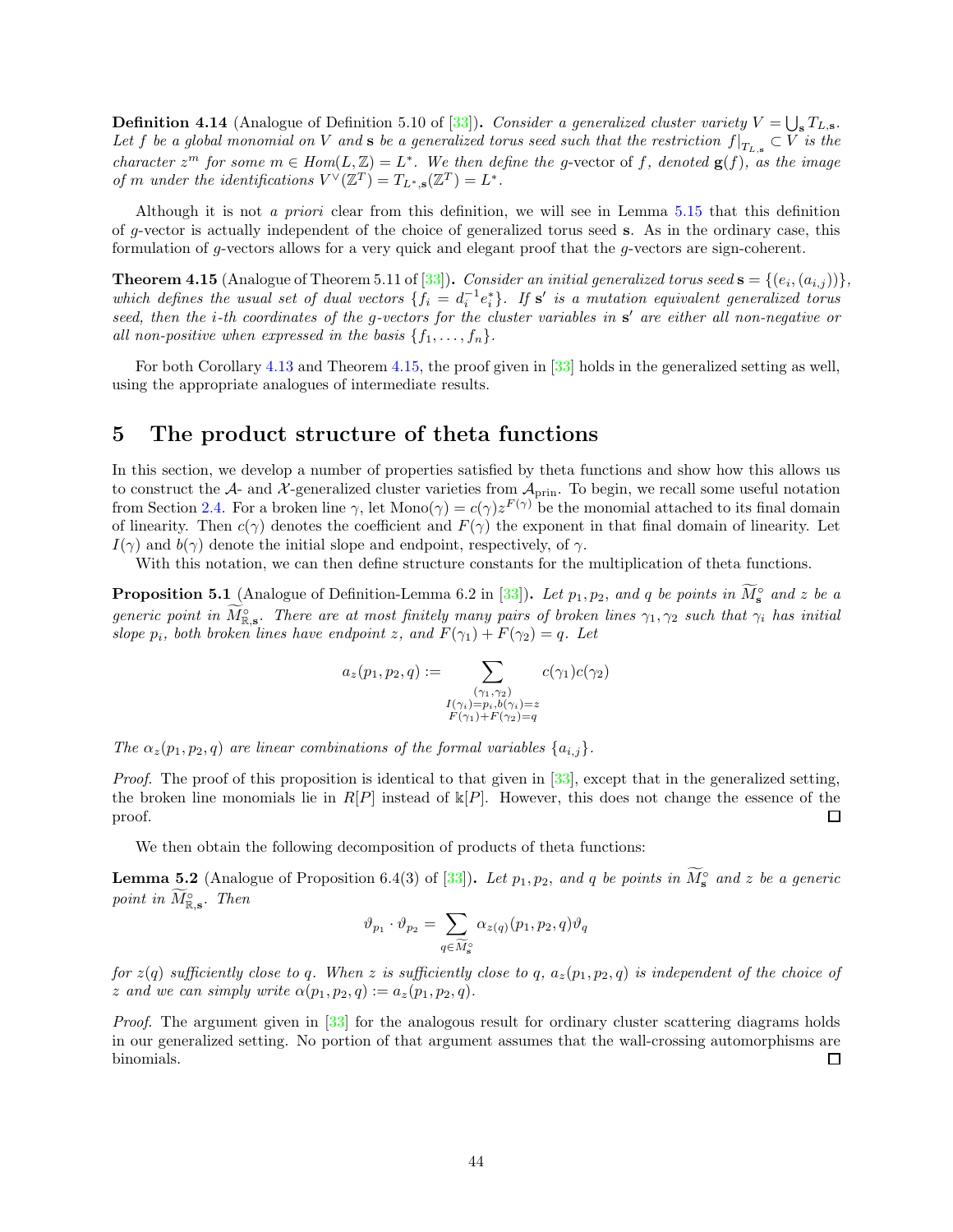# <span id="page-44-0"></span>5.1 The product structure of theta functions for  $A_{\text{prin}}$

In this section, we will describe the product structure of theta functions on  $A_{\text{prin}}$  and show that the collection of theta functions gives a topological basis for a topological R-algebra completion of the upper cluster algebra of  $\mathcal{A}_{\text{prin}}$ . Later, in Section [5.2,](#page-48-0) we will descend to the  $\mathcal{A}$  and  $\mathcal{X}$  cases by using the fact that the  $\mathcal{A}$ -variety appears as a fiber of  $\mathcal{A}_{\text{prin}} \to T_M$  and the X-variety appears as the quotient  $\mathcal{A}_{\text{prin}}/T_{N}$ °.

We wish to associate a formal summation  $\sum_{q \in A_{\text{prin}}^{\vee}(\mathbb{Z}^T)} \alpha(q)(q) \vartheta_q$ , with coefficients  $\alpha(q)(q) \in \mathbb{K}[a_{i,j}]$ , to each universal Laurent polynomial g on  $A_{\text{prin}}$ . In doing so, we follow the structure of Section 6 of [\[33\]](#page-57-6) for the ordinary case, with modifications when necessary to accommodate our generalized setting. We begin by giving such a summation for a fixed choice of generalized torus seed s, then show that the coefficients  $\alpha(g)(q)$  are, in fact, independent of the choice of generalized torus seed.

Fix a choice of generalized torus seed  $s = \{(e_i, \{a_{i,j}\})\}$ . Recall that in the generalized setting, we are working over the ground ring  $R = \mathbb{k}[a_{i,j}]$  rather than over k. Let  $y_i := z^{e_i}$  and  $I_s = (y_1, \ldots, y_n)$  $R[y_1, \ldots, y_n]$ . When principal coefficients are taken as the frozen variables, there is a partial compactification  $\mathcal{A}_{\text{prin}}^{s} \subseteq \overline{\mathcal{A}_{\text{prin}}^{s}}$  constructed in the same manner as in [\[33,](#page-57-6) Construction B.9].

Then, set

$$
\mathbb{A}^n_{(y_1,\ldots,y_n),R,k} := \text{Spec } R[y_1,\ldots,y_n]/I_{\mathbf{s}}^{k+1},
$$

$$
\overline{\mathcal{A}}^{\mathbf{s}}_{\text{prin},k} := \overline{\mathcal{A}}^{\mathbf{s}}_{\text{prin}} \times_{\mathbb{A}^n_{y_1,\ldots,y_n}} \mathbb{A}^n_{(y_1,\ldots,y_n),k}.
$$

The map  $\pi: \mathcal{A}_{\text{prin}} \to T_M$  induces a map  $\pi: \overline{\mathcal{A}}_{\text{prin}}^s \to \mathbb{A}_{y_1,\dots,y_n}^n$ , which then subsequently induces a map  $\pi: \overline{\mathcal{A}}_{\text{prin},k}^{\mathbf{s}} \to \mathbb{A}_{(y_1,...,y_n),R,k}^n$ . Let

$$
\mathrm{up}\left(\widehat{\mathcal{A}^{\mathbf{s}}_{\mathrm{prin}}}\right) := \varprojlim \mathrm{up}\left(\widehat{\mathcal{A}^{\mathbf{s}}_{\mathrm{prin},k}}\right)
$$

For any  $g \in \text{up}(\mathcal{A}_{\text{prin}})$ , we have  $z^n g \in \text{up}(\overline{\mathcal{A}}_{\text{prin}})$  where  $z^n$  is some monomial in the  $y_i$ . This fact induces the inclusion

<span id="page-44-2"></span>
$$
\operatorname{up}(\mathcal{A}_{\mathrm{prin}}) \subset \widehat{\operatorname{up}(\mathcal{A}_{\mathrm{prin}}^{\bullet})} \otimes_{R[N_{\mathbf{s}}^{+}]} R[N] \tag{10}
$$

where  $N_{\mathbf{s}}^+ \subset N$  denotes the monoid generated by  $e_1, \ldots, e_n$ . Let  $\pi_N : M^{\circ} = M^{\circ} \oplus N \to N$  be the projection map and define  $\widetilde{M}_{\mathbf{s}}^{\circ,+} := \pi_N^{-1}(N_{\mathbf{s}}^+)$ . Let  $P_{\mathbf{s}} \subset \widetilde{M}_{\mathbf{s}}^{\circ}$  be the monoid generated by  $(v_1, e_1), \ldots, (v_n, e_n)$ .

We begin by establishing the following proposition, which defines canonical functions  $\vartheta_q$  on up( $\overline{\mathcal{A}}_{\text{prin}}^s$ )⊗ $_{R[N^+]}$  $R[N]$  for  $q \in \widetilde{M}_{\mathbf{s}}^{\circ,+}$  and then shows that two particular collections of such  $\vartheta_q$  form bases for  $\text{up}(\overline{\mathcal{A}}_{\text{prin},k}^{\mathbf{s}})$ . For each  $\sigma \in \Delta_{\mathbf{s}}^{+}$ , let  $Q_{\sigma}$  denote a generic point in  $\sigma$ .

<span id="page-44-1"></span>**Proposition 5.3** (Analogue of Proposition 6.4(1,2) of  $[33]$ ).

- 1. Given a point  $q \in \widetilde{M}_{\mathbf{s}}^{\circ,+}$ , the function  $\vartheta_{Q_{\sigma},q}$  is a regular function on  $V_{\mathbf{s},\sigma,k}$ . As  $\sigma$  varies, the  $\vartheta_{Q_{\sigma},q}$ glue to yield a canonically defined function  $\vartheta_{q,k} \in up\left(\overline{\mathcal{A}}_{prin,k}^{\mathbf{s}}\right)$ .
- 2. For  $q \in \mathcal{A}_{prin}^{\vee}$  and  $k' \geq k$ ,  $\vartheta_{q,k'}|_{\mathcal{A}_{prin,k}^{s}} = \vartheta_{q,k}$ . Hence, the collection  $\{\vartheta_{q,k}\}_{k\geq 0}$  canonically defines a function

$$
\vartheta_q \in up\left(\widehat{\mathcal{A}}_{prin}^{\widehat{\bullet}}\right) \otimes_{R[N^+_{\mathbf{s}}]} R[N].
$$

Let can( $A_{prin}$ ) denote the R-vector space

$$
\bigoplus_{q\in{\cal A}_{prin}^{\vee}({\mathbb Z}^T)} R\cdot \vartheta_q.
$$

The  $\vartheta_q$  are linearly independent, so there is a canonical inclusion of R-vector spaces

$$
can(\mathcal{A}_{prin}) \subset up\left(\widehat{\mathcal{A}_{prin}}\right)\otimes_{R[N^+_s]}R[N].
$$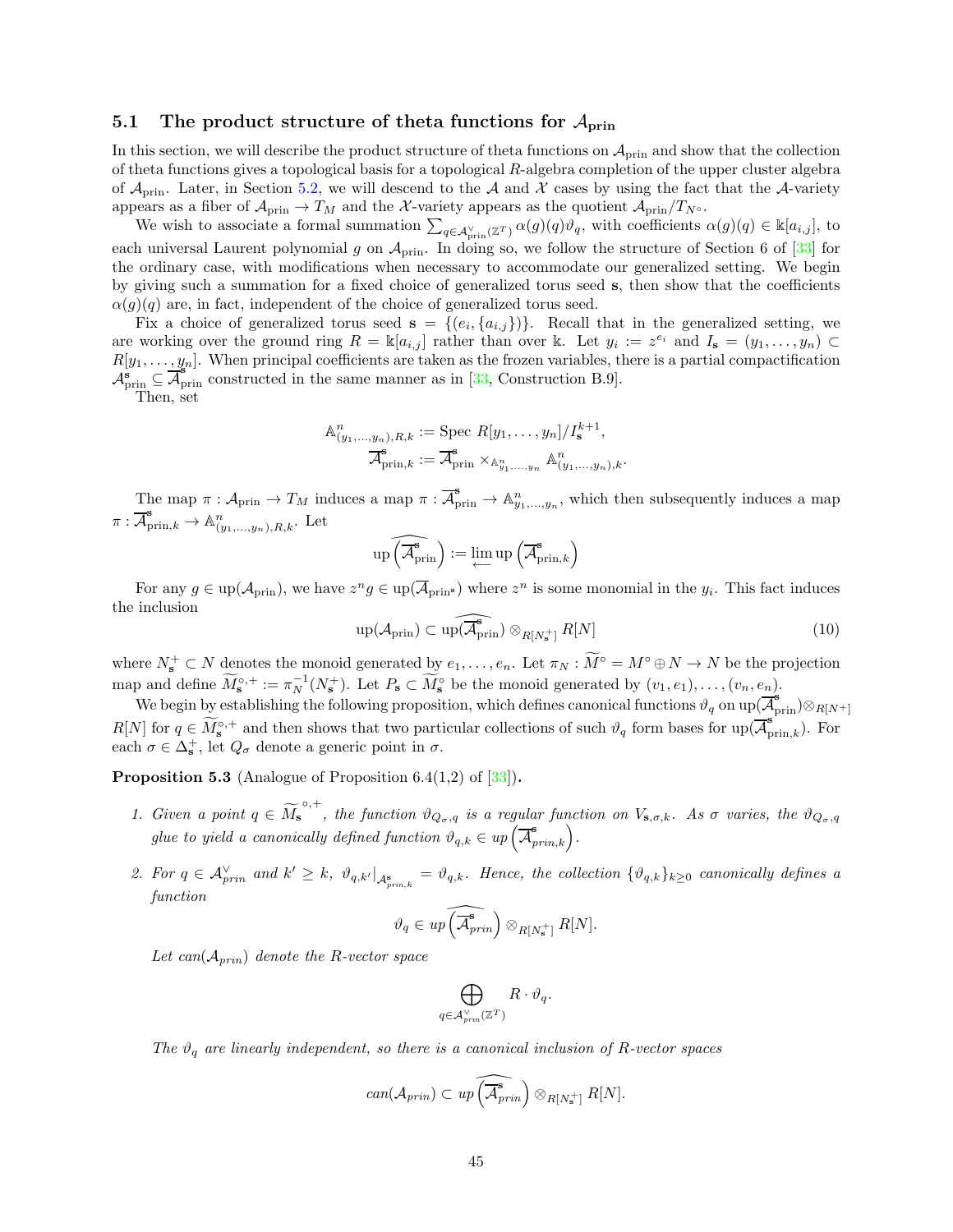Proof. The proof given in [\[33](#page-57-6)] for the ordinary case holds in our setting.

In order to associate a formal summation  $\sum \alpha(g)(q)\vartheta_q$  to each universal Laurent polynomial g on  $\mathcal{A}_{prin}$ , we will first associate a formal summation  $\sum \alpha_s(g)(q)\theta_q$  which depends on the choice of generalized torus seed s. To do so, we must first define the function  $\alpha_s$ .

<span id="page-45-0"></span>**Proposition 5.4** (Analogue of Proposition 6.5 of  $|33|$ ). There is a unique inclusion

$$
\alpha_{\mathbf{s}} : up\left(\widehat{\mathcal{A}}_{prin}^{\mathbf{s}}\right) \otimes_{R[N_{\mathbf{s}}^{+}]} R[N] \hookrightarrow Hom_{sets}\left(\mathcal{A}_{prin}^{\vee}(\mathbb{Z}^{T}) = \widetilde{M}_{\mathbf{s}}^{\circ}, R\right)
$$

given by the map  $g \mapsto (q \mapsto \alpha_s(g)(q))$ . For all  $n \in N$ ,  $\alpha_s(z^n \cdot g)(q + n) = \alpha_s(g)(q)$ .

*Proof.* One consequence of Proposition [5.3](#page-44-1) and Lemma [5.2](#page-43-2) is that every  $g \in \widehat{\mathfrak{un}(\mathcal{A}_{\text{prin}})}$  can be uniquely expressed as a convergent formal sum  $\sum_{q \in \widetilde{M}_{s}^{\circ},+} \alpha_{s}(q)(q)\vartheta_{q}$  where the coefficients  $\alpha_{s}(q)(q)$  lie in R. This immediately implies the desired unique inclusion.  $\Box$ 

**Definition 5.5** (Analogue of Definition 6.6 of [\[33\]](#page-57-6)). Let g be a universal Laurent polynomial on  $up(\mathcal{A}_{prin})$ . On the torus chart  $T_{\tilde{N}^{\circ},\mathbf{s}}$  of  $\mathcal{A}_{prin}$ , we can write  $g = \sum_{q\in \widetilde{M}_{\mathbf{s}}^{\circ}} \beta_{\mathbf{s}}(q)(q)z^q$ . Because  $z^m g \in \widehat{up(\mathcal{A}_{prin}^{\mathbf{s}})}$  for some  $m \in \widetilde{M}_s^{\circ}$ , we can also write a formal expansion  $g = \sum_{q \in \widetilde{M}_s^{\circ}} \alpha_s(g)(q)\vartheta_q$ . Let

$$
\overline{S}_{g,\mathbf{s}} := \{ q \in \widetilde{M}_{\mathbf{s}}^{\circ} : \beta_{\mathbf{s}}(g)(q) \neq 0 \}, \qquad S_{g,\mathbf{s}} := \{ q \in \widetilde{M}_{\mathbf{s}}^{\circ} : \alpha_{\mathbf{s}}(g)(q) \neq 0 \},
$$

and  $P_{\mathbf{s}}$  be the monoid generated by  $\{(v_i, e_i)\}_{i \in I_{uf}}$ .

It follows from the construction of the theta functions that  $S_{g,s} \subseteq \overline{S_{g,s}} + P_s$ .

We are then ready to prove that on  $up(\mathcal{A}_{prin})$ , the function  $\alpha_s$  is actually independent of the choice of generalized torus seed s.

<span id="page-45-1"></span>Theorem 5.6 (Analogue of Theorem 6.8 of [\[33\]](#page-57-6)). There is a unique function

$$
\alpha: up\left(\mathcal{A}_{prin}\right) \rightarrow Hom_{sets}\left(\mathcal{A}_{prin}^{\vee}\left(\mathbb{Z}^T\right), R\right)
$$

such that:

1. The function  $\alpha$  is compatible with the R[N]-module structure on up ( $A_{prin}$ ) and the N-translation action on  $\mathcal{A}_{prin}^{\vee}(\mathbb{Z}^T)$ , i.e.

$$
\alpha(z^n \cdot g)(x+n) = \alpha(g)(x)
$$

for all  $g \in up(\mathcal{A}_{prin}), n \in N$ , and  $x \in \mathcal{A}_{prin}^{\vee}(\mathbb{Z}^T)$ .

- 2. For any s, the formal sum  $\sum_{q \in A_{prin}^{\vee}(\mathbb{Z}^T)} \alpha(g)(q) \vartheta_q$  converges to g in  $up\left(\widehat{\overline{A}_{prin}^s}\right) \otimes_{R[N_{\mathbf{s}}^+]} R[N]$ .
- 3. If  $z^n \cdot g$  lies in up  $(\overline{\mathcal{A}}_{prin}^{\mathbf{s}})$ , then  $\alpha(z^n \cdot g)(q) = 0$  unless  $\pi_N(q) \in N_{\mathbf{s}}^+$ . Moreover, n  $\overline{\phantom{0}}$ n  $k+1$  $\overline{ }$

$$
z^{n} \cdot g = \sum_{\pi_{N,\mathbf{s}}(q) \in N_{\mathbf{s}}^{+} \setminus (N_{\mathbf{s}}^{+})_{k+1}} \alpha(z^{n} \cdot g)(q) \vartheta_{q} \mod (I_{\mathbf{s}}^{k+1})
$$

and the coefficients  $\alpha(z^n \cdot g)(q)$  are the coefficients for the expansion of  $z^n \cdot g$  when it is viewed as an element of up  $(\overline{\mathcal{A}}_{prin}^s)$  and written in terms of the collection  $\{\vartheta_q: q \in \widetilde{M}_s^{\circ, +} \setminus M_{s,k+1}^{\circ, +}\}.$ 

4. For any generalized torus seed s' reachable from s via a sequence of mutations, the map  $\alpha$  is the composition of inclusions

$$
up(\mathcal{A}_{prin}) \subset up\left(\widehat{\mathcal{A}_{prin}^{s'}}\right)\otimes_{R[N_{\mathbf{s}'}^{+}]}\overline{R[N]} \subset Hom_{sets}\left(\mathcal{A}_{prin}^{\vee}(\mathbb{Z}^{T})=\widetilde{M}_{\mathbf{s}'}^{\circ},\mathbb{k}\right)
$$

from Proposition [5.4](#page-45-0) and Equation [\(10\)](#page-44-2). This maps the cluster monomial  $A \in up(\mathcal{A}_{prin})$  to the delta function  $\delta_{\mathbf{g}(A)}$  where  $\mathbf{g}(A) \in \mathcal{A}_{prin}^{\vee}(\mathbb{Z}^T)$  is its g-vector.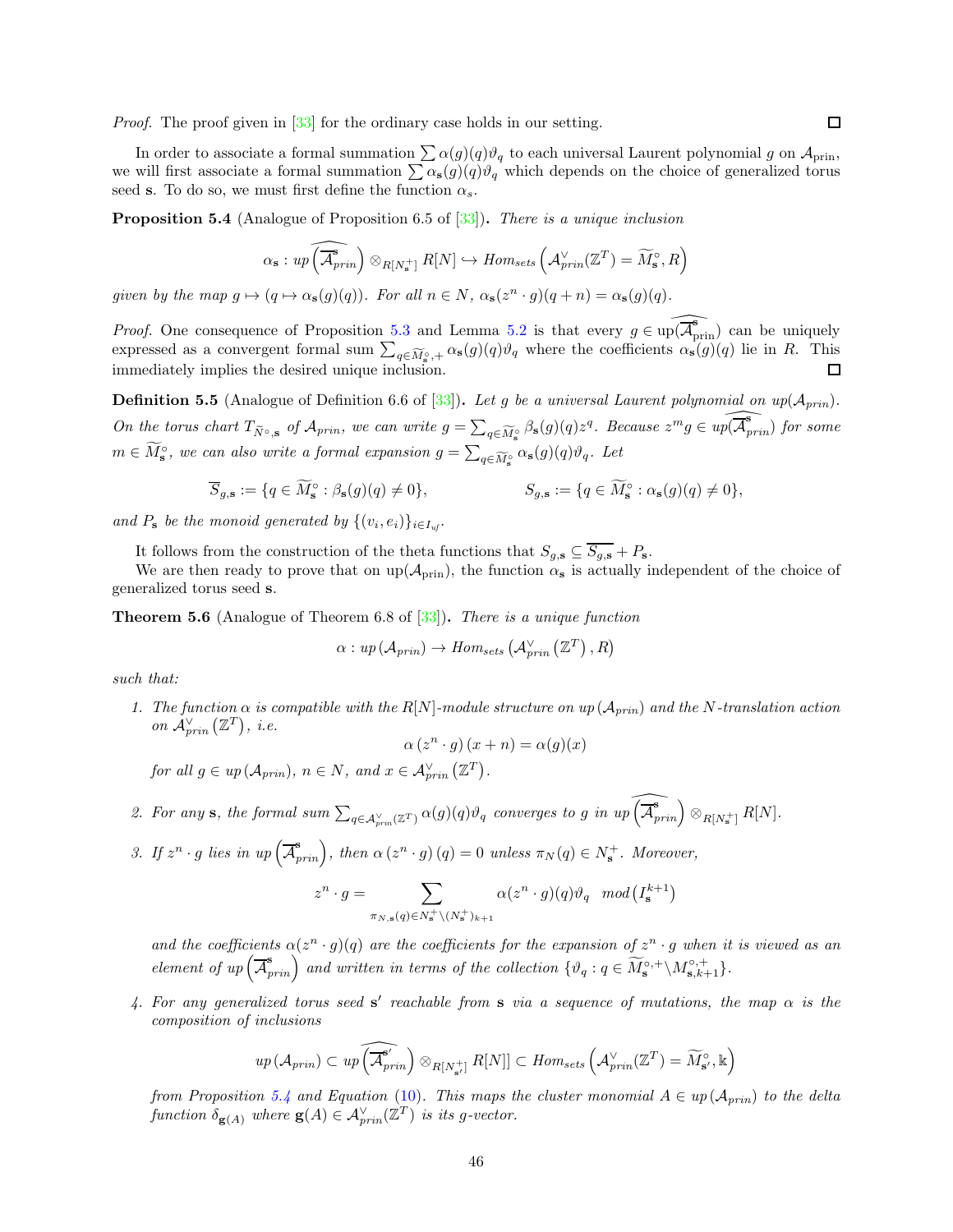Moreover,  $\alpha(g)(m) = \alpha_{s'}(g)(m)$  for any generalized torus seed s'.

Proof. The proof given in [\[33](#page-57-6)] for the ordinary case holds in our generalized setting, with minor modifications due to the polynomial mutation maps of the generalized setting. For details, see Theorem 4.10.5 of [\[39\]](#page-57-19).  $\Box$ 

This theorem implies, as a corollary, that the theta functions form a topological basis for a natural topological R-algebra completion of  $up(\mathcal{A}_{prin})$ .

<span id="page-46-0"></span>**Corollary 5.7** (Analogue of Corollary 6.11 of [\[33\]](#page-57-6)). For  $n \in N$ , let the map

$$
n^* : Hom_{sets}(\mathcal{A}_{prin}^{\vee}(\mathbb{Z}^T), \mathbb{k}) \to Hom_{sets}(\mathcal{A}_{prin}^{\vee}(\mathbb{Z}^T), \mathbb{k})
$$

denote precomposition by translation by n on  $\mathcal{A}_{prin}^{\vee}(\mathbb{Z}^T)$ . Let  $\overline{up(\mathcal{A}_{prin})} \subset Hom_{sets}(\mathcal{A}_{prin}^{\vee}(\mathbb{Z}^T))$  be the vector subspace of functions f such that for each generalized torus seed s, there exists  $n \in N$  such that the restriction of  $n^*(f)$  to  $\mathcal{A}_{prin}^{\vee}(\mathbb{Z}^T)\setminus\pi_{N,s}^{-1}((N_{s+})_k)$  has finite support for all  $k>0$ . Then, we have the inclusions

$$
up(\mathcal{A}_{prin}) \subset \overline{up(\mathcal{A}_{prin})} = \bigcap_{\mathbf{s}} \widehat{up(\mathcal{A}_{prin})} \otimes_{R[N^+_{\mathbf{s}}]} R[N] \subset Hom_{sets}(\mathcal{A}_{prin}^{\vee}(\mathbb{Z}^T), \mathbb{k})
$$

and  $\overline{up(A_{prin})}$  is a complete topological vector space under the weakest topology so that each inclusion  $\widehat{up(\mathcal{A}_{prin})} = \bigcap_{s} \widehat{up(\mathcal{A}_{prin}^s)} \otimes_{R[N_s^+]} R[N]$  is continuous.

Let  $\vartheta_q = \delta_q \in \overline{up(\mathcal{A}_{prin})}$  be the delta function associated to  $q \in \mathcal{A}_{prin}^{\vee}(\mathbb{Z}^T)$ . Then  $\{\vartheta_q\}_{q \in \mathcal{A}_{prin}^{\vee}(\mathbb{Z}^T)}$  is a topological basis for  $up(\mathcal{A}_{prin})$  and there is a unique topological R-algebra structure on  $up(\mathcal{A}_{prin})$  such that  $\vartheta_p \cdot \vartheta_q = \sum_r \alpha(p,q,r) \vartheta_r$  with structure constants  $\alpha(p,q,r)$  as in Proposition [5.1.](#page-43-3)

Next, we show that the theta function  $\vartheta_{Q,m_0}$ , for  $Q \in \sigma \in \Delta^+$  and  $m_0 \in \mathcal{A}_{\text{prin}}^{\vee}(\mathbb{Z}^T)$ , is a universal Laurent polynomial on  $R[M^{\circ}].$ 

<span id="page-46-1"></span>**Proposition 5.8** (Analogue of Proposition 7.1 of [\[33](#page-57-6)]). Let  $\mathbf{s} = \{(e_i, (a_{i,j}))\}$  be a generalized torus seed. Fix some  $m_0 \in \mathcal{A}_{prin}^{\vee}(\mathbb{Z}^T)$ . If for some generic choice of  $Q \in \sigma \in \Delta^+$  there are finitely many broken lines  $\gamma$ in  $\mathfrak{D}_{s}$  with  $I(\gamma) = m_0$  and  $b(\gamma) = Q$ , then this holds for any generic  $Q' \in \sigma' \in \Delta^+$ . Hence,  $\vartheta_{Q,m_0} \in R[M^{\circ}]$ is a universal Laurent polynomial.

Even though our statement is similar to the one in [\[33,](#page-57-6) Proposition 7.1], there are several significant differences in the proof. Because the positivity of theta functions in the generalized setting has not yet been proven, we cannot make use of this positivity as in the argument given in [\[33\]](#page-57-6) for the ordinary setting. Because we only consider  $\vartheta_Q$  for  $Q, Q' \in \Delta^+$ , however, we make use of the fact that the chambers in the cluster complex can be associated to generalized torus seed data for which the wall functions are simply the mutation maps. Hence, we can assert the positivity of the wall functions within the cluster complex. For this proof, we need  $a_{i,j}$  to be formal variables rather than simply arbitrary elements in  $\mathbb{P}$ . Hence, we consider the generalized cluster algebras over the ring  $R$  when defining the fixed data.

*Proof.* By Theorem [4.3,](#page-39-1) we know that for basepoints  $Q$  and  $Q'$  in different chambers, the theta functions  $\vartheta_{Q,m_0}$  and  $\vartheta_{Q',m_0}$  are related by a composition of wall-crossings. When the basepoint varies within a chamber, the corresponding theta function does not change. Hence, it is sufficient to check that if  $Q \in \sigma$  and  $Q' \in \sigma'$ are in adjacent chambers with Q' close to the wall  $\sigma \cap \sigma'$ , then  $\vartheta_{Q,m_0}$  having finitely many terms implies that  $\vartheta_{Q',m_0}$  also has finitely many terms.

Fix some generalized torus seed **s**. Let the wall  $\sigma \cap \sigma'$  be in  $n_0^{\perp}$  for  $n_0 \in N^{\circ}$  with  $\langle n_0, Q \rangle > 0$  and denote the wall-crossing automorphism when moving from  $Q$  to  $Q'$  by p. Recall that a chamber of  $\mathfrak{D}_s$  is called reachable if there exists a finite, transverse path between that chamber and the positive chamber  $C_s^+ \subset \mathfrak{D}_s$ . By Lemma 2.10 of [\[33\]](#page-57-6), there exists a bijection between torus seeds that are mutation equivalent to the initial torus seed s and reachable chambers of  $\mathfrak{D}_s$ . A consequence of this bijection, as described in [\[46](#page-57-22)], is that there exists a sequence of mutations  $\mu_{k_1}, \ldots, \mu_{k_\ell}$  and corresponding piecewise linear maps  $T_{k_\ell}, \ldots, T_{k_1}$  such that  $\mathbf{s}' = \mu_{k_\ell} \circ \cdots \circ \mu_{k_1}(\mathbf{s}), \mathfrak{D}_{\mathbf{s}'} = T_{k_\ell} \circ \cdots T_{k_1}(\mathfrak{D}_{\mathbf{s}}),$  and  $T_{k_{i-1}} \circ \cdots \circ T_{k_1}(\sigma') \subset H_{k_i-1}$  for each  $i \in \{1, \ldots, \ell\}.$ 

Recall that  $p(z^m) = z^m f^{(n_0, m)}$ . When both chambers,  $\sigma$  and  $\sigma'$  are reachable, f has the form  $1 + a_1 z^q +$  $\cdots + a_{r-1}z^{(r-1)q} + z^{rq}$  for some  $q \in n_0^{\perp} \subset M^{\circ}$  and  $r \in \mathbb{Z}_{>0}$ . In particular, note that f is a Laurent polynomial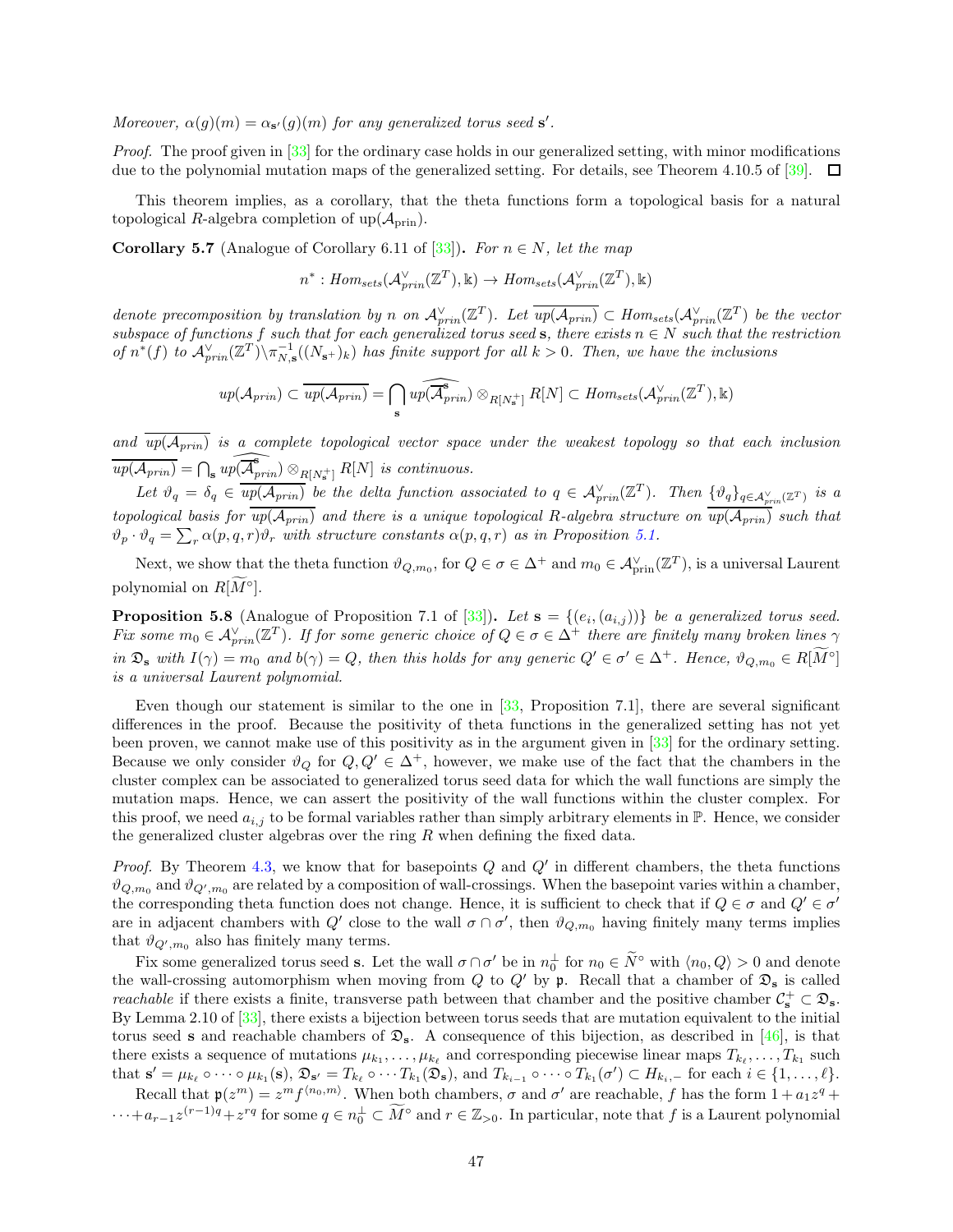where  $a_1, \ldots, a_{r-1}$  are formal variables. One can verify that f has this form by recalling that the wall-crossing automorphisms associated to the positive chamber  $\mathcal{C}_{\mathbf{s}'}^+ \subset \mathfrak{D}_{\mathbf{s}'}$  have the form  $1 + a_{k,1}z^{v_k} + \cdots + z^{r_kv_k}$  for some  $k \in I$  and then applying the appropriate sequence of piecewise linear maps  $T_{k_1}, \ldots, T_{k_\ell}$  to obtain the wallcrossing automorphism p.

Monomials  $z^m$  can be classified into three groups, based on the sign of  $\langle n_0, m \rangle$ . The arguments for  $\langle n_0, m \rangle = 0$  or  $\langle n_0, m \rangle > 0$  given in [\[33\]](#page-57-6) will work here also. Briefly, when  $\langle n_0, m \rangle = 0$ , the monomial is fixed by **p** and so these terms coincide in  $\vartheta_{Q,m_0}$  and  $\vartheta_{Q',m_0}$ . When  $\langle n_0, m \rangle > 0$ , the monomial  $z^m$  is sent to  $z^m f^{(n_0,m)}$ , which is by definition a polynomial. So each such  $z^m$  in  $\vartheta_{Q,m_0}$  corresponds to finitely many terms in  $\vartheta_{Q',m_0}$ .

The last case is when  $\langle n_0, m \rangle < 0$ . Consider a broken line in  $\mathfrak{D}_s$  with endpoint  $Q' \in \sigma' \subset \mathfrak{D}_s$  and a monomial of the form  $cz^m$  with  $\langle n_0, m \rangle < 0$  attached to its final domain of linearity. To complete the proof, it remains to show that there are finitely many such broken lines. By way of contradiction, assume that there actually infinitely many.

The direction vector of such a broken line must be towards the wall  $\sigma \cap \sigma'$ , so its final domain of linearity can be extended to some point  $Q'' \in \sigma$ . When crossing  $\sigma \cap \sigma'$  from  $\sigma'$  into  $\sigma$ , we have

$$
cz^m \mapsto cz^m \left( 1 + a_1 z^q + \dots + a_{r-1} z^{(r-1)q} + z^{rq} \right)^{\langle -n_0, m \rangle}
$$

Note that the primitive normal vector  $-n_0$  appears in this wall-crossing computation rather than  $n_0$  because by assumption  $\langle n_0, Q \rangle > 0$ , so  $n_0$  is directed into the chamber  $\sigma$  rather than into  $\sigma'$ . The fact that  $a_1, \ldots, a_{r-1}$ are all formal variables means that there are no cancellations. Because  $\vartheta_{Q,m_0}$  is independent of the location of Q within the chamber  $\sigma$ , this means there are infinitely many broken lines with initial slope  $m_0$  and endpoint Q, a contradiction.  $\Box$ 

**Definition 5.9.** [\[33](#page-57-6), Definition 7.2] Let  $\Theta \subset A_{prin}^{\vee}(\mathbb{Z}^T)$  be the collection of  $m_0$  such that for any generic point  $Q \in \sigma \in \Delta^+$ , there exist finitely many broken lines with initial slope  $m_0$  and endpoint Q.

**Theorem 5.10** (Analogue of Theorem 7.5 of  $\boxed{33}$ ). Let

$$
\Delta^+(\mathbb{Z}):=\bigcup_{\sigma\in\Delta^+}\sigma\cap\mathcal{A}_{prin}^\vee(\mathbb{Z}^T)
$$

be the set of integral points in the chambers of the cluster complex. Then

- 1.  $\Delta^+(\mathbb{Z}) \subset \Theta$ .
- 2. There is an inclusion of  $R[N]$ -algebras

$$
\text{gen}(\mathcal{A}_{prin}) \subset \text{up}(\widehat{\mathcal{A}_{prin, \mathbf{s}}}) \otimes_{R[N^+_{\mathbf{s}}]} R[N]
$$

where each cluster monomial  $Z \in gen(\mathcal{A}_{prin})$  is identified with  $\vartheta_{g(Z)} \in up(\widehat{\mathcal{A}_{prin,s}}) \otimes_{R[N^+_s]} R[N]$ , where  $g(Z) \in \Delta^+(\mathbb{Z})$  denotes the g-vector of Z.

Proof. The proof of (1) follows from Corollary [4.6](#page-41-1) and Proposition [4.7.](#page-41-2)

For (2), we know from Proposition [5.8](#page-46-1) that each  $\vartheta_{Q,p}$  is a universal Laurent polynomial in  $R[\tilde{M}^{\circ}]$ , for all  $p \in \mathcal{A}_{\text{prin}}(\mathbb{Z}^T)$  and  $Q \in \Delta^+$ . When  $p \in \Delta^+(\mathbb{Z})$ , we know by Theorem [5.6\(](#page-45-1)4) that  $\vartheta_{Q,p}$  is the corresponding cluster monomial. The inclusion follows from Proposition [5.3.](#page-44-1) 口

As an immediate consequence, we obtain:

Corollary 5.11 (Analogue of Corollary 7.6 of [\[33\]](#page-57-6)). There are canonically defined non-negative structure constants

 $\alpha: {\cal A}^\vee_{prin}(\mathbb{Z}^T) \times {\cal A}^\vee_{prin}(\mathbb{Z}^T) \times {\cal A}^\vee_{prin}(\mathbb{Z}^T) \rightarrow \mathbb{Z}_{\geq 0} \cup \{\infty\}$ 

that are given by counts of broken lines.

As in the ordinary case, we can verify that the theta functions are well-behaved with respect to the canonical torus action on  $\mathcal{A}_{\text{prin}}$ .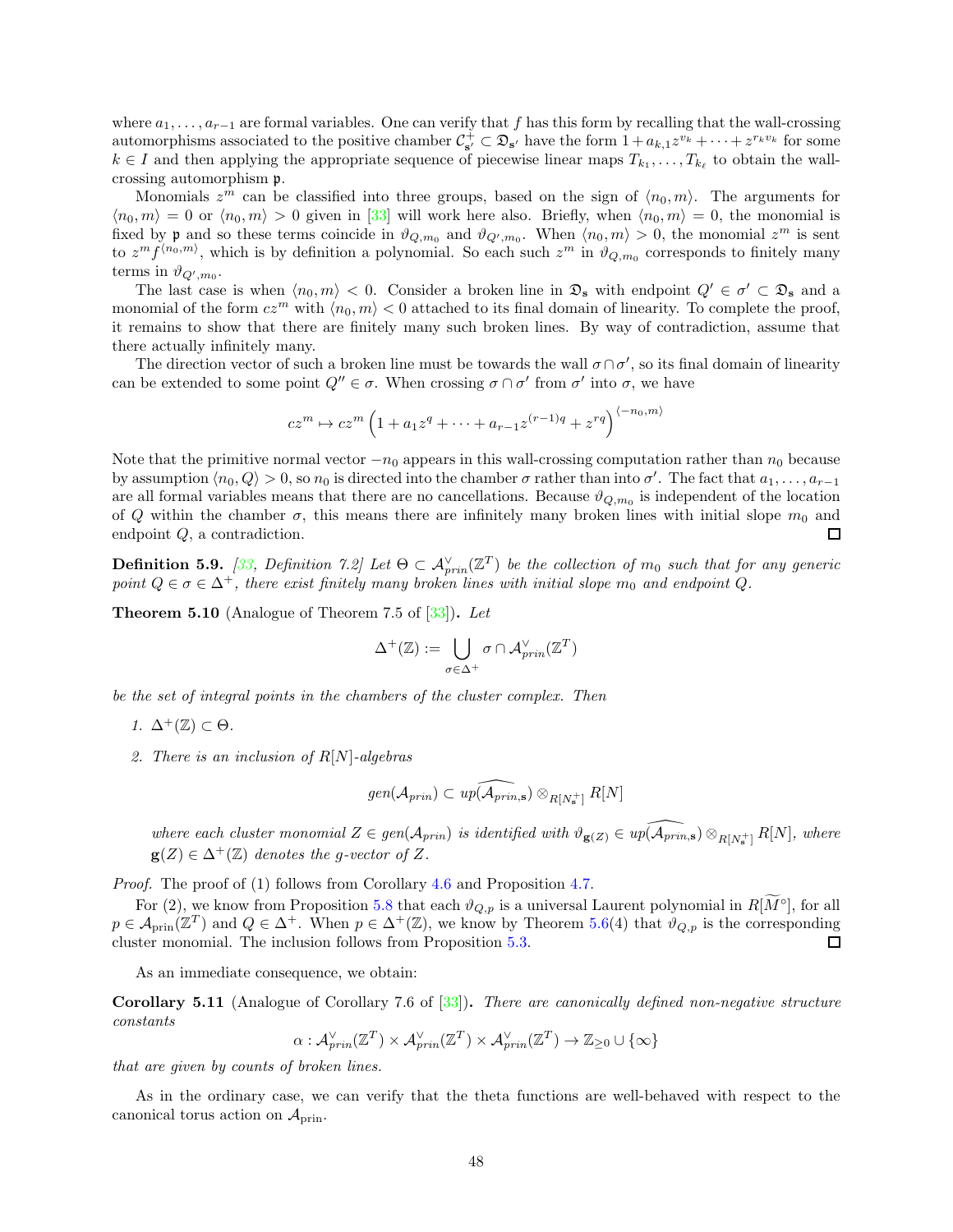<span id="page-48-3"></span>**Proposition 5.12** (Analogue of Proposition 7.7 of [\[33\]](#page-57-6)). For  $q \in A_{prin}^{\vee}(\mathbb{Z})$ ,  $\vartheta_q \in up(\mathcal{A}_{prin})$  is an eigenfunction for the natural  $T_{\widetilde{K}^{\circ}}$  action on  $\mathcal{A}_{prin}$  with weight  $w(q)$  given by the map  $w:\widetilde{M}^{\circ}=(\widetilde{N}^{\circ})^*\to (\widetilde{K}^{\circ})^*$ . Moreover,  $\vartheta_q$  is an eigenfunction for the subtorus  $T_{N} \circ \subset T_{\widetilde{K}^{\circ}}$  with weight  $w(q)$  given by the map  $w : \widetilde{M}^{\circ} \to \widetilde{M}^{\circ}$ defined by the mapping  $(m, n) \mapsto m - p^*(n)$ .

Proof. The proof given in [\[33\]](#page-57-6) for the ordinary case holds in the generalized case as well, since we still have  $w(v_i, e_i) = v_i - p^*(e_i) = 0$ , by definition.  $\Box$ 

# <span id="page-48-0"></span>5.2 From  $A_{\text{prin}}$  to  $A_t$  and X

As in the ordinary case, our results for  $\mathcal{A}_{\text{prin}}$  induce similar results on the A and X varieties. In this section, we adapt the results of section 7.2 of [\[33\]](#page-57-6) for our generalized setting.

Similarly to the ordinary case, the choice of generalized torus seed data  $\mathbf{s} = \{(e_i, (a_{i,j}))\}$  gives a toric model for the generalized cluster variety V. The generalized torus seed s specifies a fan  $\Sigma_{s,V}$ . More precisely, the fans for the  $A$  and  $X$  cases are

$$
\Sigma_{\mathbf{s},\mathcal{A}} := \{0\} \cup \{\mathbb{R}_{\geq 0}e_i : i \in I_{\text{uf}}\},
$$
  

$$
\Sigma_{\mathbf{s},\mathcal{X}} := \{0\} \cup \{-\mathbb{R}_{\geq 0}v_i : i \in I_{\text{uf}}\}.
$$

The fan  $\Sigma_{s,V}$  then defines a toric variety  $TV(\Sigma_{s,V})$ . Note that in our setting we consider the toric varieties with base change to the ground ring R. The cluster varieties can be seen as (up to codimension 2) blowups  $Y \to TV(\Sigma_{s,V})$  of the toric varieties along the closed subschemes given by the mutation maps. Note that we can simply follow [\[30](#page-57-20), Construction 3.4] which does not necessarily depend on the mutations being binomials but only on the mutation functions being polynomials in a single variable.

These toric models allow us to determine the global monomials:

<span id="page-48-2"></span>**Lemma 5.13** (Analogue of Lemma 7.8 of [\[33\]](#page-57-6)). For  $m \in Hom(L_{s}, \mathbb{Z})$ , the character  $z^{m}$  on  $T_{L, s} \subset V$  is a global monomial if and only if  $z^m$  is regular on  $TV(\Sigma_{\mathbf{s},V})$ . The character  $z^m$  is regular on  $TV(\Sigma_{\mathbf{s},V})$  if and only if  $\langle m, n \rangle \geq 0$  for the primitive generators n of each ray in  $\Sigma_{s,V}$ . When V is an A-type cluster variety, the set of global monomials exactly coincides with the set of cluster monomials. That is, every global monomial is a monomial in the variables of a single cluster with non-negative exponents on the non-frozen variables.

Proof. The proof given in [\[33](#page-57-6)] for the ordinary case holds in the generalized setting, with one minor change: the support of  $Z_i$  is now defined by the zero locus of polynomials rather than binomials. I.e., its support is now  $1 + a_{i,1}z^{v_i} + \cdots + a_{i,r_i-1}z^{(r_i-1)v_i} + z^{r_i v_i} = 0$  rather than  $1 + z^{v_i} = 0$ . Subsequent portions of the proof still hold after this change is made.

Note also that the proof in the ordinary case uses the Laurent phenomenon. Because the Laurent phenomenon holds in the reciprocal generalized setting, see Theorem [2.6,](#page-5-1) this portion of the proof extends to our setting without modification. □

**Definition 5.14.** For a generalized cluster variety  $V = \bigcup_{s} T_{L,s}$ , let  $C_s^+(\mathbb{Z}) \subset V^{\vee}(\mathbb{Z}^T)$  denote the set of g-vectors for global monomials that are characters on the torus  $T_{L,\mathbf{s}}\subset V$  and  $\Delta_V^+(\mathbb{Z})\subset V^\vee(\mathbb{Z}^T)$  denote the union of all  $C^+_{\mathbf{s}}(\mathbb{Z})$ .

Recall that  $\mathcal{A}_t = \pi^{-1}(t)$ , where  $\pi$  is the canonical fibration  $\mathcal{A}_{\text{prin}} \to T_M$ . Consider the maps  $\rho : \mathcal{A}_{\text{prin}}^{\vee} \to$  $\mathcal{A}^{\vee}$  and  $\xi : \mathcal{X}^{\vee} \to \mathcal{A}_{\text{prin}}^{\vee}$  which have tropicalizations

$$
\rho^T : (m, n) \mapsto m,
$$
  

$$
\xi^T : n \mapsto (-p^*(n), -n).
$$

The map  $\rho^T$  identifies  $\mathcal{A}^{\vee}(\mathbb{Z}^T)$  and the quotient of  $\mathcal{A}_{\text{prin}}^{\vee}(\mathbb{Z}^T)$  by the natural action of N. Let  $w: \mathcal{A}_{\text{prin}}^{\vee} \to T_{M^{\circ}}$ be the weight map given by  $w(m, n) = m - p^*(n)$ . Because  $\xi$  identifies  $\mathcal{X}^{\vee}$  with the fiber of  $w : \mathcal{A}_{\text{prin}}^{\vee} \to T_{M^{\circ}}$ over the identity element e, the map  $\xi^T$  identifies  $\mathcal{X}^{\vee}(\mathbb{Z}^T)$  with  $w^{-1}(0)$ .

<span id="page-48-1"></span>Lemma 5.15 (Analogue of 7.10 of [\[33](#page-57-6)]).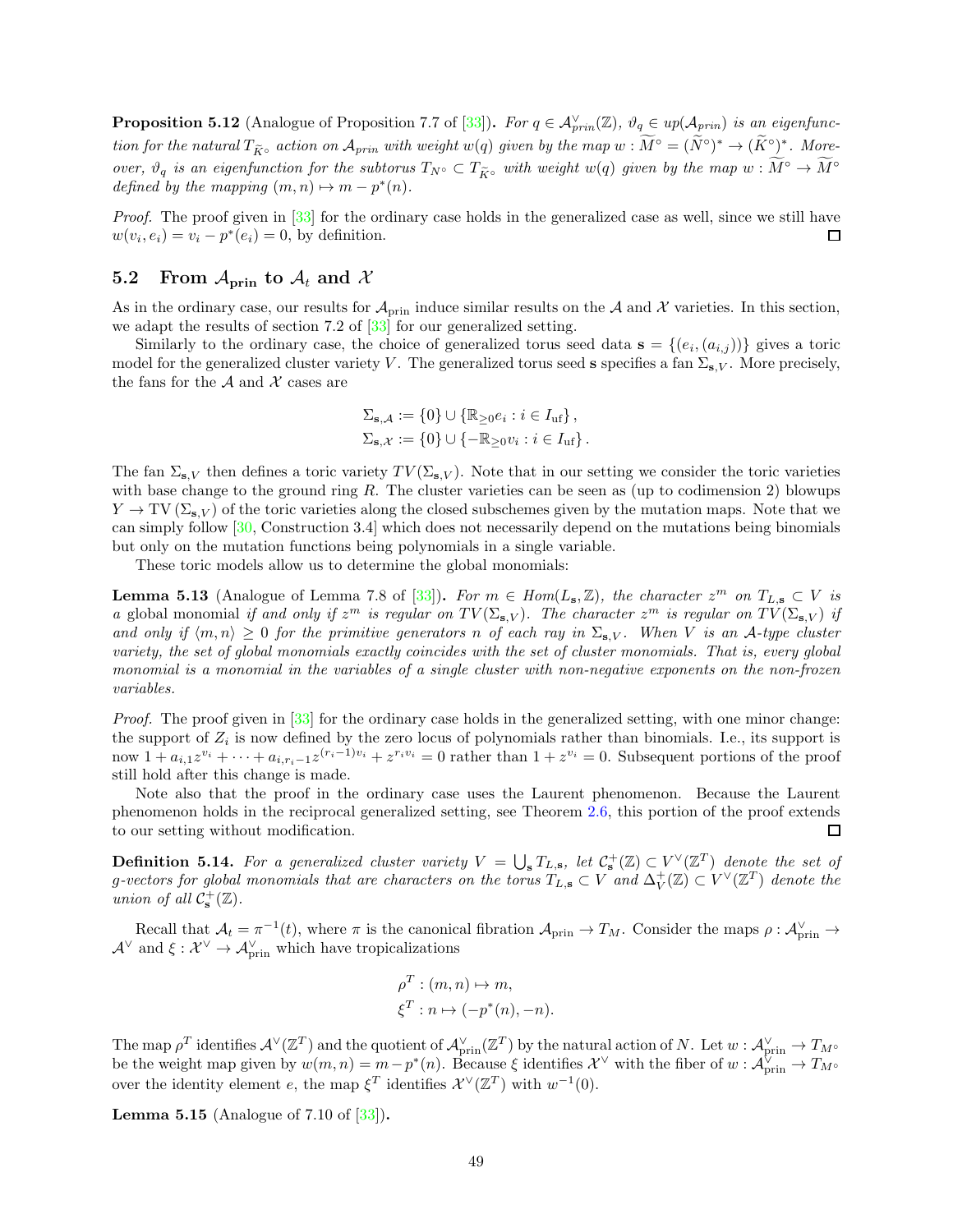- 1. When V is a generalized A-variety,  $C_s^+(\mathbb{Z})$  is the set of integral points of the cone  $C_s^+$  in the Fock-Goncharov cluster complex which corresponds to the seed s.
- 2. For any type of generalized cluster variety,  $C_s^+(\mathbb{Z})$  is the set of integral points of a rational convex cone  $\mathcal{C}_s^+$  and the relative interiors of  $\mathcal{C}_s^+$  as s varies are disjoint. The g-vector  $g(f) \in V^{\vee}(\mathbb{Z}^T)$  depends only on the function f. That is, if f restricts to a character on two distinct seed tori then the g-vectors they determine are the same.
- 3. For  $m \in w^{-1}(0) \cap \Delta^+_{\mathcal{A}_{prin}}(\mathbb{Z})$ , the global monomial  $\vartheta_m$  on  $\mathcal{A}_{prin}$  is invariant under the  $T_{N^{\circ}}$  action and thus gives a global function on  $\mathcal{X} = \mathcal{A}_{prin}/T_{N}$ <sup>o</sup>. This is a global monomial and all global monomials on X occur in this way. Moreover,  $m = g(\vartheta_m)$ .

Proof. The proof given in [\[33\]](#page-57-6) for the ordinary case holds in our generalized setting, as we have proven analogs of all the necessary previous results. We quickly review the proof given in [\[33](#page-57-6)] in order to point out each place where we are instead using an analogous result for the generalized setting.

First, consider  $(1)$  for a generalized  $\mathcal{A}$ -variety. By Lemma [3.30](#page-32-1) and Lemma [5.13,](#page-48-2) the positive chamber  $\mathcal{C}_s^+$  is the Fock-Goncharov cluster chamber associated to s and a maximal cone of a simplicial fan. By Theorem [3.31,](#page-32-2)  $\Delta_{\mathcal{A}}^{+}(\mathbb{Z})$  forms a simplicial fan.

The A case, which includes  $\mathcal{A}_{\text{prin}}$ , of (2) follows from Section [4.1.](#page-42-0) The X case follows from the  $\mathcal{A}_{\text{prin}}$ case. Recall that the map  $\widetilde{p}: \mathcal{A}_{\text{prim}} \to \mathcal{X}$  given by  $z^{(n,m)} \mapsto z^{m-p^*(n)}$  makes  $\mathcal{A}_{\text{prim}}$  into a  $T_{N^{\circ}}$ -torsor over  $\mathcal{X}$ . Hence, pulling back a monomial on X yields a  $T_{N} \circ$ -invariant global monomial on  $\mathcal{A}_{prin}$ . By Proposition [5.12,](#page-48-3) we have the inclusion  $\Delta^+_{\mathcal{X}}(\mathbb{Z}) \subseteq w^{-1}(0) \cap \Delta^+_{\mathcal{A}_{\text{prin}}}$ . Conversely, suppose  $m \in w^{-1}(0)$  and  $m = g(f)$  for some global monomial f on  $\mathcal{A}_{\text{prin}}$ . Then there exists some generalized torus seed  $\mathbf{s} = \{(e_i, \mathbf{a}_i)\}\$  such that f is represented by a monomial  $z^m$  on  $T_{\tilde{N},s}$ . Since  $m \in w^{-1}(0)$ , it must be of the form  $m = (p^*(n), n)$  for some  $n \in N$ . By Lemma [5.13,](#page-48-2) m is non-negative on the rays  $\mathbb{R}_{\geq 0}(e_i, 0)$  of  $\Sigma_{s, A_{\text{prin}}}$  and therefore n is non-negative on the rays  $-\mathbb{R}_{\geq 0}v_i$  of  $\Sigma_{\mathbf{s},\mathcal{X}}$  and  $z^n$  is a global monomial on X. As such,  $\Delta^+_{\mathcal{X}}(\mathbb{Z}) = w^{-1}(0) \cap \Delta^+_{\mathcal{A}_{\text{prin}}}(\mathbb{Z})$  and the cones for X are given by intersecting the cones for  $\mathcal{A}_{\text{prin}}$  with  $w^{-1}(0)$ . This also gives (3).  $\Box$ 

#### Broken lines and theta functions for the  $A$  and  $X$  cases.

The maps  $\rho$  and w allow us to define broken lines for the A and X cases. Recall that each wall in  $\mathfrak{D}_s^{\mathcal{A}_{prin}}$  has an associated wall-crossing automorphism that is a power series in  $z^{(p^*(n),n)}$  for some n. Hence,  $w(m,n)$  =  $w(p^*(n), n) = 0$  for every exponent which appears in one of these wall-crossing automorphisms.

First, consider the X case. Suppose  $\gamma$  is a broken line in  $\mathfrak{D}^{\mathcal{A}_{\text{prin}}}_{s}$  with both  $I(\gamma)$  and the initial domain of linearity lying in  $w^{-1}(0)$ . Because every exponent that appears in a wall-crossing function lies in  $w^{-1}(0)$ , the monomials attached to each subsequent domain of linearity must also lie in  $w^{-1}(0)$ . In particular, this means that  $F(\gamma)$  and  $b(\gamma)$  both lie in  $w^{-1}(0)$ . We define the set of broken lines in  $\mathcal{X}^{\vee}(\mathbb{R}^{T})$  to be the set of such broken lines. The  $\mathcal X$  theta functions are the theta functions defined by those broken lines. Next, consider the A case. Here, the set of broken lines in  $\mathcal{A}^{\vee}(\mathbb{R}^T)$  is defined as  $\{\rho^T(\gamma)\}\$  where  $\gamma$  ranges over the set of broken lines in  $\mathcal{A}_{\text{prin}}^{\vee}(\mathbb{R}^T)$ . Similarly, the A theta functions are the theta functions defined by those broken lines.

To define functions on the A and X varieties, we would restrict to the set  $\Theta$ . Hence, we define

$$
\Theta(\mathcal{X}) := \Theta(\mathcal{A}_{\text{prin}}) \cap w^{-1}(0),
$$
  

$$
\Theta(\mathcal{A}_t) := \rho^T \left(\Theta(\mathcal{A}_{\text{prin}})\right).
$$

Because  $\mathcal{A}^{\vee}(\mathbb{Z}^T)$  is identified with the quotient of  $\mathcal{A}_{\text{prin}}^{\vee}(\mathbb{Z}^T)$  under the natural N-action, it follows that  $\Theta(\mathcal{A}_{\text{prin}})$  is invariant under N-translation and therefore  $\Theta(\mathcal{A}_{\text{prin}}) = (\rho^T)^{-1}(\Theta(\mathcal{A}_t))$ . In fact, any section  $\Sigma: \mathcal{A}^{\vee}(\mathbb{Z}^T) \to \mathcal{A}_{\text{prin}}^{\vee}(\mathbb{Z}^T)$  of  $\rho^T$  will induce a bijection between  $\Theta(\mathcal{A}_{\text{prin}})$  and  $\Theta(\mathcal{A}_t) \times N$ .

The space  $\mathcal{A}_t = \bigcup_{s} T_{N^{\circ},s}$  consists of tori glued by birational maps that depend on t. When tropicalized, however, these maps are independent of t and so it is natural to define  $\mathcal{A}_t^{\vee}(\mathbb{Z}^T) := \mathcal{A}^{\vee}(\mathbb{Z}^T)$ . With that notation, we can state the following results for  $A_t$  and X:

**Theorem 5.16** (Analogue of Corollary 7.13 of  $[33]$ ). For X,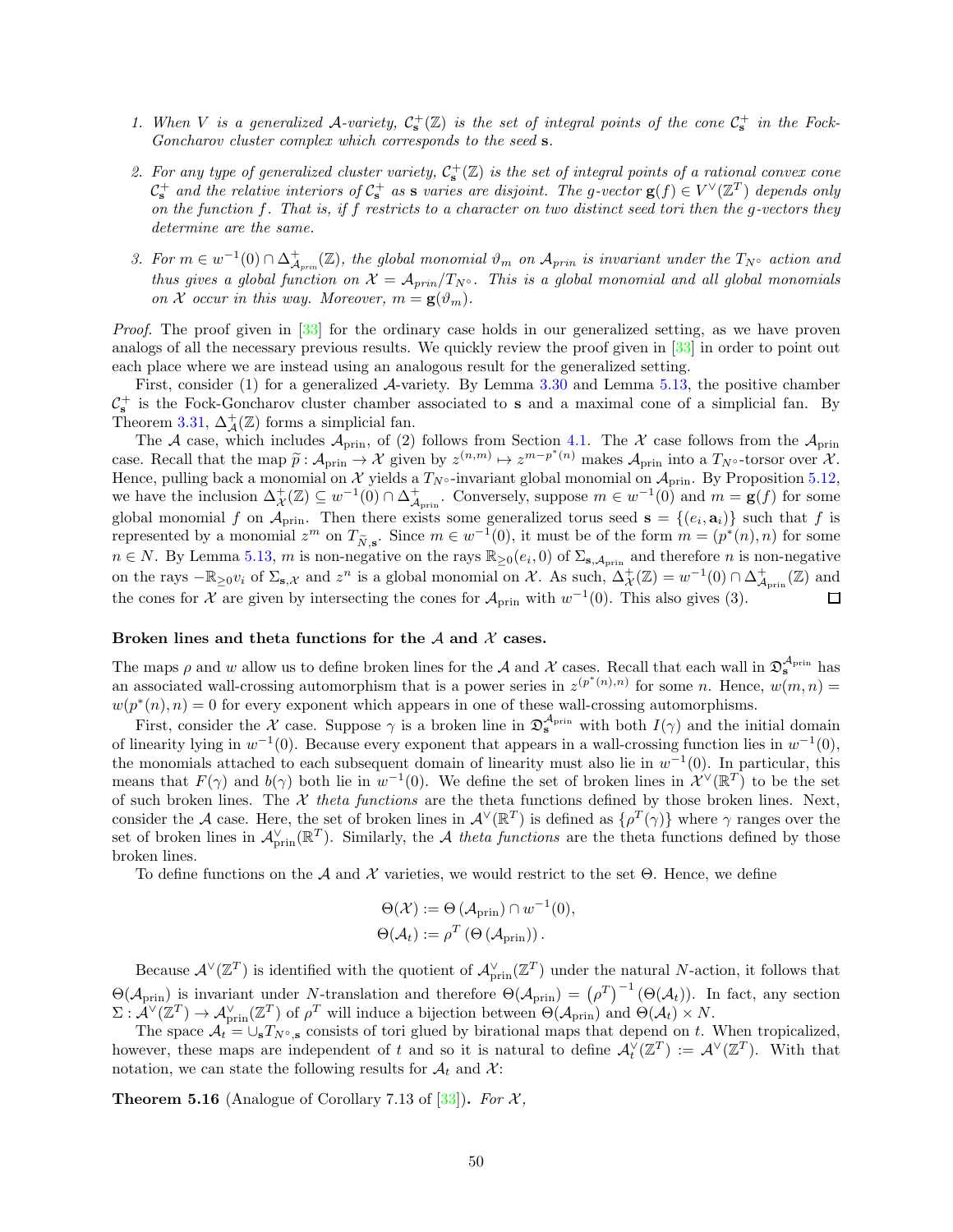1. There are canonically defined structure constants

$$
\alpha: \mathcal{X}^{\vee} \times \mathcal{X}^{\vee}(\mathbb{Z}^T) \times \mathcal{X}^{\vee}(\mathbb{Z}^T) \to \mathbb{Z}_{\geq 0}
$$

given by counts of broken lines.

2. The subset  $\Theta(\mathcal{X})$  contains the g-vector of each global monomial, i.e.  $\Delta^+(\mathbb{Z}) \subset \Theta(\mathcal{X})$ .

**Theorem 5.17** (Analogue of Theorem 7.16 of [\[33](#page-57-6)]). For  $V = A_t$ ,

1. Given a choice of section  $\Sigma: \mathcal{A}^{\vee}(\mathbb{Z}^T) \to \mathcal{A}_{prin}^{\vee}(\mathbb{Z}^T)$ , there exists a map

$$
\alpha_V: \mathcal{A}_t^{\vee}(\mathbb{Z}^T) \times \mathcal{A}_t^{\vee}(\mathbb{Z}^T) \times \mathcal{A}_t^{\vee}(\mathbb{Z}^T) \to \mathbb{k} \cup \{\infty\},\
$$

given by the mapping

$$
(p,q,r) \mapsto \sum_{n \in N} \alpha_{\mathcal{A}_{prin}}(\sigma(p),\Sigma(q),\Sigma(r)+n) z^n(t)
$$

if the summation is finite. Otherwise,  $\alpha_V(p,q,r) = \infty$ . If  $p,q,r \in \Theta(\mathcal{A}_t)$ , then the summation will be finite.

2. The subset  $\Theta$  contains the g-vector of each global monomial, i.e.  $\Delta_V^+(\mathbb{Z}^T) \subset \Theta$ .

By taking  $t = e$ , we obtain these statements for A.

For both, the arguments given in [\[33](#page-57-6)] for the ordinary setting still hold in our generalized setting.

# <span id="page-50-0"></span>6 Companion Cluster Algebras

Given a generalized cluster algebra, Nakanishi and Rupel define the notion of *companion algebras*, which are a pair of ordinary cluster algebras associated to the generalized cluster algebra [\[50\]](#page-58-5).

Recall that  $(\mathbb{P}, \oplus)$  is an arbitrary semifield. Let  $\mathbb{QP}$  denote the field of fractions of this semifield and  $\mathbb{Q}\mathbb{P}(\mathbf{x}) = \mathbb{Q}\mathbb{P}(x_1,\ldots,x_n)$  denote the field of rational functions in the algebraically independent variables  $x_1, \ldots, x_n$ . In earlier sections we referred to  $\mathbb{QP}(\mathbf{x})$  as F, but here it will be convenient to write  $\mathbb{QP}(\mathbf{x})$  since we will also want to discuss fields of rational functions in other sets of algebraically independent variables.

Fix a generalized cluster seed  $\Sigma = (\mathbf{x}, \mathbf{y}, B, [r_{ij}], \mathbf{a})$ . The corresponding fixed data Γ has lattices N, M,  $M^{\circ}$ ,  $N^{\circ}$  and collections of scalars  $\{d_i\}$  and  $\{r_i\}$ , as specified in Definition [3.1.](#page-16-2) Consider the initial generalized torus seed data be  $\mathbf{s} = \{(e_i, (a_{i,s}))\}$ , where  $\{e_i\}$  forms a basis for N,  $\{d_i e_i\}$  for  $N^{\circ}$ , and  $\{f_i = \frac{1}{d_i} e_i^*\}$  for  $M^{\circ}$ . As usual, we let  $v_i = p_1^*(e_i) \in M^\circ$  for  $i \in I_{\text{uf}}$ .

Let A denote the generalized cluster algebra defined by  $\Sigma$ . We can then state the definitions of the companion algebras as:

**Definition 6.1** ([\[50\]](#page-58-5)). Let  $L_x = \mathbf{x}^{1/r} = (L_{x_1}, \ldots, L_{x_n}) := (x_1^{1/r_1}, \ldots, x_n^{1/r_n})$  in QP( $\mathbf{x}^{1/r}$ ) The left companion algebra of A is the ordinary cluster algebra  ${}^L\mathcal{A} \subset \mathbb{QP}(\mathbf{x}^{1/\mathbf{r}})$  with seed  $({}^L\mathbf{x}, {}^L\mathbf{y}, B[r_{ij}])$ . Let  ${}^L\mathbf{c}_j$ ,  ${}^L\mathbf{g}_j$ , and  ${}^L F_j$  denote the c-vectors, g-vectors, and F-polynomials of  ${}^L A$ .

**Definition 6.2.** [\[50\]](#page-58-5) Let  $^R$ **x** = **x** and  $^R$ **y** =  $\mathbf{y}^{\mathbf{r}} = (^R y_1, \ldots, ^R y_n) = (y_1^{r_1}, \ldots, y_n^{r_n})$ . The right companion algebra of A is the ordinary cluster algebra  ${}^R\mathcal{A} \subset \mathbb{QP}(\mathbf{x})$  with seed  $(\mathbf{x}, \mathbf{y}^r, [r_{ij}]B)$ . Let  ${}^R\mathbf{c}_j$ ,  ${}^R\mathbf{g}_j$ , and  ${}^R F_j$ denote the c-vectors, g-vectors, and F-polynomials of  $A$ .

Remark 6.3. Note that because the mutation formulas used in this article are the transpose of those used by Fomin and Zelevinsky [\[17](#page-56-0)], our definitions of the companion algebras are not identical to the definitions given in [\[50](#page-58-5)]. As compared to Nakanishi and Rupel, we switch the roles of the exchange matrices  $[r_{ij}]B$  and  $B[r_{ij}]$  in the definitions of the left and right companion algebras.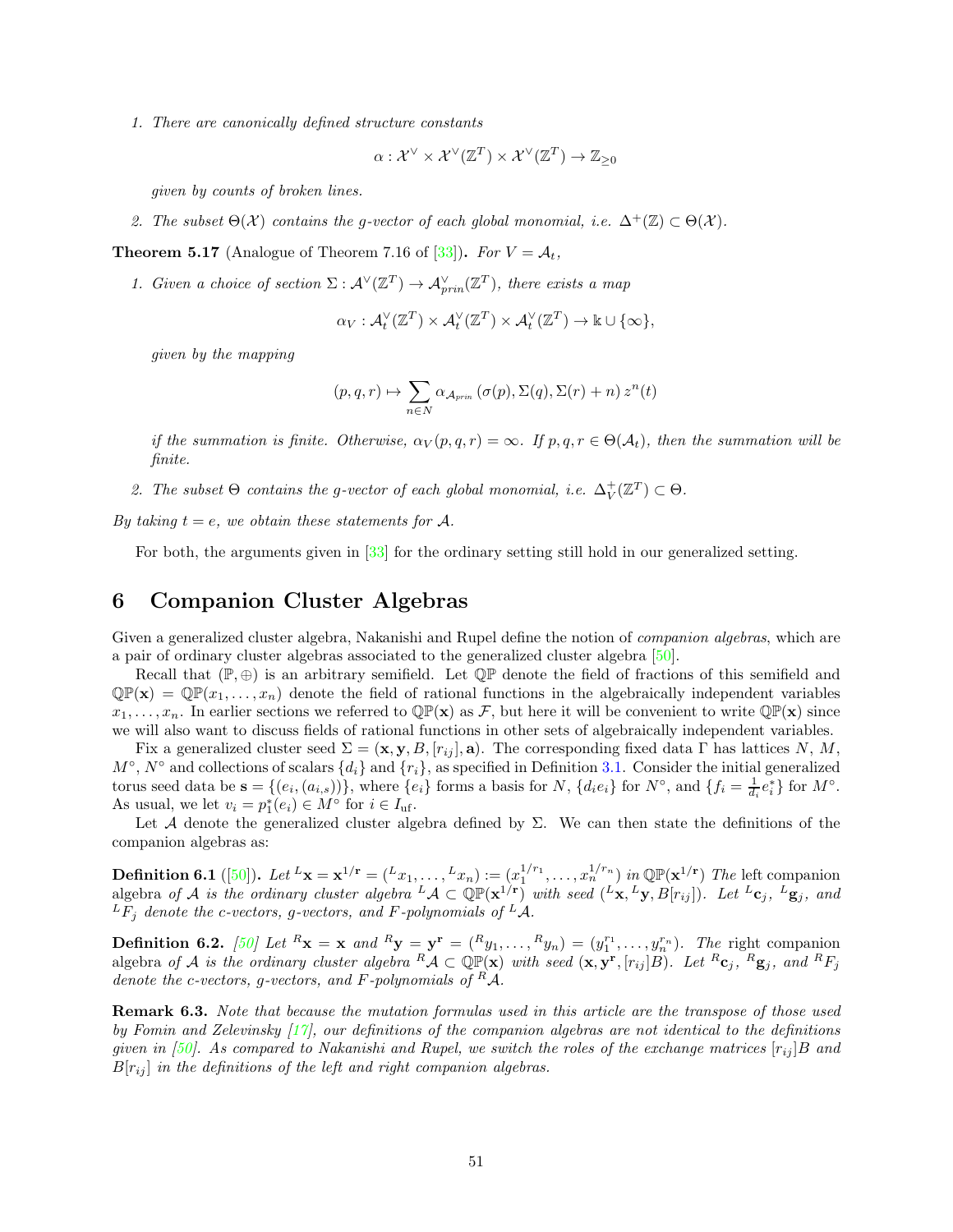### <span id="page-51-0"></span>6.1 Langlands duality and tropical duality

In this subsection, we largely restrict our attention to ordinary cluster algebras and quickly review background material about two types of duality. We also briefly state the definition of the Langlands dual in the generalized setting. In the next subsection, we will discuss one way that these notions appear in the context of generalized cluster algebras.

#### Langlands duality

In [\[16](#page-56-8)], Fock and Goncharov give the following definitions for the Langlands dual of a set of fixed data and a torus seed:

**Definition 6.4.** Given fixed data  $\Gamma$  and torus seed s, let  $D := lcm(d_1, ..., d_n)$ . The Langlands dual of  $\Gamma$  is the fixed data  $\Gamma^\vee$  defined by  $N^\vee := N^\circ$ ,  $I^\vee := I$ ,  $I_{uf}^\vee := I_{uf}$ , and  $d_i^\vee := d_i^{-1}D$  with Q-valued skew symmetric form  $\{\cdot,\cdot\}^{\vee} := D^{-1}\{\cdot,\cdot\}.$  The Langlands dual of **s** is the torus seed  $\mathbf{s}^{\vee} := (d_1e_1,\ldots,d_ne_n).$ 

In the generalized setting, this definition is updated as follows.

**Definition 6.5.** Given generalized fixed data  $\Gamma$  and generalized torus seed s, the Langlands dual of  $\Gamma$  is the generalized fixed data  $\Gamma^{\vee}$  defined as in the ordinary case, with the addition that  $r_i^{\vee} = lcm(r_1, \ldots, r_n)/r_i$  and the collection of formal variables  $\{a_{i,j}\}\$ remains the same. The Langlands dual of **s** is then the generalized torus seed  $\mathbf{s}^{\vee} := \{(e_i, (a'_{i,j}))\}_{i \in I_{\mathit{uf}}, j \in [r_i^{\vee} - 1]}.$ 

From these definitions, we can observe the following relationship between the bilinear forms of  $\Gamma$  and  $\Gamma^{\vee}$ .

$$
\{e_i, e_j\}d_j = \frac{1}{d_i}\{d_ie_i, d_je_j\}
$$

$$
= -D^{-1}\{d_je_j, d_ie_i\}\left(\frac{D}{d_i}\right)
$$

$$
= -\{e_j^\vee, e_i^\vee\}^\vee(d_i^\vee)
$$

It follows that  $\epsilon_{ij} = -\epsilon_{ji}^{\vee}$  and that, on the matrix level,  $\epsilon = -(\epsilon^{\vee})^T$ . Recall from Definition [2.9](#page-5-2) that the exchange matrix B (in the Fomin-Zelevinsky sense) can be represented as

$$
b_{ij} = \epsilon_{ij} = \{e_i, e_j\}d_j
$$

for a given choice of torus seed s. Hence, the Langlands dual of an ordinary cluster algebra defined by the exchange matrix  $B = [\epsilon_{ij}]$  is simply the ordinary cluster algebra defined by  $-B^T = [-\epsilon_{ij}^T]$ .

#### Tropical duality

The study of cluster algebras often involves a different type of duality, called tropical duality. In [\[18](#page-56-18)], Fomin and Zelevinsky define c-vectors and q-vectors as the tropicalizations of the A and X cluster variables. As note in earlier sections, Gross, Hacking, Keel, and Kontsevich showed in Lemma 2.10 of [\[33\]](#page-57-6) that given a choice of seed data s,  $M_{\mathbb{R},s}^{\circ} \cong \mathcal{A}^{\vee}(\mathbb{R}^{T})$ , where  $\mathcal{A}^{\vee}(\mathbb{R}^{T})$  denotes the tropicalization of the Fock-Goncharov dual variety. By explaining the connection between the lattices used in [\[33\]](#page-57-6) and the c-vectors and g vectors, we can connect these seemingly disparate statements.

Consider the fixed data  $\Gamma$  and choice of initial torus seed data  $s_{in} = (e_{in,i})$ . By definition, the basis vectors of  $N_{\mathbf{s}_{\text{in}}}$  are  $\{e_{\text{in},i}\}_{i\in I}$  and the basis vectors of  $M_{\mathbf{s}_{\text{in}}}^{\circ}$  are  $\{f_{\text{in},i}\}_{i\in I}$ , where  $f_{\text{in},i} = \frac{1}{d_i}e_{\text{in},i}^*$ . Recall that A cluster variables have the form  $z^m$  with  $m \in M_{s_{in}}^{\circ}$  and that the X cluster variables have the form  $z^n$ with  $n \in N_{\mathbf{s}_{in}}$ . Because the c-vectors and g-vectors are the tropicalizations of these cluster variables, we can express them as  $\mathbf{c}_{\mathbf{s}_{\text{in}},i} = \sum_{k} c_{ik} e_{\text{in},k}$  and  $\mathbf{g}_{\mathbf{s}_{\text{in}},i} = \sum_{k} g_{ik} f_{\text{in},k}$ .

Now, consider an arbitrary seed  $\mathbf{s} = (e_{\mathbf{s},i})$ . Now, the lattice  $N_{\mathbf{s}}$  has basis vectors  $\{e_{\mathbf{s},i}\}_{i\in I}$  and the lattice  $M_s$  has basis vectors  $\{f_{s,i}\}_{i\in I}$ . The corresponding A and X cluster variables have g-vectors and c-vectors which we can write as  $g_{\mathbf{s},i} = f_{\mathbf{s},i} = \sum_k g_{ik} f_{\text{in},k}$  and  $c_{\mathbf{s},i} = e_{\mathbf{s},i} = \sum_k c_{ik} e_{\text{in},k}$ . We denote by  $C_{\mathbf{s}}^{\epsilon}$  (respectively,  $G_{\mathbf{s}}^{\epsilon}$ ) the integer matrix with columns  $\mathbf{c}_{1,\mathbf{s}},\ldots,\mathbf{c}_{n,\mathbf{s}}$  (respectively, with columns  $\mathbf{g}_{1,\mathbf{s}},\ldots,\mathbf{g}_{n,\mathbf{s}}$ ), where  $\epsilon=[\epsilon_{ij}]$ is the matrix defined by  $s_{\text{in}}$ .

Nakanishi and Zelevinsky proved the following identity, referred to as a tropical duality, between the c-vectors and g-vectors.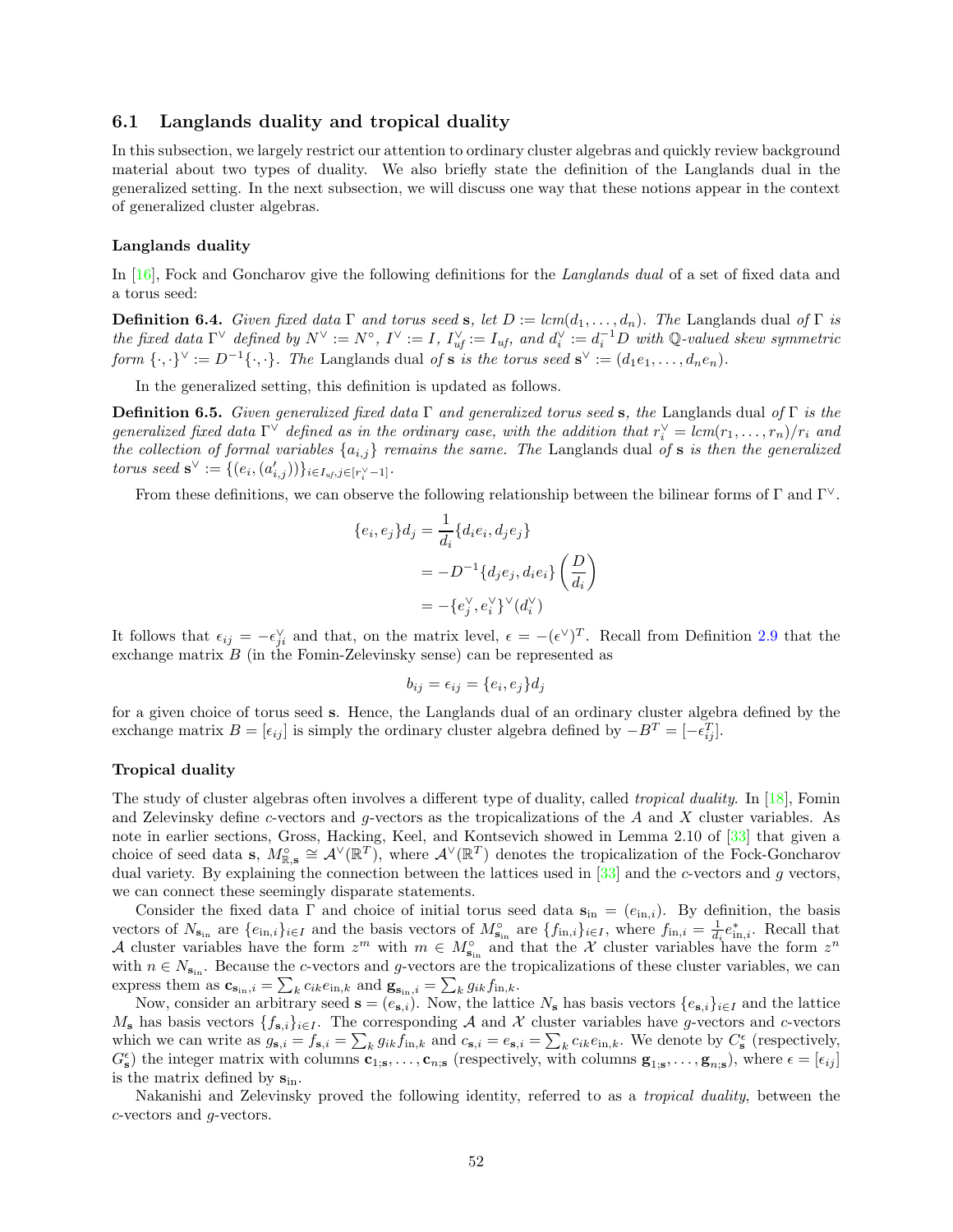**Theorem 6.6.** [\[51,](#page-58-8) Theorem 1.2] For any torus seed s and the associated matrix  $\epsilon = [\epsilon_{ij}] = [\{e_i, e_j\}d_j]$ , take  $\epsilon_{\rm in} = \epsilon$  and let  $\epsilon_{\rm s}$  denote the matrix associated to the torus seed s. Then,

$$
(G_{\mathbf{s}}^{\epsilon})^T = (C_{\mathbf{s}}^{-\epsilon^T})^{-1},\tag{11}
$$

We can also understand this tropical duality in the language of cluster scattering diagrams. In the previous subsection, we saw that replacing  $\epsilon$  with  $-\epsilon^T$  in the fixed data  $\Gamma$  is equivalent to considering its Langlands dual, Γ<sup> $\vee$ </sup>. Consider some choice of torus seed  $\mathbf{s} = \{e_{\mathbf{s},i}\}_{i\in I}$  associated to Γ. As explained above, the associated collections of g-vectors and c-vectors are, respectively,  $\{f_{\mathbf{s},i}\}\$  and  $\{e_{\mathbf{s},i}\}\$ . The associated collections of g-vectors and c-vectors of the Langlands dual torus seed data  $s^{\vee}$  are therefore  $\{f_{s,i}^{\vee} = d_i D^{-1} f_{s,i}\}$  and  ${e}_{\mathbf{s},i}^{\vee} = d_i e_{\mathbf{s},i}$ , respectively. One can immediately see that the bases  ${f}_{\mathbf{s},i}$  and  ${e}_{\mathbf{s},i}^{\vee} = d_i e_{\mathbf{s},i}$  are dual, because

$$
\langle e_{{\bf s},i}^{\vee},f_{{\bf s},i}\rangle=\langle d_ie_{{\bf s},i},d_i^{-1}e_{{\bf s},i}^{\ast}\rangle=\langle e_{{\bf s},i},e_{{\bf s},i}^{\ast}\rangle=1,
$$

<span id="page-52-0"></span>which implies the tropical duality in the language of seed basis vectors.

### 6.2 Fixed data for the companion algebras

Fix a generalized cluster seed  $\Sigma = (\mathbf{x}, \mathbf{y}, B, [r_{ij}], \mathbf{a})$ , which defines the generalized cluster algebra A. We will assume that  $A$  is a reciprocal generalized cluster algebra, so we can use our construction of cluster scattering diagrams for reciprocal generalized cluster algebras. The corresponding generalized fixed data Γ has lattices N, M, M<sup>o</sup>, N<sup>o</sup>; index sets I and I<sub>uf</sub>; collections of scalars  $\{d_i\}$  and  $\{r_i\}$ ; and the collection of formal variables  $\{a_{i,j}\}_{i\in I,j\in[r_i-1]}$ , as specified in Definition [3.1.](#page-16-2) Consider the initial generalized torus seed data  $\mathbf{s} = \{(e_i, (a_{i,j}))\}_{i \in I}$ , where  $\{e_i\}_{i \in I}$  forms a basis for N,  $\{d_i e_i\}_{i \in I}$  for  $N^{\circ}$ ,  $\{e_i^*\}_{i \in I}$  for M, and  $\{f_i = \frac{1}{d_i}e_i^*\}_{i \in I}$ for  $M^{\circ}$ . As usual, we let  $v_i = p_1^*(e_i) \in M^{\circ}$  for  $i \in I_{\text{uf}}$ .

As explained in earlier section, the generalized cluster algebra  $A$  has an associated pair of companion algebras, <sup>L</sup>A and <sup>R</sup>A. We can explicitly described the fixed data associated to the left and right companion algebras. In doing so, we will use the superscript <sup>C</sup> to indicate when we're considering an object in a generic companion algebra and the superscripts  $L$  and  $R$ , respectively, to denote the corresponding notions in the left and right companion algebras. The data associated to the left and right companion algebras in the following table:

|                                           | Left                                                                                                  | Right                                                                                                |
|-------------------------------------------|-------------------------------------------------------------------------------------------------------|------------------------------------------------------------------------------------------------------|
| $\{\cdot,\cdot\}$                         | $\{\cdot,\cdot\}$                                                                                     | $\{\cdot,\cdot\}$                                                                                    |
| ${}^{\mathrm{c}}d_i$                      | $L_{d_i} = d_i r_i$                                                                                   | $R_{d_i} = \frac{d_i}{r_i}$                                                                          |
| ${}^{\mathrm{c}}e_i$                      | ${}^{\text{L}}e_i = e_i$                                                                              | $R_{e_i} = r_i e_i$                                                                                  |
| ${}^{\circ}f_i$                           | ${}^{\rm L}f_i = \tfrac{1}{\rm L}_{d_i}{}^{\rm L}e_i^* = \tfrac{1}{d_i r_i}e_i^* = \tfrac{1}{r_i}f_i$ | ${}^{\rm R}f_i = \frac{1}{{}^{\rm R}d_i} {}^{\rm R}e_i^* = \frac{r_i}{d_i} \frac{1}{r_i}e_i^* = f_i$ |
| ${}^{\mathrm{c}}N$                        | ${}^{\mathrm{L}}N = N$                                                                                | ${}^{\rm R}N =$ span ${r_i e_i}$                                                                     |
| ${}^{\mathrm{c}}N^{\circ}$                | ${}^{\mathrm{L}}N^{\circ} = \mathrm{span} \{r_i(d_i e_i)\}$                                           | ${}^{\rm R}N^{\circ}$ = span $\{d_ie_i\}$                                                            |
| ${}^{\mathrm{c}}M$                        | ${}^LM$ = span $\{e_i^*\}=M$                                                                          | ${}^{\rm R}M =$ span $\{\frac{1}{r_i}e_i^*\}$                                                        |
| $\circ_M \circ$                           | ${}^LM^{\circ}$ = span $\{{}^Lf_i\}$                                                                  | ${}^{\rm R}M^{\circ} =$ span ${}^{\{R}{f_i\}}$                                                       |
| ${}^{\mathrm{c}}x_i$                      | $L_{x_i} = z^{Lf_i} = x_i^{1/r_i}$                                                                    | $R_{x_i} = z^{R} f_i = x_i$                                                                          |
| ${}^{\mathrm{c}}y_i$                      | $L_{y_i} = z^{L_{e_i}} = z^{e_i} = y_i$                                                               | $R_y = z^{R_{e_i}} = z^{r_i e_i} = y_i^{r_i}$                                                        |
| ${}^{\circ}\hat{y}$                       | ${}^{\rm L}\hat{y}_i = z^{(v_i,e_i)} = \hat{y}$                                                       | ${}^{\rm R}\hat{y}_i = z^{(r_i v_i, r_i e_i)} = \hat{y}^{r_i}$                                       |
| ${}^{\mathrm{c}}v_i$                      | $L_{v_i} = \{L_{e_i}, \cdot\} = \{e_i, \cdot\} = v_i$                                                 | $\mathbf{R}_{v_i}=\{\mathbf{R}_{e_i},\cdot\}=\{r_ie_i,\cdot\}=r_iv_i$                                |
| $\mathcal{C}\langle d_i e_i, f_i \rangle$ | $\langle {}^Ld_i{}^Le_i, {}^Lf_i\rangle = \langle d_ir_ie_i, \frac{1}{r_i}f_i\rangle = 1$             | $\langle R_d R_e, R_f \rangle = \langle d_i r_i^{-1} (r_i e_i), f_i \rangle = 1$                     |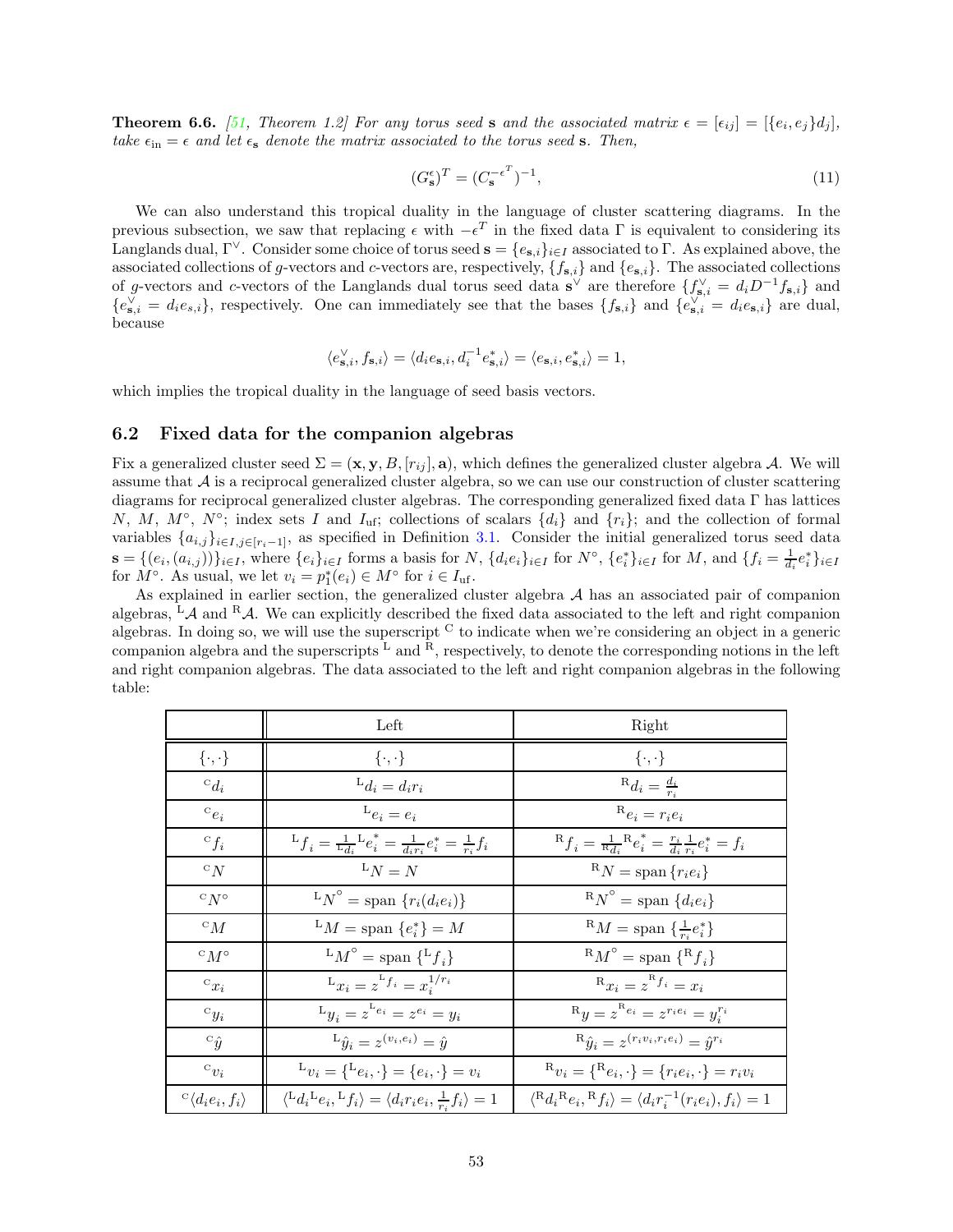Observe that if  $d_i = 1$  for all i, then the left and right companion algebras are Langlands dual (up to the scalar factor  $\text{lcm}(\lbrace r_i \rbrace_{i \in I})$  to each other. The term  $\frac{d_i}{r_i}$  being rational may raise some questions. Note that it is possible for a right companion algebra to have fixed data such that some  $R_{d_i}$  are non-integral. In fact,  $R_{d_i}$  will be non-integral whenever  $r_i \neq 1$ . To ensure that all  $R_{d_i}$  are integral, one could scale  $R_d = (R_{d_i})$  by a factor of  $\text{lcm}(r_i)$ . Any computations done using a cluster scattering diagram generated by the scaled fixed data would then require that we account for this scaling. Further, this rational lattice is consistent with the fact that [\[50](#page-58-5)] defines this companion algebra as a subalgebra of  $\mathbb{QP}(x^{1/\mathbf{r}})$ .

In fact, the unscaled fixed data  ${}^{R}\Gamma$  can still be used to define a sensible cluster scattering diagram that allows for easy computation of cluster variables, etc. To understand the impact of non-integral values of  $R_{d_i}$ on the construction of a cluster scattering diagram, we can consider the impact on the associated lattices and initial cluster scattering diagram. It's clear that <sup>R</sup>N will always be an integral lattice, since <sup>R</sup>N = span{ $r_i e_i$ }. The scaling of  ${}^{\text{R}}e_i$  guarantees that  ${}^{\text{R}}N^{\circ}$  is always an integral lattice, since

$$
{}^{\rm R}N^{\circ} = \text{span}\left\{{}^{\rm R}d_i{}^{\rm R}e_i\right\} = \text{span}\left\{\frac{d_i}{r_i}r_ie_i\right\} = \text{span}\left\{d_ie_i\right\}.
$$

Note that this scaling also means that

$$
{}^{R}M^{\circ} = \text{span}\{{}^{R}f_i\} = \text{span}\left\{\frac{1}{R_{di}}\left({}^{R}e_i\right)^{*}\right\} = \text{span}\left\{\frac{r_i}{d_i}\frac{1}{r_i}e_i^*\right\} = \text{span}\left\{\frac{1}{d_i}e_i^*\right\} = \text{span}\{f_i\}.
$$

By definition,  ${}^R\mathcal{A}$  has initial scattering diagram

$$
{}^{R}\mathfrak{D}_{in} = \left\{ (({}^{R}e_i)^{\perp}, 1 + z^{\mathcal{R}_{v_i}}) \right\}_{i \in I_{\text{uf}}} = \left\{ ((r_i e_i)^{\perp}, 1 + z^{r_i v_i}) \right\}_{i \in I_{\text{uf}}}
$$

,

where all the wall-crossing automorphisms have integral exponents. As such, the algorithm for producing a consistent scattering diagram that was introduced by Kontsevich and Soibelman in two-dimensions and then extended to higher dimensions by Gross and Siebert can be applied to  $R\mathfrak{D}_{in}$ . Likewise, other major results of Gross, Hacking, Keel, and Kontsevich [\[33](#page-57-6)] which rely on the wall-crossing automorphisms having integer exponents still hold for the resulting consistent scattering diagram.

Example 6.7. Consider the generalized cluster algebra from Example [3.23,](#page-25-1)

$$
\mathcal{A}\left(\mathbf{x},\mathbf{y},\begin{bmatrix}0&1\\-1&0\end{bmatrix},\begin{bmatrix}3&0\\0&1\end{bmatrix},((1,a,a,1),(1,1))\right).
$$

This generalized cluster algebra has companion algebras:

$$
{}^{L}\mathcal{A} = \left( (x_1^{1/3}, x_2), (y_1, y_2), \begin{bmatrix} 0 & 1 \\ -3 & 0 \end{bmatrix} \right)
$$

$$
{}^{R}\mathcal{A} = \left( (x_1, x_2), (y_1^{3}, y_2), \begin{bmatrix} 0 & 3 \\ -1 & 0 \end{bmatrix} \right)
$$

Recall from Example [3.4](#page-17-2) that A has fixed data  $d = (1, 1), r = (3, 1), I = I_{uf} = \{1, 2\}, N = N^{\circ} = \langle e_1, e_2 \rangle$ ,  $M = M^{\circ} = \langle e_1^*, e_2^* \rangle$ , and skew-symmetric form  $\{\cdot, \cdot\}: N^{\circ} \times N^{\circ} \to \mathbb{Z}$  specified by the exchange matrix. The fixed and seed data of its associated companion algebras, in terms of the fixed data of the generalized cluster algebra, are summarized in the following table.

|                 | ${}^L\mathcal{A}$                         | ${}^R \mathcal{A}$                 |
|-----------------|-------------------------------------------|------------------------------------|
| ${}^{c}d$       | (3,1)                                     | $(\frac{1}{3}, 1)$                 |
| ${}^{c}e_i$     | $e_1, e_2$                                | $3e_1, e_2$                        |
| ${}^{c}f_i$     | $\frac{1}{3}f_1, f_2$                     | $f_1, f_2$                         |
| $c_N$           | span $\{e_1, e_2\}$                       | span $\{3e_1, e_2\}$               |
| $C N^{\circ}$   | span $\{3e_1, e_2\}$                      | span $\{e_1, e_2\}$                |
| ${}^cM$         | span $\{e_1^*, e_2^*\}$                   | span $\{\frac{1}{3}e_1^*, e_2^*\}$ |
| $^{c}M^{\circ}$ | span $\left\{\frac{1}{3}f_1, f_2\right\}$ | span $\{f_1, f_2\}$                |
| ${}^{c}v_i$     | $v_1, v_2$                                | $3v_1, v_2$                        |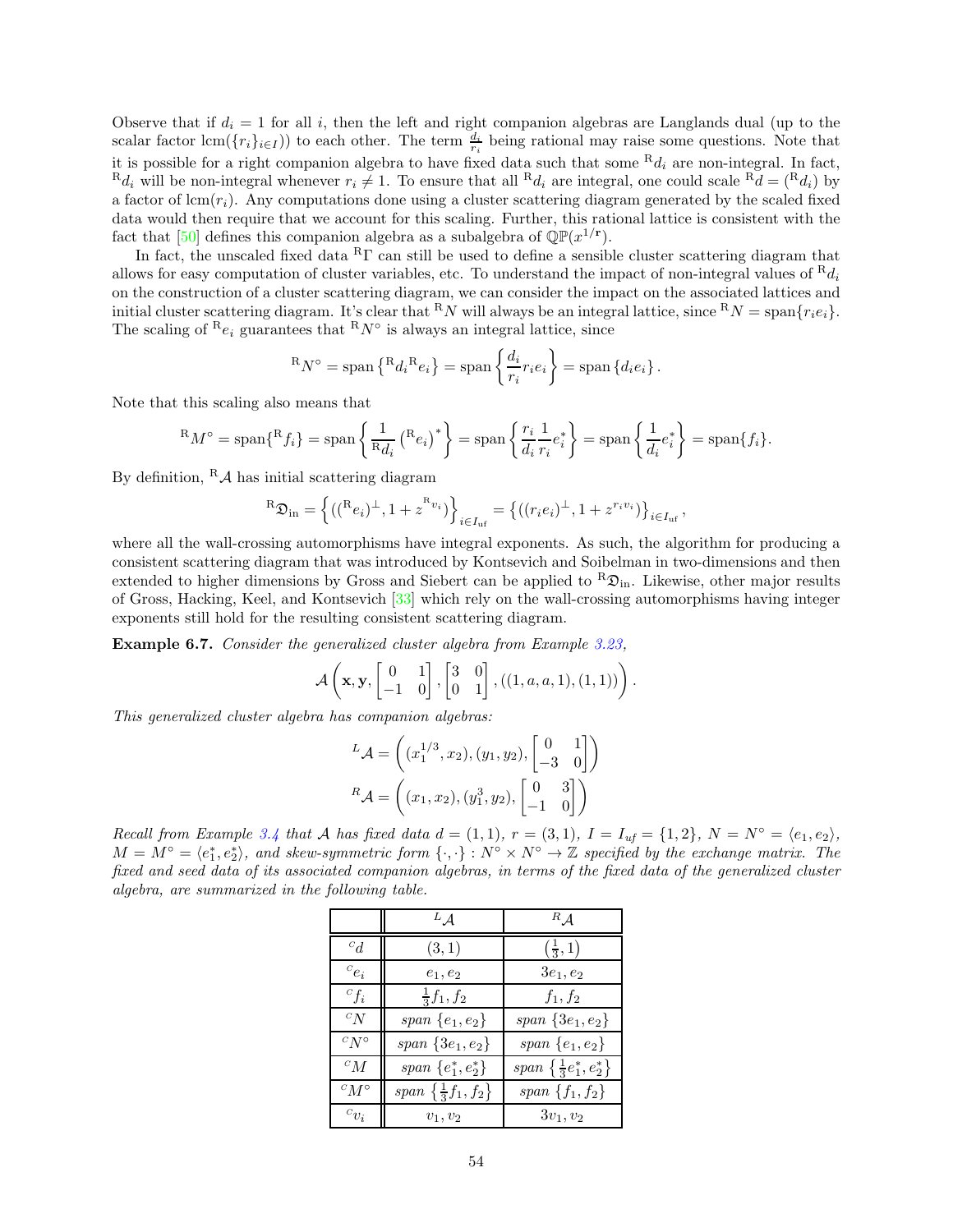The cluster scattering diagrams for  ${}^{\text{L}}\mathcal{A}$  and  ${}^{\text{R}}\mathcal{A}$  are shown below (on the top and bottom, respectively). Although the data in the above table is stated in terms of the fixed data of the generalized cluster algebra, the following ordinary cluster scattering diagrams are drawn from the fixed data of the companion algebras and the wall functions are stated in terms of the  $L_{x_i}$  and  $R_{x_i}$ . In this example, we note that the generalized and companion fixed data mostly coincide, but notably

$$
{}^{L}f_{1} = \frac{1}{3}f_{1}, \ {}^{R}e_{1} = 3e_{1}, \ and \ {}^{R}v_{1} = 3v_{1}.
$$

Because of this, we need to be careful to avoid confusion about which variables are being used when writing the wall functions. The wall functions in the following diagrams use the variables of the companion algebra, but could also be written using the variables of the generalized algebra. For instance, observe that



**Remark 6.8.** Note that under the hypothesis  $d_i = 1$ , the left and right companion algebras are, up to isomorphism and the scalar factor lcm({ $r_i\}_{i\in I}$ ), Langlands dual according to the definition given in Section [6.1.](#page-51-0) In particular, let A be a reciprocal generalized cluster algebra where all  $d_i = 1$  with companion algebras  $L \mathcal{A}$ and RA. Let <sup>L</sup>Γ and <sup>R</sup>Γ denote the fixed data of <sup>L</sup>A and <sup>R</sup>A, respectively, then

 $\left({}^{\text{L}}\Gamma\right)^{\vee}\simeq$  ${}^{R}\Gamma$  and  $({}^{R}\Gamma)^{\vee} \simeq {}^{L}\Gamma$ , up to the scalar factor  $\text{lcm}(\lbrace r_i \rbrace_{i \in I})$ .

Based on the explicit fixed data of the companion algebras, we can make several other useful observations. First, the c-vectors of the left companion algebras and the generalized algebras coincide because the torus seed basis vectors are the same. On the other hand, for the g-vectors we have

$$
\begin{aligned} \mathbf{L}_{\mathbf{g}_{\mathbf{s},j}} &= \frac{1}{r_j} g_{\mathbf{s},j} \\ &= \frac{1}{r_j} \sum_i g_{ji} \mathbf{f}_{\text{in},i} \\ &= \frac{1}{r_j} \sum_i \frac{r_i}{r_j} g_{ji} \mathbf{L}_{\text{fin},i}. \end{aligned}
$$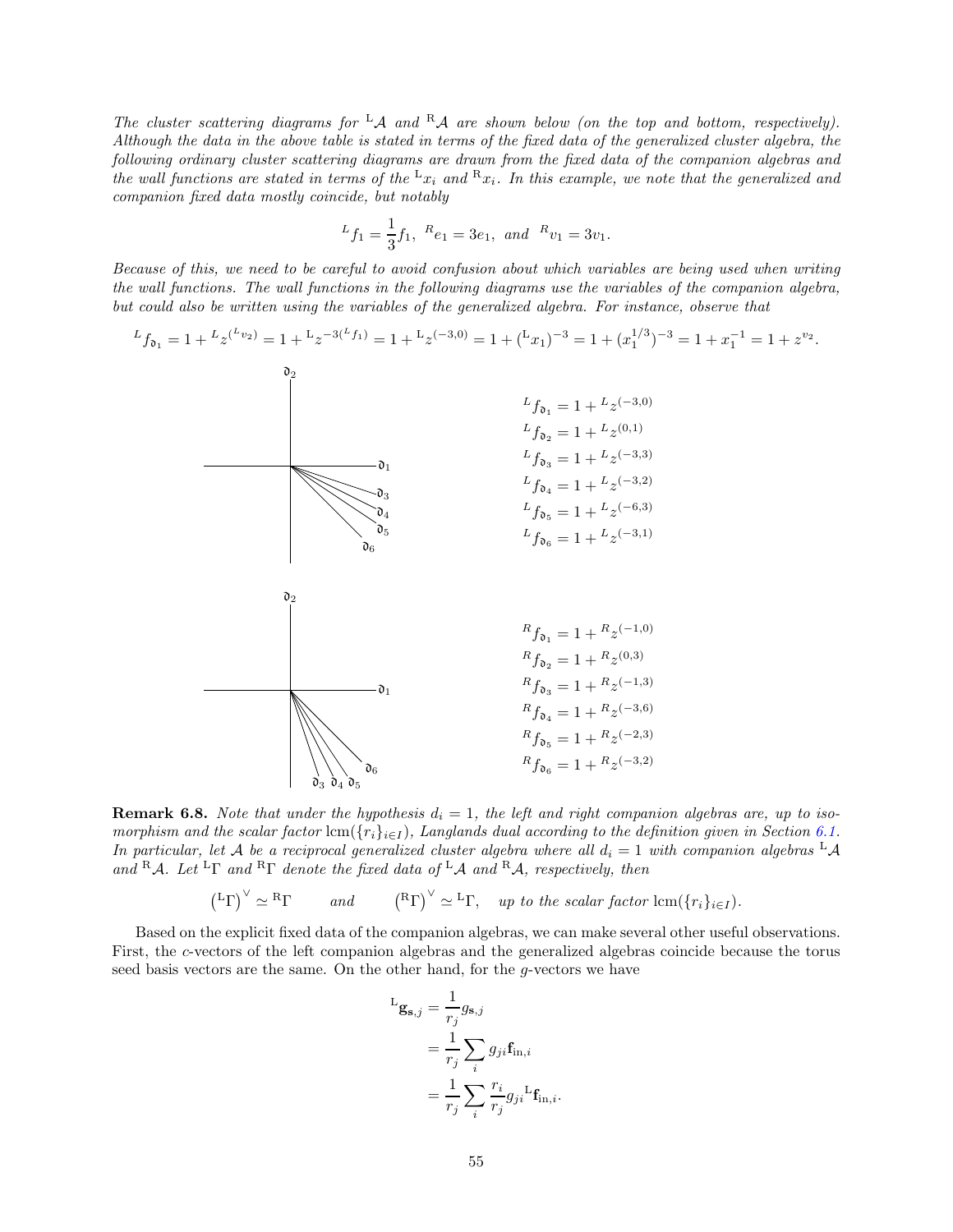Hence, we have  ${}^{\text{L}}\mathbf{g}_{s,j} = [\frac{r_i}{r_j} g_{ji}]_{i \in I}$  as in Corollary 4.2 of [\[50\]](#page-58-5). We can similarly deduce that the g-vectors of the right companion algebras and the generalized algebra are the same, since  $f_i = {}^R f_i$ . The c-vectors are related as

$$
{}^{R}\mathbf{c}_{\mathbf{s},j} = r_{j}\mathbf{c}_{\mathbf{s},j}
$$
  
=  $r_{j} \sum_{i} c_{ji} \mathbf{c}_{\text{in},i}$   
=  $\sum_{i} \frac{r_{j}}{r_{i}} c_{ji} {}^{R} \mathbf{c}_{\text{in},i},$ 

which also agrees with Corollary 4.1 of  $[50]$ .

We can also explore the relationship between mutation of the generalized cluster algebra and mutation of its associated companion algebras. Consider a reciprocal generalized cluster algebra A with fixed data Γ. Again, let us consider a fixed generalized torus seed s and the associated scattering diagram with principal coefficients,  $\mathfrak{D}_{s,\text{prin}}$ . The fixed data for the left and right companion algebras of A are as specified earlier in this section. By definition, the initial scattering diagram for  ${}^{\bar{L}}\mathcal{A}$  is of the form

$$
L\mathfrak{D}_{\mathbf{s},\text{prin}}^{\text{in}} = \left\{ \left( L\mathfrak{d}_k = (r_k d_k e_k, 0)^{\perp}, Lf_{\mathfrak{d}_k} = 1 + z^{(v_k, e_k)} \right), \text{ for } k \in I_{\text{uf}} \right\}.
$$

Note that the dual lattice of  ${}^LM^{\circ}$  is  ${}^LN^{\circ} = \text{span}\{r_id_ie_i\}_{i\in I}$ . Hence, the primitive vectors normal to the wall  $\mathfrak{d}_k$  in  ${}^L\mathfrak{D}^{\text{in}}_{\mathbf{s},\text{prin}}$  have the form  $(\pm r_kd_ke_k,0)$ . By convention, we will choose to use the primitive normal vector  $(r_k d_k e_k, 0)$  when calculating path-ordered products. Now, consider the cluster variables  $^L\hat{y}_i = z^{(v_i, e_i)}$  and let

$$
v_i = \sum_k L_{\nu_{ik}} L_{f_k} = \sum_k L_{\nu_{ik}} \cdot (r_k f_k).
$$

Mutating  ${}^{\text{L}}\hat{y}_i$  in direction k is equivalent to applying the wall-crossing automorphism associated to  ${}^{\text{L}}\mathfrak{d}_k$  to the monomial  $z^{(v_i, e_i)}$ . Hence, we can calculate  $\mu_k({}^{\text{L}}\hat{y}_i)$  by computing

$$
L_{\hat{y}_i} = z^{(L_{v_i, e_i})} \xrightarrow{L_{\mathfrak{D}_k}} z^{(v_i, e_i)} (L_{f_{\mathfrak{D}_k}})^{\langle (r_k d_k e_k, 0), (v_i, e_i) \rangle}
$$
  

$$
= z^{(L_{v_i, e_i})} (L_{f_{\mathfrak{D}_k}})^{\langle r_k d_k e_k, \sum_{j \in I} L_{v_{ij}} L_{f_j} \rangle}
$$
  

$$
= z^{(L_{v_i, e_i})} (L_{f_{\mathfrak{D}_k}})^{\sum_{j \in I} \langle r_k d_k e_k, L_{v_{ij}} L_{f_j} \rangle}
$$

Observe that

$$
\langle r_kd_ke_k, {}^{\rm L}v_{ij}{}^{\rm L}f_j\rangle = r_kd_k{}^{\rm L}v_{ij}\langle e_k, {}^{\rm L}f_j\rangle = r_kd_k{}^{\rm L}v_{ij}\langle e_k, \frac{1}{r_jd_j}e_j^*\rangle = \begin{cases} {}^{\rm L}v_{ij} & j=k\\ 0 & j\neq k \end{cases}
$$

Hence, we have

$$
L_{\hat{y}_i} = z^{(\mathcal{L}_{v_i, e_i})} \xrightarrow{\mathcal{L}_{\mathfrak{d}_k}} z^{(\mathcal{L}_{v_i, e_i})} (\mathcal{L}_{f_{\mathfrak{d}_k}})^{\mathcal{L}_{v_{ij}}}
$$

Recall that the variables of the generalized cluster algebra and the left companion algebra are related by  $L_x = x_i^{1/r_i}$  and  $L_y = y_i$ . Recall also that  $L_y = v_i$  and therefore  $L_{\hat{y}_i} = z^{(v_i, e_i)} = z^{(v_i, e_i)} = \hat{y}_i$ . Hence, we can rewrite the above map as

$$
\hat{y_i} \stackrel{\text{L}_{\mathfrak{d}_k}}{\longmapsto} z^{(v_i,e_i)} \left( \mathcal{L}_{\mathfrak{d}_k} \right)^{\text{L}_{v_{ik}r_k}},
$$

which agrees with the F-polynomial transformation given in Proposition 4.3 of  $[50]$ . The analogous computation for mutation in the right companion algebra also agrees with Proposition 4.6 of [\[50](#page-58-5)].

Declarations: M. Cheung is partially supported by NSF grant DMS-1854512. E. Kelley and G. Musiker were partially supported by NSF grant DMS-1745638. We also thank the hospitality of RIMS 2019 in Kyoto, Japan where this collaboration began.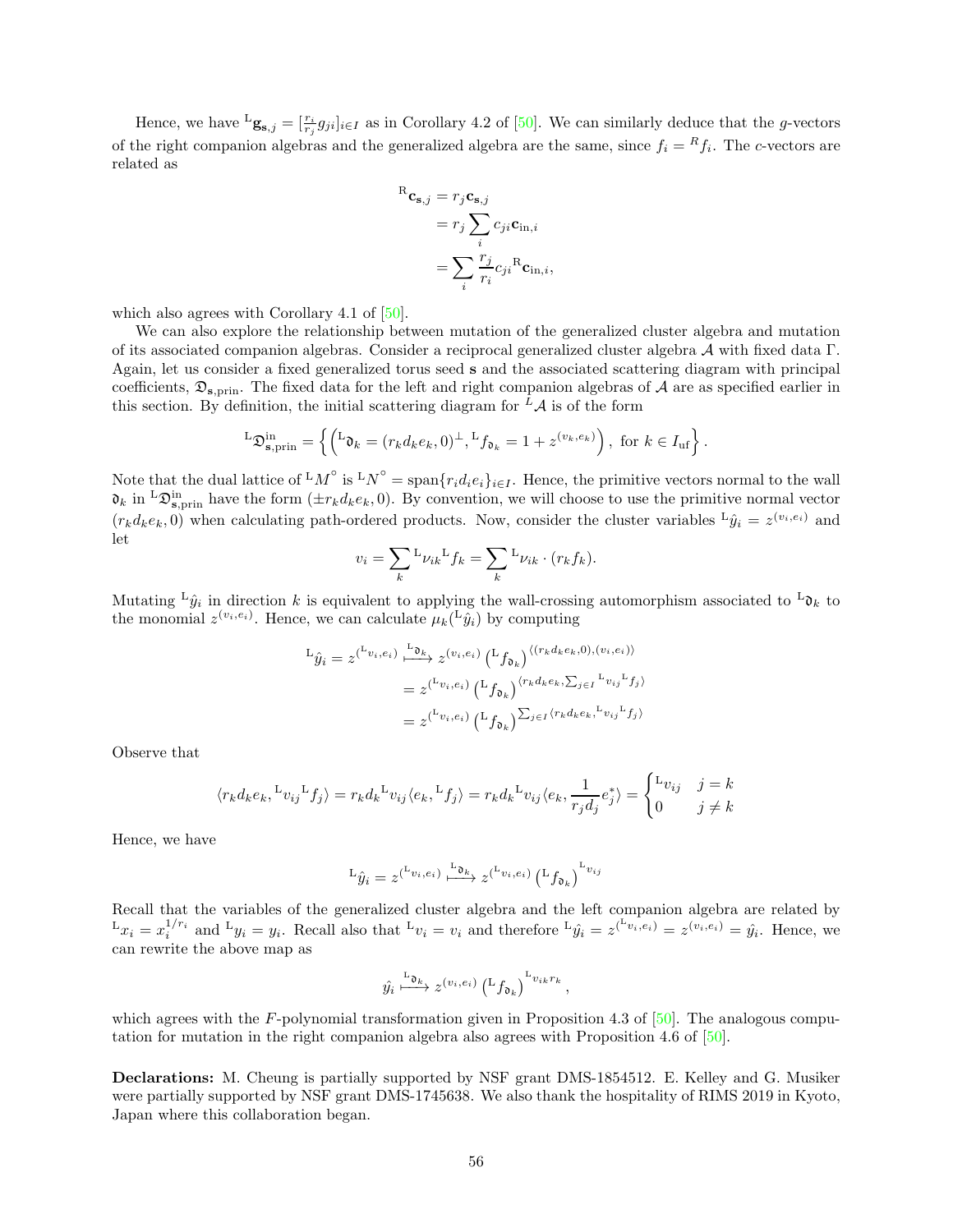# <span id="page-56-16"></span>References

- [1] Esther Banaian and Elizabeth Kelley. "Snake Graphs from Triangulated Orbifolds". In: SIGMA Special Issue on Cluster Algebras 16 (2020).
- <span id="page-56-17"></span>[2] Arkady Berenstein, Sergey Fomin, and Andrei Zelevinsky. "Cluster algebras III: Upper bounds and double Bruhat cells". In: Duke Mathematical Journal 126 (2003).
- <span id="page-56-19"></span>[3] Lara Bossinger et al. "Toric degenerations of cluster varieties and cluster duality". In: Compositio Mathematica 156 (10 2020).
- <span id="page-56-9"></span>[4] Philippe Caldero and Bernhard Keller. "From triangulated categories to cluster algebras". In: Inventiones mathematicae 172 (2008), pp. 169–211.
- <span id="page-56-22"></span>[5] Michael Carl, Max Pumperla, and Bernd Siebert. "A tropical view on Landau-Ginzburg models". In: preprint (2010).
- <span id="page-56-2"></span>[6] Frédéric Chapoton. "Enumerative properties of generalized associahedra". In: Séminaire Lotharingien de Combinatoire 51 (2004), B51b.
- <span id="page-56-3"></span>[7] Frédéric Chapoton, Sergey Fomin, and Andrei Zelevinsky. "Polytopal realizations of generalized associahedra". In: Canadian Mathematical Bulletin 45.4 (2002), pp. 537–566.
- <span id="page-56-13"></span>[8] Leonid Chekhov. "Orbifold Riemann Surfaces and Geodesic Algebras". In: Journal of Physics A: Mathematical and Theoretical 42.30 (2009).
- <span id="page-56-5"></span>[9] Leonid Chekhov and Marta Mazzocco. "Isomonodromic deformations and twisted Yangians arising in Teichmüller theory". In: Advances in Mathematics 266.6 (2011), pp. 4731-4775.
- <span id="page-56-4"></span>[10] Leonid Chekhov and Michael Shapiro. "Teichm¨uller spaces of Riemann surfaces with orbifold points of arbitrary order and cluster variables". In: International Mathematics Research Notices 2014 (2013), pp. 2746–2772.
- <span id="page-56-20"></span><span id="page-56-12"></span>[11] Man-Wai Cheung. "Theta functions and quiver Grassmannians". In: arXiv:1906.12299 (2019).
- [12] Man-Wai Cheung, Elizabeth Kelley, and Gregg Musiker. "Cluster scattering diagrams and theta basis for reciprocal generalized cluster algebras". In:  $S\acute{e}m$ . Lothar. Combin. B 85 (2021).
- <span id="page-56-21"></span>[13] Man-Wai Cheung, Timothy Magee, and Alfredo N´ajera Ch´avez. "Compactifications of Cluster Varieties and Convexity". In: International Mathematics Research Notices (2021).
- <span id="page-56-14"></span>[14] Anna Felikson, Michael Shapiro, and Pavel Tumarkin. "Cluster Algebras and Triangulated Orbifolds". In: Advances in Mathematics 231.5 (2012), pp. 2953–3002.
- <span id="page-56-15"></span>[15] Anna Felikson, Michael Shapiro, and Pavel Tumarkin. "Cluster algebras of finite mutation type via unfoldings". In: International Mathematics Research Notices 8 (2012), pp. 1768–1804.
- <span id="page-56-8"></span>[16] Vladimir Fock and Alexander Goncharov. "Cluster ensembles, quantization, and the dilogarithm". In: Annales scientifiques de l'Ecole Normale Supérieure 42 (2009), pp. 865–930.
- <span id="page-56-0"></span>[17] Sergey Fomin and Andrei Zelevinsky. "Cluster Algebras I: Foundations". In: Journal of the American Mathematical Society 15.2 (2002), pp. 497–529.
- <span id="page-56-18"></span>[18] Sergey Fomin and Andrei Zelevinsky. "Cluster Algebras IV: Coefficients". In: Compositio Mathematica 143.1 (2007), pp. 112–164.
- <span id="page-56-10"></span><span id="page-56-6"></span>[19] Chris Fraser. "Cyclic symmetry loci in Grasssmannians". In: arXiv:2010.05972 (2020).
- [20] Christof Geiß, Bernard Leclerc, and Jan Schröer. "Generic bases for cluster algebras and the chamber ansatz". In: Journal of the American Mathematical Society 25.1 (2012), pp. 21–76.
- <span id="page-56-11"></span>[21] Christof Geiß, Bernard Leclerc, and Jan Schröer. "Kac-Moody groups and cluster algebras". In: Advances in Mathematics 228 (2011), pp. 329–433.
- <span id="page-56-1"></span>[22] Michael Gekhtman, Michael Shapiro, and Alek Vainshtein. Cluster Algebras and Poisson Geometry. American Mathematical Society, 2010.
- <span id="page-56-7"></span>[23] Michael Gekhtman, Michael Shapiro, and Alek Vainshtein. "Drinfeld double of  $GL_n$  and generalized cluster structures". In: Proceedings of the London Mathematical Society 116 (2017), pp. 429–484.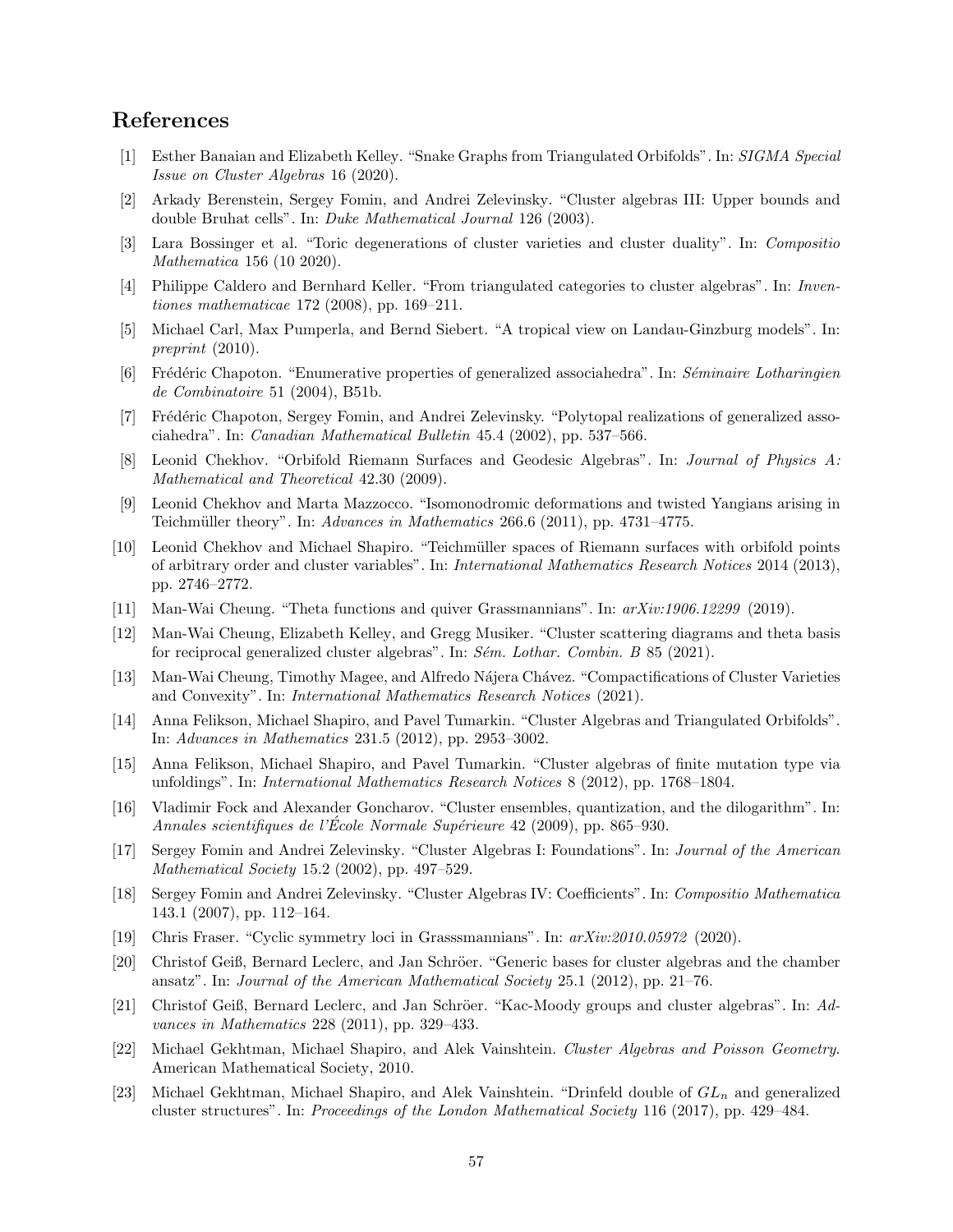- <span id="page-57-11"></span>[24] Michael Gekhtman, Michael Shapiro, and Alek Vainshtein. "Generalized cluster structure on the Drinfeld double of  $GL_n$ ". In: Comptes Rendus Mathematique 354.4 (2016), pp. 345–349.
- <span id="page-57-12"></span>[25] Michael Gekhtman, Michael Shapiro, and Alek Vainshtein. "Generalized Cluster Structures Related to the Drinfeld Double of  $GL_n$ ". In:  $arXiv:2004.05118$  (2020).
- <span id="page-57-13"></span>[26] Michael Gekhtman, Michael Shapiro, and Alek Vainshtein. "Periodic staircase matrices and generalized cluster structures". In: International Mathematics Research Notices (2020).
- <span id="page-57-7"></span>[27] Anne-Sophie Gleitz. "Generalized cluster algebras and q-characters at roots of unity". In: Discrete Mathematics & Theoretical Computer Science (2015), pp. 357-368.
- <span id="page-57-8"></span>[28] Anne-Sophie Gleitz. "Quantum affine algebras at roots of unity and generalized cluster algebras". In:  $arXiv:1410.2446$  (2014).
- <span id="page-57-9"></span>[29] Anne-Sophie Gleitz. "Representations of  $U_q(L\mathfrak{sl}_2)$  at roots of unity and generalised cluster algebras". In: European Journal of Combinatorics 57 (2016), pp. 94–108.
- <span id="page-57-20"></span>[30] Mark Gross, Paul Hacking, and Sean Keel. "Birational geometry of cluster algebras". In: Algebraic Geometry 2.2 (2015), pp. 137–175.
- <span id="page-57-17"></span>[31] Mark Gross, Paul Hacking, and Sean Keel. "Mirror symmetry for log Calabi-Yau surfaces I". In: Publications Mathématiques de l'IHES 122.1 (2015), pp. 65-168.
- <span id="page-57-16"></span>[32] Mark Gross and Bernd Siebert. "From affine geometry to complex geometry". In: Annals of Mathematics 174 (2011), pp. 1301–1428.
- <span id="page-57-6"></span>[33] Mark Gross et al. "Canonical bases for cluster algebras". In: Journal of the American Mathematical Society 31 (2018), pp. 497–608.
- <span id="page-57-21"></span>[34] Alexander Grothendieck. "Eléments de géométrie algébrique. I. Le langage des schémas." In: Publications Mathématiques de l'IHÉS<sup> $4$ </sup> (1960), pp. 5–228.
- <span id="page-57-10"></span>[35] Kohei Iwaki and Tomoki Nakanishi. "Exact WKB analysis and cluster algebras II: simple poles, orbifold points, and generalized cluster algebras". In: International Mathematics Research Notices 2016.14 (2016), pp. 4375–4417.
- <span id="page-57-2"></span>[36] Rinat Kedem. "Q-systems as cluster algebras". In: Journal of Physics A: Mathematical and Theoretical 89 (2008), pp. 183–216.
- <span id="page-57-5"></span><span id="page-57-1"></span>[37] Bernhard Keller. "Cluster algebras and derived categories". In: arXiv 1202.4161 (2012).
- [38] Bernhard Keller. "Cluster algebras, quiver representations, and triangulated categories". In: Triangulated Categories (London Mathematical Society Lecture Note Series) (2010), pp. 76–160.
- <span id="page-57-19"></span>[39] Elizabeth Kelley. "Structural Properties of Reciprocal Generalized Cluster Algebras". PhD thesis. University of Minnesota - Twin Cities, 2021.
- <span id="page-57-15"></span>[40] Maxim Kontsevich and Yan Soibelman. "Affine Structures and Non-Archimedean Analytic Spaces". In: ed. by Pavel Etingof, Vladimir Retakh, and I.M. Singer. Progress in Mathematics. Birkhäuser Boston, 2006.
- <span id="page-57-4"></span>[41] Maxim Kontsevich and Yan Soibelman. "Stability structures, motivic Donaldson-Thomas invariants, and cluster transformations". In: arXiv 0811.2435 (2008).
- <span id="page-57-3"></span>[42] Atsuo Kuniba, Tomoki Nakanishi, and Junji Suzuki. "T -sytems and y-systems in integrable systems". In: Journal of Physics A: Mathematical and Theoretical 44.10 (2011).
- <span id="page-57-14"></span>[43] Daniel Labardini-Fragoso and Diego Velasco. "On a family of Caldero–Chapoton algebras that have the Laurent phenomenon". In: Journal of Algebra 520 (2019), pp. 90–135.
- <span id="page-57-0"></span>[44] Ian Tuan-Yen Le. "Cluster structures on Higher Teichmüller Spaces for Classical Groups". In: Forum of Mathematics, Sigma 7 (2019).
- <span id="page-57-22"></span><span id="page-57-18"></span>[45] Lang Mou. "Scattering diagrams for generalized cluster algebras". In: arXiv:2110.02416 (2021).
- [46] Greg Muller. "The Existence of a Maximal Green Sequence is not Invariant under Quiver Mutation". In: The Electronic Journal of Combinatorics 23.2 (2016).